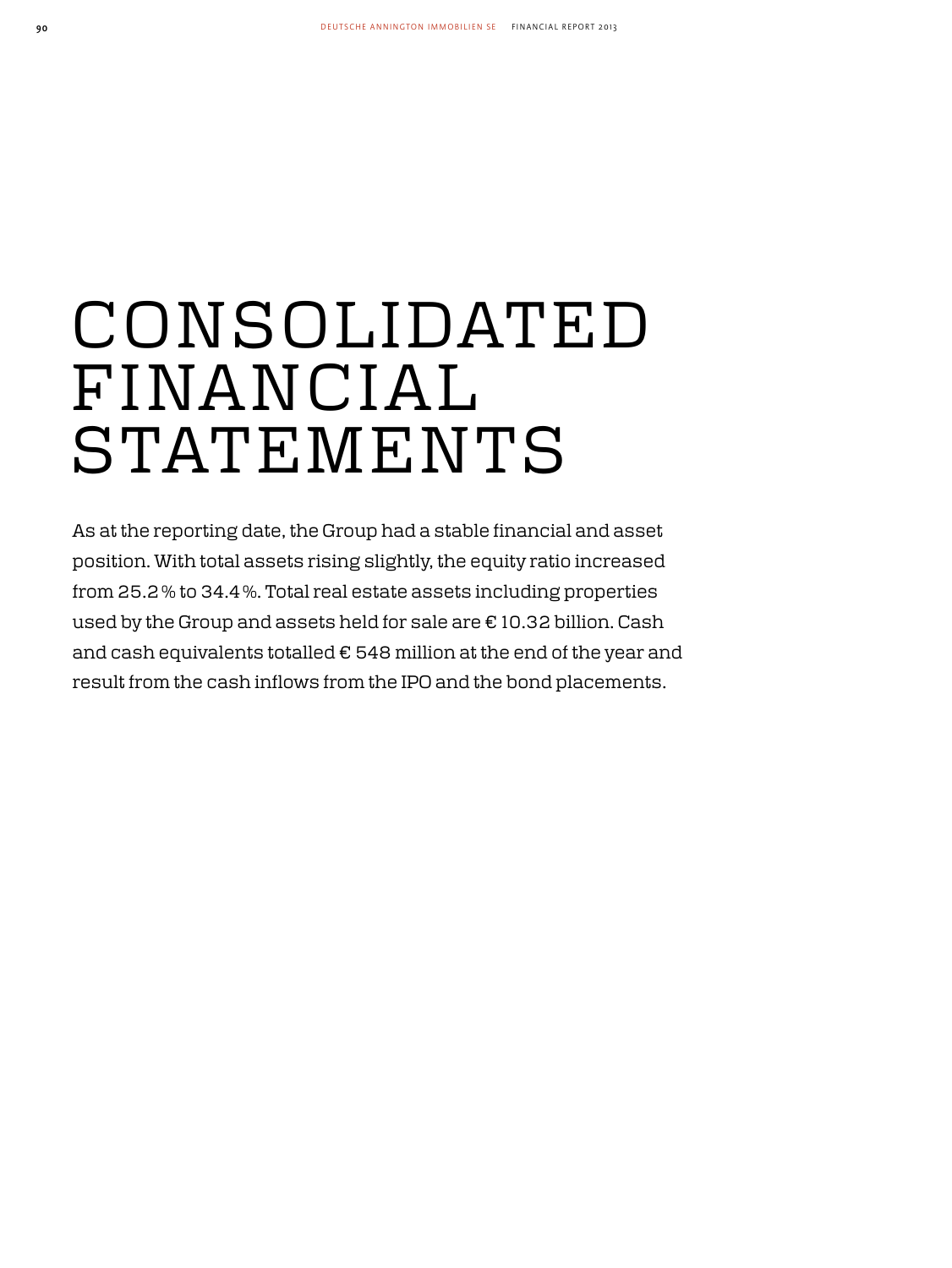92 Consolidated Income Statement

92 Consolidated Statement of Comprehensive Income

93 Consolidated Balance Sheet

94 Consolidated Cash Flow Statement

95 Consolidated Statement of Changes in Equity

96 Notes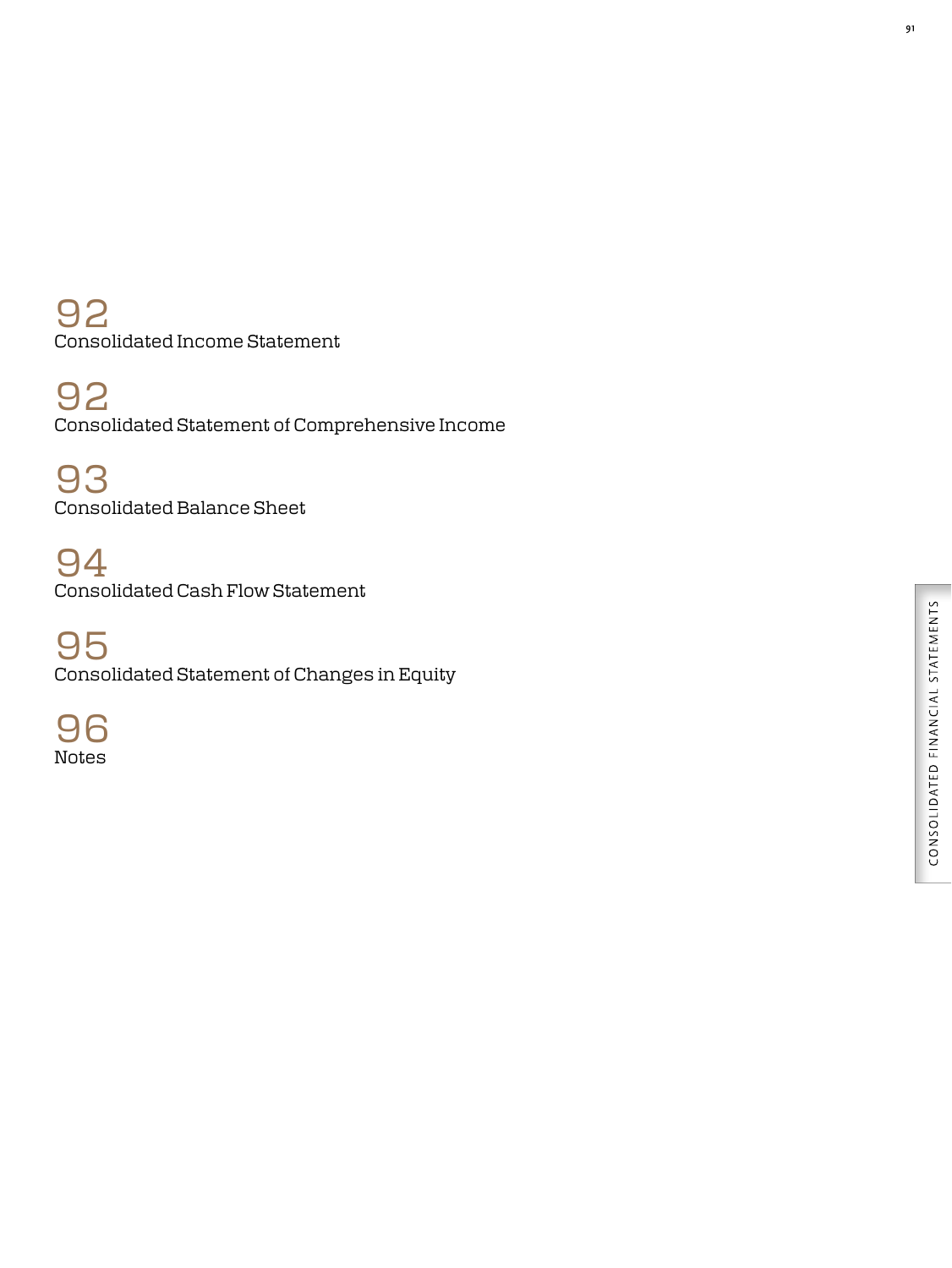# Consolidated Income Statement

*January 1 to December 31* 

| $\epsilon$ million                                              | Notes | 2013     | 2012<br>Restated* |
|-----------------------------------------------------------------|-------|----------|-------------------|
| Income from property letting                                    |       | 1,048.3  | 1,046.5           |
| Other income from property management                           |       | 19.3     | 18.4              |
| <b>INCOME FROM PROPERTY MANAGEMENT</b>                          | 6     | 1,067.6  | 1,064.9           |
| Income from sale of properties                                  |       | 353.5    | 304.9             |
| Carrying amount of properties sold                              |       | $-325.8$ | $-270.4$          |
| Changes in value of assets held for sale                        |       | 24.3     | 17.1              |
| PROFIT ON DISPOSAL OF PROPERTIES                                | 7     | 52.0     | 51.6              |
| Net income from fair value adjustments of investment properties | 8     | 553.7    | 205.6             |
| Capitalised internal modernisation expenses                     | 9     | 42.0     | 9.9               |
| Cost of materials                                               | 10    | $-502.8$ | $-523.3$          |
| Personnel expenses                                              | 11    | $-172.1$ | $-116.2$          |
| Depreciation and amortisation                                   | 12    | $-6.8$   | $-6.1$            |
| Other operating income                                          | 13    | 45.8     | 43.5              |
| Other operating expenses                                        | 14    | $-104.2$ | $-83.2$           |
| Financial income                                                | 15    | 14.0     | 12.3              |
| Financial expenses                                              | 16    | $-299.6$ | $-443.2$          |
| <b>PROFIT BEFORE TAX</b>                                        |       | 689.6    | 215.8             |
| Income tax                                                      | 17    | $-205.4$ | $-43.6$           |
| <b>PROFIT FOR THE PERIOD</b>                                    |       | 484.2    | 172.2             |
| Attributable to:                                                |       | 480.2    | 171.4             |
| DAIG shareholders                                               |       |          |                   |
| Non-controlling interests                                       |       | 4.0      | 0.8               |
| Earnings per share (basic and diluted) in €                     | 18    | 2.26     | 0.86              |

# Consolidated Statement of Comprehensive Income

| January 1 to December 31                                                  |         |                   |
|---------------------------------------------------------------------------|---------|-------------------|
| $\epsilon$ million                                                        | 2013    | 2012<br>Restated* |
| <b>PROFIT FOR THE PERIOD</b>                                              | 484.2   | 172.2             |
| Cash flow hedges                                                          |         |                   |
| Change in unrealised gains/losses, net                                    | $-16.7$ | $-34.6$           |
| Net realised gains/losses                                                 | 42.1    | 26.5              |
| Tax effect                                                                | $-5.5$  | 2.4               |
| Available-for-sale financial assets                                       |         |                   |
| Changes in the period                                                     | $-0.1$  |                   |
| Taxes on changes in the period                                            | 0.0     |                   |
| <b>ITEMS WHICH WILL BE RECOGNISED IN PROFIT OR LOSS IN THE FUTURE</b>     | 19.8    | $-5.7$            |
| Actuarial gains/losses from pensions and similar obligations              |         |                   |
| Change in actuarial gains/losses, net                                     | 23.6    | $-69.3$           |
| Tax effect                                                                | $-7.2$  | 22.1              |
| <b>ITEMS WHICH WILL NOT BE RECOGNISED IN PROFIT OR LOSS IN THE FUTURE</b> | 16.4    | $-47.2$           |
| Other comprehensive income                                                | 36.2    | $-52.9$           |
| <b>TOTAL COMPREHENSIVE INCOME</b>                                         | 520.4   | 119.3             |
| Attributable to:<br>DAIG shareholders                                     | 516.4   | 118.4             |
| Non-controlling interests                                                 | 4.0     | 0.9               |

Also see the corresponding explanations in the Notes.

\* see note [5] a) Changes in accounting policies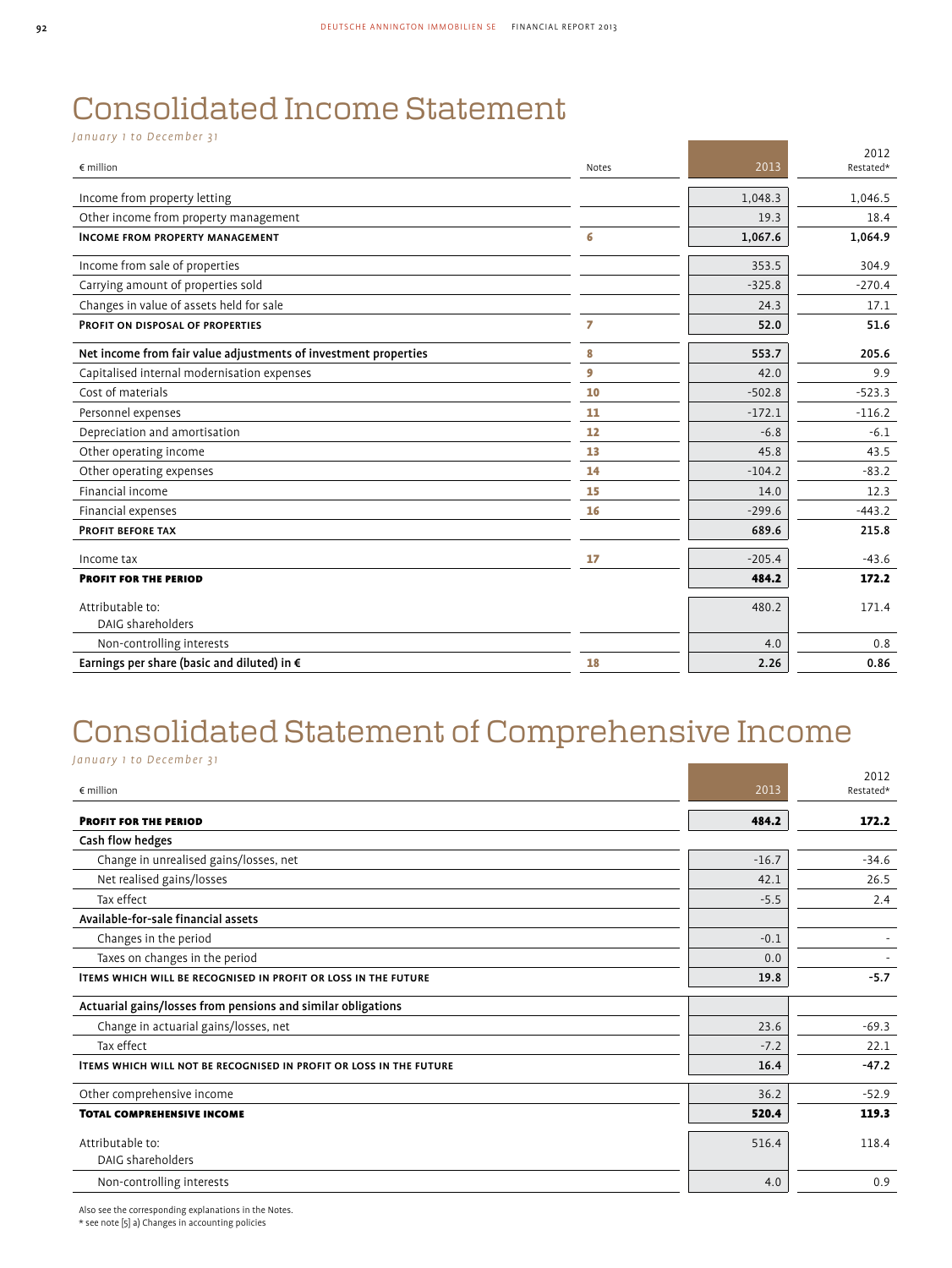## Consolidated Balance Sheet

| $\notin$ million                               | Notes | Dec. 31, 2013 | Dec. 31, 2012 |
|------------------------------------------------|-------|---------------|---------------|
| <b>ASSETS</b>                                  |       |               |               |
| Intangible assets                              | 19    | 3.8           | 5.2           |
| Property, plant and equipment                  | 20    | 20.7          | 16.2          |
| Investment properties                          | 21    | 10,266.4      | 9.843.6       |
| Financial assets                               | 22    | 42.5          | 44.6          |
| Other assets                                   | 23    | 16.1          | 28.3          |
| Income tax receivables                         |       | 0.1           | 0.1           |
| Deferred tax assets                            |       | 3.0           | 8.8           |
| <b>TOTAL NON-CURRENT ASSETS</b>                |       | 10,352.6      | 9,946.8       |
| Inventories                                    | 25    | 2.5           | 0.9           |
| Trade receivables                              | 26    | 103.5         | 20.3          |
| Other financial assets                         | 22    | 2.1           | 2.1           |
| Other assets                                   | 23    | 26.3          | 26.5          |
| Income tax receivables                         | 24    | 12.1          | 12.8          |
| Cash and cash equivalents                      | 27    | 547.8         | 470.1         |
| Assets held for sale                           | 28    | 45.9          | 128.8         |
| <b>TOTAL CURRENT ASSETS</b>                    |       | 740.2         | 661.5         |
| <b>TOTAL ASSETS</b>                            |       | 11,092.8      | 10,608.3      |
|                                                |       |               |               |
| <b>EQUITY AND LIABILITIES</b>                  |       |               |               |
| Subscribed capital                             |       | 224.2         | 0.1           |
| Capital reserves                               |       | 1,430.1       | 1,052.3       |
| Retained earnings                              |       | 2,178.5       | 1,661.1       |
| Other reserves                                 |       | $-27.3$       | $-47.1$       |
| TOTAL EQUITY ATTRIBUTABLE TO DAIG SHAREHOLDERS |       | 3,805.5       | 2,666.4       |
| Non-controlling interests                      |       | 12.5          | 11.0          |
| <b>TOTAL EQUITY</b>                            | 29    | 3,818.0       | 2,677.4       |
| Provisions                                     | 30    | 342.6         | 358.2         |
| Trade payables                                 | 31    | 0.3           | 0.3           |
| Other financial liabilities                    | 32    | 5,553.0       | 5,766.7       |
| Income tax liabilities                         | 33    | 0.0           | 86.3          |
| Other liabilities                              | 34    | 9.8           | 4.8           |
| Deferred tax liabilities                       |       | 925.0         | 724.2         |
| TOTAL NON-CURRENT LIABILITIES                  |       | 6,830.7       | 6,940.5       |
| Provisions                                     | 30    | 148.6         | 185.5         |
| Trade payables                                 | 31    | 47.6          | 46.0          |
| Other financial liabilities                    | 32    | 212.1         | 683.8         |
| Income tax liabilities                         | 33    | 0.0           | 26.5          |
| Other liabilities                              | 34    | 35.8          | 48.6          |
| <b>TOTAL CURRENT LIABILITIES</b>               |       | 444.1         | 990.4         |
| <b>TOTAL LIABILITIES</b>                       |       | 7,274.8       | 7,930.9       |
| <b>TOTAL EQUITY AND LIABILITIES</b>            |       | 11,092.8      | 10,608.3      |

Also see the corresponding explanations in the Notes.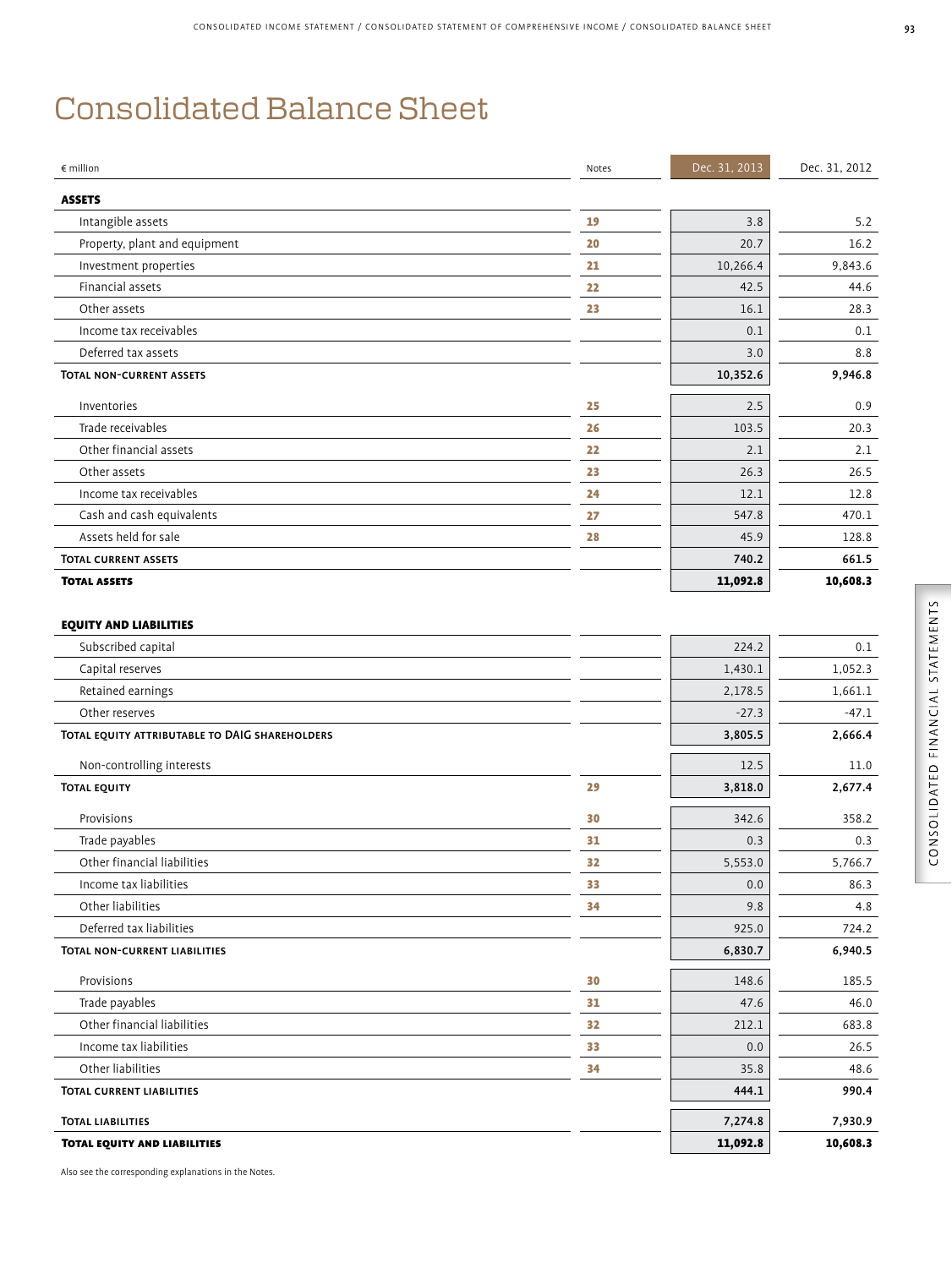a sa kacamatan ing Kabupatèn Kabupatèn Ing

# Consolidated Cash Flow Statement

*January 1 to December 31* 

| $\epsilon$ million                                                             | Notes  | 2013       | 2012<br>Restated* |
|--------------------------------------------------------------------------------|--------|------------|-------------------|
| Profit for the period                                                          |        | 484.2      | 172.2             |
| Net income from fair value adjustments of investment properties                | 8      | $-553.7$   | $-205.6$          |
| Revaluation of assets held for sale                                            | 7      | $-24.3$    | $-17.1$           |
| Depreciation and amortisation                                                  | 12     | 6.8        | 6.1               |
| Interest expenses/income                                                       |        | 288.3      | 433.9             |
| Income taxes                                                                   |        | 205.4      | 43.6              |
| Results from disposals of investment properties                                |        | $-27.6$    | $-27.0$           |
| Results from disposals of other non-current assets                             |        | 0.9        |                   |
|                                                                                |        | 380.0      | 406.1             |
| Other expenses/earnings not affecting net income                               |        | 0.8        | $-0.5$            |
| Changes in inventories                                                         |        | $-1.7$     | 11.9              |
| Changes in receivables and other assets                                        |        | $-0.3$     | 22.8              |
| Changes in provisions                                                          |        | $-2.9$     | $-32.3$           |
| Changes in liabilities                                                         |        | 9.3        | $-4.6$            |
| Payments of tax liabilities (EK02)                                             | 33     | $-114.7$   | $-24.5$           |
| Income tax paid                                                                |        | $-10.9$    | 6.6               |
| <b>CASH FLOW FROM OPERATING ACTIVITIES</b>                                     |        | 259.6      | 385.5             |
| Proceeds from disposals of investment properties                               |        | 270.3      | 284.5             |
| Proceeds from disposals of intangible assets and property, plant and equipment | 19, 20 | 0.2        |                   |
| Proceeds received from disposals of financial assets                           | 22     | 0.9        | 0.1               |
| Acquisition of investment properties                                           | 21     | $-94.9$    | $-91.0$           |
| Acquisition of intangible assets and property, plant and equipment             | 19, 20 | $-8.3$     | $-6.8$            |
| Acquisition of shares in consolidated companies (net of cash acquired)         |        | $-0.1$     | $-0.9$            |
| Acquisition of financial assets                                                | 22     |            | $-0.2$            |
| Interest received                                                              |        | 3.2        | 8.8               |
| CASH FLOW FROM INVESTING ACTIVITIES                                            |        | 171.3      | 194.5             |
| Premium from listing                                                           | 29     | 375.8      |                   |
| Capital contributions                                                          | 29     | 24.2       | 334.1             |
| Cash paid to non-controlling shareholders                                      | 29     | $-5.1$     | $-1.9$            |
| Cash proceeds from issuing loans and notes                                     | 32     | 6,525.0    | 4,469.6           |
| Cash repayments of financial liabilities                                       | 32     | $-6,876.3$ | $-4,874.6$        |
| Acquisition of shares in consolidated companies                                |        | 0.0        | $-5.0$            |
| Transaction costs*                                                             |        | $-123.9$   | $-28.2$           |
| Payment of transaction costs in connection with the issue of shares            |        | $-20.6$    |                   |
| Prepayment penalty and commitment interest                                     |        | $-27.5$    | $-2.1$            |
| Interest paid                                                                  |        | -224.8     | -280.3            |
| CASH FLOW FROM FINANCING ACTIVITIES                                            |        | $-353.2$   | $-388.4$          |
| Net increase in cash and cash equivalents                                      |        | 77.7       | 191.6             |
| Cash and cash equivalents at beginning of the period                           |        | 470.1      | 278.5             |
| Cash and cash equivalents at the end of the period**                           | 27     | 547.8      | 470.1             |

\* The transaction costs in 2013 include one-off payments of € 36.6 million for the adjustment of derivative financial instruments as part of the GRAND restructuring.<br>\*\* thereof restricted cash € 49.1 million (2012: € 363.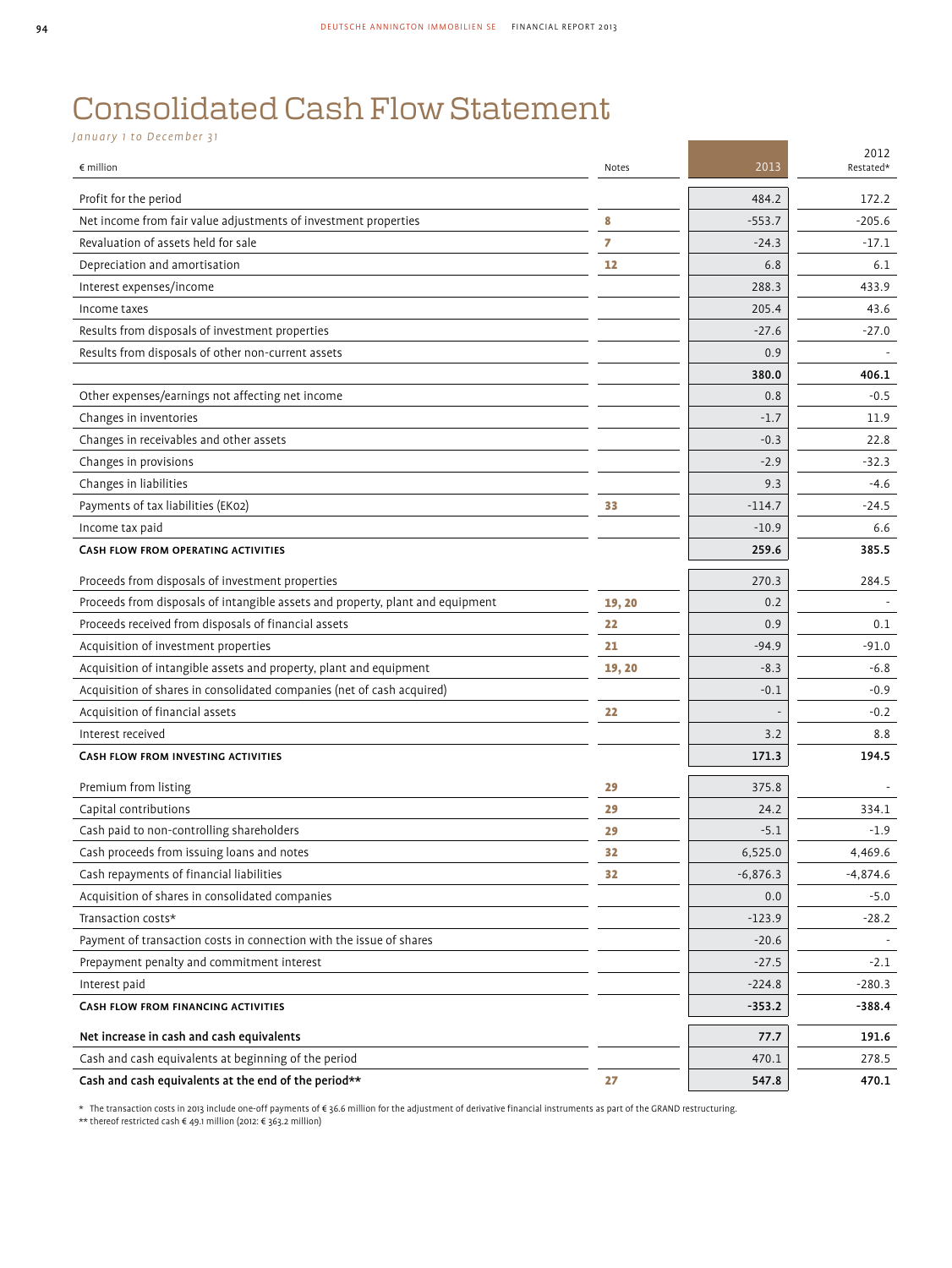# Consolidated Statement of Changes in Equity

|                                                                           |                |                     |                      |                     | Other reserves                         |         |                        |                          |              |
|---------------------------------------------------------------------------|----------------|---------------------|----------------------|---------------------|----------------------------------------|---------|------------------------|--------------------------|--------------|
|                                                                           | Subscri-       |                     |                      |                     | Can be reclassified                    |         | Equity of              | Non-                     |              |
| $\epsilon$ million                                                        | bed<br>capital | Capital<br>reserves | Retained<br>earnings | Cash flow<br>hedges | Available-for-sale<br>financial assets | Total   | DAIG share-<br>holders | controlling<br>interests | Total equity |
| As at Jan. 1, 2012                                                        | 0.1            | 718.2               | 1,539.3              | $-41.4$             | 0.1                                    | $-41.3$ | 2,216.3                | 13.5                     | 2,229.8      |
| Profit for the period                                                     |                |                     | 171.4                |                     |                                        |         | 171.4                  | 0.8                      | 172.2        |
| Other comprehensive income                                                |                |                     |                      |                     |                                        |         |                        |                          |              |
| Changes in the period                                                     |                |                     | $-47.2$              | $-26.3$             | 0.0                                    | $-26.3$ | $-73.5$                | 0.1                      | $-73.4$      |
| Reclassification adjustments<br>recognised in income                      |                |                     |                      | 20.5                |                                        | 20.5    | 20.5                   |                          | 20.5         |
| Total comprehensive income                                                |                |                     | 124.2                | $-5.8$              | 0.0                                    | $-5.8$  | 118.4                  | 0.9                      | 119.3        |
| Shareholder's capital contributions                                       |                | 334.1               |                      |                     |                                        |         | 334.1                  |                          | 334.1        |
| Change in scope of consolidation                                          |                |                     |                      |                     |                                        |         |                        | 1.0                      | 1.0          |
| Acquisition of non-controlling inter-<br>ests (without change of control) |                |                     | $-1.5$               |                     |                                        |         | $-1.5$                 | $-3.5$                   | $-5.0$       |
| Changes recognised directly<br>in equity                                  |                |                     | $-0.9$               |                     |                                        |         | $-0.9$                 | $-0.9$                   | $-1.8$       |
| AS AT DEC. 31,2012                                                        | 0.1            | 1,052.3             | 1,661.1              | $-47.2$             | 0.1                                    | $-47.1$ | 2,666.4                | 11.0                     | 2,677.4      |
| As at Jan. 1, 2013                                                        | 0.1            | 1,052.3             | 1,661.1              | $-47.2$             | 0.1                                    | $-47.1$ | 2,666.4                | 11.0                     | 2,677.4      |
| Profit for the period                                                     |                |                     | 480.2                |                     |                                        |         | 480.2                  | 4.0                      | 484.2        |
| Other comprehensive income                                                |                |                     |                      |                     |                                        |         |                        |                          |              |
| Changes in the period                                                     |                |                     | 16.4                 | $-11.7$             | $-0.1$                                 | $-11.8$ | 4.6                    | 0.0                      | 4.6          |
| Reclassification adjustments<br>recognised in income                      |                |                     |                      | 31.6                |                                        | 31.6    | 31.6                   |                          | 31.6         |
| Total comprehensive income                                                |                |                     | 496.6                | 19.9                | $-0.1$                                 | 19.8    | 516.4                  | 4.0                      | 520.4        |
| Shareholders' capital contributions                                       | 24.2           | 239.1               |                      |                     |                                        |         | 263.3                  |                          | 263.3        |
| Capital increase from<br>company funds                                    | 199.9          | $-199.9$            |                      |                     |                                        |         |                        |                          |              |
| Premium from listing                                                      |                | 375.8               |                      |                     |                                        |         | 375.8                  |                          | 375.8        |
| Transaction costs from listing                                            |                | $-13.9$             |                      |                     |                                        |         | $-13.9$                |                          | $-13.9$      |
| Changes recognised directly<br>in equity                                  |                |                     | $-2.5$               |                     |                                        |         | $-2.5$                 | 2.5                      | 0.0          |
| Distribution                                                              |                |                     |                      |                     |                                        |         |                        | $-5.0$                   | $-5.0$       |
| Withdrawal from capital reserve                                           |                | $-23.3$             | 23.3                 |                     |                                        |         |                        |                          |              |
| AS AT DEC. 31, 2013                                                       | 224.2          | 1,430.1             | 2,178.5              | $-27.3$             | 0.0                                    | $-27.3$ | 3.805.5                | 12.5                     | 3,818.0      |

Also see note [29] in the Notes.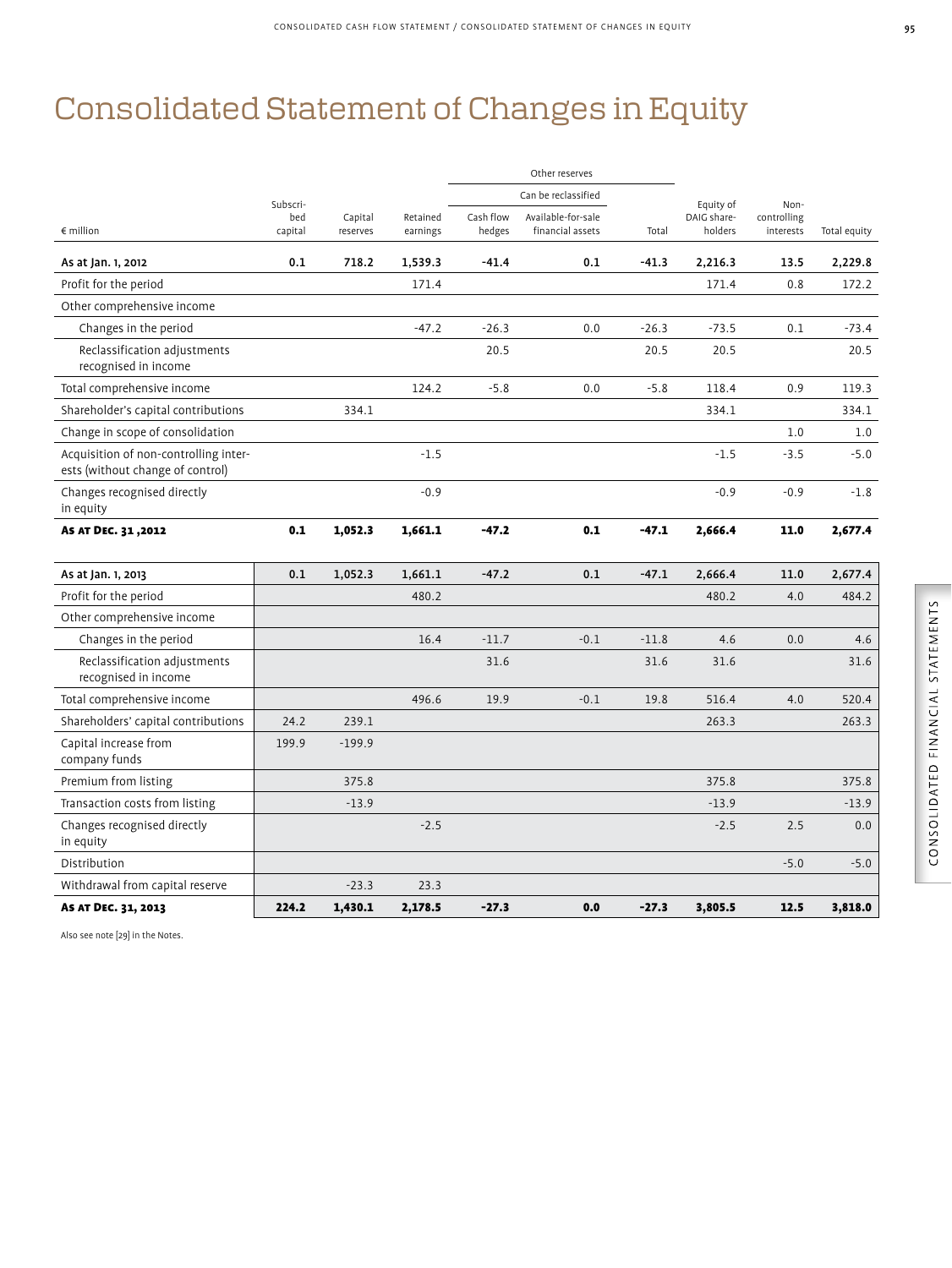### **Notes**

### ACCOUNTING POLICIES

#### 1 **GENERAL INTRODUCTION**

The Deutsche Annington Immobilien Group (hereinafter referred to as DAIG) is a performance-focused holder and manager of residential real estate in Germany. Our core business is providing affordable housing for broad sections of the population. We also offer additional real estate-related services. A further business activity is portfolio optimisation. To achieve this, we sell selected properties in our portfolio and systematically integrate new housing stock into the Group. The parent company of DAIG is Monterey Holdings I S.à r.l., Luxembourg. Deutsche Annington Immobilien SE is incorporated and domiciled in Germany; its registered office is located in Düsseldorf. The head office (principal place of business) is located at Philippstrasse 3, Bochum.

The IPO of Deutsche Annington Immobilien SE took place on July 11, 2013 with the initial listing of the share in the Prime Standard segment of the regulated market of the Frankfurt Stock Exchange. Following the IPO, Monterey Holdings I S.à r.l., Luxembourg, holds 84.4 % of the shares in Deutsche Annington Immobilien SE and 15.6 % of the shares are free float (including 5.4 % held by Norges Bank, Norway).

With the completion of the stock exchange listing and the resulting net proceeds of  $\epsilon$  380 million, DAIG was granted a corporate credit rating of BBB long-term and A2 short-term with a stable outlook by the rating agency, Standard & Poor's.

The consolidated financial statements have been prepared in accordance with International Financial Reporting Standards (IFRS) as adopted in the EU as at and for the year ended December 31, 2013. Allowance has also been made for the supplementary provisions in accordance with Section 315a, para. 1 HGB.

The consolidated financial statements have been prepared on a cost basis except for investment properties, assets held for sale, derivative financial instruments, available-for-sale financial instruments and financial liabilities arising from binding share purchase offers to minority shareholders. They are measured at their fair value or, in the case of financial liabilities arising from binding share price offers, at the minimum purchase price if it is higher than the fair value. The income statement has been prepared using the nature of expense method.

These consolidated financial statements are presented in euro, which is the Group's functional currency. Unless stated otherwise, all figures are shown in million euros (€ million).

On February 28, 2014, the Management Board drew up the consolidated financial statements of Deutsche Annington Immobilien SE.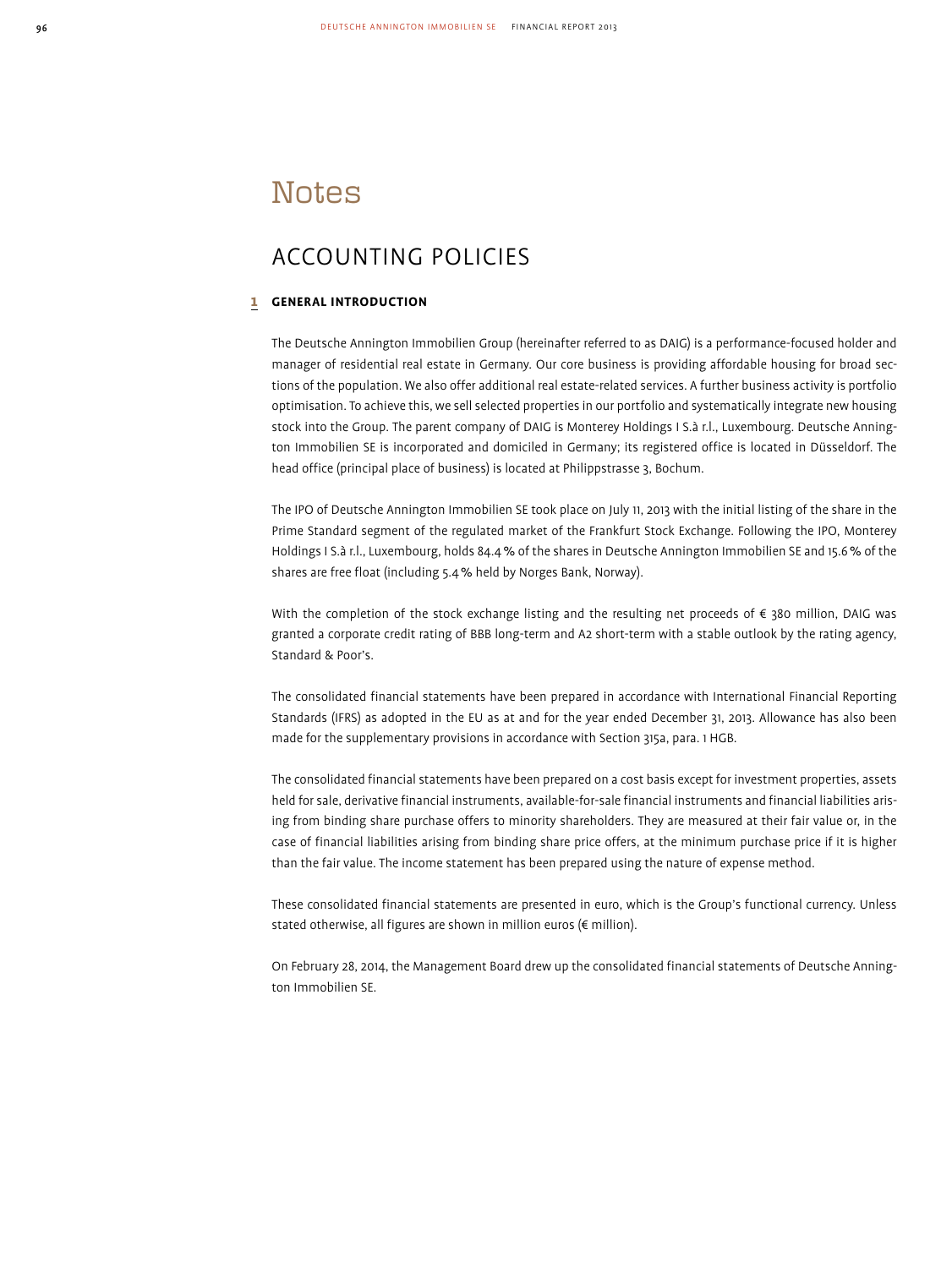#### 2 **CONSOLIDATION PRINCIPLES**

Entities that are under the control of Deutsche Annington Immobilien SE are included in the consolidated financial statements as subsidiaries. Control is exercised when Deutsche Annington Immobilien SE is able to govern the financial and operating policies of an entity so as to obtain economic benefits from its activities. Any potential voting rights are taken into account when assessing control, if they are exercisable or convertible at any time. Subsidiaries are included in the consolidated financial statements from the date on which Deutsche Annington Immobilien SE obtains control until the day control ceases.

Business combinations are accounted for using the acquisition method. All hidden reserves and charges of the company acquired are disclosed as part of the remeasurement. Non-current assets (or disposal groups) classified as held for sale are recognised at fair value less costs to sell. Any excess of the cost of a business combination over DAIG's interest in the net fair value of the identifiable assets, liabilities and contingent liabilities is recognised as goodwill.

If DAIG's interest in the net fair value of the identifiable assets and liabilities exceeds the cost of the business combination, the values of the assets and liabilities as well as the costs of acquisition are reassessed and any remaining excess is recognised as income in the income statement.

The shares in the net assets of subsidiaries that are not attributable to DAIG are shown as a separate component of equity under non-controlling interests (referred to in the following as minority interests).

Further share purchases after control has been obtained, e.g. the acquisition of minority interests, are accounted for as equity transactions. Any premiums or discounts on those purchases are recognised directly in equity.

For the term during which DAIG has granted put options to minority shareholders to purchase their shares in subsidiaries, such minority interests are recognised as financial liabilities and not as a separate component of equity.

The effects of the business transactions between the entities included in the DAIG consolidated financial statements are eliminated. The financial statements of Deutsche Annington Immobilien SE and all subsidiaries are prepared according to uniform accounting policies.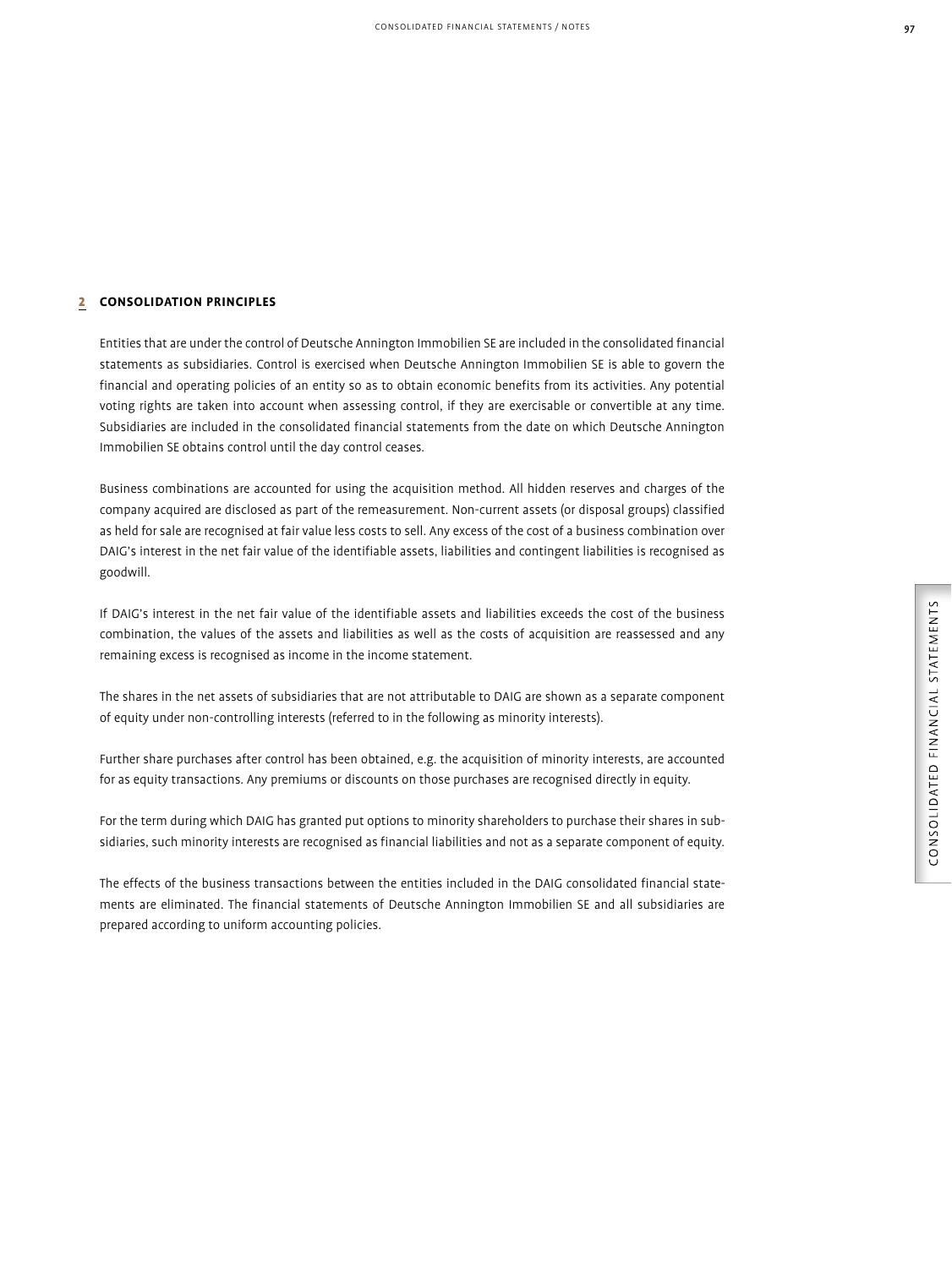#### 3 **SCOPE OF CONSOLIDATION**

In addition to Deutsche Annington Immobilien SE, 101 domestic companies (2012: 131) and 3 foreign companies (2012: 2) have been included in the consolidated financial statements of DAIG as at and for the year ended December 31, 2013.

For all subsidiaries included in the consolidated financial statements, the reporting date is December 31.

The list of DAIG shareholdings is appended to the notes to the consolidated financial statements as an integral part thereof.

The main changes as at December 31, 2013 result from 13 mergers (2012: 3) and 25 legal mergers (2012: 1).

#### 4 **CURRENCY TRANSLATION**

In the separate financial statements of Deutsche Annington Immobilien SE and the subsidiaries included in the consolidated financial statements, foreign currency transactions are translated into the functional currency at the exchange rate on the date of the transaction. Monetary assets and liabilities in foreign currencies are translated at the exchange rate prevailing on the balance-sheet date. Non-monetary items that are measured in terms of historical cost are recorded on the balance-sheet date at the exchange rate on the date when they were first recognised. Non-monetary items that are measured at fair value are translated using the exchange rate on the date when the fair value was determined. Any resulting translation gains and losses are recorded in the income statement.

#### 5 **ACCOUNTING POLICIES**

#### a) Changes in accounting policies

In the 2013 financial year, DAIG retrospectively restated the prior-year figures in accordance with IAS 8 for the following cases:

Owing to the extended business of the Group's own craftsmen's organisation, the capitalised internal modernisation expenses are shown in a separate item for the first time in 2013 in order to achieve better presentation of the results of operations. These expenses had previously been deducted from the original expenses. If the item capitalised internal modernisation expenses had not been shown separately in 2013, this would have led in the financial year to € 12.6 million lower personnel expenses, € 22.7 million lower costs of material as well as € 6.7 million lower other operating expenses.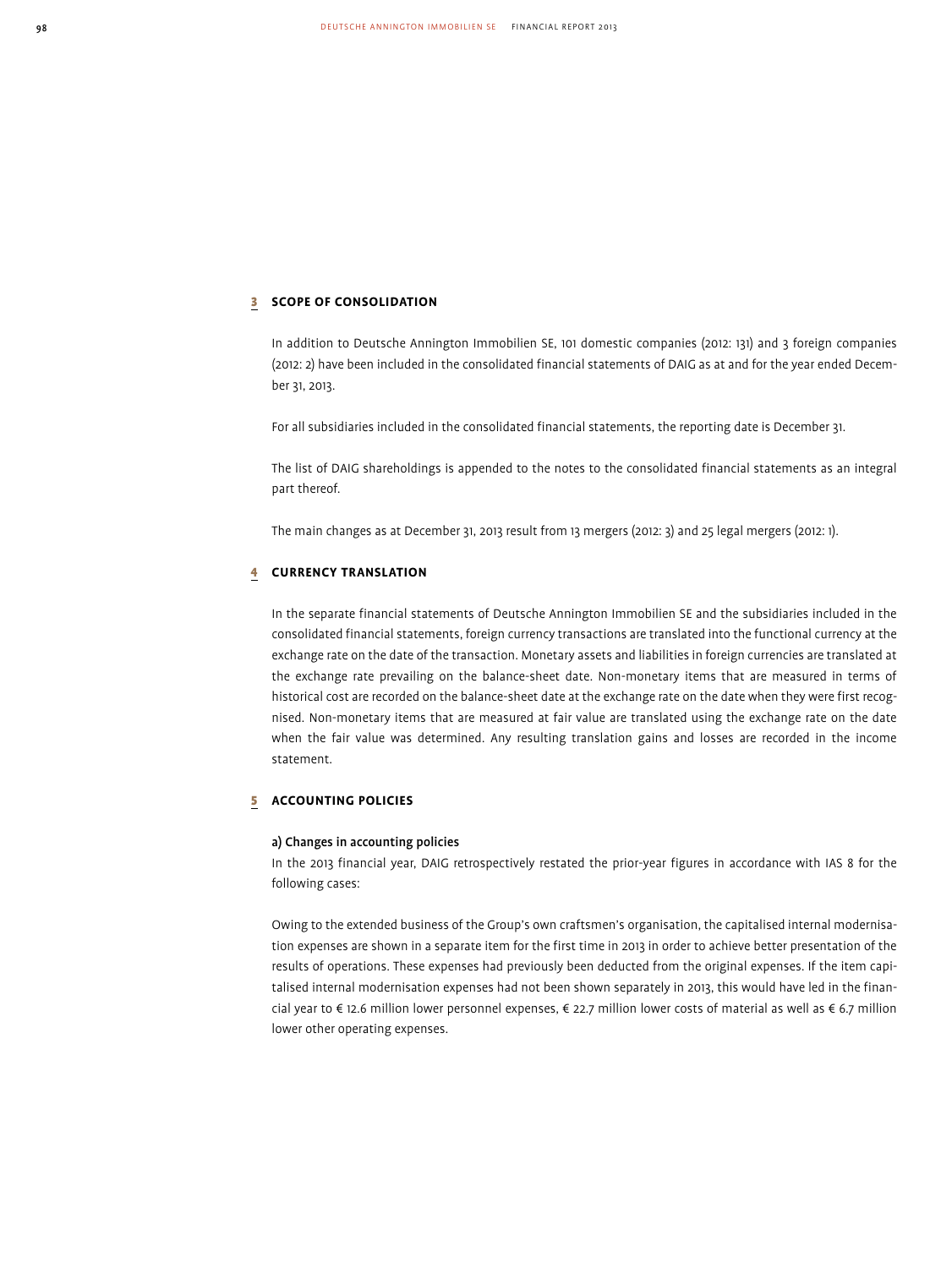The prior-year figures have been adjusted as follows:

| 2012     | Adjustments 2012 | 2012 restated |
|----------|------------------|---------------|
| ٠        | 9.9              | 9.9           |
| $-519.5$ | $-3.8$           | $-523.3$      |
| $-112.1$ | $-4.1$           | $-116.2$      |
| $-81.2$  | $-2.0$           | -83.2         |
|          |                  |               |

The change in the accounting policies had no effect on the cash flow, the balance sheet and the earnings per share.

#### b) Adjustment of discount factor estimate

The pension provisions were calculated using the projected unit credit method and a discount rate of 3.30 %. As at September 30, 2013, the interest rate was determined on the basis of the Global RATE:Link index, as recommended by the pension actuary Towers Watson. The method is based on a selection of AA-rated corporate bonds in accordance with data published by Bloomberg. The extrapolation for maturities for which reliable bonds are no longer available on the market is performed by constant retention of the calculated 30-year interest rate. The changeover to determining the interest rate using the Global RATE:Link index resulted in a pension obligation which was € 12.2 million lower.

#### c) Recognition of income and expenses

Income from property management includes income from the letting of investment properties and trading properties which is recognised, net of discounts, over the duration of the contracts when the remuneration is contractually fixed or can be reliably determined and collection of the related receivable is probable.

In the DAIG financial statements, the corresponding income for all the services for ancillary costs performed by the end of the year is also recognised in the year in which the service is performed.

Income from property sales is recognised as soon as the material risks and rewards of ownership have been transferred to the buyer and DAIG has no substantive further obligations. If DAIG only retains insignificant risks of ownership, the proceeds are recognised at the time of sale and a provision is recognised for the probable risk.

Expenses are recognised when they arise or at the time they are incurred. Interest is recognised as income or expense in the period in which it is incurred using the effective interest method.

#### d) Intangible assets

Acquired intangible assets are capitalised at amortised cost and internally generated intangible assets at amortised cost provided that the requirements of IAS 38 for the capitalisation of internally generated intangible assets are met. All intangible assets of DAIG have definite useful lives and are amortised on a straight-line basis over their estimated useful lives. Software and licences are amortised on the basis of a useful life of three years. Customer bases are amortised on a straight-line basis over ten years.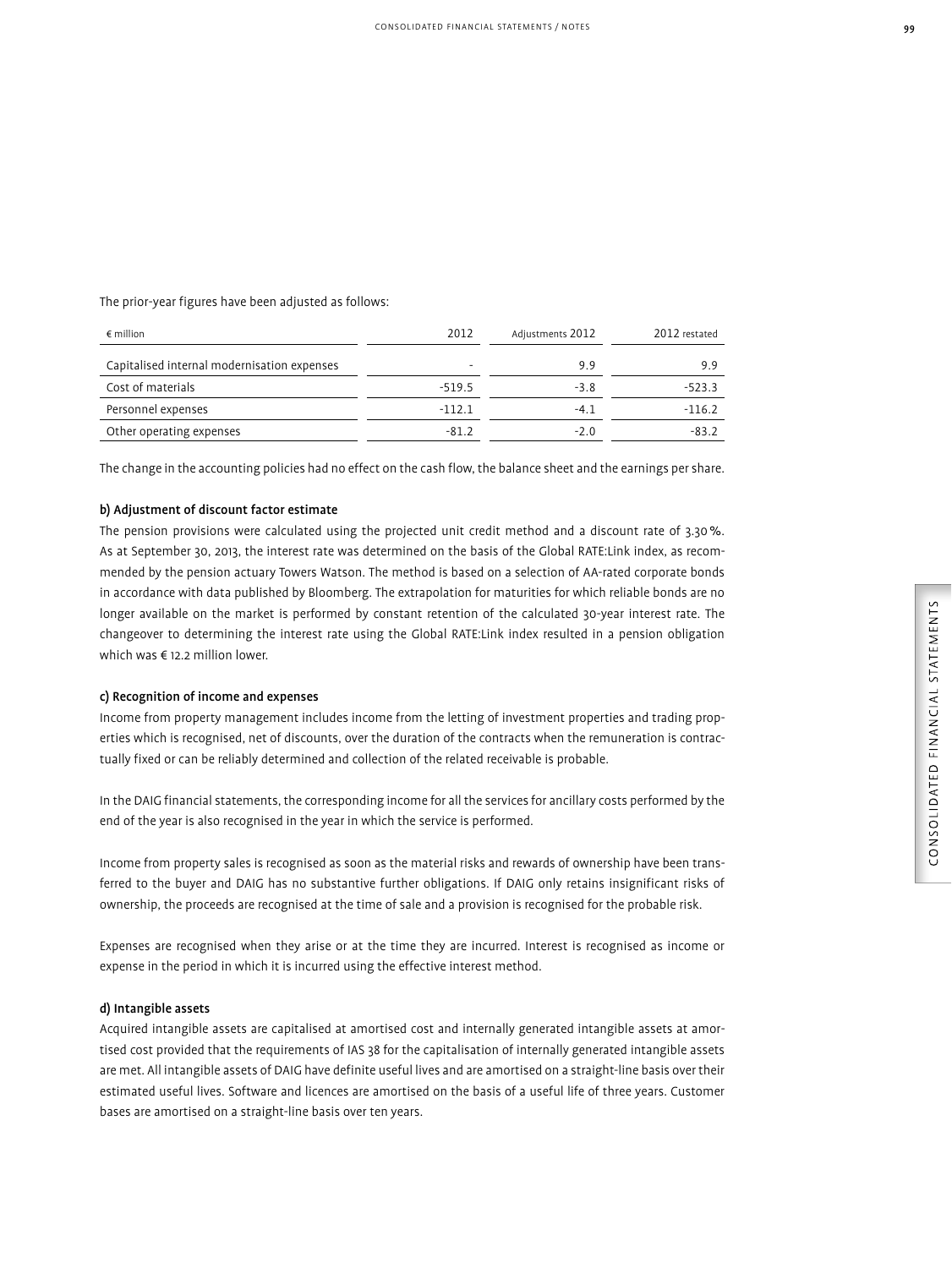#### e) Property, plant and equipment

Items of property, plant and equipment are carried at amortised cost less accumulated depreciation and are depreciated over their respective estimated useful lives on a straight-line basis.

Subsequent costs of replacing part of an item of property, plant and equipment are capitalised provided it is probable that future economic benefits associated with the item will flow to DAIG and the cost can be measured reliably.

Real estate used by the company itself is depreciated over 50 years; equipment, fixtures, furniture and office equipment are depreciated over periods of between three and 13 years.

#### f) Investment properties

When DAIG acquires real-estate properties, whether through a business combination or separately, the intended use determines whether those properties are classified as investment properties, trading properties or as owneroccupied properties.

Investment properties are properties that are held for the purpose of earning rental income or for capital appreciation or both and are not owner-occupied or held for sale in the ordinary course of business. Investment properties include undeveloped land, land and land rights including buildings and land with inheritable rights of third parties. Properties which are capitalised under a finance lease in accordance with IAS 17 "Leases" and are covered by the definition of investment properties are also classified as investment properties.

Investment properties are measured initially at cost. Related transaction costs, such as fees for legal services or real-estate transfer taxes, are included in the initial measurement. Property held under a finance lease is recognised at the lower of the fair value of the property and the present value of the minimum lease payments upon initial recognition.

After initial recognition, investment properties are measured at fair value with any change therein recognised in profit or loss.

From the beginning of the 2013 financial year, DAIG refined the valuation methodology it uses and applies the discounted cash flow (DCF) methodology. Under the DCF methodology, the expected future income and expenses associated with each property are generally forecast over a 10-year period. For a more detailed description of the determination of the fair values of investment properties, see note [21] Investment properties.

Investment properties are transferred to property, plant and equipment when there is a change in use evidenced by the commencement of owner-occupation. The properties' deemed cost for subsequent accounting corresponds to the fair value at the date of reclassification.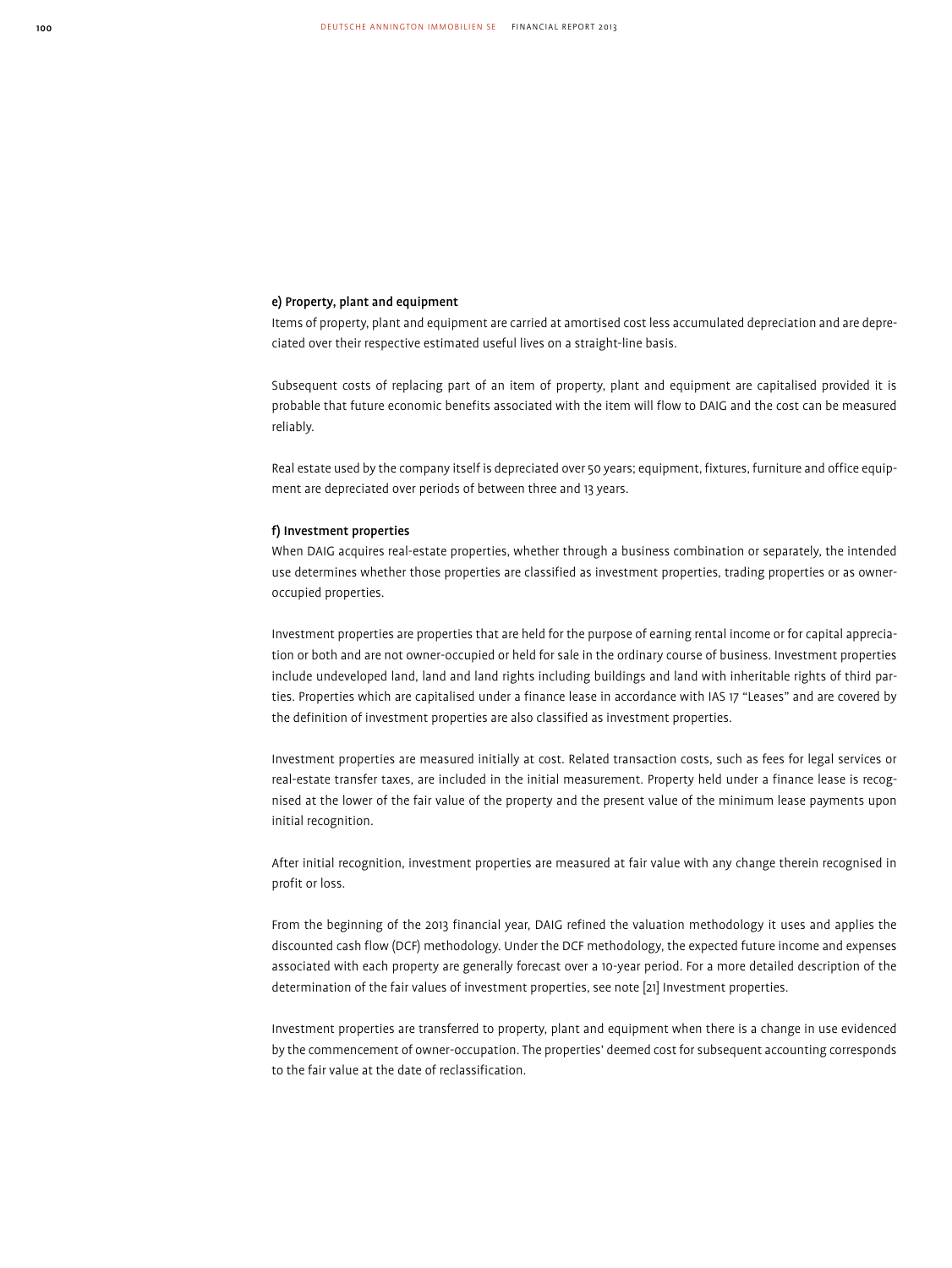#### g) Leases

#### Finance leases

Leases where substantially all risks and rewards incidental to ownership are transferred to the lessee are accounted for as finance leases.

#### DAIG as a lessee under a finance lease

The leased asset and a corresponding liability are recognised at an amount equal to the lower of the fair value of the leased asset and the present value of the minimum lease payments. Subsequently, the leased asset is accounted for in accordance with the standards applicable to that asset. The minimum lease payments are apportioned between the finance charge and the reduction of the outstanding liability.

#### Operating leases

All leases where not substantially all risks and rewards incidental to ownership are transferred are accounted for as operating leases.

#### DAIG as a lessor under an operating lease

Lease payments are recognised in income on a straight-line basis over the lease term.

#### DAIG as a lessee under an operating lease

Lease payments are recognised as an expense on a straight-line basis over the lease term.

#### h) Impairment of intangible assets and property, plant and equipment

In accordance with IAS 36 "Impairment of Assets", intangible assets as well as property, plant and equipment are tested for impairment whenever there is an indication of an impairment. An impairment loss is recognised when an asset's recoverable amount is less than its carrying amount. If the recoverable amount cannot be determined for the individual asset, the impairment test is conducted on the cash-generating unit to which the asset belongs. Impairment losses are recorded as expenses in the income statement.

An impairment loss recognised for prior periods is reversed if there has been a change in the estimates used to determine the asset's (or the cash-generating unit's) recoverable amount since the last impairment loss was recognised. The carrying amount of the asset (or the cash-generating unit) is increased to the newly estimated recoverable amount. The carrying amount is limited to the amount that would have been determined if no impairment loss had been recorded in prior years for the asset (or the cash-generating unit).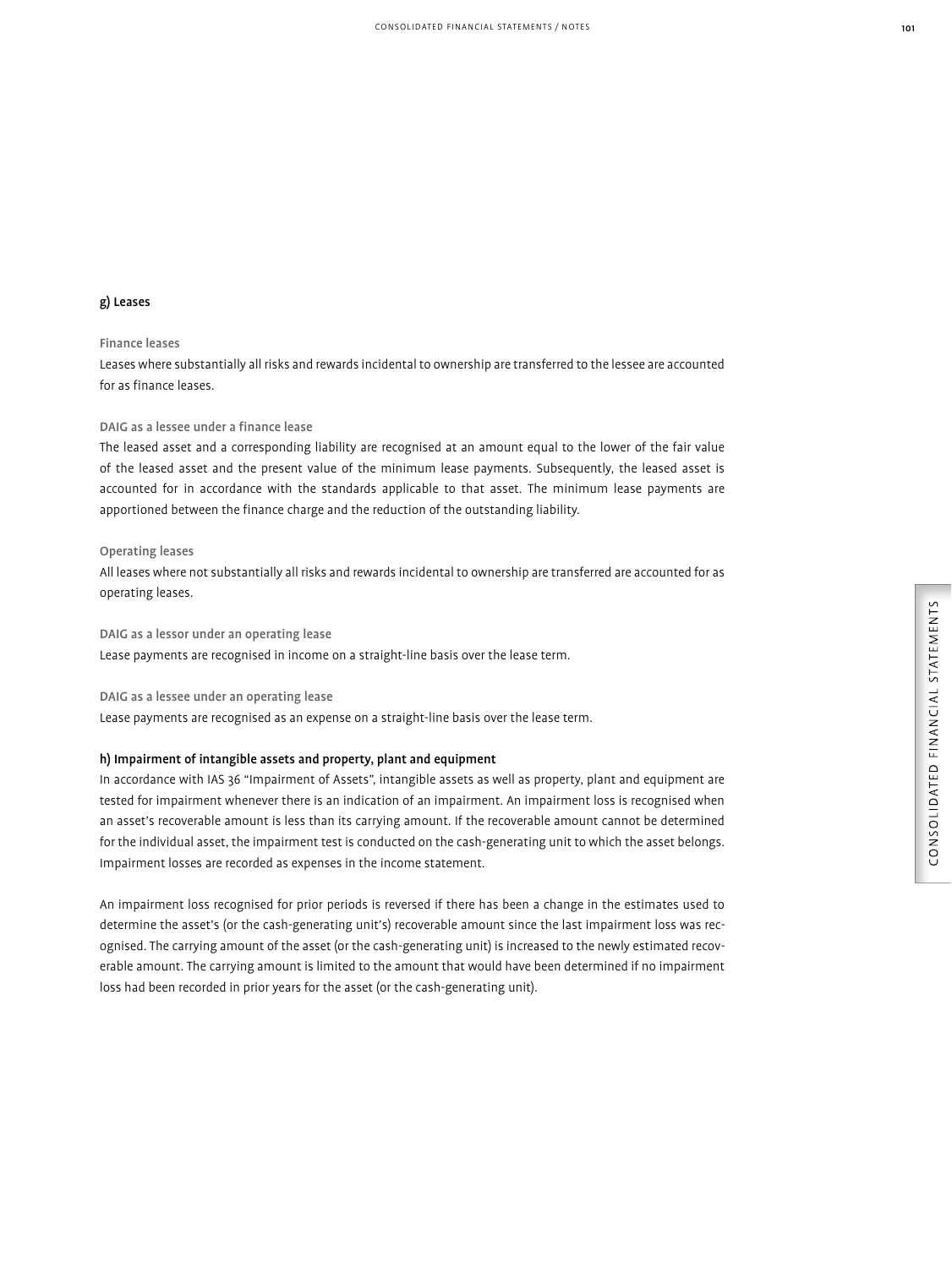#### i) Non-derivative financial assets

Receivables and loans are first accounted for as incurred, other non-derivative financial assets at the trade date. The trade date is the date on which DAIG becomes a contracting party of the financial instrument. All financial instruments are initially measured at fair value, taking account of transaction costs. A financial asset is derecognised when the contractual rights to the cash flows from the financial asset expire, or the financial asset is transferred and DAIG neither retains control nor retains substantially all the risks and rewards of ownership of the financial asset.

DAIG determines whether there is an objective indication of an impairment at the level of the individual financial instruments if they are material, and, for financial instruments for which no impairments have been identified at the level of the individual financial instruments or such impairments are immaterial, grouped according to risk profile. Impairments are identified for individual financial instruments when the counterparty has defaulted or breached a contract or there are indications of risks of impairments due to a rating downgrade and general information (loss event). For groups of financial instruments with similar risks, historical default probabilities in relation to the time overdue are taken (loss event). An impairment is calculated after the occurrence of a loss event as the difference between the carrying amount and the value of the discounted estimated future cash flow. The original effective interest rate is taken as the discount rate. Impairment losses are recognised in profit or loss and posted directly in the carrying amount of the financial instrument. Any interest income on impaired financial instruments is still recognised. If there are indications that the amount of the impairment loss will be smaller, this reduction is credited to the financial instrument through profit or loss to the extent that the sum does not exceed the amortised cost which would have been recognised if the impairment had not occurred.

In the case of available-for-sale financial assets, impairments are reclassified from other comprehensive income to the income statement. Reversals are recognised in accordance with IAS 39.67f.

#### Available-for-sale financial assets

In principle, available-for-sale financial assets are subsequently measured at fair value. In exceptional cases, subsequent measurement is at cost of acquisition if the fair value cannot be determined. Changes in the fair value are, if not an impairment loss, recognised within other comprehensive income. The fair value of available-for-sale financial assets is based on quoted market prices at the reporting date. When an available-for-sale financial asset is derecognised, the cumulative gain or loss recognised in other comprehensive income is transferred to profit or loss. Interest on interest-bearing financial instruments of this category is calculated using the effective interest method. Dividends on equity instruments in this category are shown in the income statement.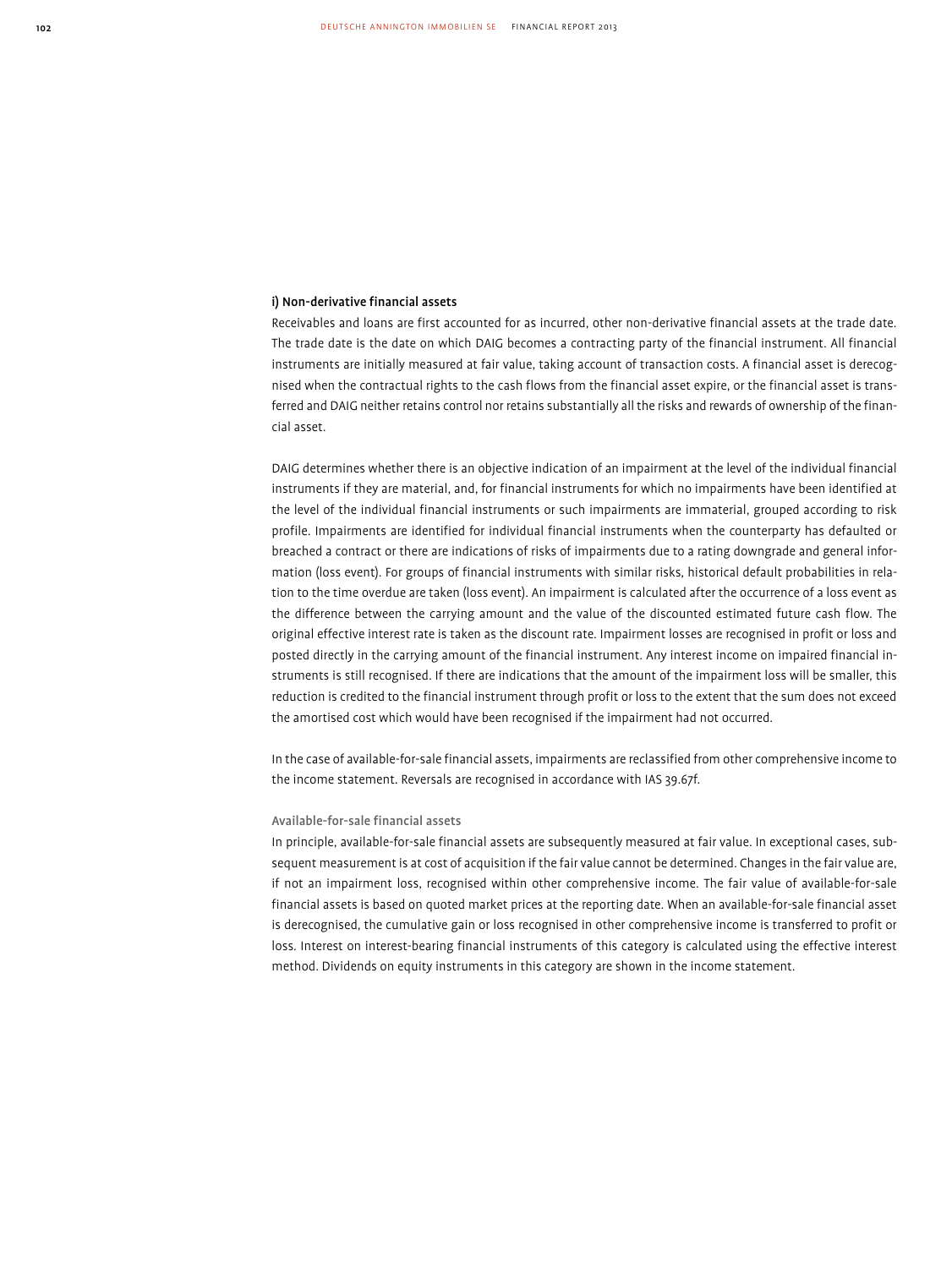Held-to-maturity investments

Financial instruments of this category are subsequently measured at amortised cost using the effective interest method.

#### Loans and receivables

Loans and receivables are stated at amortised cost using the effective interest method.

#### j) Inventories

According to IAS 18.8, sentence 1, any ancillary costs not yet charged are primarily measured at acquisition cost. Any own administrator fees contained in the ancillary costs are recognised at production cost. All discernible risks are allowed for by write-downs.

In the consolidated balance sheet, the ancillary costs to be billed are offset against the corresponding advance payments received and only the amount by which the advance payments received exceeds the work in progress is shown.

#### k) Cash and cash equivalents

Cash and cash equivalents include cash on hand, cheques, deposits in bank accounts with an original term of up to three months as well as marketable securities.

#### l) Assets held for sale

The carrying amount of non-current assets for which a sale is planned is recovered principally through a sale transaction rather than through their continuing use. Therefore, in accordance with IFRS 5, these assets must be classified as held for sale if the criteria set out below are satisfied.

To be classified as held for sale, the assets must be available for immediate sale in their present condition subject only to terms that are usual and customary for sales of such assets, and it must be highly probable that a sale will take place. A sale is deemed to be highly probable if there is a commitment to a plan to sell the asset, an active programme to locate a buyer and complete the plan has been initiated, the asset is being actively marketed for sale at a reasonable price, and a sale is expected to be completed within one year of the date on which the asset is classified as held for sale.

DAIG accounts for investment properties as assets held for sale when notarised purchase contracts have been signed at the balance-sheet date but transfer of ownership will, under the contract, not take place until the subsequent period. Initially they are recognised at the contractually agreed selling price and subsequently at fair value, if the latter is lower.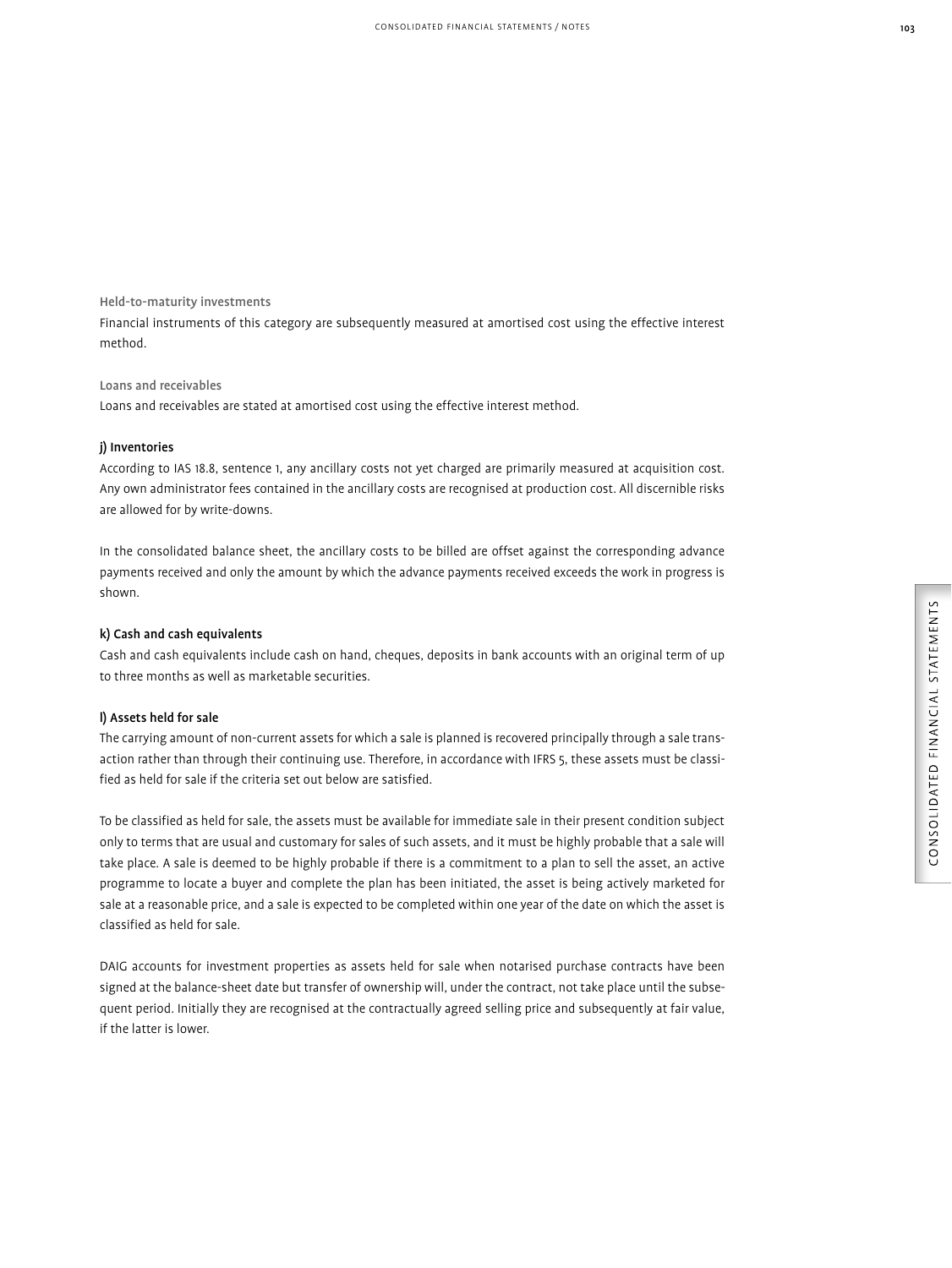#### m) Income and expense recognised directly in other comprehensive income

This equity line item includes changes in other comprehensive income not affecting net income except those resulting from capital transactions with equity holders (e.g. capital increases or dividend distributions). DAIG includes under this item unrealised gains and losses from the fair value measurement of available-for-sale assets and derivative financial instruments which are designated as cash flow hedges as well as actuarial gains and losses from defined benefit pension commitments.

#### n) Taxes

#### Current income tax

Income taxes for the current and prior periods are recognised as current income tax liabilities to the extent that they have not yet been paid.

Obligations to pay lump-sum tax on the previously untaxed EK02 amounts (see note [33] Income tax liabilities) were measured at their present value to make appropriate allowance for the interest-free nature of the obligation.

#### Deferred taxes

Deferred tax assets and liabilities are recognised using the liability method under the temporary concept, providing for all temporary differences arising between the tax bases of assets and liabilities and their carrying amounts in the consolidated financial statements. A deferred tax asset is recognised for temporary differences and on loss carryforwards to the extent that it is sufficiently probable that future taxable profits will be available against which the temporary difference or loss carryforward can be utilised. The carrying amount of a deferred tax asset is reviewed at each balance-sheet date. If necessary, the carrying amount of the deferred tax asset is reduced to the extent that it is no longer probable that sufficient taxable profit will be available.

For investment properties which are measured at fair value, the assumption that the carrying amounts of the investment properties are realised on their sale was not disproved.

Deferred taxes are measured at tax rates that have been enacted or substantially enacted and that are expected to apply to the period when the tax asset is realised or the liability is settled. The combined tax rate of corporate income tax and trade tax of 33.15 % for 2013 was used to calculate domestic deferred taxes.

Deferred tax assets and liabilities are offset against each other only if DAIG has a legally enforceable right to set off the recognised amounts, when the same tax authority is involved and when the realisation period is the same. In accordance with the regulations of IAS 12 "Income Taxes", deferred tax assets and liabilities are not discounted.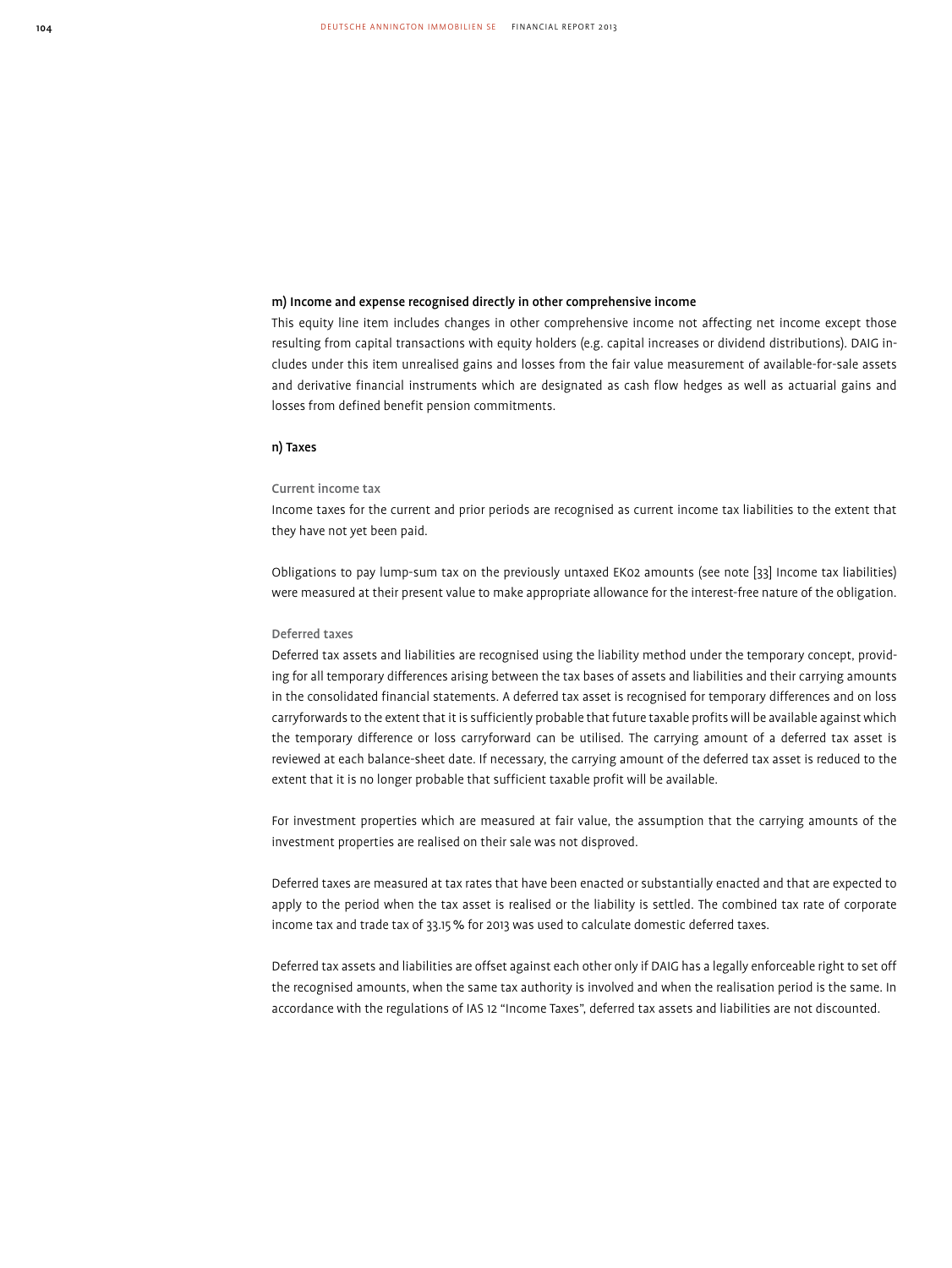#### o) Earnings per share

The undiluted earnings per share are calculated by dividing the profit for the period attributable to the shareholders by the weighted average number of registered shares in circulation within the reporting period. The diluted earnings per share are obtained by adjusting the profit for the period and the number of outstanding shares on the basis of the assumption that convertible instruments will be converted, options or warrants will be exercised or ordinary shares will be issued under certain conditions.

#### p) Provisions

#### Provisions for pensions and similar obligations

The values of the pension obligations and the expenses necessary to cover these obligations are determined using the projected unit credit method according to IAS 19R "Employee Benefits" whereby current pensions and vested pension rights at the balance-sheet date as well as future increases in salaries and pensions are included in the valuation. An actuarial valuation is performed at every balance-sheet date.

The amount shown in the balance sheet is the present value of the defined benefit obligation (DBO) after offsetting against the fair value of the plan assets.

Actuarial gains and losses are accounted for in full in the period in which they occur and recognised in the retained earnings as a component of other comprehensive income and not in profit or loss. The actuarial gains and losses are also no longer recognised in profit or loss in subsequent periods.

Service cost is shown in personnel expenses. The service cost is the increase in the present value of a defined benefit obligation resulting from employee service in the reporting period.

The interest expense on the annual costs is recorded in the financial result. Interest expense is the increase during a period in the present value of a defined benefit obligation which arises due to the fact that the benefit obligation is one period closer to being discharged.

Reinsurance policies that qualify as plan assets have been taken out to cover the pension obligations towards particular persons. Where the value of those reinsurance policies exceeds the related pension obligations, the excess is recognised as an asset and shown under other assets.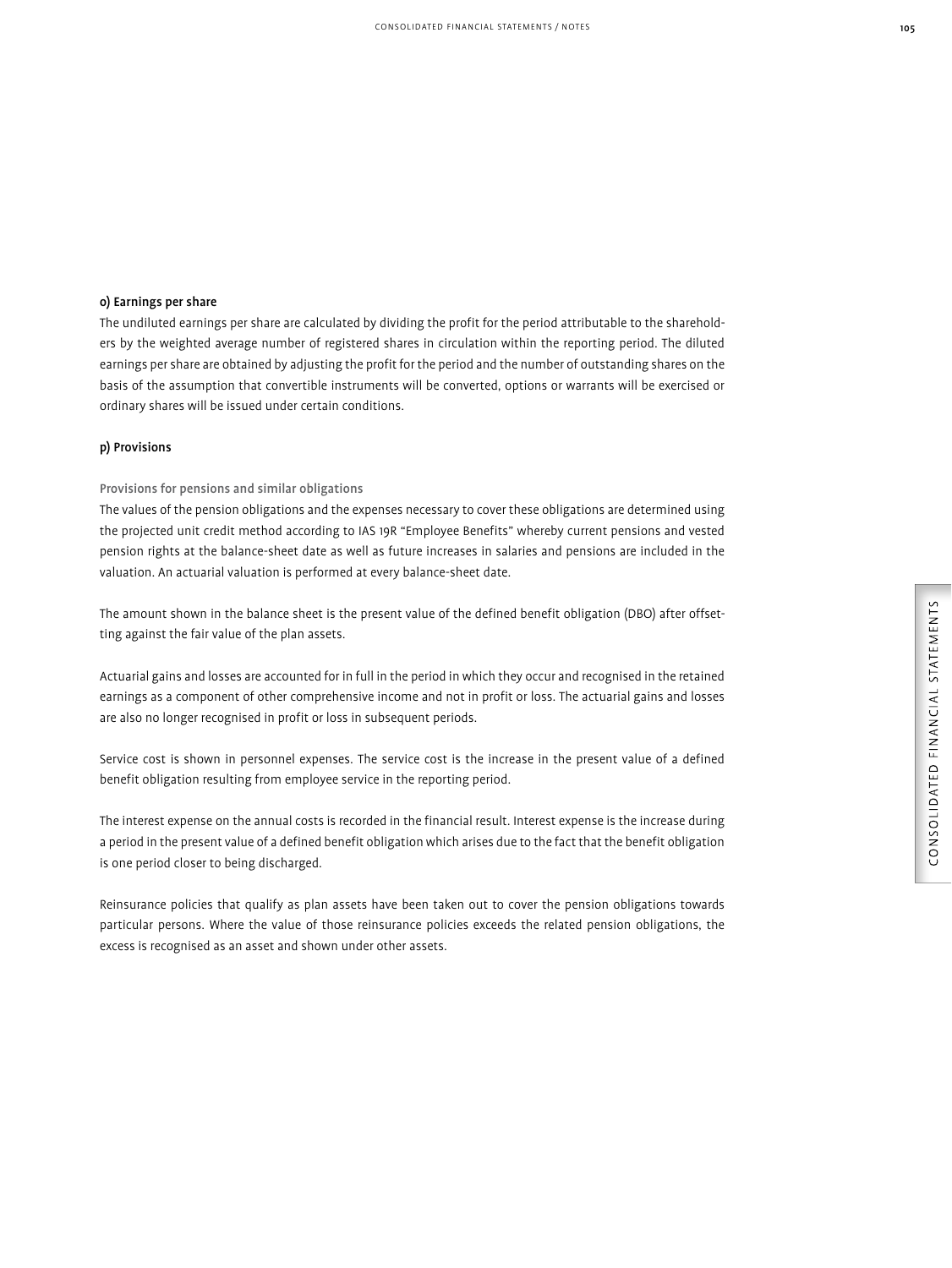#### Other provisions

Other provisions are recognised when there is a present obligation, either legal or constructive, as a result of a past event, it is probable that an outflow of resources will be required to settle the obligation and the amount can be reliably estimated. Non-current provisions are discounted if the resulting effect is material. The carrying amount of discounted provisions increases in each period to reflect the passage of time and the unwinding of the discount is recognised within interest expense. The discount rate is a pre-tax rate that reflects current market assessments of the time value of money and the risks specific to the liability.

Provisions for restructuring expenses are recognised when the Group has set up and communicated a detailed formal plan for restructuring and has no realistic possibility of withdrawing from these obligations.

Provisions for onerous contracts are recognised when the expected benefits from a contract are lower than the unavoidable cost of meeting the obligations under the contract. The provision is stated at the lower of the present value of the fulfilment obligation and the cost of terminating the contract, i.e. a possible indemnity or fine for breach or non-fulfilment of contract.

Provisions are reviewed regularly and adjusted to reflect new information or changed circumstances.

Due to the change in the definition of termination benefits, when IAS 19 (revised 2011) is applied, the top-up amount no longer fulfils the requirements for termination benefits. The top-up amount is basically to be classified as other long-term employee benefits which are to be accrued over the employees' service periods.

The assets of the insolvency policy to secure fulfilment shortfalls arising from pre-retirement part-time work contracts are offset against the amounts for fulfilment shortfalls contained in the provisions for pre-retirement part-time work arrangements.

#### q) Non-derivative financial liabilities

DAIG recognises non-derivative financial liabilities on the trade date. Initial measurement is at fair value. Financial liabilities are derecognised when DAIG's obligations specified in the contract expire or are discharged or cancelled.

Loans bearing no interest or interest below market rates in return for occupancy rights at rents below the prevailing market rates are recorded at present value.

Liabilities from finance leases are initially recognised at the fair value of the leased object or the lower present value of the minimum lease payments.

With the exception of cash flow hedges and financial liabilities arising from binding share purchase offers to minority shareholders, financial liabilities are shown at amortised cost using the effective interest method.

Debt discounts and debt issue costs are directly allocated to financial liabilities.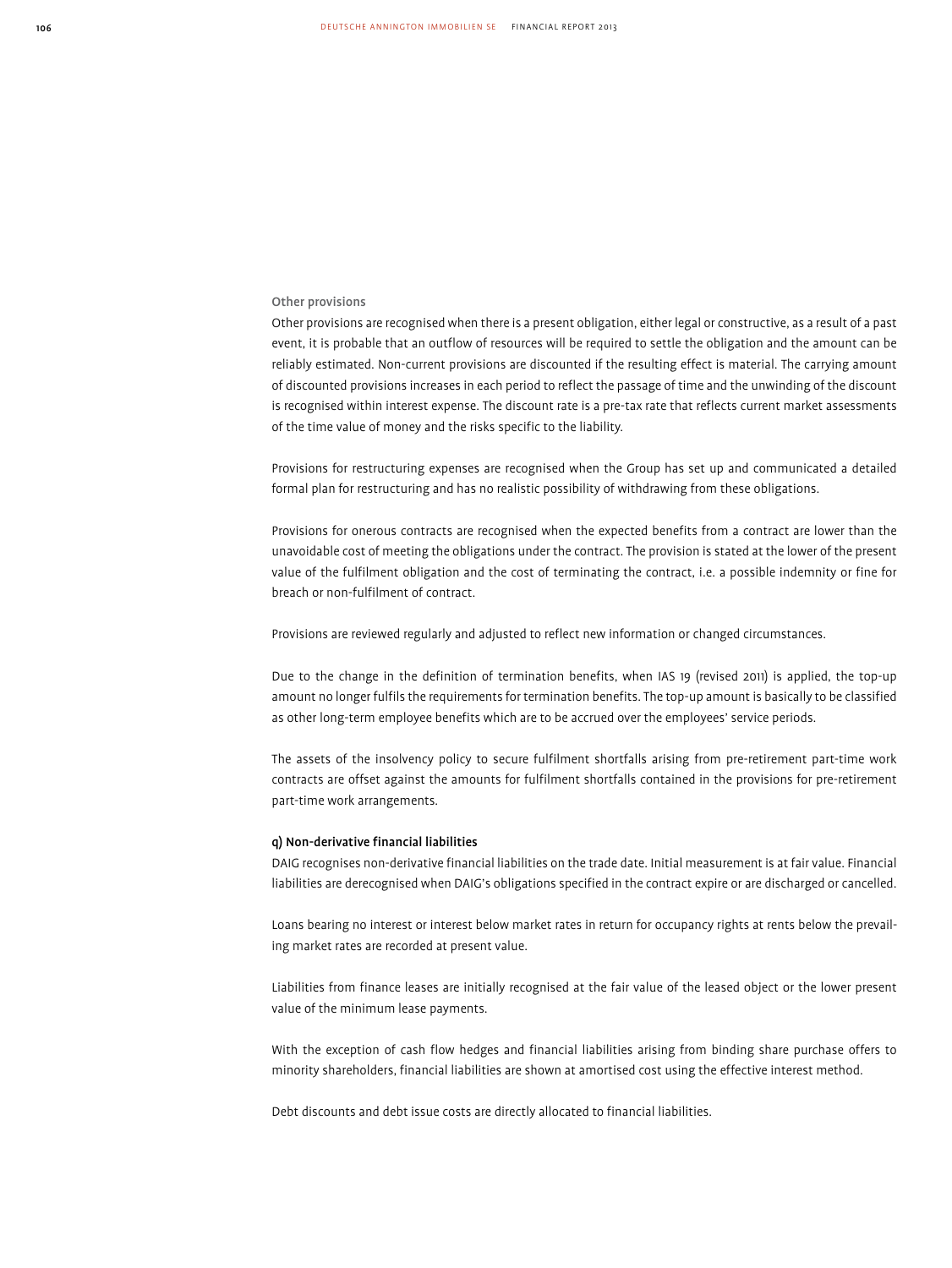#### r) Derivative financial instruments and hedge accounting

All derivative financial instruments are initially recognised on the trade date. Initial measurement is at fair value. The fair values of the derivative financial instruments are calculated using standard market valuation methods for such instruments on the basis of the market data available on the valuation date.

With derivatives that are not designated as a hedging instrument, changes in the fair value are recorded in profit or loss.

Financial liabilities arising from binding share purchase offers to minority shareholders are measured at fair value. The fair value of the put options for shares held by minority shareholders is, in principle, determined by the value of the respective company; if a contractually agreed minimum purchase price is higher than this amount, this purchase price is recognised.

With derivatives designated as hedging instruments, the recognition of changes in the fair value depends on the type of hedge:

With a fair value hedge, the changes in the fair value of the derivative financial instruments and of the underlying hedged items attributable to the hedged risk are recognised in the income statement.

With a cash flow hedge, the changes in fair value of the derivative hedging instrument are initially recognised in other comprehensive income to the extent that the hedge is effective. Amounts accumulated in other comprehensive income are reclassified to the income statement at the same time the underlying hedged item affects net income. To the extent that the hedge is ineffective, the change in fair value is immediately recognised in net interest.

In order to measure interest rate swaps, future cash flows are calculated and then discounted. The calculated cash flows result from the contract conditions. The contract conditions refer to the EURIBOR reference rates (3M and 6M EURIBOR). Discounting is based on market interest rate data as at the reporting date for comparable instruments (EURIBOR rate of the same tenor). The fair value contains the credit risk of the interest rate swaps and therefore allows for adjustments for the company's own credit risk or for the counterparty credit risk.

To measure the cross currency swaps, future cash flows are calculated and then discounted. The calculated cash flows result from the contract conditions and the US-\$ forward rates (development of exchange rates expected by the market). Discounting is based on market interest rate data as at the reporting date for comparable instruments (EURIBOR rate of the same tenor). The fair value contains the credit risk of the cross currency swaps and therefore allows for adjustments for the company's own credit risk or for the counterparty credit risk.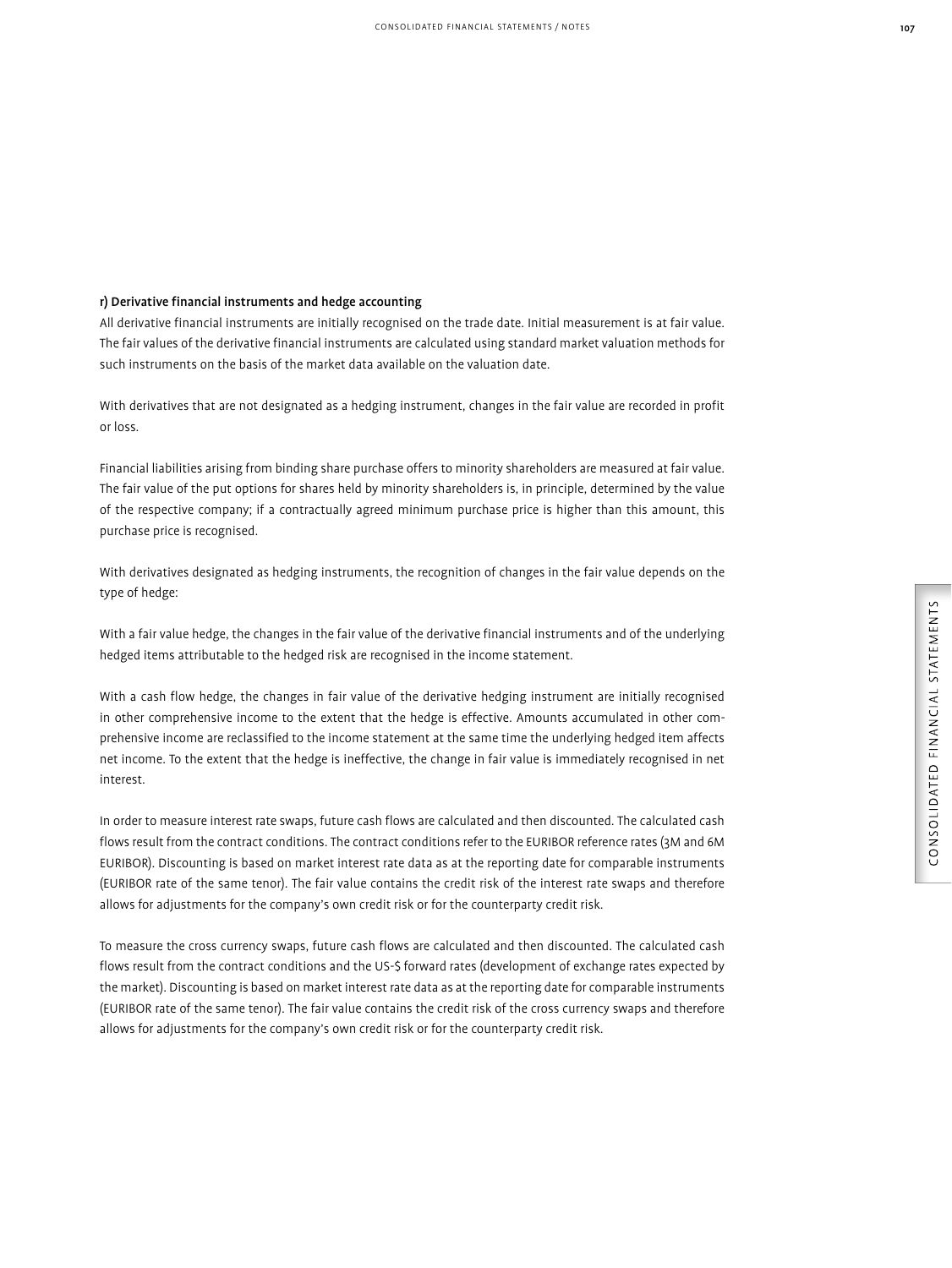#### s) Share-based payment

Share-based payments in accordance with IFRS 2 are equity-settled share-based payment transactions as well as cash-settled share-based payment transactions.

According to IFRS 2, the obligations arising from share-based payments are calculated using standard valuation methods based on option pricing models.

Equity-settled share-based payments are recognised at the grant date at the fair value of the equity instruments vested by that date. The fair value of the obligation is therefore recognised as personnel expenses pro rata temporis over the vesting period.

The cash-settled, share-based obligations are shown under other provisions and remeasured at fair value at each balance-sheet date. The expenses are also recognised over the vesting period (see notes [30] Provisions and [44] Related party transactions).

As part of the IPO, a new Long-Term Incentive Plan agreement was concluded for the Management Board members. This regulates the replacement of the previous LTIP agreements as well as the modalities of the newly granted, cash-settled LTIP on the basis of notional shares.

#### t) Government grants

The DAIG companies receive grants from public authorities in the form of construction subsidies, expenses subsidies, expenses loans and low-interest loans.

Government grants are recognised when there is reasonable assurance that the relevant conditions will be fulfilled and that the grants will be given.

In the 2013 financial year, DAIG received and deducted investment grants totalling € 1.0 million (2012: € 0.0 million) from the capitalised acquisition cost.

Government grants which do not relate to investments are regularly recognised as income in the periods in which the relevant expenses are incurred.

Expenses subsidies granted in the form of rent, interest and other expenses subsidies are recorded as income in the periods in which the expenses are incurred and shown within other income from property management.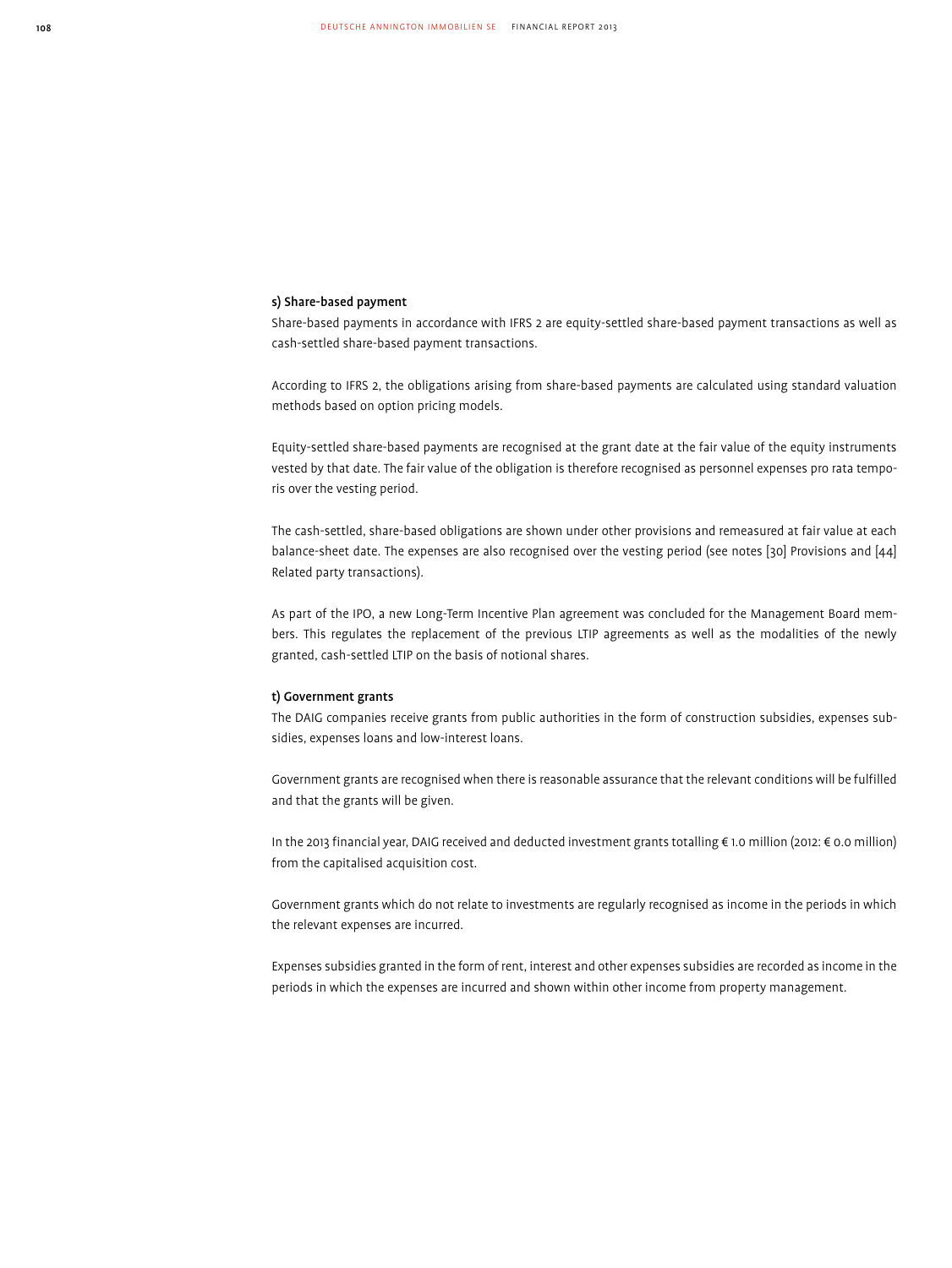The low-interest loans are grants from public authorities which – insofar as the company received them as part of a business combination – are recorded at present value. The difference between nominal value and present value is recognised in income over the maturity term of the corresponding loans.

New expenses loans or low-interest loans are initially recognised at their present value within financial liabilities on the basis of the market interest rate at the time the loans are taken out. The difference between the nominal value and the present value of the loan is recognised as deferred income. Reversal is, in principle, through profit or loss in line with the length of the fixed-interest rate period of the relevant loans. In cases where the low-interest loans are issued as part of capitalised modernisation measures, the difference between the nominal amount and the present value of the loan is deducted from the capitalised acquisition cost. In subsequent measurements, the loans are measured at amortised cost. In the 2013 financial year, DAIG was granted a low-interest loan of € 4.6 million (2012: € 0.0 million).

#### u) Contingent liabilities

A contingent liability is a possible obligation towards third parties that arises from past events and whose existence will be confirmed only by the occurrence or non-occurrence of one or more uncertain future events or a present obligation that arises from past events for which an outflow of resources is not probable or the amount of which cannot be estimated with sufficient reliability. According to IAS 37 "Provisions, Contingent Liabilities and Contingent Assets", contingent liabilities are not recognised.

#### v) Estimates, assumptions, options and management judgment

To a certain extent, the preparation of the consolidated financial statements requires management to make estimates and assumptions that affect the reported amounts of assets and liabilities and the disclosure of contingent assets and liabilities at the balance-sheet date as well as reported amounts of income and expenses during the reporting period. The actual amounts may differ from the estimates as the business environment may develop differently than assumed. In this case, the assumptions and, where necessary, the carrying amounts of the assets or liabilities affected are prospectively adjusted accordingly.

Assumptions and estimates are reviewed on an ongoing basis and are based on experience and other factors, including expectations regarding future events which appear reasonable under the given circumstances.

The estimates and assumptions which may have a significant risk of causing a material adjustment to the carrying amounts of assets and liabilities mainly relate to the determination of the fair value of investment properties.

The best evidence of fair value of investment properties is current prices in an active market for comparable properties. If, however, such information is not available, DAIG uses standard valuation techniques.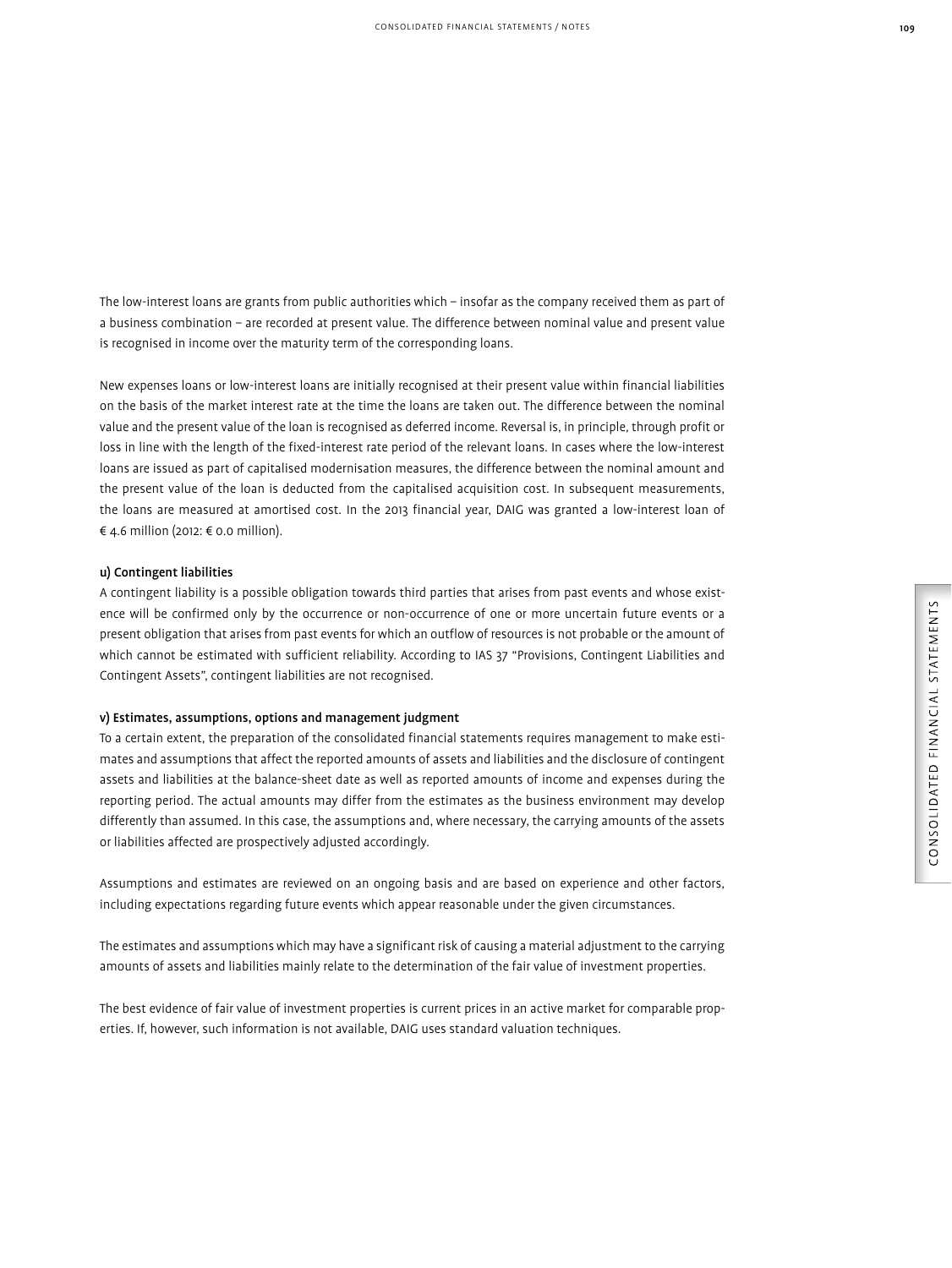A detailed description of both the income capitalisation method used to value the portfolio up to and including the 2012 financial year and the discounted cash flow (DCF) method used since the beginning of 2013 is to be found in note [21] Investment properties.

For the first time at the beginning of 2013, the DAIG real estate portfolio was valued by the external appraiser, CBRE GmbH, using the DCF methodology. DAIG integrated the valuation results of CBRE GmbH in its interim report for the quarterly financial statements as at March 31, 2013. In the determination of fair value of investment properties, CBRE used the DCF valuation method and made certain assumptions and estimates in line with the approaches generally accepted and used in the market. On a comparable basis to the previously applied income capitalisation method, using the market assessment of CBRE, DAIG's net income from fair value adjustments in the first three months of 2013 would have been approximately € 42.0 million lower. An estimate of the effects of these changes on further reporting periods is not practicable.

As at December 31, 2013, DAIG determined the fair values in an internal valuation which was confirmed by an independent report of the external property appraiser CBRE GmbH. The overall positive development of the market and the optimisation of the portfolio through investment, rent increases and the reduction of voids led to net income from fair value adjustments of € 553.7 million as at December 31, 2013.

In accordance with IAS 40 in conjunction with IFRS 13, the respective market values of the investment properties owned by DAIG are determined for accounting purposes on an annual basis with a quarterly update as of the relevant reporting date. Changes in certain market conditions such as prevailing rent levels and vacancy rates may affect the valuation of investment properties. Any changes in the fair value of the investment portfolio are recognised as gains or losses in the Group's income statement and can substantially affect DAIG's results of operations.

When determining the volume of current and deferred taxes, the Group takes into account the effects of uncertain tax items and whether additional taxes and interest may be due. This assessment is made on the basis of estimates and assumptions and may contain a number of judgments about future events. New information may become available which causes the Group to change its judgments regarding the appropriateness of existing tax liabilities; such changes to tax liabilities will affect the tax expense in the period in which such a change is made.

Furthermore, in preparing consolidated financial statements, DAIG needs to estimate its income tax obligations. This involves estimating the tax exposure as well as assessing temporary differences resulting from differing treatment of items for tax and accounting purposes. Estimates are required in determining the provision for income taxes because, during the ordinary course of business, there are transactions and calculations for which the ultimate tax determination is uncertain.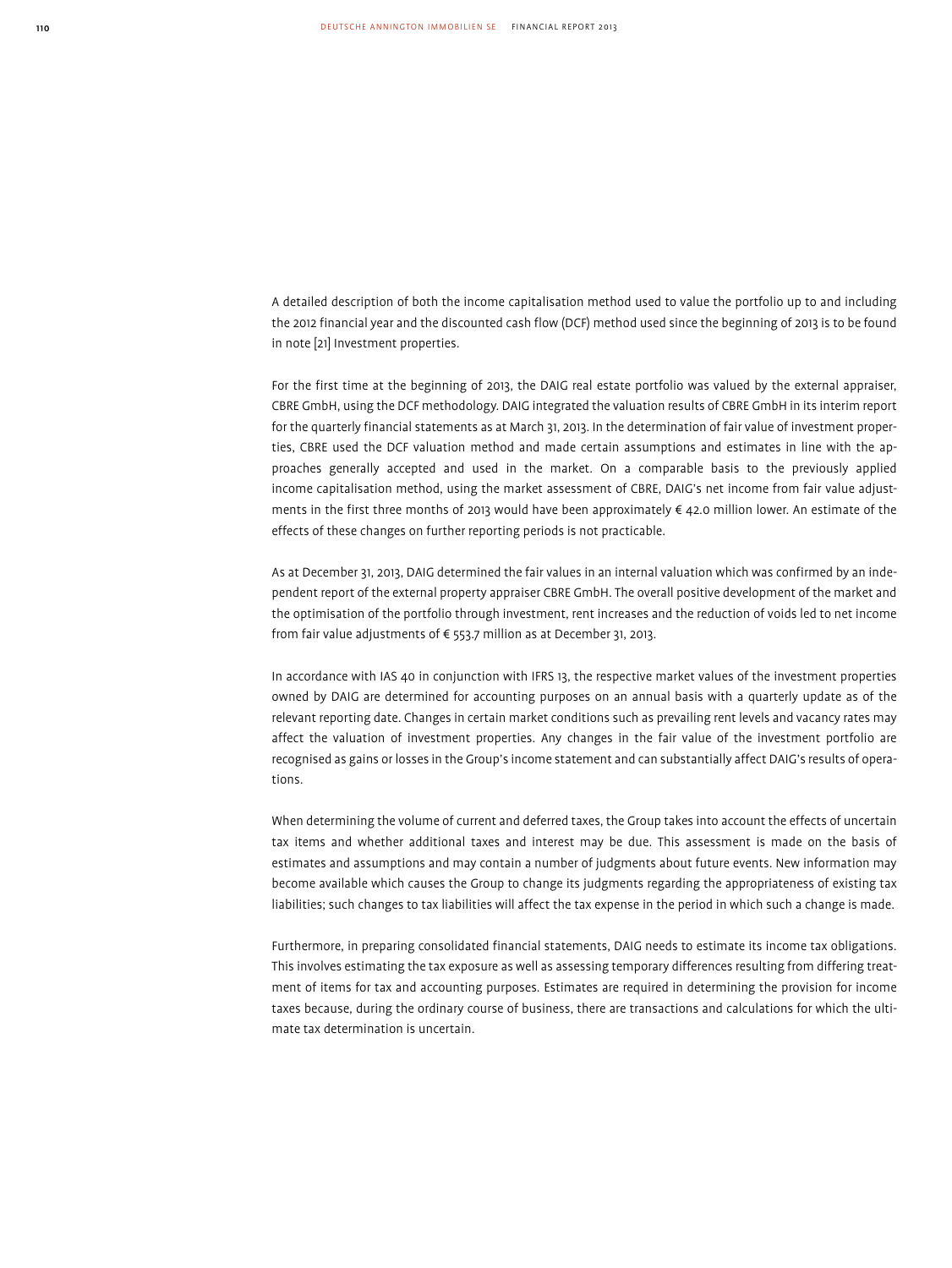Deferred tax assets are recognised to the extent that it can be demonstrated that it is probable that future taxable profits will be available against which the temporary difference can be utilised. Deferred tax assets are reviewed at each balance-sheet date and are reduced to the extent that it is no longer probable that the related tax benefit will be realised. Estimates are required in determining the amounts of deferred tax assets and whether those assets can be utilised.

Options exercised and management judgments made by DAIG's management in the process of applying the entity's accounting policies and that may have a significant effect on the amounts recognised in the consolidated financial statements include the following:

- > Upon initial recognition, the management must determine whether real estate properties are classified as investment properties, trading properties or owner-occupied properties. The classification determines the subsequent measurement of those assets.
- > DAIG measures investment properties at fair value. If management had opted to use the cost model as permitted under IAS 40, the carrying amounts of the investment properties as well as the corresponding income and expense items in the income statement would differ significantly.
- > The criteria for assessing in which category a financial asset is to be classified may involve discretionary judgments.
- > DAIG accounts for ancillary costs using the principal method since DAIG, as the landlord, bears responsibility for performing the service as well as the credit risk. With the principal method, income and expenses are not netted.

These estimates and assumptions mainly relate to the uniform definition of useful lives, the assumptions made on the value of land and buildings, the recognition and measurement of provisions as well as the realisation of future tax benefits.

#### w) Changes in accounting policies due to new Standards and Interpretations

The application of numerous new Standards, Interpretations and Amendments to existing Standards became mandatory for the 2013 financial year.

The following new or amended Standards and Interpretations became mandatory for the first time in the 2013 financial year and have no significant effects on the DAIG consolidated financial statements:

- > Amendments to IAS 1 "Presentation of Financial Statements": Presentation of other comprehensive income
- > Amendments to IAS 12 "Income Taxes": Treatment of temporary tax differences in connection with the use of the fair value model in IAS 40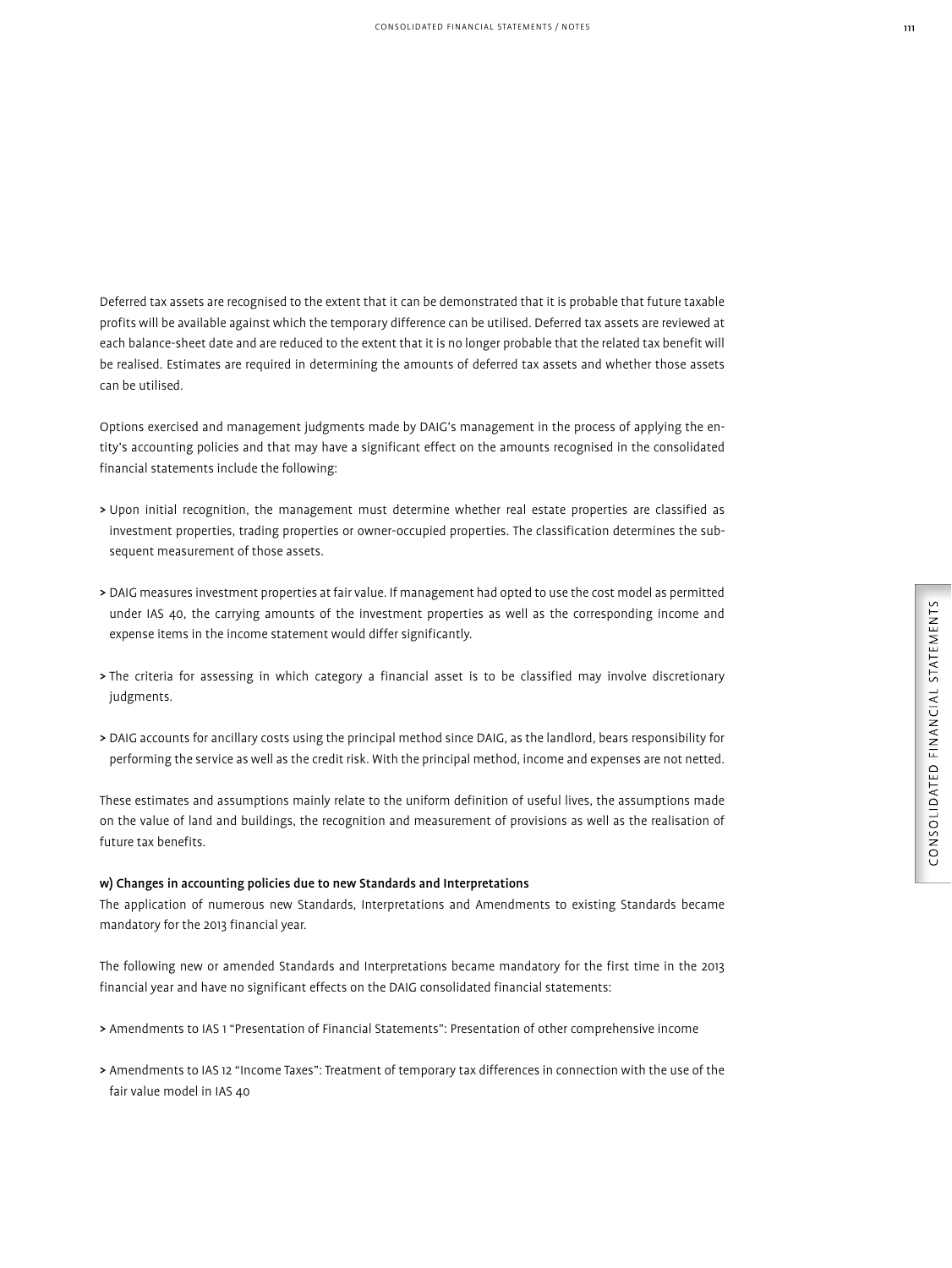> Amendments to IFRS 7 "Financial Instruments: Disclosures": Additional disclosure requirements for netted financial instruments as well as financial instruments which are subject to master netting arrangements or similar agreements

As part of the annual improvement project (2009-2011), changes were made to five Standards. The changes have no material effects on the DAIG consolidated financial statements.

#### IAS 19 (revised 2011) "Employee Benefits"

As DAIG already recognised actuarial gains and losses in the prior periods in other comprehensive income, this change has no material effects on the consolidated financial statements as at December 31, 2013.

The revised IAS 19 replaces the expected return on plan assets and the interest cost on the pension obligation with a uniform net interest component.

Furthermore, the amended definition of termination benefits has an effect on accounting for top-up amounts to which DAIG has committed under pre-retirement part-time work arrangements.

#### IFRS 13 "Fair Value Measurement"

The new IFRS 13 defines uniform guidelines for measuring fair value and also the necessary disclosures in notes for fair value measurement. The new standard leads to extended disclosure in the DAIG notes.

#### x) New Standards and Interpretations not yet applied

Application of the following Standards, Interpretations and Amendments to existing Standards was not yet mandatory for the 2013 financial year. DAIG did not choose to apply them in advance, either. Their application will be mandatory for the financial years following the dates stated in the following table: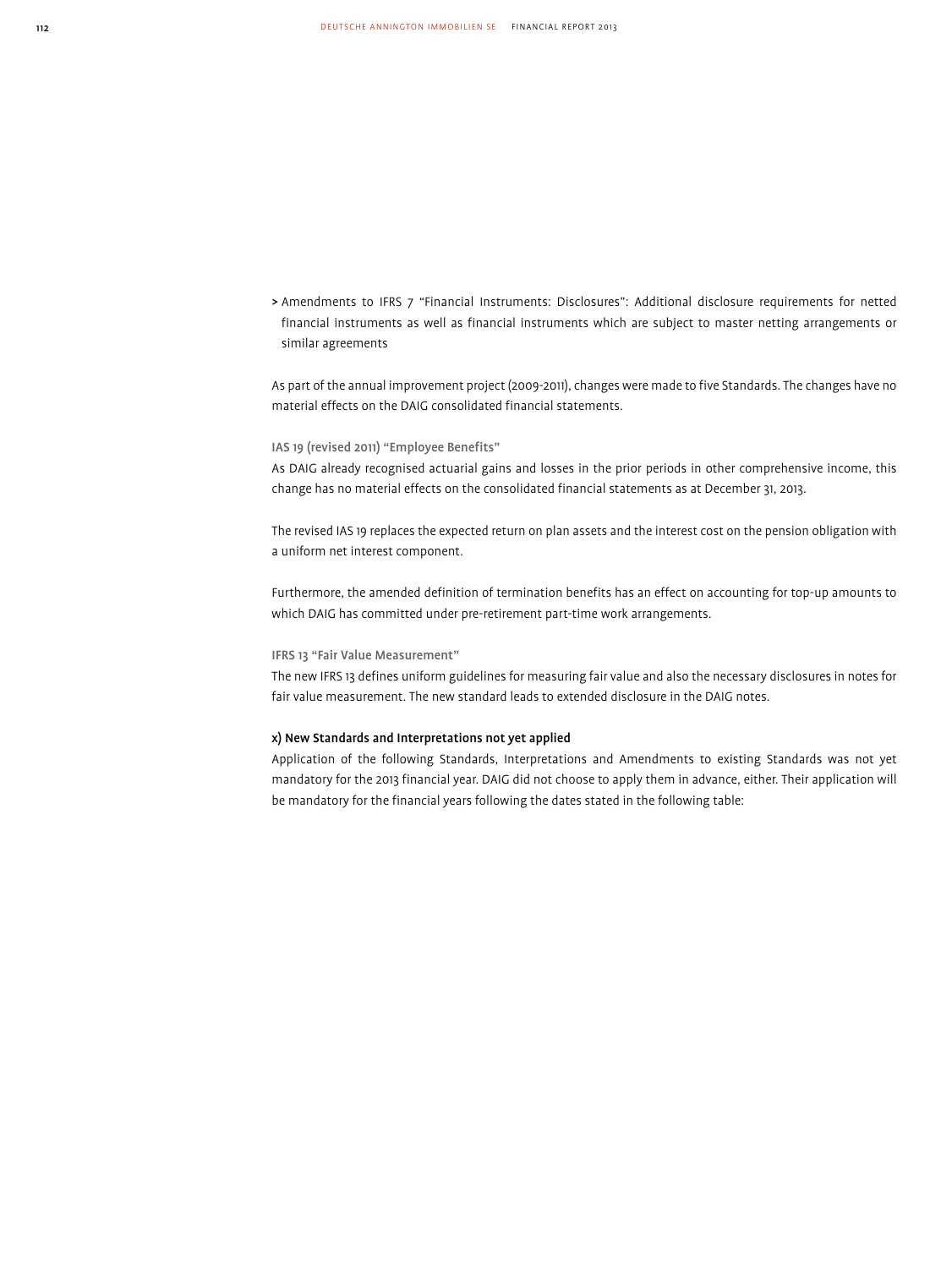#### Relevant new Standards, Interpretations and Amendments to existing Standards and Interpretations **Effective date for DAIG Effective date for DAIG Effective date for DAIG**

|                      | Improvements and Supplements to IFRS 2010-2012          | Jan. 1, 2015 * |
|----------------------|---------------------------------------------------------|----------------|
|                      | Improvements and Supplements to IFRS 2011-2013          | Jan. 1, 2015 * |
|                      | <b>Amendments to Standards</b>                          |                |
| <b>IAS 19</b>        | "Employee Benefits"                                     | Jan. 1, 2015 * |
| <b>IAS 27</b>        | "Separate Financial Statements"                         | Jan. 1, 2014   |
| <b>IAS 28</b>        | "Investments in Associates and Joint Ventures"          | Jan. 1, 2014   |
| <b>IAS 32</b>        | "Financial Instruments: Presentation"                   | Jan. 1, 2014   |
| IAS 36               | "Impairment of Assets"                                  | Jan. 1, 2014   |
| IAS 39               | "Financial Instruments: Recognition and Measurement"    | Jan. 1, 2014   |
| <b>New Standards</b> |                                                         |                |
| IFRS 9               | "Financial Instruments: Classification and Measurement" | open $*$       |
| IFRS 10              | "Consolidated Financial Statements"                     | Jan. 1, 2014   |
| <b>IFRS 11</b>       | "Joint Arrangements"                                    | Jan. 1, 2014   |
| IFRS <sub>12</sub>   | "Disclosure of Interests in Other Entities"             | Jan. 1, 2014   |
|                      | New Interpretations                                     |                |
| IFRIC <sub>21</sub>  | "Levies"                                                | Jan. 1, 2014 * |
|                      |                                                         |                |

\* not yet endorsed

IAS 19 "Employee Benefits"

The amendment to IAS 19 clarifies the accounting treatment of contributions from employees or third parties set out in the formal terms of a pension plan when they are linked to service. These contributions from employees or third parties may be recognised as a reduction in service cost in the same period in which they are payable if, and only if, they are linked solely to the employee's service rendered in that period. This is in particular possible for contributions which are calculated according to a fixed percentage of salary which is not dependent on the number of years of service rendered by the employee. The amended Standard is mandatory for financial years beginning on or after July 1, 2014; earlier application is permitted. The amendment to IAS 19 will not have any material effect on the DAIG consolidated financial statements.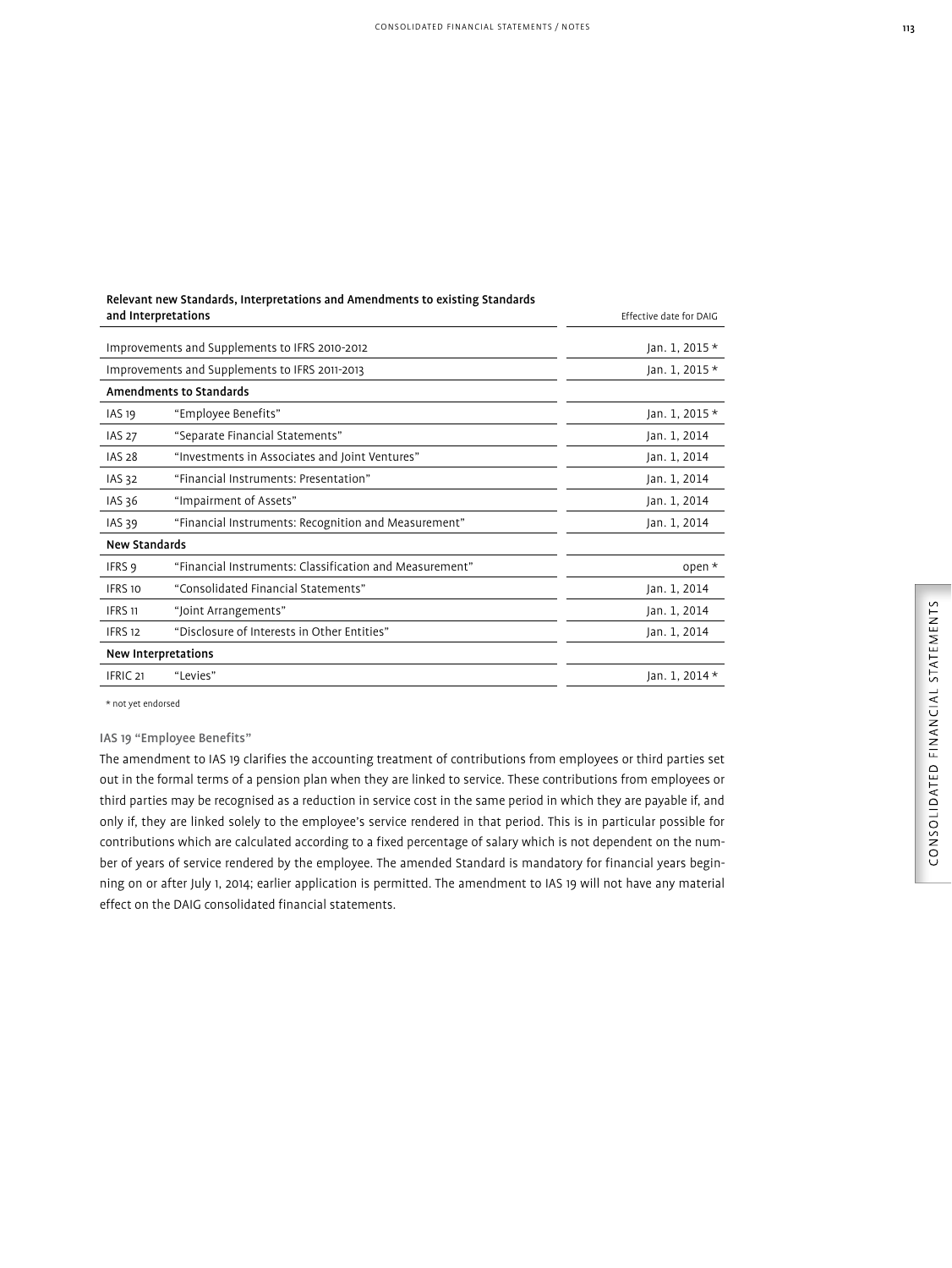#### IAS 36 "Impairment of Assets"

The adoption of IFRS 13 "Fair Value Measurement" led to a consequential amendment in IAS 36 so that information on impaired assets has to be given. Accordingly, disclosures have to be made for all cash-generating units if they contain a substantial portion of goodwill, regardless of whether they are impaired or not. With the amendment now made to IAS 36, this requirement is restricted only to those cases where there is actually an impairment in the current period. Furthermore, the amendments clarify the disclosure requirements in the event that an asset is impaired and the recoverable amount has been determined on the basis of its fair value less costs of disposal. The amendments are mandatory for financial years beginning on or after January 1, 2014; earlier application is permitted provided IFRS 13 is already applied. The amendment to the Standard is likely to lead to extended disclosures for DAIG.

#### IAS 39 "Financial Instruments: Recognition and Measurement"

Through the amendment to IAS 39, a novation of a hedging instrument to a central counterparty as a result of laws or regulations does, under certain circumstances, not lead to a reversal of a hedging relationship. Thus the hedging relationship can now be continued under certain circumstances, even with novations as a result of the introduction of laws. The amendments are mandatory for financial years beginning on or after January 1, 2014; earlier application is permitted. The amendment to IAS 39 will not have any effect on the DAIG consolidated financial statements.

#### IFRIC 21 "Levies"

This Interpretation deals with the accounting treatment of levies which are imposed by a government and which are not covered by the scope of another IFRS. It clarifies how and in particular when such obligations are to be recognised as liabilities in accordance with IAS 37 "Provisions, Contingent Liabilities and Contingent Assets". According to this interpretation, an obligation to pay such levies is to be recognised in the financial statements as soon as the obligating event which triggers the payment obligation according to the legislation on which the levy is based occurs. The Interpretation enters into force for reporting years beginning on or after January 1, 2014. DAIG is examining the effects of the new Interpretation.

Standards and Interpretations not described in detail are not expected to have any effect on the DAIG consolidated financial statements.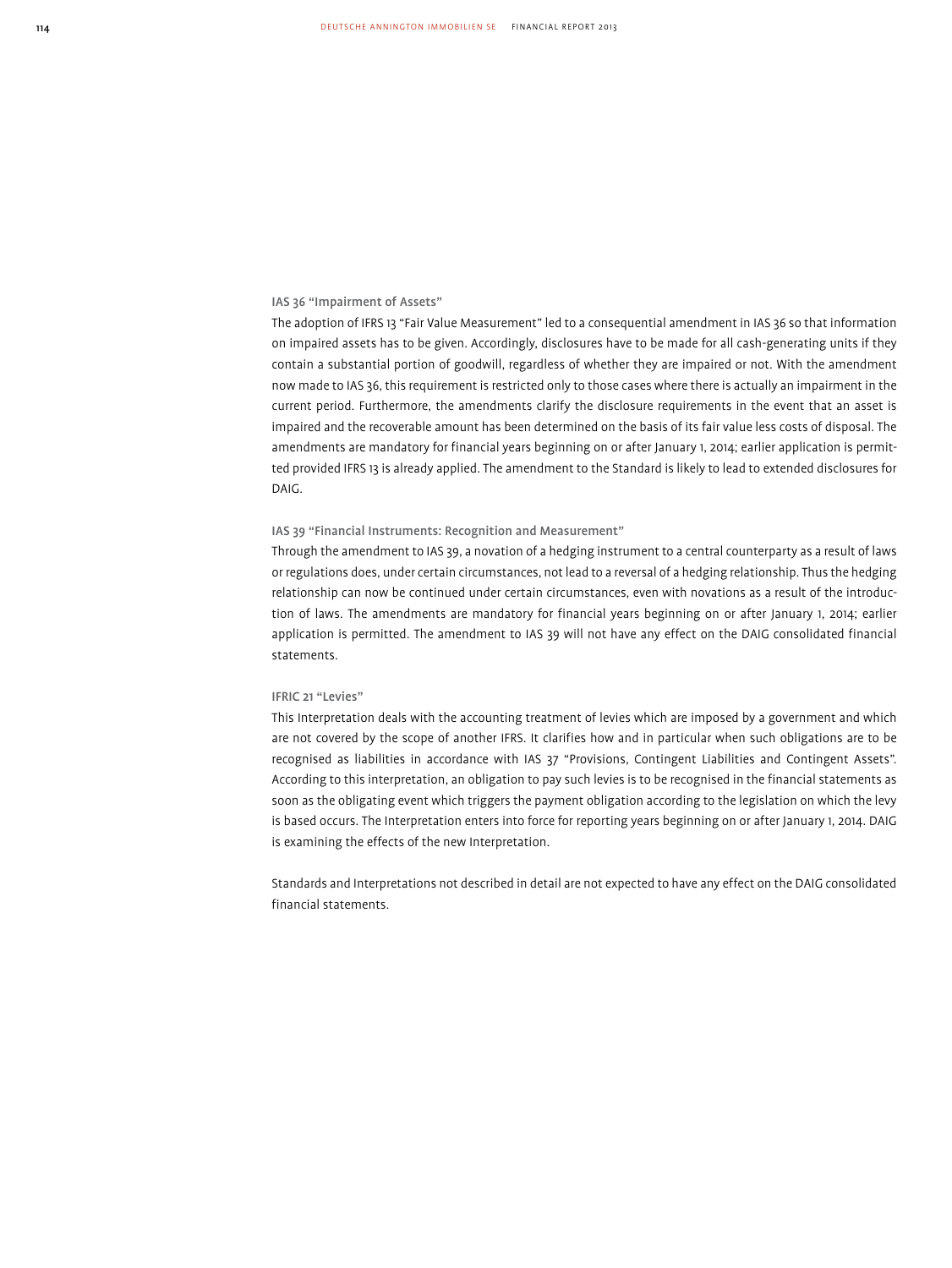### NOTES TO THE CONSOLIDATED INCOME STATEMENT

#### 6 **INCOME FROM PROPERTY MANAGEMENT**

| $\epsilon$ million                     | 2013    | 2012    |
|----------------------------------------|---------|---------|
|                                        |         |         |
| Rental income                          | 728.0   | 729.0   |
| Ancillary costs                        | 320.3   | 317.5   |
| <b>INCOME FROM PROPERTY LETTING</b>    | 1,048.3 | 1,046.5 |
|                                        |         |         |
| Other income from property management  | 19.3    | 18.4    |
| <b>INCOME FROM PROPERTY MANAGEMENT</b> | 1,067.6 | 1,064.9 |

#### 7 **PROFIT ON DISPOSAL OF PROPERTIES**

| $\epsilon$ million                                 | 2013     | 2012     |
|----------------------------------------------------|----------|----------|
| Income from disposal of investment properties      | 145.5    | 144.1    |
| Carrying amount of investment properties sold      | $-117.9$ | $-117.0$ |
| <b>PROFIT ON DISPOSAL OF INVESTMENT PROPERTIES</b> | 27.6     | 27.1     |
| Income from sale of trading properties             |          | 20.0     |
| Carrying amount of trading properties sold         |          | $-12.6$  |
| <b>PROFIT ON DISPOSAL OF TRADING PROPERTIES</b>    |          | 7.4      |
| Income from sale of assets held for sale           | 208.0    | 140.8    |
| Retirement carrying amount of assets held for sale | $-207.9$ | $-140.8$ |
| Revaluation of assets held for sale                | 24.3     | 17.1     |
| <b>PROFIT ON DISPOSAL OF ASSETS HELD FOR SALE</b>  | 24.4     | 17.1     |
|                                                    | 52.0     | 51.6     |

The fair value adjustment of investment properties for which a purchase contract had been signed but for which transfer of ownership had not yet taken place led to a gain of € 24.3 million as at December 31, 2013 (2012: € 17.1 million). After value adjustment, these properties were transferred to "Assets held for sale".

The total profit on disposal of property does not take account of transaction costs, mainly for own personnel, sales commissions as well as other sales-related costs in the line items personnel expenses, cost of materials and other operating expenses.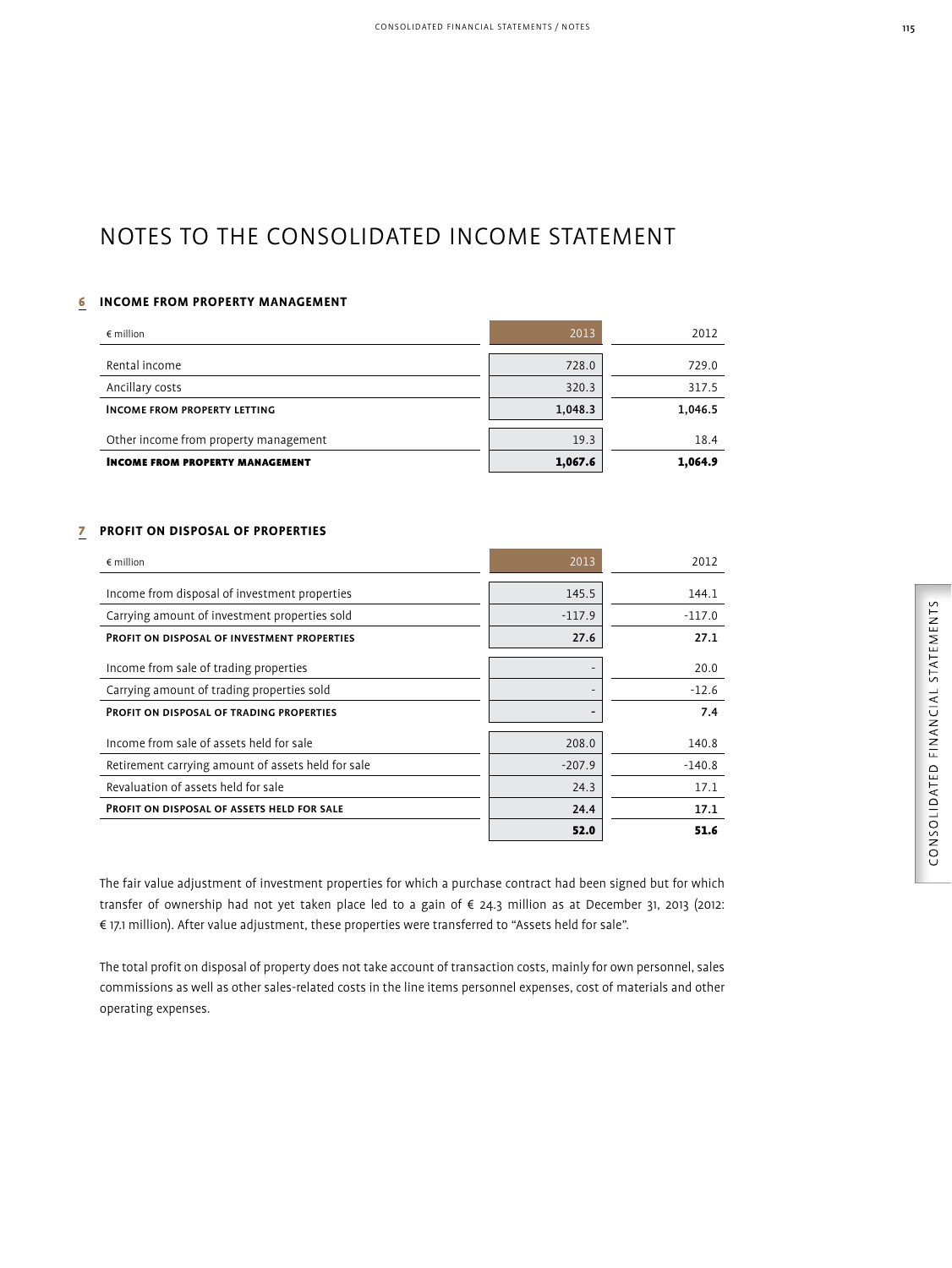#### 8 **NET INCOME FROM FAIR VALUE ADJUSTMENTS OF INVESTMENT PROPERTIES**

Investment properties are measured according to the fair value model. That means that the carrying amount of investment properties is the fair value of those properties. Any gains or losses from a change in fair value are recognised in the income statement. The measurement of the investment properties led to a net valuation gain as at December 31, 2013 of € 553.7 million (2012: € 205.6 million).

Further explanations on the measurement of investment properties are given under note [21] Investment properties.

#### 9 **CAPITALISED INTERNAL MODERNISATION EXPENSES**

The capitalised internal modernisation expenses for the financial year amount to € 42.0 million (2012: € 9.9 million) and relate to the expenses of the Group's own craftsmen's organisation contained in the capitalised modernisation expenses as well as the management costs for major modernisation projects.

#### 10 **COST OF MATERIALS**

| $\epsilon$ million                         | 2013  | 2012<br>Restated* |
|--------------------------------------------|-------|-------------------|
|                                            |       |                   |
| Expenses for ancillary costs               | 324.9 | 337.8             |
| Expenses for maintenance                   | 119.7 | 119.0             |
| Other cost of purchased goods and services | 58.2  | 66.5              |
|                                            | 502.8 | 523.3             |

\* see note [5] a) Changes in accounting policies

#### 11 **PERSONNEL EXPENSES**

| $\epsilon$ million                                    | 2013  | 2012<br>Restated* |
|-------------------------------------------------------|-------|-------------------|
| Wages and salaries                                    | 147.4 | 96.8              |
| Social security, pensions and other employee benefits | 24.7  | 19.4              |
|                                                       | 172.1 | 116.2             |

\* see note [5] a) Changes in accounting policies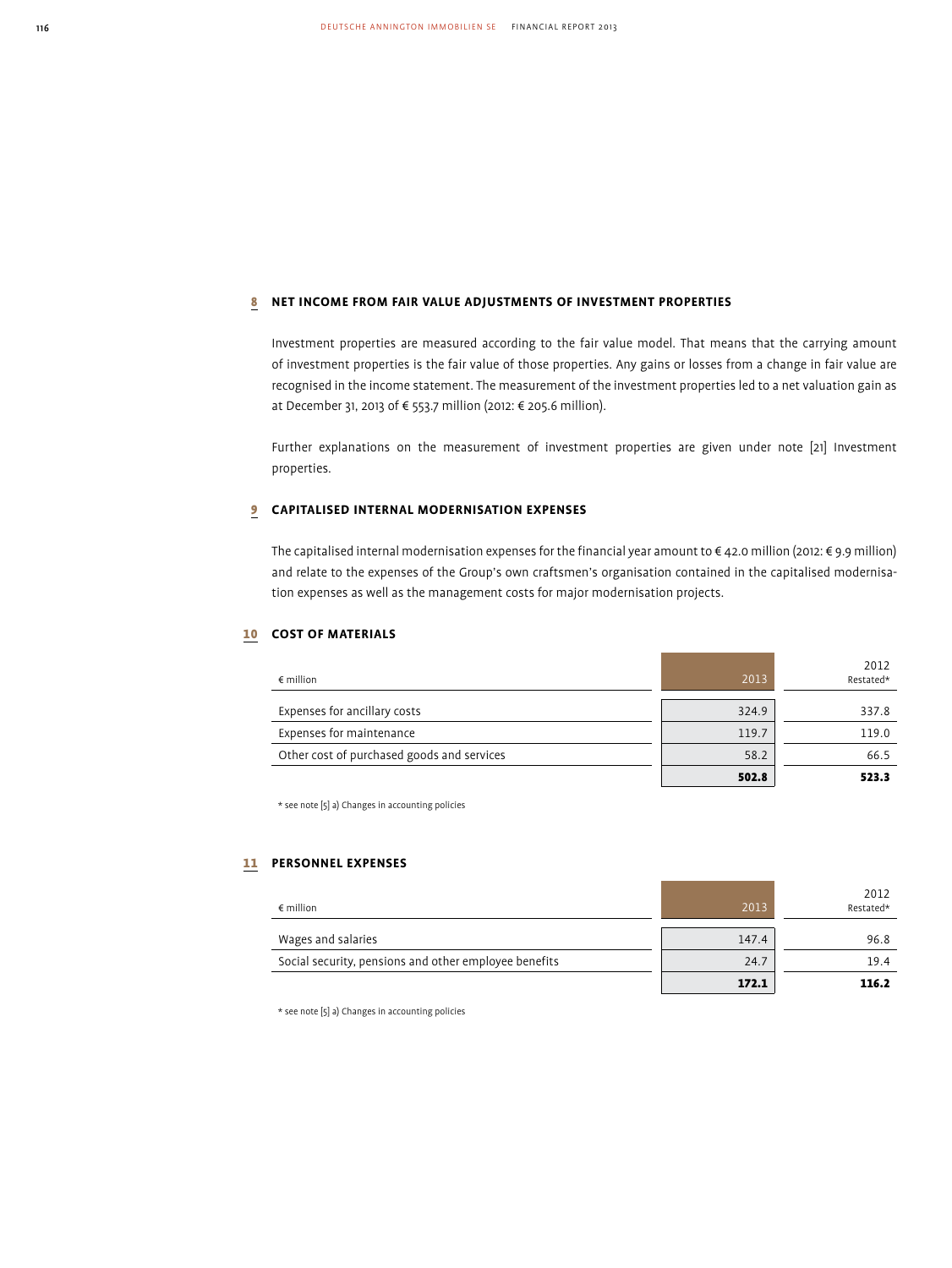The personnel expenses contain expenses for severance payments amounting to € 10.2 million (2012: € 2.9 million). Personnel expenses also include additions to provisions of € 11.1 million (2012: € 0.6 million) for pre-retirement parttime work arrangements.

The personnel expenses include personnel costs for the company's own craftsmen's organisation for maintenance work.

In 2013, the personnel expenses included € 7.1 million (2012: € 1.7 million) for the Long-Term Incentive Plan (LTIP) (see note [30] Provisions).

In the financial year, employers' contributions to statutory pension insurances totalling € 10.5 million (2012: € 8.4 million) were paid.

As at December 31, 2013, 2,935 people (2012: 2,407) were employed at DAIG. On an annual average, 2,738 people (2012: 1,819) were employed. As at December 31, 2013, 117 apprentices (2012: 85) were employed at DAIG.

#### 12 **DEPRECIATION AND AMORTISATION**

Amortisation of intangible assets totalled € 3.0 million (2012: € 3.2 million). Of this figure, capitalised customer bases accounted for € 1.6 million (2012: € 1.6 million), self-developed software for € 1.0 million (2012: € 1.3 million) and concessions, industrial rights, licences and similar rights for € 0.4 million (2012: € 0.3 million). Depreciation and impairments of property, plant and equipment amounted to € 3.8 million in 2013 (2012: € 2.9 million) (see note [20] Property, plant and equipment). Of this figure, impairments of real estate used by the company itself accounted for € 0.3 million (2012: € 0.1 million).

#### 13 **OTHER OPERATING INCOME**

| $\epsilon$ million                        | 2013 | 2012 |
|-------------------------------------------|------|------|
| Compensation paid and cost reimbursements | 23.5 | 22.2 |
| Dunning and debt collection fees          | 5.3  | 2.0  |
| Reversal of provisions                    | 3.3  | 9.1  |
| Reversal of impairment losses             | 0.7  | 0.5  |
| Other                                     | 13.0 | 9.7  |
|                                           | 45.8 | 43.5 |

Income from compensation paid and cost reimbursements includes € 14.4 million in compensation paid by insurance companies (2012: € 14.5 million).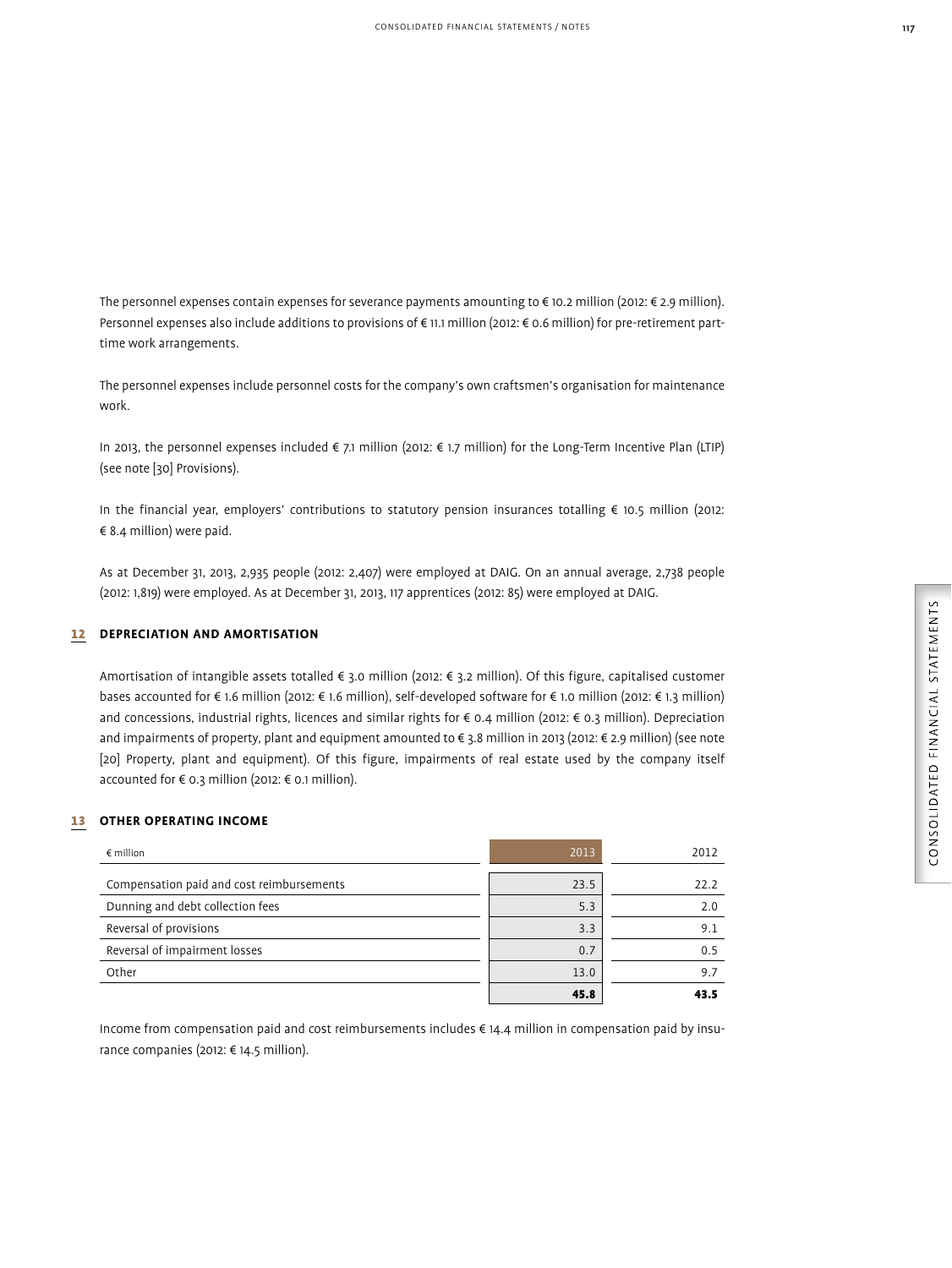### 14 **OTHER OPERATING EXPENSES**

| $\epsilon$ million                     | 2013  | 2012<br>Restated* |
|----------------------------------------|-------|-------------------|
| Consultants' and auditors' fees        | 15.0  | 10.3              |
| Vehicle and travelling costs           | 13.0  | 8.3               |
| Impairment losses on doubtful accounts | 10.9  | 18.2              |
| Rents, leases and ground rents         | 10.4  | 8.5               |
| Legal and notary costs                 | 8.4   | 1.9               |
| Additions to provisions                | 7.2   | 2.6               |
| IT and administrative services         | 6.9   | 8.4               |
| Communication costs and work equipment | 5.9   | 5.8               |
| Dunning and debt collection fees       | 3.3   | 0.0               |
| Advertising costs                      | 2.9   | 3.4               |
| Refused insurance claims               | 1.3   | 1.8               |
| Sales incidentals                      | 0.6   | 2.3               |
| Other                                  | 18.4  | 11.7              |
|                                        | 104.2 | 83.2              |

 $\star$  see note [5] a) Changes in accounting policies

### 15 **FINANCIAL INCOME**

| $\epsilon$ million                                       | 2013 | 2012 |
|----------------------------------------------------------|------|------|
| Income from other investments                            | 2.8  | 3.O  |
| Income from non-current securities and non-current loans | 1.9  |      |
| Other interest and similar income                        | 9.3  |      |
|                                                          | 14.0 |      |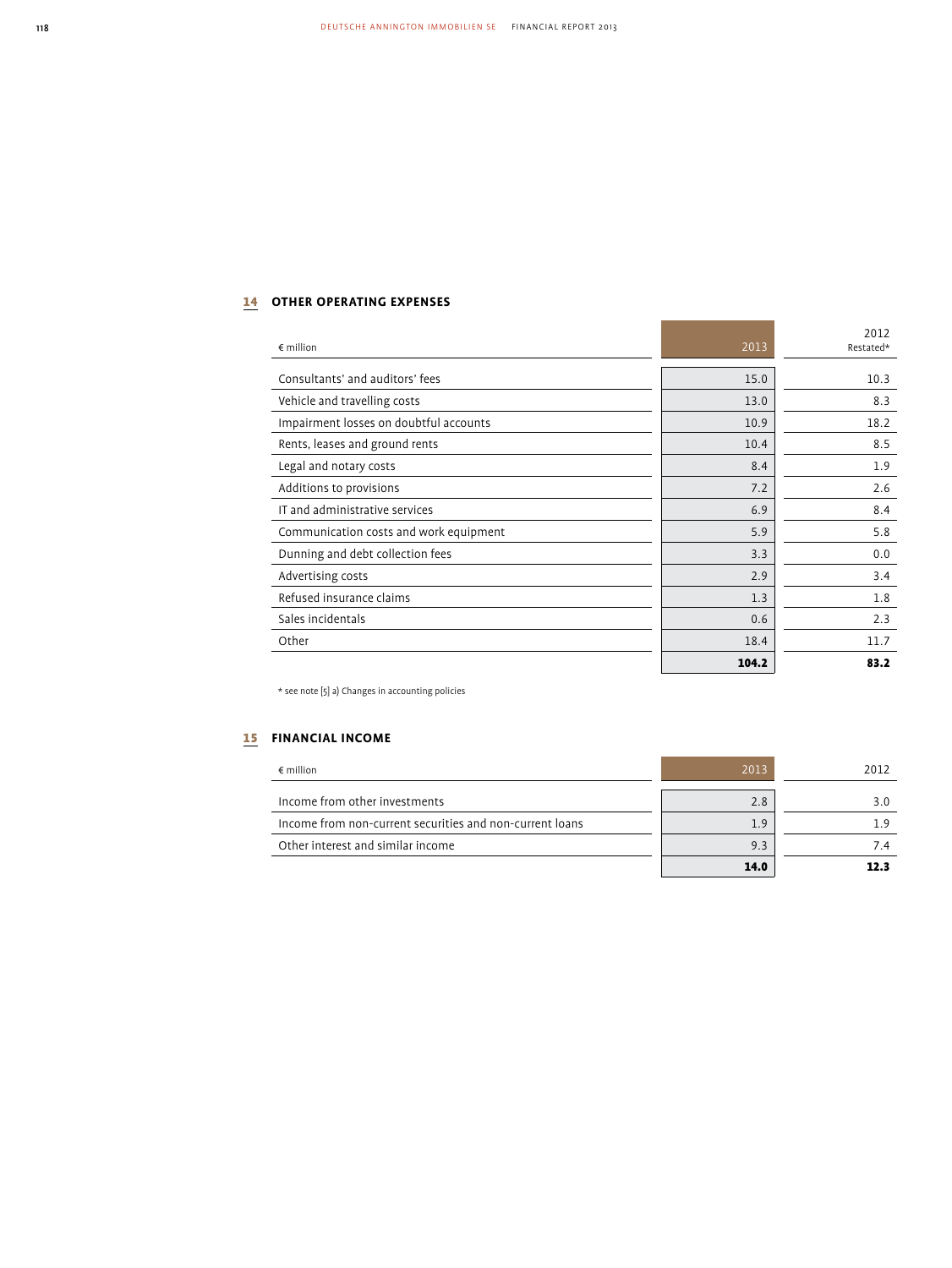#### 16 **FINANCIAL EXPENSES**

The financial expenses of € 299.6 million (2012: € 443.2 million) mainly relate to interest expense on financial liabilities measured at amortised cost.

In 2013, transaction costs of € 21.0 million in connection with refinancings were recognised as expense whereas, in the prior year, the transaction costs of  $\epsilon$  57.1 million were mainly influenced by the GRAND restructuring.

Furthermore, interest on prepayment penalties had an impact of € 24.8 million (2012: € 1.6 million) on the result.

Interest expense contains interest accretion to provisions, thereof € 8.1 million (2012: € 10.9 million) relating to provisions for pensions and € 0.3 million (2012: € 3.1 million) relating to miscellaneous other provisions.

Furthermore, financial expenses include a € 3.8 million (2012: € 5.7 million) addition of accrued interest concerning the obligation to pay lump-sum tax on the previously untaxed so-called EK02 amounts, which, however, were reduced in the reporting year due to the early repayment in full of these income tax liabilities amounting € 1.9 million.

In the reporting year, € 48.6 million was recognised as interest expense in connection with swaps (2012: € 36.2 million).

A reconciliation of net interest to net interest with regard to measurement categories in accordance with IAS 39 is shown in the following table:

| $\epsilon$ million  | 2013     | 2012     |
|---------------------|----------|----------|
| Interest income     | 9.3      | 7.4      |
| Interest expense    | $-299.6$ | $-443.2$ |
| <b>NET INTEREST</b> | $-290.3$ | $-435.8$ |
| less:               |          |          |

| IN ACC. WITH IAS 39                                                     |          |        |
|-------------------------------------------------------------------------|----------|--------|
| <b>NET INTEREST WITH REGARD TO MEASUREMENT CATEGORIES</b>               | $-229.7$ | -380.6 |
| Interest expense from finance leases in acc. with IAS 17                | 5.2      |        |
| Interest expense from derivatives in acc. with IAS 39: cash flow hedges | 48.6     | 36.2   |
| Interest expense from other provisions in acc. with IAS 37              | $-1.3$   | 3.0    |
| Interest expense from provisions for pensions in acc. with IAS 19*      | 8.1      | 10.9   |

\* including interest income on plan assets of € 0.5 million (2012: € 0.9 million)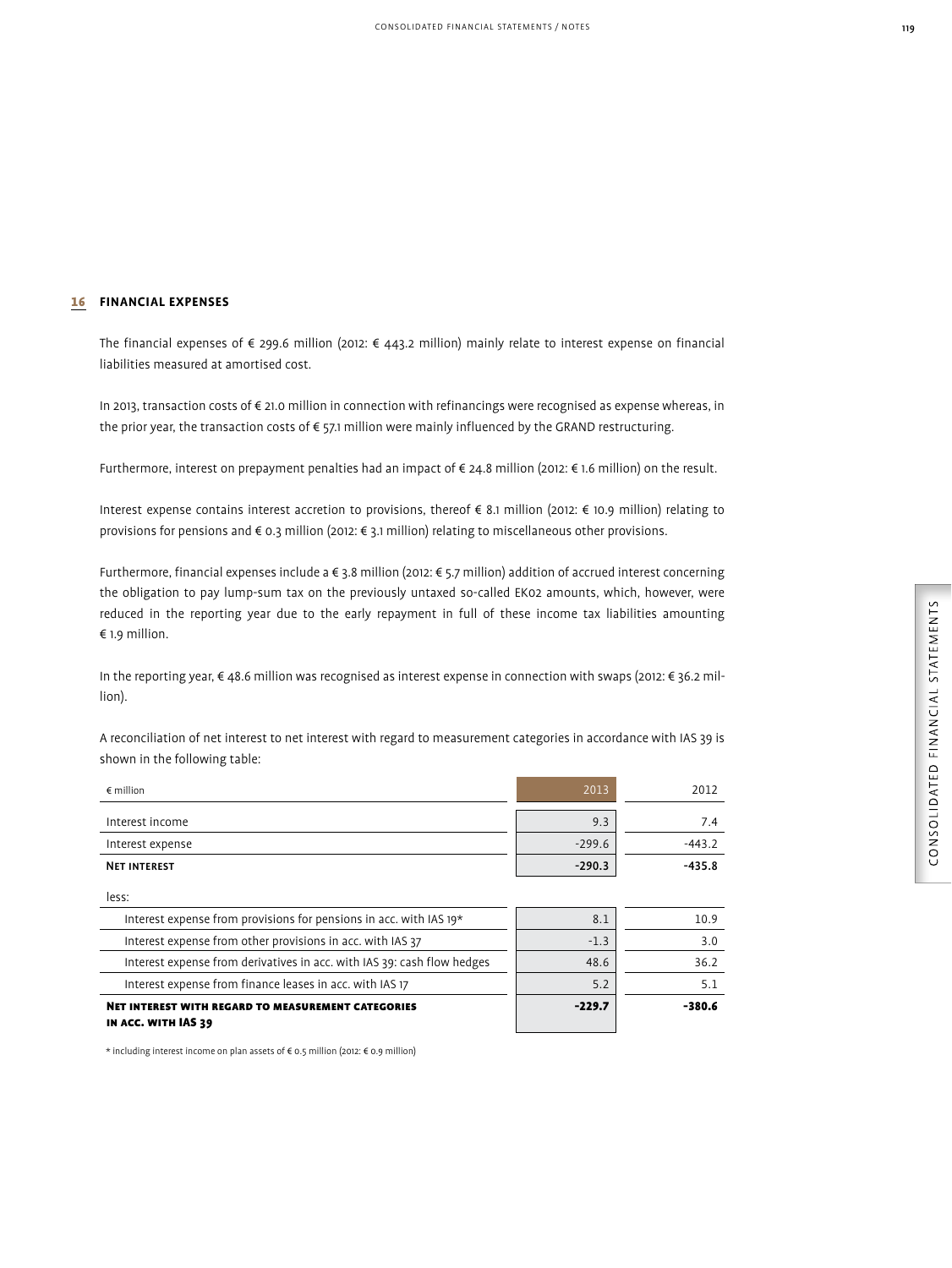The net interest breaks down into the measurement categories in accordance with IAS 39 as follows:

| $\epsilon$ million                               | Measurement category<br>in acc. with IAS 39* | 2013     | 2012     |
|--------------------------------------------------|----------------------------------------------|----------|----------|
| Loans and receivables                            | LaR                                          | 7.5      | 7.3      |
| Available-for-sale financial assets              | AfS                                          | 0.1      | 0.1      |
| Financial liabilities held for trading           | <b>FLHfT</b>                                 | $-0.5$   | 0.1      |
| Financial liabilities measured at amortised cost | <b>FLAC</b>                                  | $-236.8$ | $-388.1$ |
|                                                  |                                              | $-229.7$ | -380.6   |

\* see note [35] Carrying amounts and fair values according to measurement categories

#### 17 **INCOME TAX**

| $\epsilon$ million                                  | 2013    | 2012    |
|-----------------------------------------------------|---------|---------|
| Current income tax                                  | 8.5     | 2.1     |
| Prior year current income tax                       | $-3.7$  | $-6.4$  |
| Deferred income tax - temporary differences         | 228.2   | 117.0   |
| Deferred income tax - unutilised loss carryforwards | $-27.6$ | $-69.1$ |
|                                                     | 205.4   |         |

The current tax expense is determined on the basis of the taxable income for the reporting period. For the 2013 financial year, the combined tax rate of corporate income tax and solidarity surcharge for domestic companies is 15.8 % of earnings (2012: 15.8 %). Including German municipal trade tax at nearly 16.8 % (2012: 16.8 %), the combined tax rate is 32.6 % in 2013 (2012: 32.6 %). Due to an increase in the future average German municipal trade tax from 16.8 % to 17.3 %, the deferred taxes are determined in Germany with a combined tax rate of 33.1 % (2012: 32.6 %). This change in the tax rate results in additional deferred tax expense of € 15.4 million in the 2013 financial year. Anticipated effects of the so-called extended trade tax exemption on German municipal trade tax are taken into account when the deferred taxes are determined.

Deferred taxes are the expected tax charges or benefits arising from the difference between the carrying amounts of assets and liabilities in the consolidated financial statements and the tax bases used to calculate the taxable income (tax balance sheet).

Deferred tax liabilities are generally recorded for all taxable temporary differences. Deferred tax assets are recognised to the extent that there are deferred tax liabilities which can be offset against them or, based on the expected profits in the foreseeable future, it can be verified that they will be realised.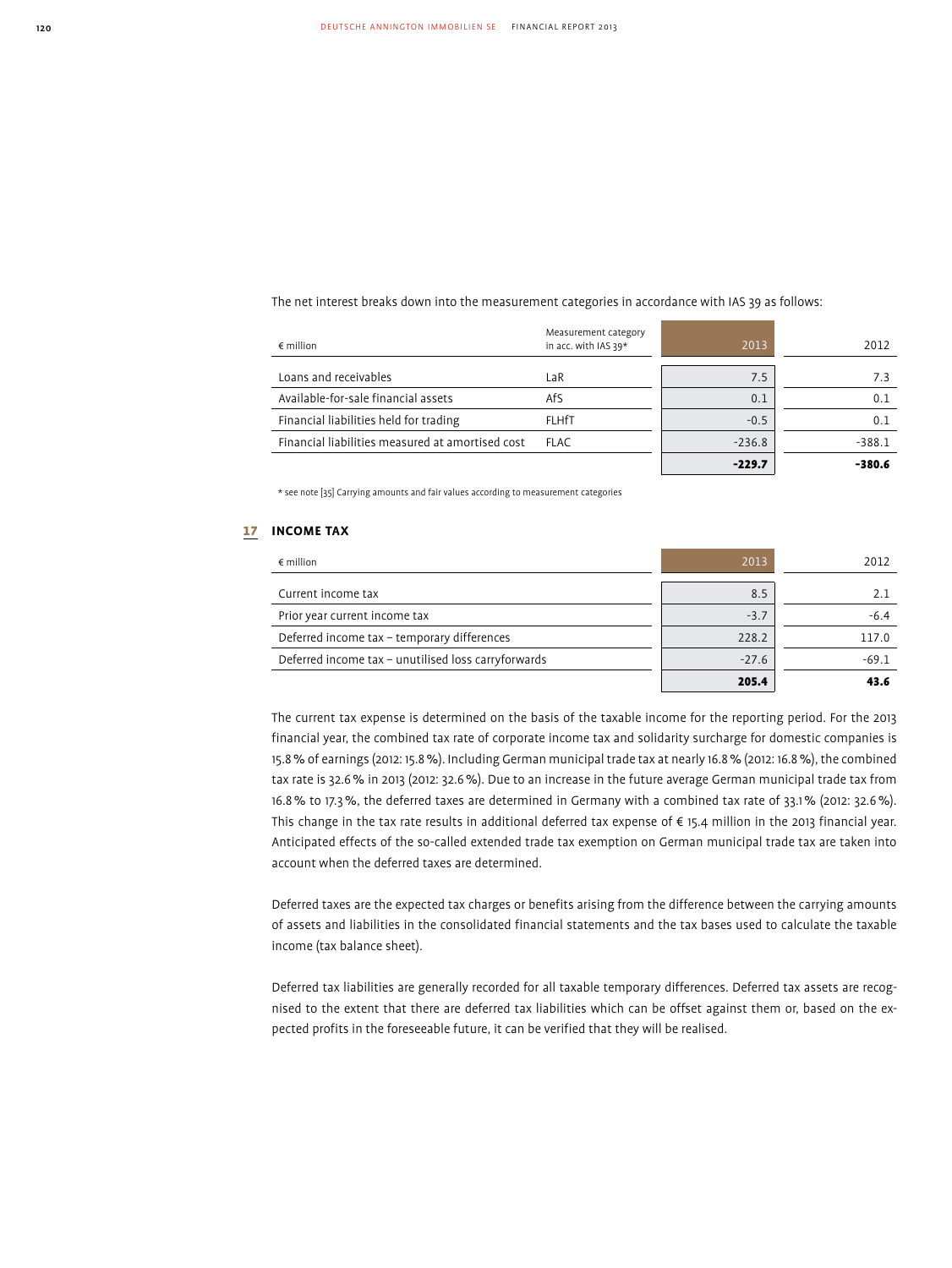Therefore, no deferred taxes were recognised for domestic deductible temporary differences (excluding loss carryforwards) of € 0.2 million (2012: € 1.2 million) and no deferred trade taxes were recognised for other domestic deductible temporary differences of € 5.7 million (2012: € 5.4 million) as their future utilisation is unlikely.

Deferred tax assets and liabilities are not recognised where the temporary difference arises from initial recognition of goodwill in connection with a business combination or the initial recognition (other than a business combination) of other assets and liabilities in a transaction which neither affects taxable income nor net income.

Deferred taxes on loss carryforwards are recognised as assets provided that it is likely that there will be sufficient taxable income in the following years for those loss carryforwards to be utilised and loss carryforwards have not forfeited as a result of share transfers.

As at December 31, 2013, the unutilised corporate income tax loss carryforwards in Germany totalled € 1,404.5 million (2012: € 1,386.0 million) and the unutilised trade tax loss carryforwards amounted to € 710.7 million (2012: € 697.3 million), for which deferred tax assets have been recognised to the extent that their realisation is sufficiently probable. The increase in tax loss carryforwards resulted from current tax losses at individual companies.

No deferred taxes were recognised in the balance sheet for unutilised corporate income tax loss carryforwards of € 176.9 million (2012: € 241.9 million). Under current tax law, these loss carryforwards are not subject to restrictions either with regard to time or the amount of the loss carryforward. In addition, there are further trade tax loss carryforwards of € 126.6 million (2012: € 180.5 million) which have an unlimited carryforward but have not led to deferred tax assets.

The measurement of deferred tax assets on tax loss carryforwards and deductible temporary differences in 2013 led to tax income of € 30.6 million (2012: € 35.3 million). The increase in deferred tax assets is mainly due to the fact that, in connection with the higher deferred tax liabilities as a result of the positive changes in the value of investment properties, greater use of the deductible temporary differences and loss carryforwards is expected. In 2012, further effects resulted from tax optimisation measures which led to higher expected realisation of the tax loss carry forwards.

Tax reductions due to the utilisation of tax loss carryforwards for which no deferred tax assets existed led in the 2013 financial year to a reduction in the tax charges of € 0.5 million (2012: € 0.2 million).

No interest carryforwards existed either at the end of 2013 or at the end of 2012.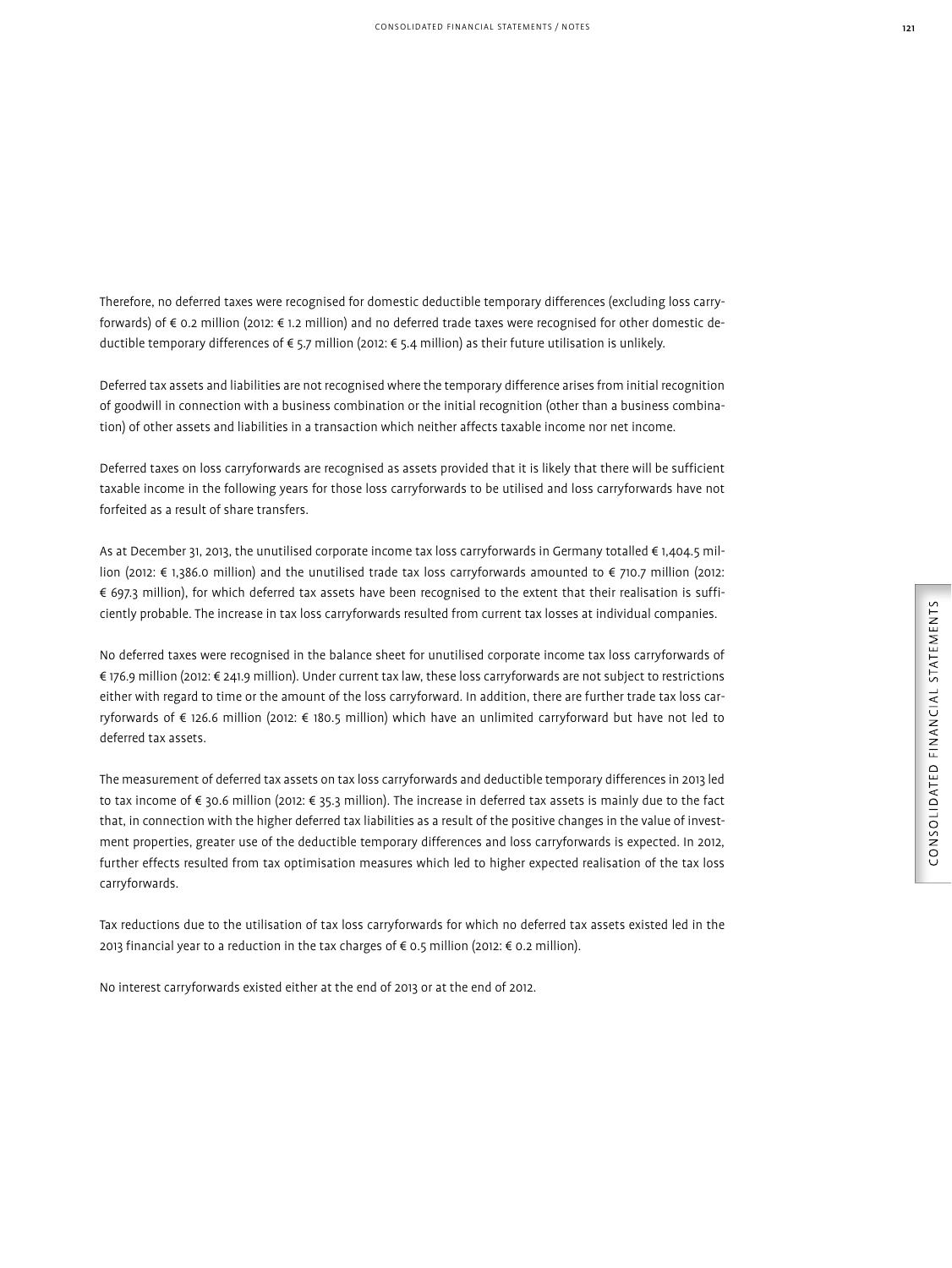A reconciliation between actual income taxes and expected tax expense, which is the product of the accounting profit for the period multiplied by the average tax rate applicable in Germany, is shown in the table below.

÷

| $\notin$ million                                                                     | 2013    | 2012    |
|--------------------------------------------------------------------------------------|---------|---------|
| Operating profit before income taxes                                                 | 689.6   | 215.8   |
| Income tax rate in %                                                                 | 32.6    | 32.6    |
| <b>EXPECTED TAX EXPENSE</b>                                                          | 225.0   | 70.4    |
| Trade tax effects                                                                    | $-7.1$  | 4.4     |
| Non-deductible operating expenses                                                    | 1.3     | 2.2     |
| Tax-free income                                                                      | $-0.1$  | $-0.1$  |
| Change in the deferred tax assets on loss carryforwards<br>and temporary differences | $-30.6$ | $-35.3$ |
| New loss carryforwards not recognised                                                | 4.7     | 8.7     |
| Utilisation of loss carryforwards not previously recognised                          | $-0.5$  | $-0.2$  |
| Aperiodic current income tax                                                         | $-3.7$  | $-6.4$  |
| Tax rate change in Germany                                                           | 15.4    |         |
| Differing foreign tax rates                                                          | 0.8     |         |
| Other tax effects (net)                                                              | 0.2     | $-0.1$  |
| <b>ACTUAL INCOME TAXES</b>                                                           | 205.4   | 43.6    |
| <b>ACTUAL TAX RATE IN %</b>                                                          | 29.8    | 20.2    |

The deferred taxes refer to temporary differences in balance sheet items and unutilised loss carryforwards as follows:

| $\epsilon$ million            | Dec. 31, 2013 | Dec. 31, 2012 |
|-------------------------------|---------------|---------------|
| Assets held for sale          | 0.0           | 1.5           |
| Property, plant and equipment | 0.1           | 0.3           |
| Other assets                  | 15.7          | 15.2          |
| Provisions for pensions       | 36.2          | 44.5          |
| Other provisions              | 11.5          | 7.3           |
| Liabilities                   | 33.2          | 32.2          |
| Unutilised loss carryforwards | 295.5         | 267.9         |
| <b>DEFERRED TAX ASSETS</b>    | 392.2         | 368.9         |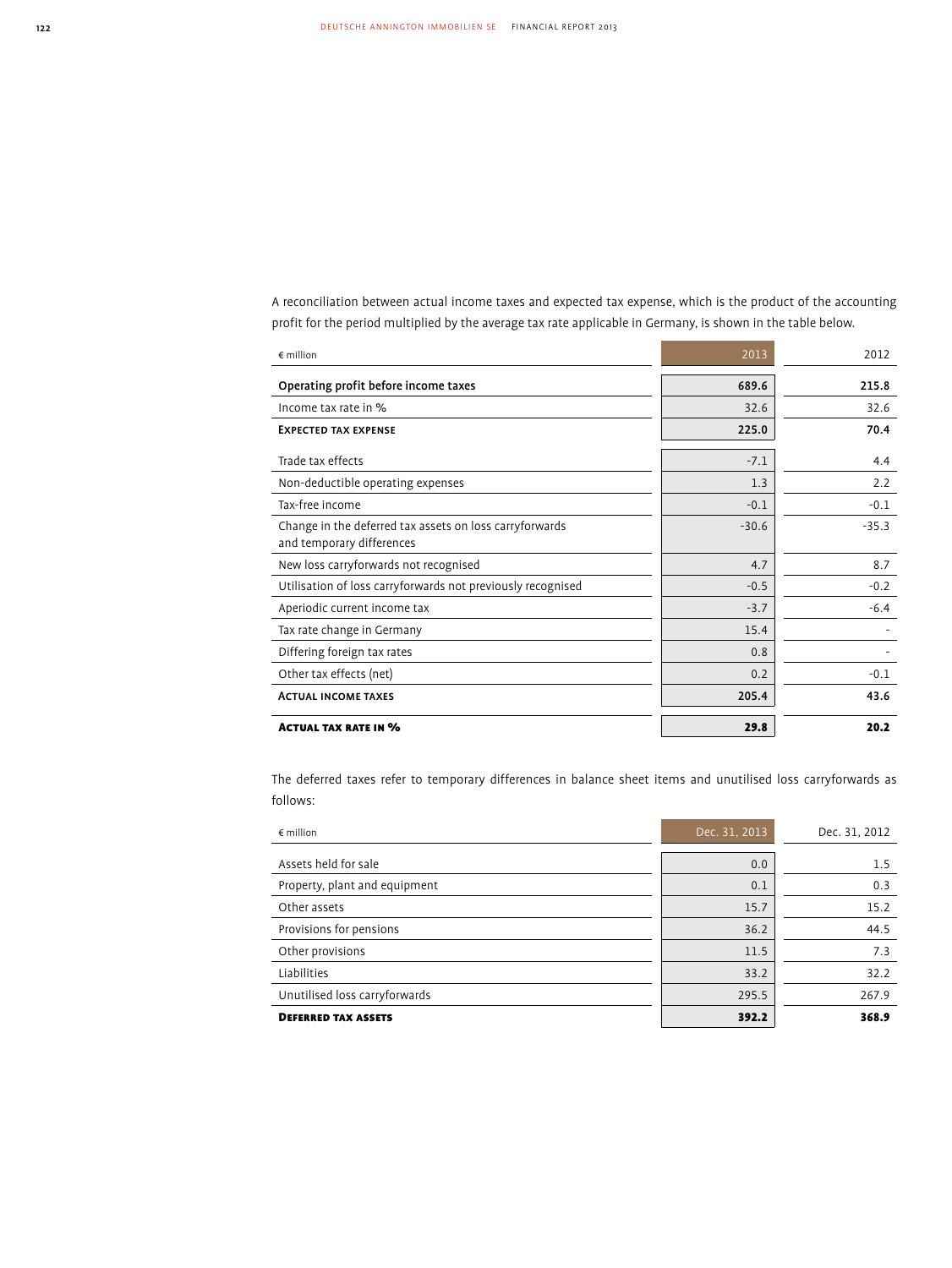€ million Dec. 31, 2013 Dec. 31, 2012

Intangible assets  $0.6$  |  $0.714$ Investment properties 1,269.9 1,028.5

| Assets held for sale                                                                                                     | 6.7           | 11.4          |  |
|--------------------------------------------------------------------------------------------------------------------------|---------------|---------------|--|
| Property, plant and equipment                                                                                            | 1.1           | 0.8           |  |
| Financial assets                                                                                                         | 0.2           | 0.2           |  |
| Other assets                                                                                                             | 0.2           | 0.3           |  |
| Other provisions                                                                                                         | 7.2           | 6.8           |  |
| Liabilities                                                                                                              | 28.3          | 34.9          |  |
| <b>DEFERRED TAX LIABILITIES</b>                                                                                          | 1,314.2       | 1,084.3       |  |
| <b>EXCESS DEFERRED TAX LIABILITIES</b>                                                                                   | 922.0         | 715.4         |  |
| Deferred tax assets and liabilities are netted against each other when the same company and the same tax autho-          |               |               |  |
| rity are involved and the realisation period is the same. As a result, the following deferred tax assets and liabilities |               |               |  |
| are stated:                                                                                                              |               |               |  |
| $\notin$ million                                                                                                         | Dec. 31, 2013 | Dec. 31, 2012 |  |
| Deferred tax assets                                                                                                      | 3.0           | 8.8           |  |
| Deferred tax liabilities                                                                                                 | 925.0         | 724.2         |  |
| <b>EXCESS DEFERRED TAX LIABILITIES</b>                                                                                   | 922.0         | 715.4         |  |
| The change in deferred taxes is as follows:                                                                              |               |               |  |
| $\epsilon$ million                                                                                                       | 2013          | 2012          |  |
| Excess of deferred tax liabilities as at January 1                                                                       | 715.4         | 692.0         |  |
| Deferred tax expense in income statement                                                                                 | 200.6         | 47.9          |  |
| Change recognized in other comprehensive income in deferred taxes                                                        | $\cap$ $\cap$ | $\cap$ $\cap$ |  |

| The change in deferred taxes is as follows: |  |  |
|---------------------------------------------|--|--|

| $\notin$ million                                                                                                                                             | 2013   | 2012    |
|--------------------------------------------------------------------------------------------------------------------------------------------------------------|--------|---------|
| Excess of deferred tax liabilities as at January 1                                                                                                           | 715.4  | 692.0   |
| Deferred tax expense in income statement                                                                                                                     | 200.6  | 47.9    |
| Change recognised in other comprehensive income in deferred taxes<br>on available-for-sale financial assets                                                  | 0.0    | 0.0     |
| Change recognised in other comprehensive income in deferred taxes<br>on actuarial gains and losses from pensions and similar obligations                     | 7.2    | $-22.1$ |
| Change recognised in other comprehensive income in deferred taxes<br>on derivative financial instruments regarding liabilities                               | 5.5    | $-2.4$  |
| Deferred taxes recognised in the capital reserves on recognised<br>tax loss carryforwards resulting from capital procurement costs of<br>the initial listing | $-6.7$ |         |
| <b>EXCESS OF DEFERRED TAX LIABILITIES AS AT DECEMBER 31</b>                                                                                                  | 922.0  | 715 A   |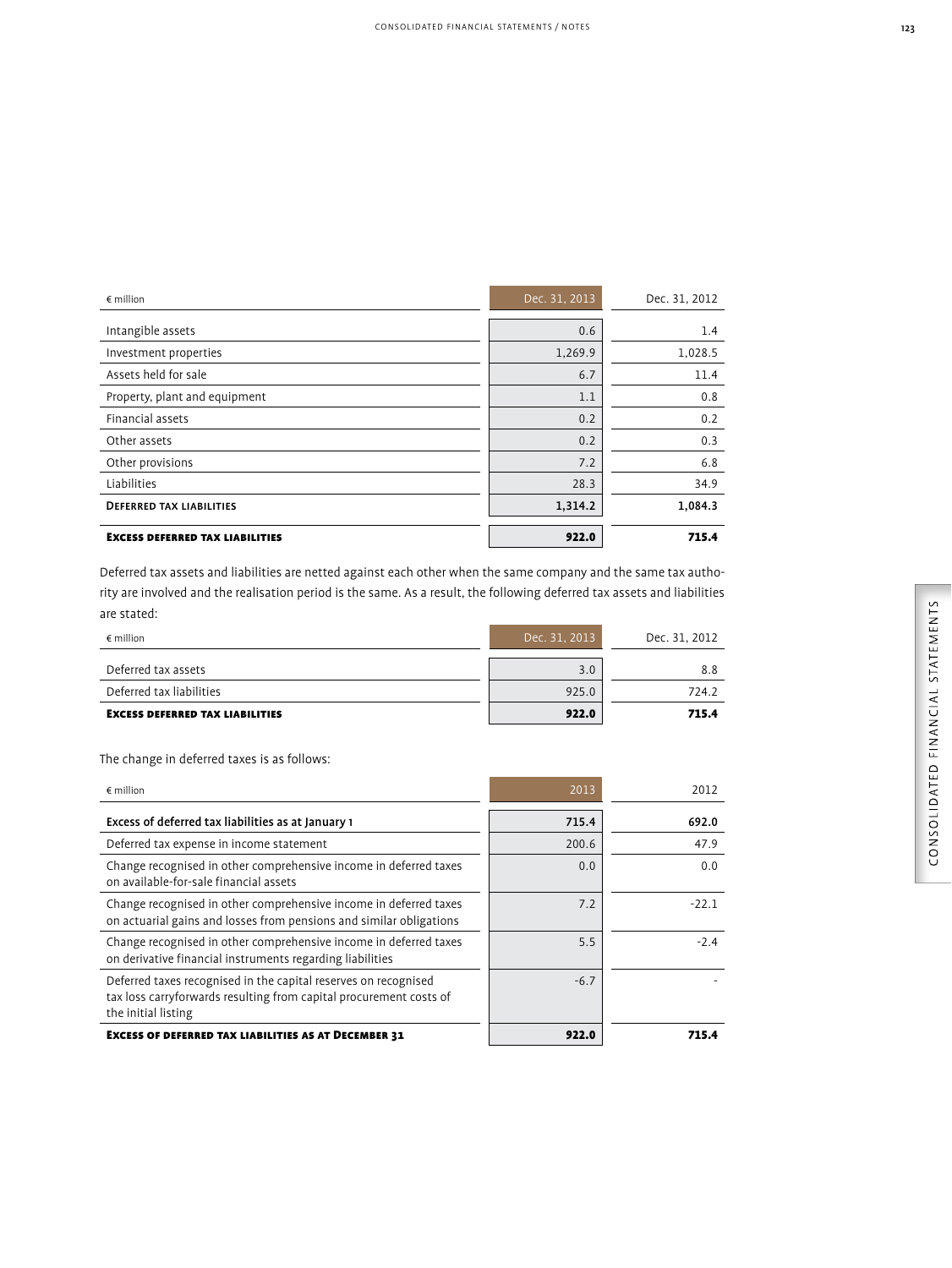In accordance with IAS 12 (Income Taxes), deferred tax liabilities are to be recognised on the difference between the pro-rata equity of a subsidiary in the consolidated balance sheet and the investment carrying amount for the subsidiary in the tax balance sheet of the parent (outside basis differences) if utilisation is to be expected. The origins of these differences are mainly undistributed profits of domestic and foreign subsidiaries.

No deferred tax liabilities are recognised for profits accumulated at subsidiaries of € 2,774.8 million (2012: € 2,274.6 million), as these profits are to remain invested for an indefinite period or are not subject to taxation. In the event of distribution, 5 % of the profits would be subject to German taxation so that there would normally be an additional tax burden. Determination of the potential tax effects was dispensed with in view of the disproportionately high cost.

#### 18 **EARNINGS PER SHARE**

The basic earnings per share are calculated by dividing the profit for the period attributable to the shareholders by the weighted average number of ordinary shares in circulation during the reporting period.

| EARNINGS PER SHARE (BASIC AND DILUTED) IN $\epsilon$                            | 2.26        | 0.86        |
|---------------------------------------------------------------------------------|-------------|-------------|
| Weighted average number of shares                                               | 212,231,909 | 200.000.000 |
| Profit for the period attributable to DAIG shareholders (in $\epsilon$ million) | 480.2       | 171.4       |
|                                                                                 | 2013        | 2012        |

As a prearrangement to the IPO, the share capital was increased to € 200,000,000 in June 2013 as part of a capital increase from company funds using the capital reserves. The number of shares increased accordingly by 199,880,000 to 200,000,000. As this did not lead to any change in the resources available to the company, this share capital was, in accordance with IAS 33.64, included in the calculation retrospectively for all earlier periods.

On June 30, 2013, a cash capital increase was performed against the issuance of 22,222,223 new shares. By resolution of the extraordinary general shareholders' meeting of July 10, 2013, the subscribed capital was increased to € 224,242,425 by a cash contribution of € 2,020,202.

In the current financial year and in the previous year, no diluting financial instruments were in circulation. The basic earnings per share are therefore identical to the diluted earnings per share.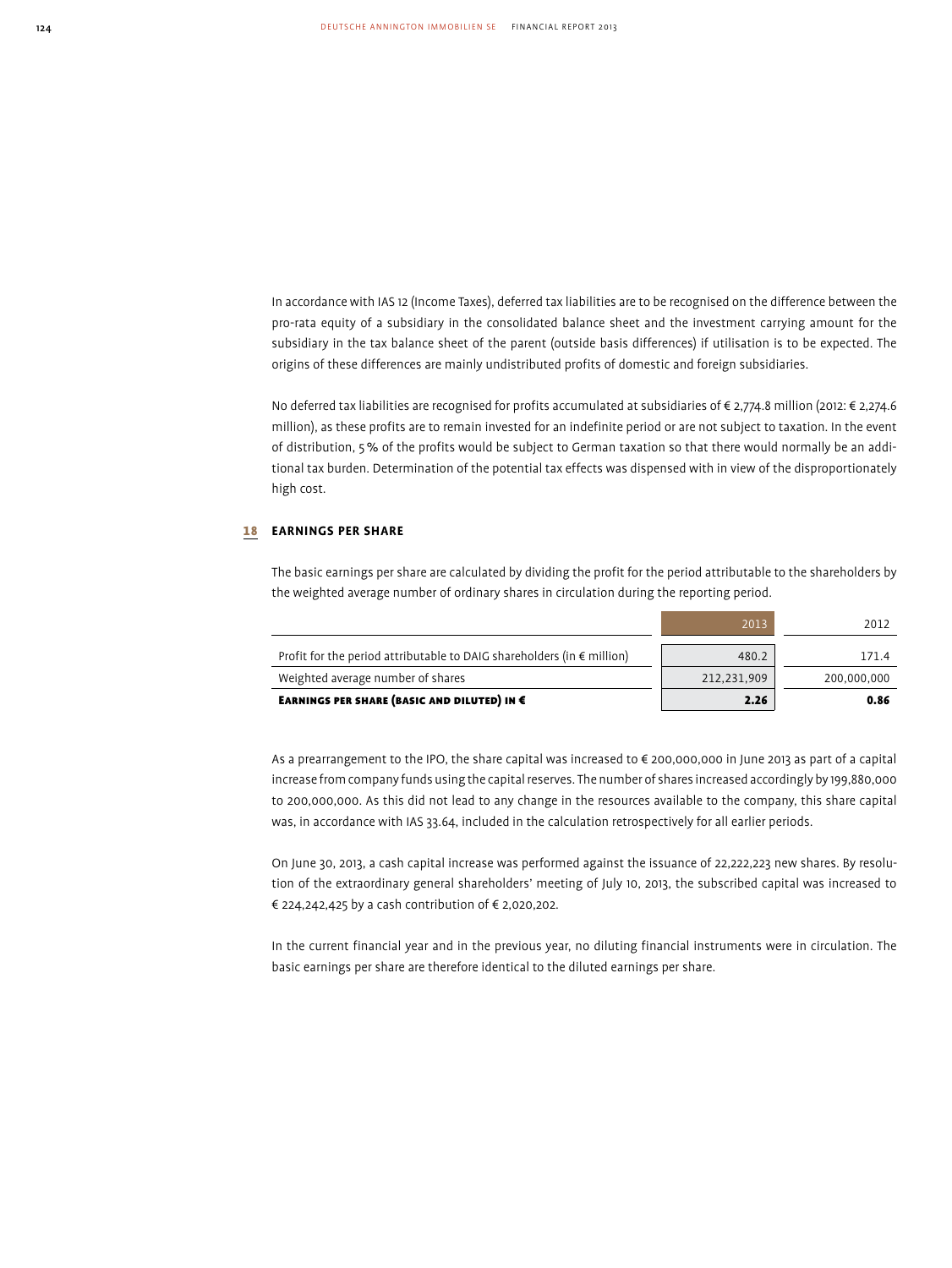### NOTES TO THE CONSOLIDATED BALANCE SHEET

### 19 **INTANGIBLE ASSETS**

|                          | Concessions,<br>industrial rights, |                | Customer<br>relationships |        |
|--------------------------|------------------------------------|----------------|---------------------------|--------|
|                          | licences and                       | Self-developed | and similar               |        |
| $\notin$ million         | similar rights                     | software       | rights                    | Total  |
| Cost                     |                                    |                |                           |        |
| Balance on Jan. 1, 2013  | 6.4                                | 7.4            | 15.8                      | 29.6   |
| Additions                | 1.6                                |                |                           | 1.6    |
| Balance on Dec. 31, 2013 | 8.0                                | 7.4            | 15.8                      | 31.2   |
| Accumulated amortisation |                                    |                |                           |        |
| Balance on Jan. 1, 2013  | 5.6                                | 6.1            | 12.7                      | 24.4   |
| Amortisation in 2013     | 0.4                                | 1.0            | 1.6                       | 3.0    |
| Balance on Dec. 31, 2013 | 6.0                                | 7.1            | 14.3                      | 27.4   |
| Carrying amounts         |                                    |                |                           |        |
| Balance on Dec. 31, 2013 | 2.0                                | 0.3            | 1.5                       | 3.8    |
|                          |                                    |                |                           |        |
| Cost                     |                                    |                |                           |        |
| Balance on Jan. 1, 2012  | 6.1                                | 7.4            | 15.8                      | 29.3   |
| Additions                | 0.7                                | $\overline{a}$ |                           | 0.7    |
| <b>Disposals</b>         | $-0.4$                             | $\overline{a}$ | $\overline{a}$            | $-0.4$ |
| Balance on Dec. 31, 2012 | 6.4                                | 7.4            | 15.8                      | 29.6   |
| Accumulated amortisation |                                    |                |                           |        |
| Balance on Jan. 1, 2012  | 5.7                                | 4.8            | 11.1                      | 21.6   |
| Amortisation in 2012     | 0.3                                | 1.3            | 1.6                       | 3.2    |
| Disposals                | $-0.4$                             | $\overline{a}$ |                           | $-0.4$ |
| Balance on Dec. 31, 2012 | 5.6                                | 6.1            | 12.7                      | 24.4   |
| Carrying amounts         |                                    |                |                           |        |
| Balance on Dec. 31, 2012 | 0.8                                | 1.3            | 3.1                       | 5.2    |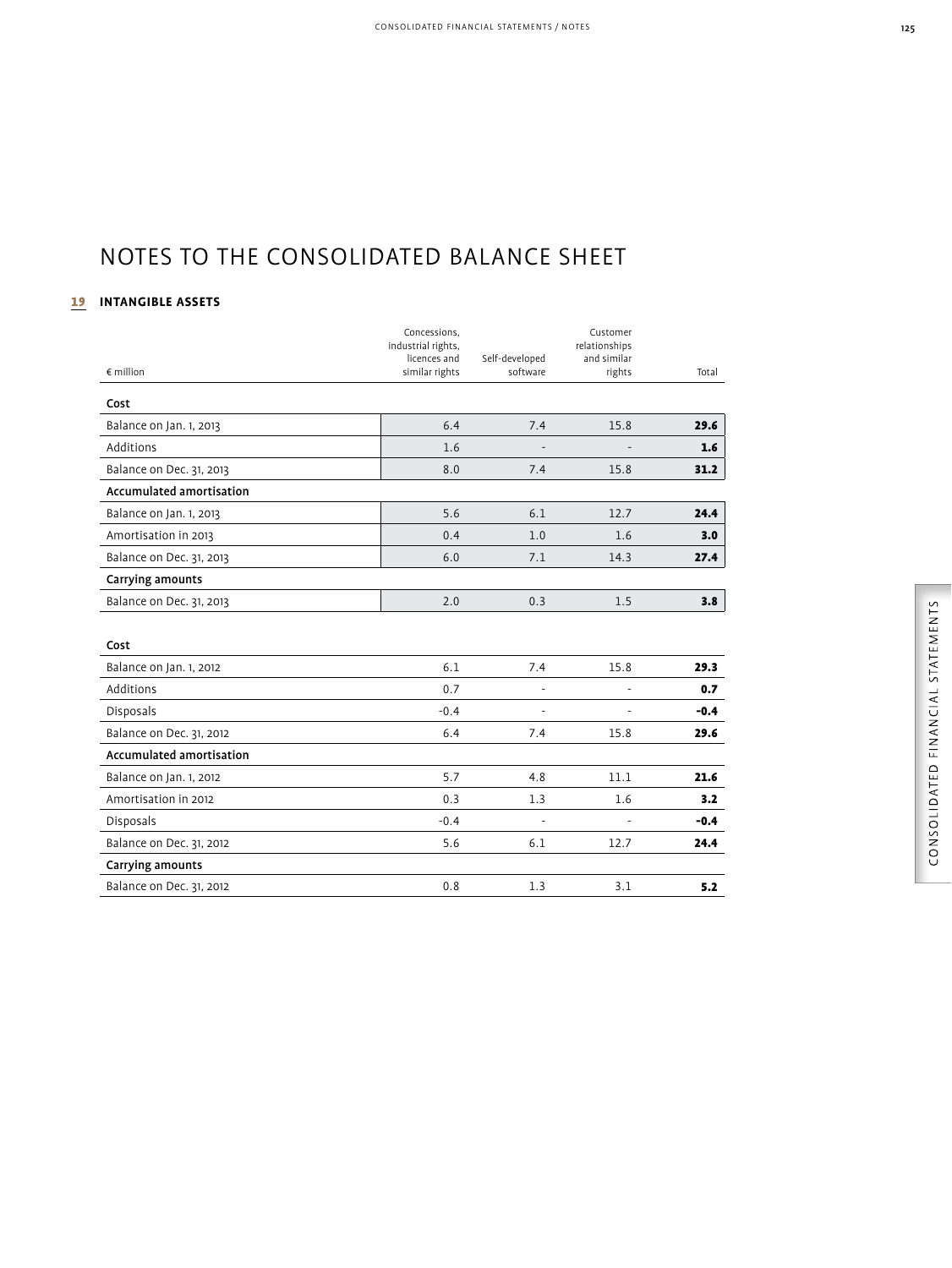# 20 **PROPERTY, PLANT AND EQUIPMENT**

|                                     | Owner-                   | Technical<br>equipment,  | Other equipment,                            |        |
|-------------------------------------|--------------------------|--------------------------|---------------------------------------------|--------|
|                                     | occupied                 | plant and                | fixtures, furniture and<br>office equipment |        |
| $\epsilon$ million                  | properties               | machinery                |                                             | Total  |
| Cost                                |                          |                          |                                             |        |
| Balance on Jan. 1, 2013             | 10.7                     | 1.9                      | 13.8                                        | 26.4   |
| Additions                           | 0.0                      | 2.8                      | 3.2                                         | 6.0    |
| Capitalised modernisation costs     | 0.5                      | 0.1                      |                                             | 0.6    |
| <b>Disposals</b>                    | 0.0                      | $-1.0$                   | $-0.4$                                      | $-1.4$ |
| Transfer from investment properties | 3.4                      |                          |                                             | 3.4    |
| Transfer to investment properties   | $-1.1$                   | $\overline{a}$           | $\overline{\phantom{a}}$                    | $-1.1$ |
| Balance on Dec. 31, 2013            | 13.5                     | 3.8                      | 16.6                                        | 33.9   |
| Accumulated depreciation            |                          |                          |                                             |        |
| Balance on Jan. 1, 2013             | 1.2                      | 1.1                      | 7.9                                         | 10.2   |
| Depreciation in 2013                | 0.2                      | 0.4                      | 2.9                                         | 3.5    |
| Impairment                          | 0.3                      | $\overline{\phantom{a}}$ |                                             | 0.3    |
| Reversal of impairments             | $-0.4$                   |                          |                                             | $-0.4$ |
| Disposals                           | 0.0                      | $-0.2$                   | $-0.2$                                      | $-0.4$ |
| Balance on Dec. 31, 2013            | 1.3                      | 1.3                      | 10.6                                        | 13.2   |
| Carrying amounts                    |                          |                          |                                             |        |
| Balance on Dec. 31, 2013            | 12.2                     | 2.5                      | 6.0                                         | 20.7   |
| Cost                                |                          |                          |                                             |        |
| Balance on Jan. 1, 2012             | 5.2                      | 1.6                      | 10.3                                        | 17.1   |
| Additions                           | 0.2                      | 0.0                      | 5.5                                         | 5.7    |
| Capitalised modernisation costs     | 0.1                      | 0.3                      |                                             | 0.4    |
| Disposals                           | $\frac{1}{2}$            | $-0.1$                   | $-2.2$                                      | $-2.3$ |
| Transfer from investment properties | 5.4                      | $\overline{\phantom{a}}$ |                                             | 5.4    |
| Transfer from other assets          |                          | $\overline{a}$           | 0.2                                         | 0.2    |
| Transfer to investment properties   | $-0.2$                   | $\overline{a}$           | ÷,                                          | $-0.2$ |
| Transfers                           |                          | 0.1                      |                                             | 0.1    |
| Balance on Dec. 31, 2012            | 10.7                     | 1.9                      | 13.8                                        | 26.4   |
| Accumulated depreciation            |                          |                          |                                             |        |
| Balance on Jan. 1, 2012             | 1.5                      | 1.0                      | 7.5                                         | 10.0   |
| Depreciation in 2012                | 0.0                      | 0.1                      | 2.7                                         | 2.8    |
| Impairment                          | 0.1                      | $\Box$                   | $\blacksquare$                              | 0.1    |
| Reversal of impairments             | $-0.4$                   | $\overline{\phantom{a}}$ | $\frac{1}{2}$                               | $-0.4$ |
| Disposals                           | $\overline{\phantom{a}}$ | $-0.1$                   | $-2.3$                                      | $-2.4$ |
| Transfers                           | $\overline{a}$           | 0.1                      |                                             | 0.1    |
| Balance on Dec. 31, 2012            | 1.2                      | 1.1                      | 7.9                                         | 10.2   |
| Carrying amounts                    |                          |                          |                                             |        |
| Balance on Dec. 31, 2012            | 9.5                      | 0.8                      | 5.9                                         | 16.2   |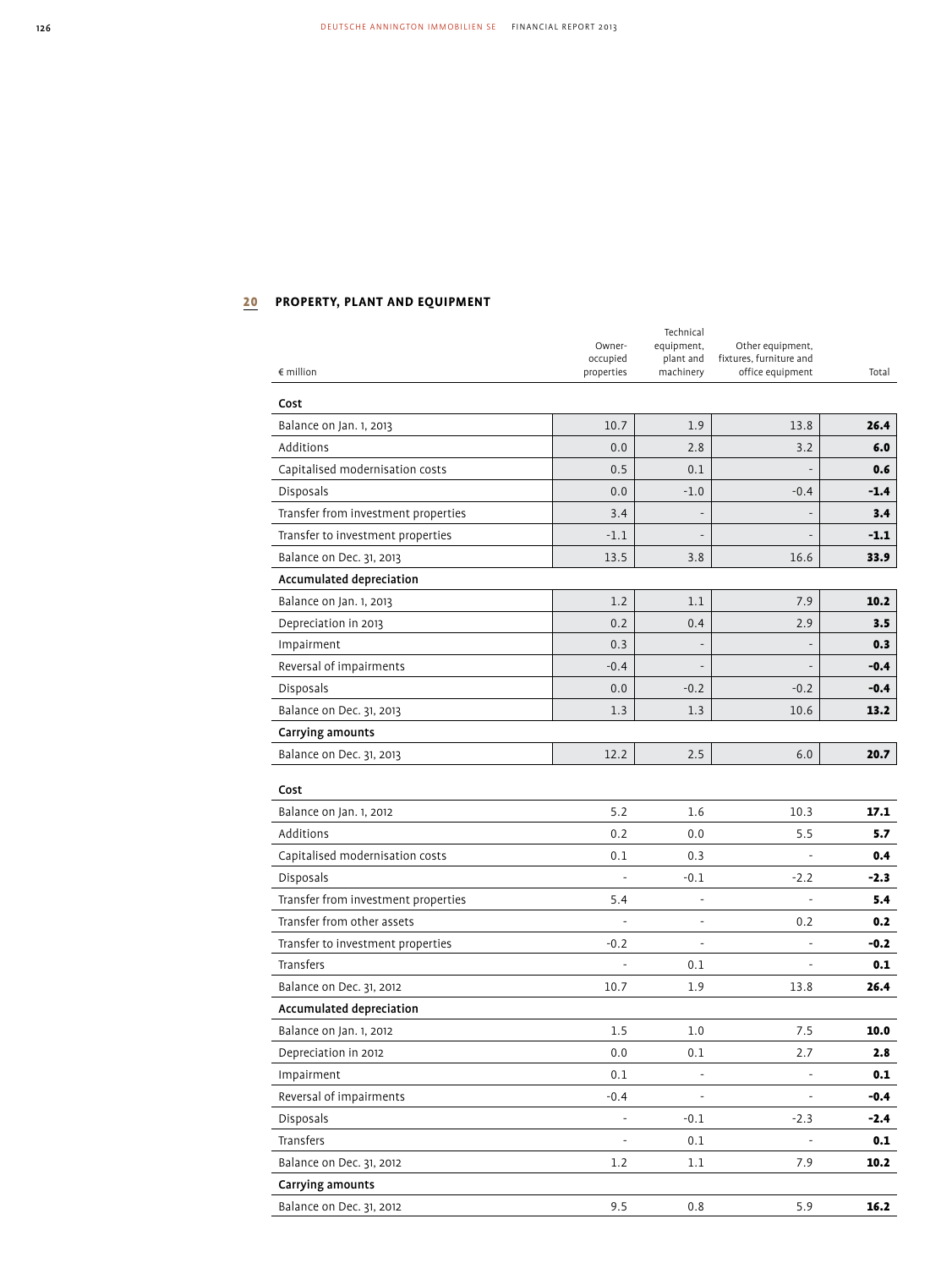As at December 31, 2013, carrying amounts of owner-occupied properties amounting to € 7.2 million (2012: € 7.4 million) are encumbered with land charges in favour of different lenders.

### 21 **INVESTMENT PROPERTIES**

| $\notin$ million                                                |          |
|-----------------------------------------------------------------|----------|
| Balance on Jan. 1, 2013                                         | 9,843.6  |
| Additions                                                       | 0.9      |
| Capitalised modernisation costs                                 | 90.8     |
| Grants received                                                 | $-2.0$   |
| Transfer from property, plant and equipment                     | 1.1      |
| Transfer to property, plant and equipment                       | $-3.4$   |
| Transfer to assets held for sale                                | $-124.7$ |
| <b>Disposals</b>                                                | $-117.9$ |
| Net income from fair value adjustments of investment properties | 553.7    |
| Revaluation of assets held for sale                             | 24.3     |
| <b>BALANCE ON DEC. 31, 2013</b>                                 | 10,266.4 |

| Balance on Jan. 1, 2012                                         | 9.893.8  |
|-----------------------------------------------------------------|----------|
| Additions                                                       | 3.5      |
| Capitalised modernisation costs                                 | 89.4     |
| Transfer from property, plant and equipment                     | 0.2      |
| Transfer to property, plant and equipment                       | $-5.4$   |
| Transfer to assets held for sale                                | $-243.7$ |
| Disposals                                                       | $-116.9$ |
| Net income from fair value adjustments of investment properties | 205.6    |
| Revaluation of assets held for sale                             | 17.1     |
| <b>BALANCE ON DEC. 31, 2012</b>                                 | 9.843.6  |

The investment properties include leased assets which are defined as finance leases according to IAS 17 and are treated as if they were the Group's economic property. They amount to € 34.1 million (2012: € 34.6 million) and relate to the Spree-Bellevue (Spree-Schlange) property in Berlin. The property has been leased from DB Immobilienfonds 11 Spree-Schlange von Quistorp KG until 2044. The lease agreement includes an obligation to pay compensation for loss of use as agreed by contract. At the end of 2028, each fund subscriber is entitled to return his share to the property fund at a fixed redemption price. If all of the fund investors make use of this option, DAIG is obliged to acquire the property at a fixed purchase price after deduction of borrowings. If more than 75 % of the shares are returned in this way, DAIG has a call option for the purchase of all fund shares. Details of minimum lease payments are given under note [32] Other financial liabilities.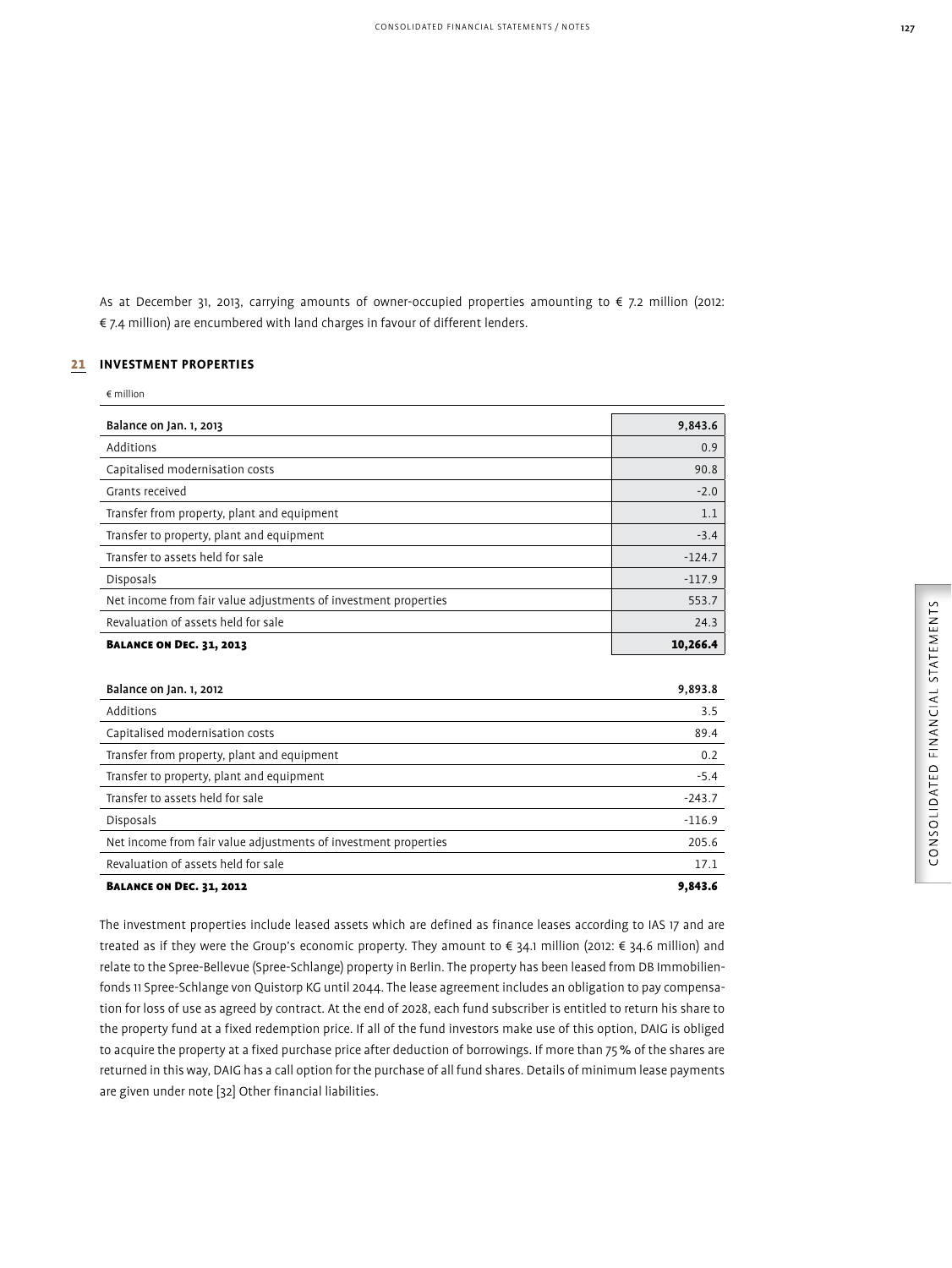For the investment properties encumbered with land charges in favour of various lenders, see note [32] Other financial liabilities.

### Directly attributable operating expenses

The rental income from investment properties amounted to € 728.0 million in 2013 (2012: € 729.0 million). The operating expenses directly relating to these properties amounted to € 144.8 million in 2013 (2012: € 152.4 million). These include expenses for maintenance, operating costs that cannot be passed on to the tenants and personnel expenses from the caretaker and craftsmen's organisations.

### Long-term leases

DAIG as a lessor has concluded long-term leases on commercial properties, which are non-cancellable operating leases. The minimum future lease receipts from these leases are due as follows:

| $\epsilon$ million                  | Dec. 31, 2013 | Dec. 31, 2012 |
|-------------------------------------|---------------|---------------|
| <b>TOTAL MINIMUM LEASE PAYMENTS</b> | 21.8          | 22.0          |
| Due within one year                 | 5.1           | 4.9           |
| Due in 1 to 5 years                 | 12.9          | 12.5          |
| Due after 5 years                   | 3.8           | 4.6           |

The fair values of the real-estate portfolios were determined in accordance with IAS 40.

### Fair values

The value of the entire portfolio of residential properties was determined on the basis of the International Valuation Standard Committee's definition of market value. It is not permitted to take into account either portfolio premiums and discounts, which can be observed when portfolios are sold in market transactions, or time restrictions in the marketing of individual properties. DAIG determines fair value in accordance with the requirements of IAS 40 in conjunction with IFRS 13.

Up to and including the 2012 financial year, DAIG used the income capitalisation method for the valuation of its portfolio, whereby the fair values of investment properties are calculated on the basis of income and expenses as well as risk-adjusted capitalised interest rates. The capitalised interest rates applied were derived from the development of the German residential real estate market, adjusted by numerous factors to reflect risks associated with the respective property, and allocated to the relevant buildings with the aid of a rating system. All buildings in the portfolio were valued according to a rating system with regard to their quality, their market attractiveness and their location. The market rents were derived for each location from the current rent indices (Mietspiegel) and various market data provided by external real estate service providers.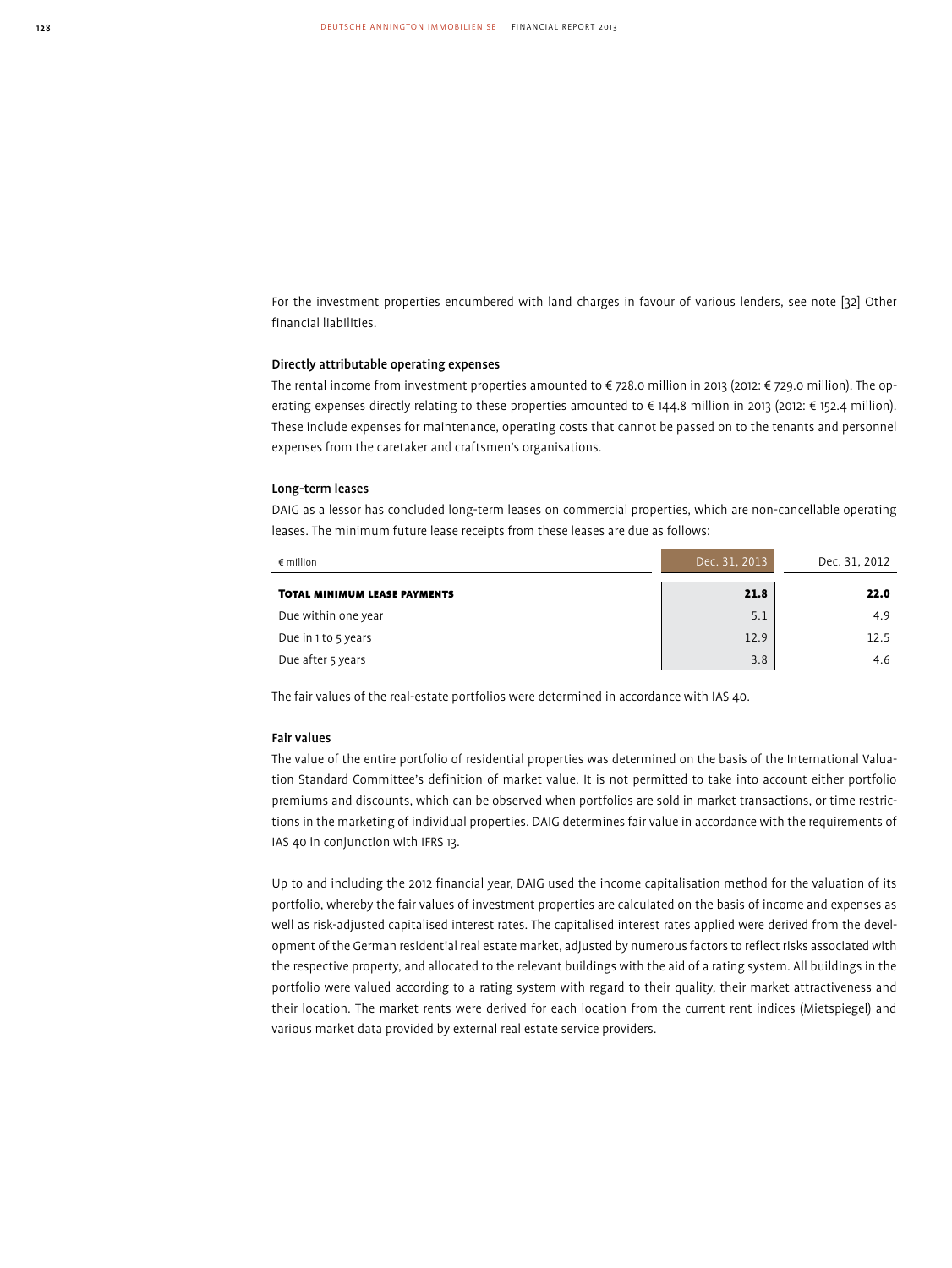From the beginning of the 2013 financial year, DAIG modified the valuation methodology it uses and now applies the discounted cash flow (DCF) methodology. Under the DCF methodology, the expected future income and costs of a property are forecast over a period of ten years and discounted to the date of valuation as the net present value. The income mainly comprises expected rental income (current in-place rent, market rents as well as their development) taking vacancy losses into account. They are derived for each location from the latest rent indices and rent tables (e.g. IVD and IDN ImmoDaten GmbH) as well as from studies on spatial prosperity (Federal Institute for Research on Building, Urban Affairs and Spatial Development (BBSR), Prognos, empirica, Bertelsmann Stiftung inter alia). The range of sustained voids thus derived for "Residential", the type of use characteristic of the portfolio, is from 0.6 % to 10.8 % for the individual locations and is on average 3.1 %.

On the cost side, maintenance expenses and administrative costs are taken into account in accordance with the II. Berechnungsverordnung and inflated in the reporting period (II. BV; German Regulation on Calculations for Residential Buildings in Accordance with the Second Housing Construction Law, stipulating how economic viability calculations for accommodation are to be performed). Further cost items are, for example, non-allocable ancillary costs and any ground rents. Modernisation measures carried out in the housing stocks are factored in by decreasing the current maintenance expenses and adjusting market rents.

On this basis, the forecast cash flows are calculated on an annual basis and discounted to the date of valuation as the net present value. In addition, the terminal value of the property at the end of the 10-year period is determined using the expected stabilised net operating income and again discounted to the date of valuation as the net present value. The discount rate applied reflects the market situation, location, type of property, special property features (e.g. inheritable rights, rent restrictions), the yield expectations of a potential investor and the risk associated with the forecast future cash flows of the property.

The commercial properties in the portfolio are mainly small commercial units for the supply of the local residential area. Different cost approaches were used to those for residential properties, and the discount rate rates were adjusted to reflect the market specifics.

The valuation is, in principle, performed on the basis of homogeneous valuation units. These meet the criteria of economically cohesive and comparable land and buildings. They include:

- > Geographical location (identity of the micro-location and geographical proximity)
- > Comparable types of use, building class, construction year class and condition of property
- > Same property features such as rent restrictions, inheritable rights and full or part ownership

The DAIG portfolio also contains development areas and land areas with inheritable rights which make up less than 1 % of the total value. The development areas are valued using a comparable method on the basis of the local standard land value. Deductions are taken into account, in particular for the readiness for construction and potential use as well as for likelihood of development and the development situation. Inheritable rights granted are valued in the same way as the property portfolio using a DCF method. The input parameters here are the duration and amount of ground rent and the value of the land.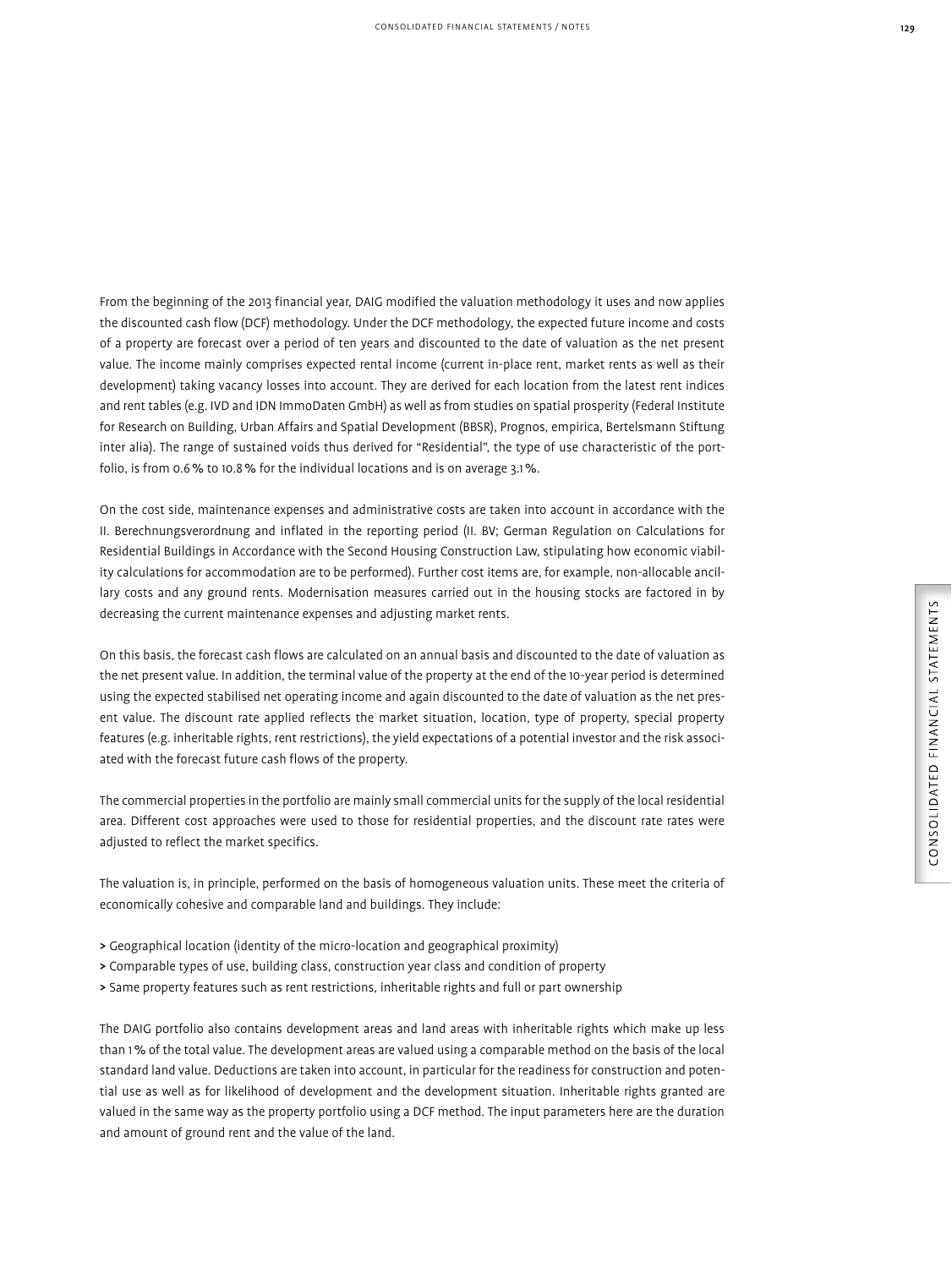For the first time at the beginning of 2013, the DAIG real estate portfolio was valued by the external appraiser, CBRE GmbH, using the DCF methodology. DAIG integrated the valuation results of CBRE GmbH in its interim report for the quarterly financial statements as at March 31, 2013. The methodology refinements used by the external appraiser were, as described above, incorporated in DAIG's own valuation models and the valuation results were compared at valuation unit level with the valuations of CBRE GmbH and adjusted accordingly.

As at December 31, 2013, DAIG determined the fair values for its entire portfolio of real estate again internally in its own valuation department on the basis of the methodology adopted from the external appraiser. The internal valuation results were then confirmed by an updated CBRE appraisal.

The following table gives an overview of the main valuation parameters and valuation results as at December 31, 2013:

| Management costs residential              | avg. of $\epsilon$ 247 per residential unit p.a. |
|-------------------------------------------|--------------------------------------------------|
| Repair and maintenance costs residential  | avg. of € 9.64 per m <sup>2</sup> p.a.           |
| Apartment improvement costs for reletting | avg. of € 3.26 per m <sup>2</sup> p.a.           |
| Cost increase/inflation                   | $1.5\%$ p.a.                                     |
| Market rent increase                      | avg. of 1.2 % p.a.                               |
| Stabilised vacancy rate                   | avg. of 3.1%                                     |
| Discount rate                             | avg. of 6.1%                                     |
| Capitalised interest rate                 | avg. of 5.1%                                     |
| <b>Valuation results</b>                  |                                                  |
| Net initial yield                         | 5.0%                                             |
| Multiplier                                | 14.2-fold                                        |
| Fair value per m <sup>2</sup>             | € 901 per m <sup>2</sup> of lettable area        |

### Valuation parameters

### Results of the valuation

The real estate portfolio of the Deutsche Annington Immobilien Group is to be found in the balance-sheet items investment properties, property, plant and equipment (properties used by the company itself) and assets held for sale. The fair value of this real estate portfolio of residential buildings, commercial properties, garages and parking spaces as well as undeveloped land and any inheritable rights granted was € 10,326.7 million as at December 31, 2013 (2012: € 9,982.0 million).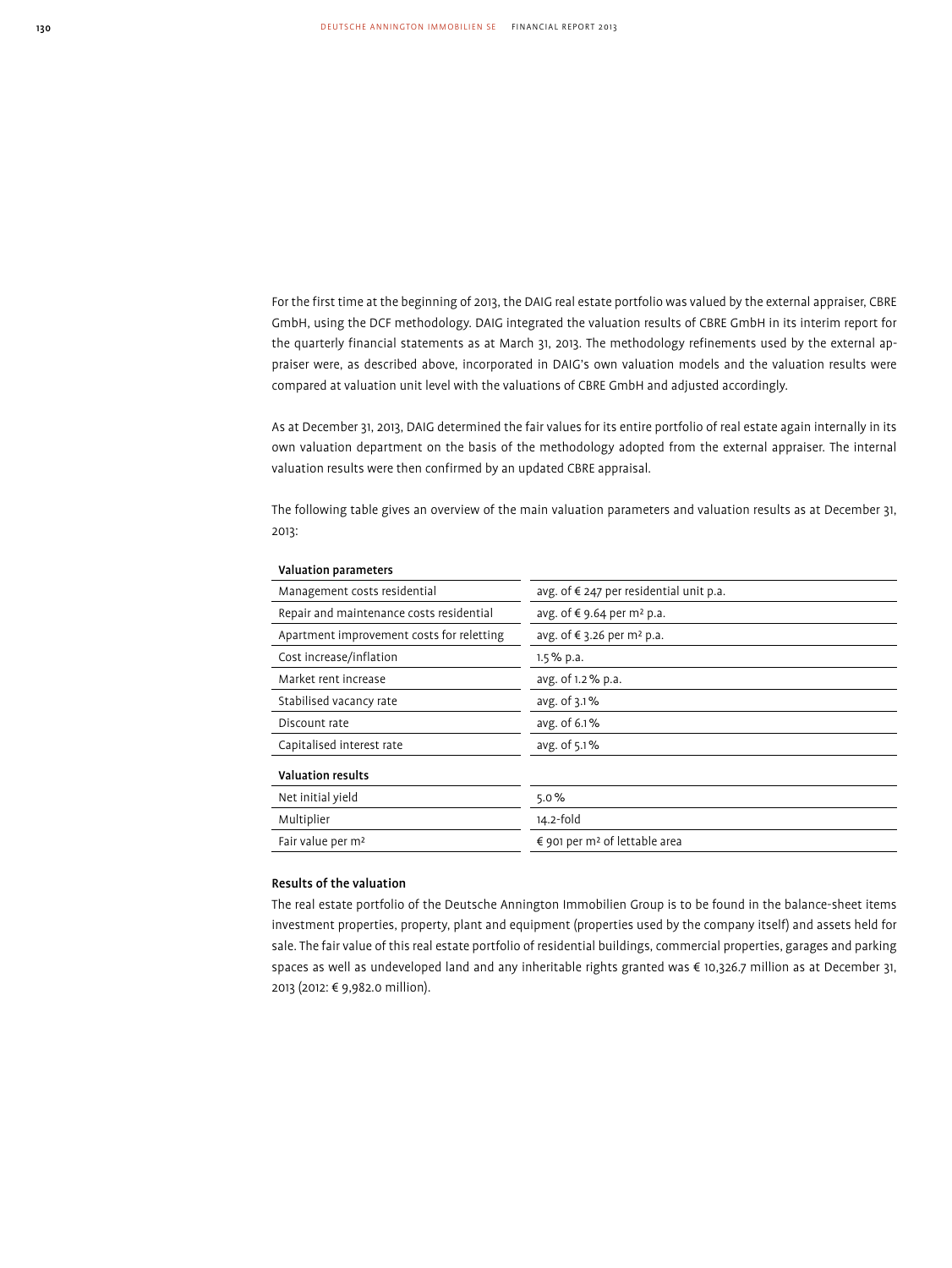The fair values for each real estate portfolio segment are as follows:

|                     | Residential units |         | Fair value ( $\epsilon$ million)* |         |
|---------------------|-------------------|---------|-----------------------------------|---------|
|                     | 2013              | 2012    | 2013                              | 2012    |
| Operate             | 78,764            | 77,560  | 4,604.7                           | 4,228.2 |
| Upgrade Buildings   | 43,476            | 46,409  | 2,469.2                           | 2,444.0 |
| Optimise Apartments | 21,363            | 19,744  | 1,446.8                           | 1,209.4 |
| <b>RENTAL ONLY</b>  | 143,603           | 143,713 | 8,520.7                           | 7,881.6 |
| Privatise           | 20,536            | 23,214  | 1,350.7                           | 1,529.4 |
| Non Core            | 11,119            | 15,027  | 404,6                             | 519,6   |
| <b>TOTAL</b>        | 175,258           | 181,954 | 10,276.0                          | 9,930.6 |

\* Fair value of the developed land excluding € 50.7 million for undeveloped land and inheritable rights granted

This led overall to net income from fair value adjustments of € 553.7 million (2012: € 205.6 million).

### Sensitivity analyses

Owing to the stable residential property market, the fair values of the DAIG real estate only fluctuate to a comparatively minor extent. The main value drivers which are influenced by the market are the market rents and their development, the volume of recognised maintenance expenses, cost increases and interest rates. The effect of possible fluctuations in these parameters is shown separately for each parameter in the following. Interactions between the parameters are possible but cannot be quantified owing to the complexity of the interrelationships.

### Market rents:

| Changes in market rents | $-2.0%$  | $-1.0%$  | $+1.0%$ | $+2.0%$ |
|-------------------------|----------|----------|---------|---------|
| Changes in value*       |          |          |         |         |
| $\epsilon$ million      | $-244.0$ | $-121.0$ | 121.1   | 240.5   |
| in %                    | $-2.4$   | $-12$    | 12      | 2.3     |
|                         |          |          |         |         |

\* Result shows the sensitivity of the fair values resulting solely from a change in market rents without any changes in any other parameters

### Market rent development:

| Changes in market rent development | $-0.2\%$ | $-0.1\%$ | $+0.1%$ | $+0.2\%$ |
|------------------------------------|----------|----------|---------|----------|
|                                    |          |          |         |          |
| Changes in value**                 |          |          |         |          |
| $\epsilon$ million                 | $-519.6$ | $-265.9$ | 279.1   | 573.7    |
| in $%$                             | $-5.1$   | $-2.6$   | 2.7     | 5.6      |

\*\* Result shows the sensitivity of the fair values resulting solely from a change in the market rent development in percentage points without any changes in any other parameters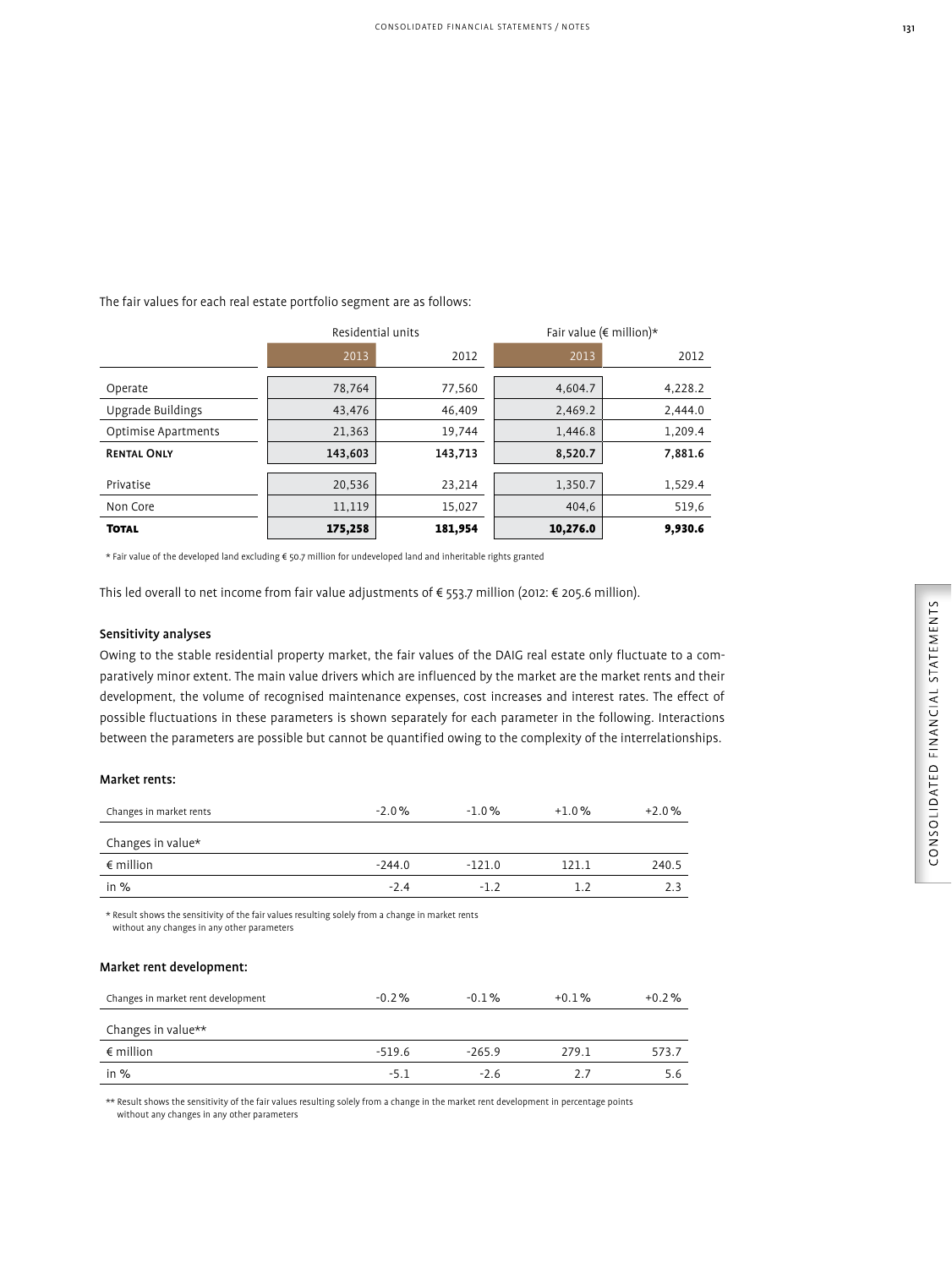### Repair and maintenance costs:

| Changes in repair and maintenance costs | $-10.0%$ | $-5.0%$ | $+5.0%$  | $+10.0%$ |
|-----------------------------------------|----------|---------|----------|----------|
| Changes in value***                     |          |         |          |          |
| $\epsilon$ million                      | 277.5    | 138.6   | $-138.5$ | $-277.1$ |
| in $%$                                  | 2.7      | 13      | $-1$ 3   | $-27$    |
|                                         |          |         |          |          |

\*\*\* Result shows the sensitivity of the fair values resulting solely from a change in maintenance in percentage points without any changes in any other parameters

#### Cost increase/inflation:

| Changes in cost increase/inflation | $-0.5%$ | $-0.25\%$ | $+0.25%$ | $+0.5%$  |
|------------------------------------|---------|-----------|----------|----------|
| Changes in value****               |         |           |          |          |
| $\epsilon$ million                 | 389.3   | 196.3     | $-199.1$ | $-401.4$ |
| in $%$                             | 3.8     | 1.9       | $-19$    | $-3.9$   |
|                                    |         |           |          |          |

\*\*\*\* Result shows the sensitivity of the fair values resulting solely from a change in inflation in percentage points without any changes in any other parameters

#### Interest rates:

| Changes in discounting and capitalised interest rates | $-0.25\%$ | $-0.125\%$ | $+0.125%$ | $+0.25\%$ |
|-------------------------------------------------------|-----------|------------|-----------|-----------|
| Changes in value*****                                 |           |            |           |           |
| $\epsilon$ million                                    | 543.0     | 264.3      | $-251.3$  | $-491.0$  |
| in $%$                                                | 5.3       | 2.6        | $-2.4$    | $-4.8$    |

\*\*\*\*\* Result shows the sensitivity of the fair values resulting solely from a change in the interest rates in percentage points without any changes in any other parameters

### Contractual obligations

When acquiring 13,895 WohnBau Rhein-Main AG apartments in 1999, a number of commitments to Deutsche Post and Deutsche Post Wohnen were made with respect to the acquired housing stocks, including an undertaking by the then Viterra that it would serve no notice to vacate for personal use to tenants and their spouses if they are aged 60 or over. Furthermore, when residential units are converted into owner-occupier apartments, there is an obligation to give tenants first right of refusal. Of the 13,895 residential units originally acquired, 9,465 (2012: 9,504) were still in the residential portfolio of DAIG as at December 31, 2013.

The 63,626 residential units which DAIG acquired from Bundeseisenbahnvermögen in 2000 are subject to the following restriction on sale: not more than 70 % of the housing stock of a railway housing company may be sold until December 31, 2016. Furthermore, residential property used as such by a specified category of people may only be sold to them or to people named by them. Multi-family houses may only be sold to third parties without the consent of the specified category of people if more than half of the apartments in a block are already rented by tenants who do not fall under the specified category. Of the 63,626 residential units originally acquired, 38,746 (2012: 40,762) were still in the residential portfolio of DAIG as at December 31, 2013.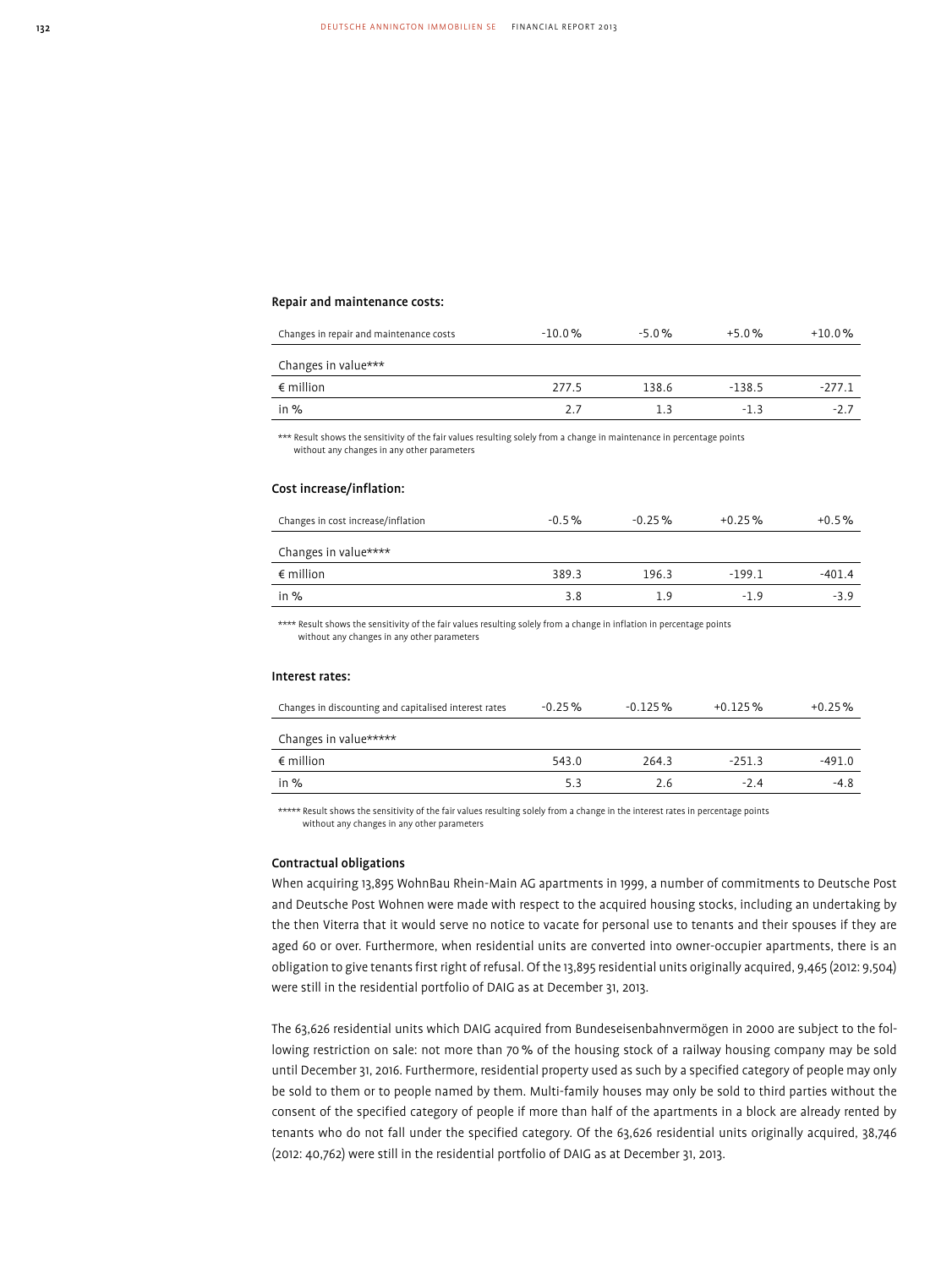In 2006/2007, DAIG acquired various housing stocks (2,773 residential units) from Corpus Immobiliengruppe and in particular entered into the following social obligations: Tenants and their spouses who rented an apartment on or before December 31, 1998 or November 1, 2004 respectively and were already aged 60 or over at that time may not be served notice to vacate for personal use. No notice to vacate for personal use may be served to other tenants for ten years after the above-mentioned dates. If the apartments are sold, the tenants are to be given first right of refusal. The above contractual provisions apply until October 31, 2014 at the latest. Of the 2,773 residential units originally acquired, 2,660 (2012: 2,693) were still in the residential portfolio of DAIG as at December 31, 2013.

Under structured financing programmes, DAIG is subject to fundamental restrictions on the use of excess property disposal proceeds, such restrictions being particularly in the form of mandatory minimum capital repayments. Excess cash from property management is also restricted to a certain extent.

When acquiring and financing some of the properties in the portfolio, DAIG also entered into an obligation to spend a certain average amount per square metre on maintenance and improvements.

### 22 **FINANCIAL ASSETS**

|                                  | Dec. 31, 2013 |         | Dec. 31, 2012 |         |
|----------------------------------|---------------|---------|---------------|---------|
| $\epsilon$ million               | non-current   | current | non-current   | current |
| Other investments                | 1.6           |         | 1.6           |         |
| Loans to related companies       | 33.6          |         | 33.7          |         |
| Securities                       | 3.7           |         | 3.8           |         |
| Other long-term loans            | 3.6           |         | 5.5           |         |
| Dividends from other investments |               | 2.1     |               | 2.1     |
|                                  | 42.5          |         | 44.6          |         |

The carrying amount of financial assets is the maximum default risk.

No impairments were recognised on financial assets either in the reporting year or in the prior period.

The loans to related companies not yet due relate to a loan to the property fund DB Immobilienfonds 11 Spree-Schlange von Quistorp KG.

The non-current securities amounting to € 3.7 million (2012: € 3.8 million) were acquired in connection with pension commitments and have been pledged in full to the beneficiaries.

The other long-term loans to employees are deducted from the salary pro rata temporis on the due date as part of payroll accounting.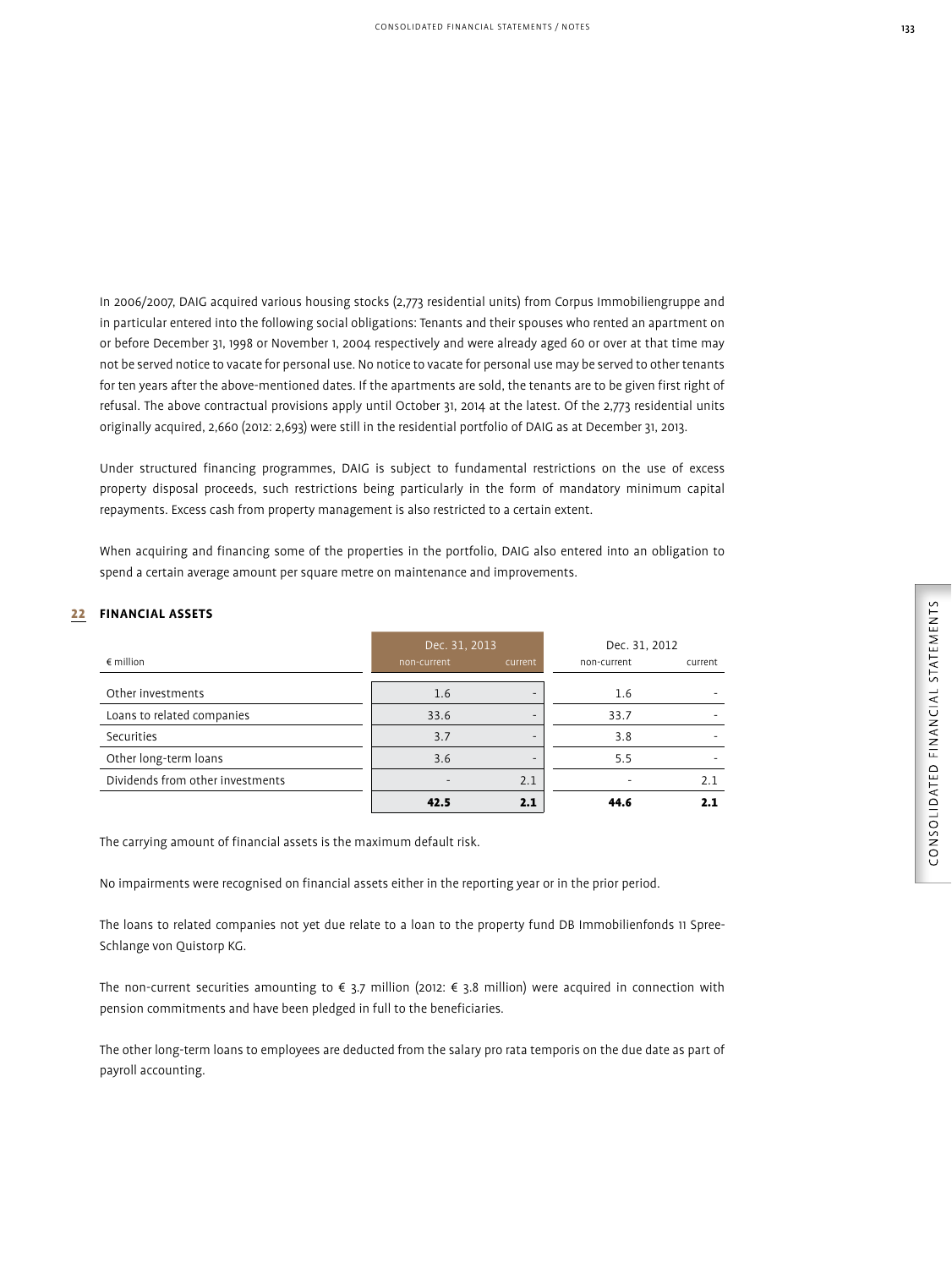# 23 **OTHER ASSETS**

|                                      | Dec. 31, 2013 |         | Dec. 31, 2012 |         |
|--------------------------------------|---------------|---------|---------------|---------|
| $\epsilon$ million                   | non-current   | current | non-current   | current |
| Receivables for transferred pensions | 8.1           |         | 9.4           |         |
| Insurance claims                     | 3.2           | 6.8     | 2.2           | 7.9     |
| Receivables from related parties     | 3.0           | -       | 15.0          |         |
| Miscellaneous other assets           | 1.8           | 19.5    | 1.7           | 18.6    |
|                                      | 16.1          | 26.3    | 28.3          | 26.5    |

The receivables from related parties are from Monterey Holdings I S.à r.l., Luxembourg; see note [44] Related party transactions.

The right to reimbursement arising from transferred pension obligations is in connection with the indirect obligation shown under provisions for pensions arising from pension obligations transferred to former affiliated companies of the Viterra Group.

The insurance claims include the excess of the fair value of plan assets over the corresponding pension obligations amounting to € 0.0 million (2012: € 0.1 million), as well as the excess of insurances for pre-retirement part-time work contracts amounting to € 3.2 million (2012: € 2.1 million).

### 24 **INCOME TAX RECEIVABLES**

The income tax receivables shown relate to corporate income tax and municipal trade tax receivables for 2013 and prior years.

### 25 **INVENTORIES**

| $\epsilon$ million         | Dec. 31, 2013 | Dec. 31, 2012 |
|----------------------------|---------------|---------------|
| Raw materials and supplies | 1.9           | 0.9           |
| Work in progress           | 0.6           | 0.0           |
|                            | 2.5           | 0.9           |

The raw materials and supplies recognised relate to repair materials for our craftsmen's organisation.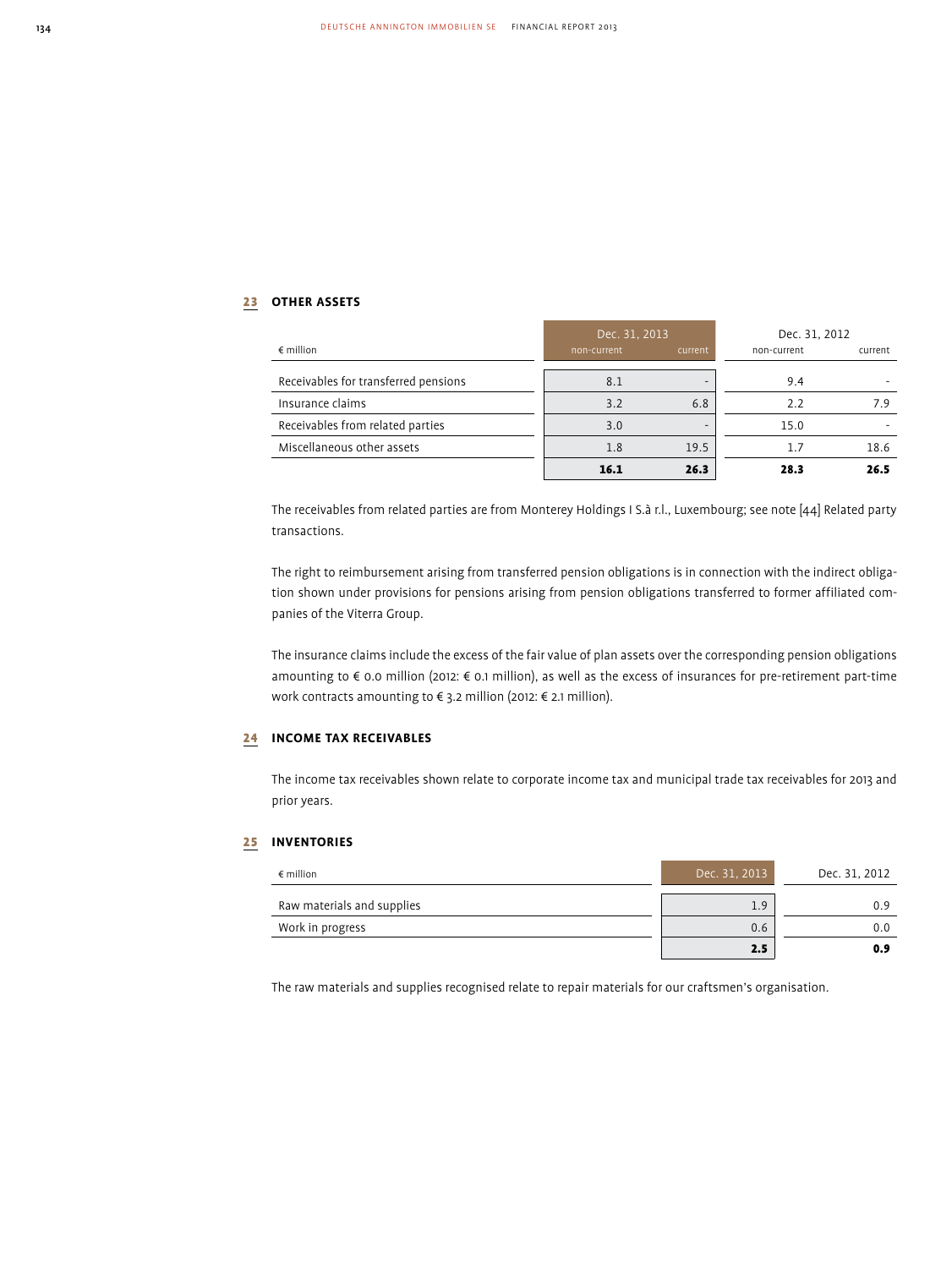# 26 **TRADE RECEIVABLES**

The trade receivables break down as follows:

|                                                 | Impaired        |                           | Not impaired                |                         |                              | amount                        |                                |                          |                         |
|-------------------------------------------------|-----------------|---------------------------|-----------------------------|-------------------------|------------------------------|-------------------------------|--------------------------------|--------------------------|-------------------------|
|                                                 |                 |                           | Neither                     |                         |                              | Past due by                   |                                |                          |                         |
| $\notin$ million                                | Gross<br>amount | Impair-<br>ment<br>losses | impaired<br>nor past<br>due | less<br>than<br>30 days | between<br>30 and<br>90 days | between<br>91 and<br>180 days | between<br>181 and<br>360 days | more<br>than<br>360 days | Maximum<br>risk of loss |
| Receivables from the sale<br>of properties      | 1.9             | $-0.9$                    | 86.1                        | 2.2                     | 0.3                          | 0.4                           | 0.2                            | 0.3                      | $90.5*$                 |
| Receivables from<br>property letting            | 30.2            | $-18.2$                   |                             |                         |                              |                               |                                |                          | 12.0                    |
| Receivables from<br>other management            |                 |                           | 1.0                         |                         |                              |                               |                                |                          | 1.0                     |
| Receivables from<br>other supplies and services |                 |                           | 0.0                         |                         |                              |                               |                                |                          | 0.0                     |
| <b>BALANCE ON DEC. 31, 2013</b>                 | 32.1            | $-19.1$                   | 87.1                        | 2.2                     | 0.3                          | 0.4                           | 0.2                            | 0.3                      | 103.5                   |
| Receivables from the sale<br>of properties      | 2.2             | $-1.0$                    | 3.7                         | 3.2                     | 0.1                          | 0.1                           | 0.2                            | 0.1                      | $8.6*$                  |
| Receivables from<br>property letting            | 36.6            | $-25.5$                   |                             |                         |                              |                               |                                |                          | 11.1                    |
| Receivables from<br>other management            |                 |                           | 0.6                         |                         |                              |                               |                                |                          | 0.6                     |
| Receivables from<br>other supplies and services |                 |                           | 0.0                         |                         |                              |                               |                                |                          | 0.0                     |
| <b>BALANCE ON DEC. 31, 2012</b>                 | 38.8            | $-26.5$                   | 4.3                         | 3.2                     | 0.1                          | 0.1                           | 0.2                            | 0.1                      | 20.3                    |

\* The maximum default risk on the receivables from the sale of properties is limited to the margin and the transaction unwinding costs as the title to the properties remains with DAIG as security until receipt of payment.

The carrying amounts of current trade receivables correspond to their fair values.

In principle, all impaired trade receivables are due and payable. As regards the trade receivables which are neither impaired nor past due, there was no indication on the balance-sheet date that the debtors would not meet their payment obligations.

Receivables from the sale of properties arise on economic transfer of title. The due date of the receivable may, however, depend on the fulfilment of contractual obligations. Some purchase contracts provide for the purchase price to be deposited in an escrow account. Impairment losses for doubtful debts are recorded up to the amount of the posted proceeds from sales.

Carrying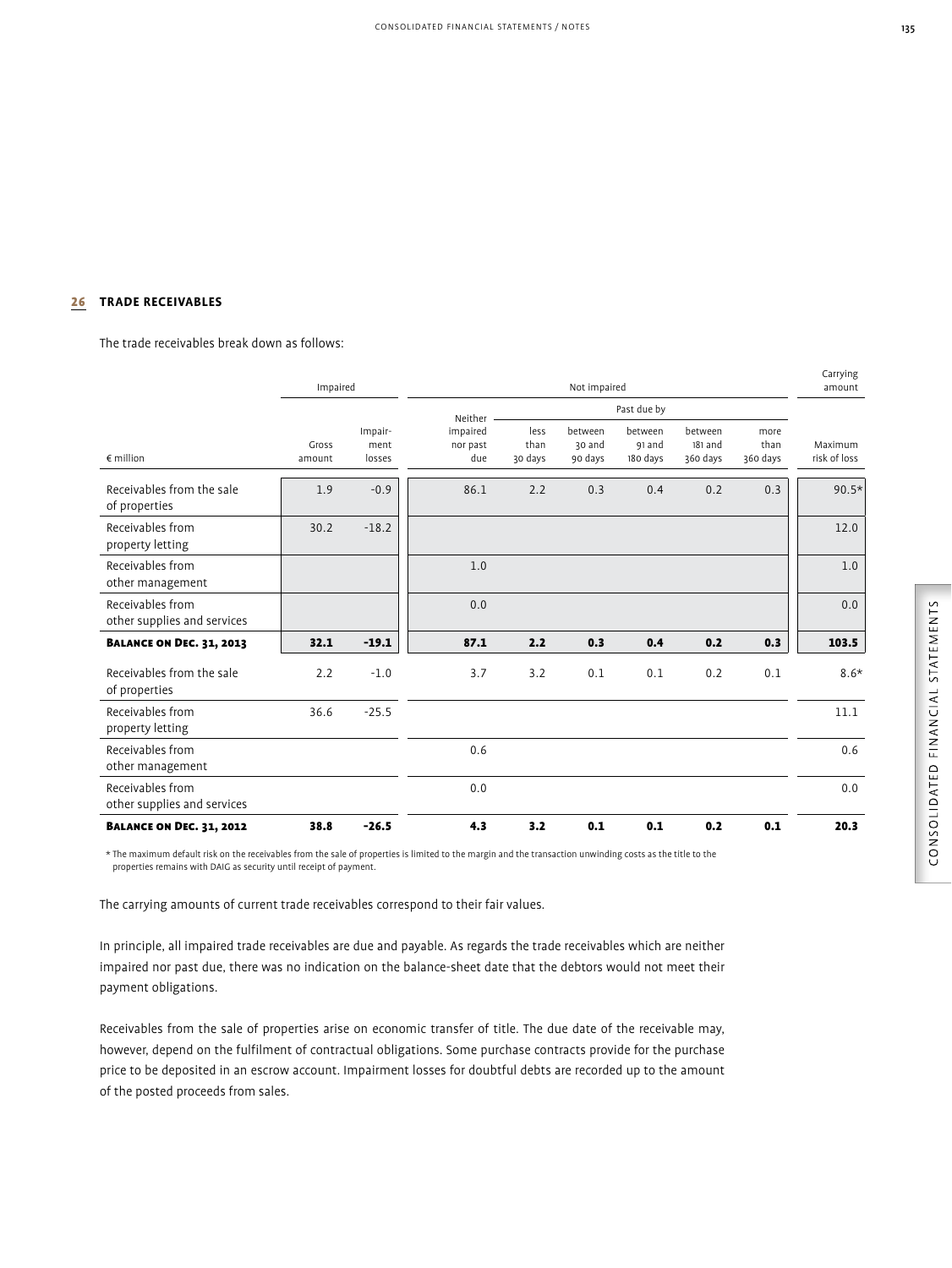Receivables from property letting generally arise at the beginning of a month. When determining the impairment losses on rent receivables, a difference is made with regard to rent arrears between those under terminated contracts and those under continuing rental contracts. Furthermore, with rent receivables under continuing rental contracts, a difference is made between rent arrears resulting from existing payment difficulties and productrelated rent arrears based on rent increases, ancillary cost bills and withheld rents.

Impairment losses on trade receivables developed as follows:

| $\epsilon$ million                           | Trade receivables |
|----------------------------------------------|-------------------|
| Impairment losses as at Jan. 1, 2013         | 26.5              |
| Addition                                     | 8.9               |
| Utilisation                                  | $-16.2$           |
| Reversal                                     | $-0.1$            |
| <b>IMPAIRMENT LOSSES AS AT DEC. 31, 2013</b> | 19.1              |
|                                              |                   |
| Impairment losses as at Jan. 1, 2012         | 23.6              |
| Addition                                     | 17.1              |
| Utilisation                                  | $-14.1$           |
| Reversal                                     | $-0.1$            |

IMPAIRMENT LOSSES AS AT DEC. 31, 2012 26.5

The receivables are derecognised if there are indications that they cannot be recovered.

The following table shows the expenses for the full derecognition of receivables as well as income from the receipt of derecognised receivables:

| $\epsilon$ million                                  | 2013          | 2012 |
|-----------------------------------------------------|---------------|------|
| Expenses for the derecognition of receivables       | $1.6^{\circ}$ |      |
| Income from the receipt of derecognised receivables | 0.9           |      |

### 27 **CASH AND CASH EQUIVALENTS**

Cash and cash equivalents include cash on hand, cheques and deposits at banking institutions with an original term of up to three months totalling € 547.8 million (2012: € 469.9 million). In the prior period, this balance-sheet item also contained marketable securities totalling € 0.2 million which were restricted with regard to their use.

Of these bank accounts, € 49.1 million (2012: € 363.0 million) are restricted.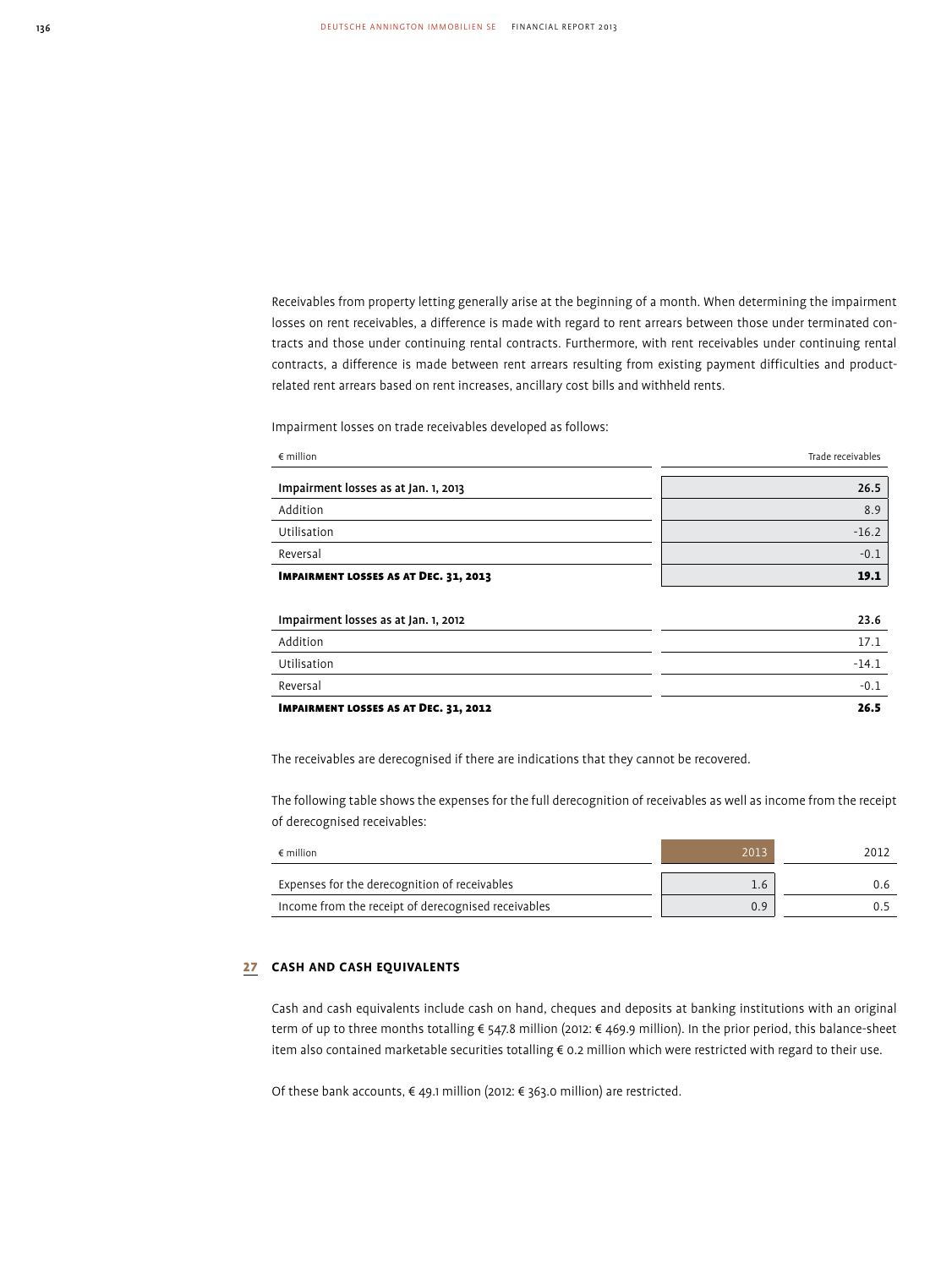# 28 **ASSETS HELD FOR SALE**

The assets held for sale include properties totalling € 45.9 million (2012: € 128.8 million) for which notarised purchase contracts had already been signed at the balance-sheet date.

# 29 **EQUITY**

# Subscribed capital

By resolution of the general shareholders' meeting on June 9, 2013, the subscribed capital of Deutsche Annington Immobilien SE was increased by € 199,880,000 from € 120,000 to € 200,000,000. To this end, the same amount from the capital reserves was converted into subscribed capital. The capital increase was entered in the Düsseldorf commercial register on June 12, 2013. After this capital increase, the subscribed capital of Deutsche Annington Immobilien SE was divided into 200,000,000 no-par value registered shares.

By resolution of the extraordinary general shareholders' meeting on June 30, 2013, the subscribed capital of Deutsche Annington Immobilien SE was increased by a cash contribution of € 22,222,223 to € 222,222,223. The subscribed capital is fully paid up. The capital increase was entered in the Düsseldorf commercial register on July 2, 2013.

By resolution of the extraordinary general shareholders' meeting on July 10, 2013, the subscribed capital of Deutsche Annington Immobilien SE was increased by a further cash contribution of € 2,020,202 to € 224,242,425. The subscribed capital is fully paid up. The capital increase was entered in the Düsseldorf commercial register on July 12, 2013.

The shares from the capital increases of June 30 and July 10, 2013 were issued as part of the IPO on July 11, 2013.

# Capital reserves

The capital reserves amount to € 1,430.1 million (Dec. 31, 2012: € 1,052.3 million). In the first half of 2013, a contribution in kind of € 239.1 million was made by the shareholder (shareholders' resolution of January 23, 2013) and capital reserves of € 199.9 million were converted into subscribed capital (resolution of the general shareholders' meeting of June 9, 2013).

Of the gross proceeds from the IPO, € 375.8 million was paid into the capital reserves. The capital procurement costs attributable to the company of € 20.6 million in connection with the initial listing were offset against the capital reserves, allowing for deferred tax effects of € 6.7 million.

In preparation for a dividend distribution in line with the Management Board's proposal for the appropriation of profit, € 23.3 million was withdrawn from the capital reserves of Deutsche Annington Immobilien SE and reclassified to retained earnings.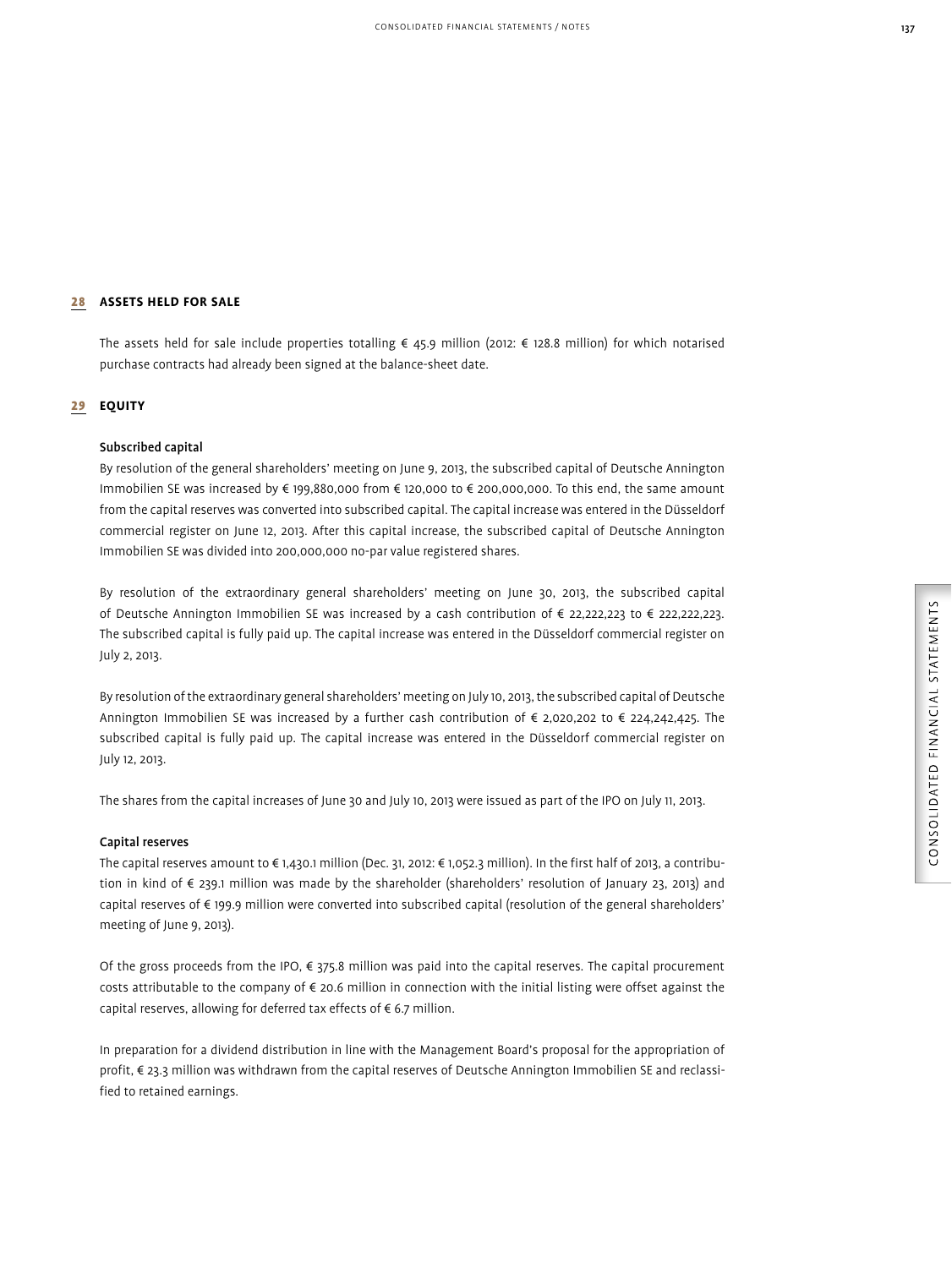# Further resolutions relating to the Company's equity passed at the extraordinary general shareholders' meeting on June 30, 2013:

### a) Authorised capital

The Management Board was authorised, subject to the consent of the Supervisory Board, to increase the Company's subscribed capital by up to a total of € 111,111,111.00 through one or more issuances on or before June 29, 2018 by issuing up to 111,111,111 new no-par value registered shares against contributions in cash and/or in kind.

### b) Issuance of option rights, bonds with warrants, convertible bonds, profit-sharing rights

### or profit participation bonds

The Management Board was authorised, subject to the consent of the Supervisory Board, to issue once or several times on or before June 29, 2018 option rights, bonds with warrants, convertible bonds, profit-sharing rights or profit participation bonds or a combination of these instruments (together referred to as "debentures") up to a total amount of € 3 billion and to grant the holders or creditors of the debentures option or conversion rights for the shares of the Company with a proportionate aggregate amount of up to € 100 million of the share capital subject to the detailed conditions of the debentures.

### c) Conditional capital

Conditional capital was created in order to service the issuance authorisations mentioned in the previous paragraph. The subscribed capital is therefore conditionally increased by up to € 100 million divided into up to 100 million new no-par value registered shares.

### d) Authorisation to purchase own shares

The Management Board was authorised to purchase on or before June 29, 2018 the Company's own shares up to a total of 10 % of the Company's share capital outstanding at the time of the resolution.

### Retained earnings

Retained earnings of € 2,178.5 million (2012: € 1,661.1 million) are shown as at December 31, 2013. This figure includes actuarial gains and losses of € -31.2 million (2012: € -47.6 million), which cannot be reclassified and therefore may no longer be recognised in profit or loss in subsequent reporting periods.

### Other reserves

The other reserves contain cumulative changes in equity not affecting income. At DAIG, the hedge-effective portion of the net change in the fair value of cash flow hedging instruments as well as the cumulative net change in the fair value of available-for-sale financial assets are recognised within this reserve.

The other reserves from cash flow hedges and available-for-sale financial assets can be reclassified. When the underlying hedged item of the cash flow hedge affects net income, the reserves attributable thereto are reclassified to profit or loss. The other reserves from available-for-sale financial assets are reclassified if the asset is derecognised or impaired.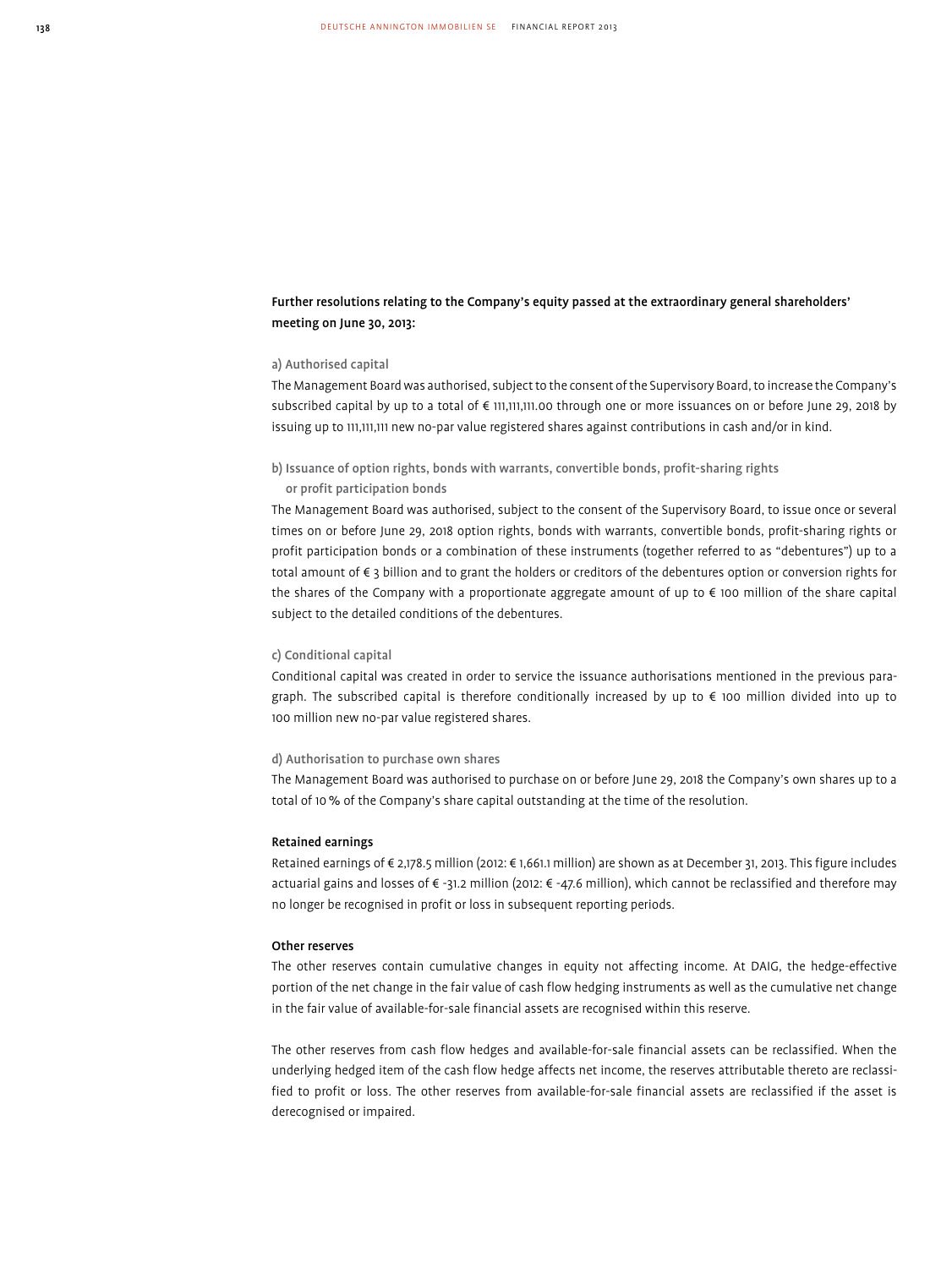The changes in the cash flow hedges and the actuarial gains and losses from pensions and similar obligations lead to the other comprehensive income shown in the consolidated statement of comprehensive income:

| $\notin$ million                                                 | 2013    | 2012    |
|------------------------------------------------------------------|---------|---------|
| Cash flow hedges                                                 |         |         |
| Changes in the period                                            | $-16.7$ | $-34.6$ |
| Taxes on changes in the period                                   | 5.0     | 8.4     |
| Reclassification affecting net income                            | 42.1    | 26.5    |
| Taxes on reclassification affecting net income                   | $-10.5$ | $-6.0$  |
| Actuarial gains and losses from pensions and similar obligations |         |         |
| Changes in the period                                            | 23.6    | $-69.3$ |
| Taxes on changes in the period                                   | $-7.2$  | 22.1    |
| Available-for-sale financial assets                              |         |         |
| Changes in the period                                            | $-0.1$  | 0.0     |
| Taxes on changes in the period                                   | 0.0     | 0.0     |
| <b>OTHER COMPREHENSIVE INCOME</b>                                | 36.2    | -52.9   |

The development of the Group's equity is shown in the consolidated statement of changes in equity.

Shares of third parties in Group companies are shown under non-controlling interests.

# 30 **PROVISIONS**

|                                                                            | Dec. 31, 2013 |         | Dec. 31, 2012 |         |
|----------------------------------------------------------------------------|---------------|---------|---------------|---------|
| $\epsilon$ million                                                         | non-current   | current | non-current   | current |
| Provisions for pensions and similar obligations                            | 291.0         |         | 319.0         |         |
| <b>Provisions for taxes</b><br>(current income taxes excl. deferred taxes) |               | 64.4    |               | 71.4    |
| Other provisions                                                           |               |         |               |         |
| Environmental remediation                                                  | 24.4          | 1.4     | 27.5          | 1.9     |
| Personnel costs                                                            | 17.5          | 39.6    | 2.2           | 52.5    |
| Outstanding trade invoices                                                 |               | 19.5    |               | 40.8    |
| Follow-up costs from property sales                                        |               | 1.1     |               | 1.9     |
| Miscellaneous other provisions                                             | 9.7           | 22.6    | 9.5           | 17.0    |
|                                                                            | 51.6          | 84.2    | 39.2          | 114.1   |
|                                                                            | 342.6         | 148.6   | 358.2         | 185.5   |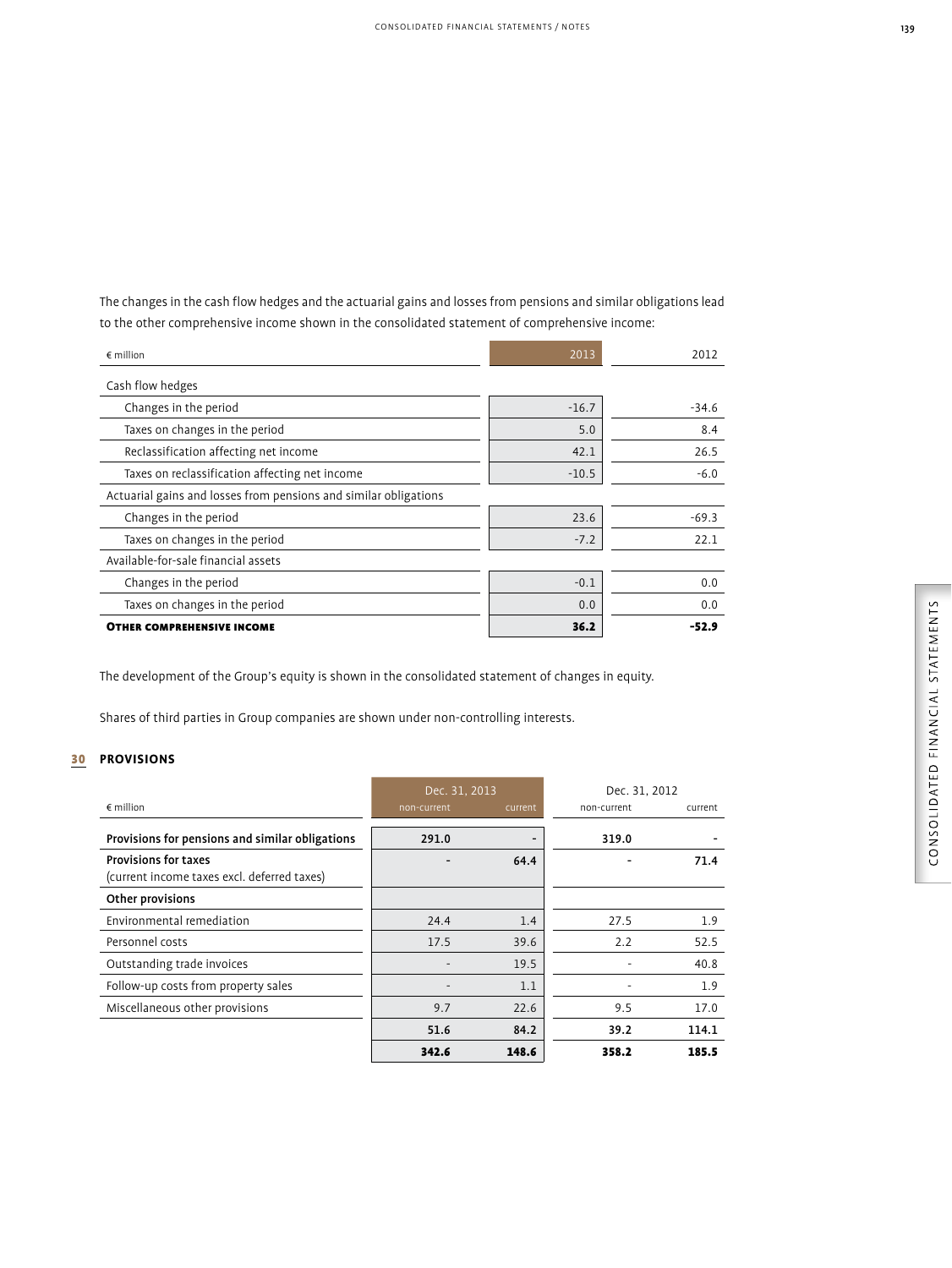### Development of other provisions

| $\epsilon$ million                     | Jan. 1,<br>2013 | Additions | Reversals | Netting<br>plan<br>assets | Interest<br>portion      | Utilisation | Dec. 31,<br>2013 |
|----------------------------------------|-----------------|-----------|-----------|---------------------------|--------------------------|-------------|------------------|
| Other provisions                       |                 |           |           |                           |                          |             |                  |
| Environmental remediation              | 29.4            | 1.4       | $-1.4$    |                           | $-1.1$                   | $-2.5$      | 25.8             |
| Personnel costs                        | 54.7            | 43.7      | $-6.7$    | 2.9                       | 0.5                      | $-38.0$     | 57.1             |
| Outstanding trade invoices             | 40.8            | 18.3      | $-1.6$    |                           | $\overline{\phantom{a}}$ | $-38.0$     | 19.5             |
| Follow-up costs from<br>property sales | 1.9             | 0.1       | $-0.1$    | $\overline{\phantom{a}}$  | $\overline{\phantom{a}}$ | $-0.8$      | 1.1              |
| Miscellaneous other provisions         | 26.5            | 11.5      | $-1.1$    | $\overline{\phantom{a}}$  | $-0.3$                   | $-4.3$      | 32.3             |
|                                        | 153.3           | 75.0      | $-10.9$   | 2.9                       | -0.9                     | $-83.6$     | 135.8            |

### Provisions for pensions and similar obligations

DAIG has pension obligations towards various employees which are based on the length of service. Defined benefit and defined contribution obligations – for which DAIG guarantees a certain level of benefit – are provided for through provisions for pensions. DAIG has taken out reinsurance contracts for individual people.

Generally, they are pension benefits which depend on the final salary with percentage increases depending on the number of years of service.

The pension commitments cover 2,253 eligible persons.

Executives in active service have the opportunity to participate in the "Pension instead of Cash Remuneration" model (Versorgungsbezüge anstelle von Barbezügen) in the version dated October 2003. Retirement, invalidity and surviving dependant benefits in the form of a life-long pension are offered under this deferred compensation model. The retirement benefits can also be paid out as a one-off capital sum. The annuity table is based on a discount rate of 6 % and in other respects is the same as the defined contribution model of Bochumer Verband.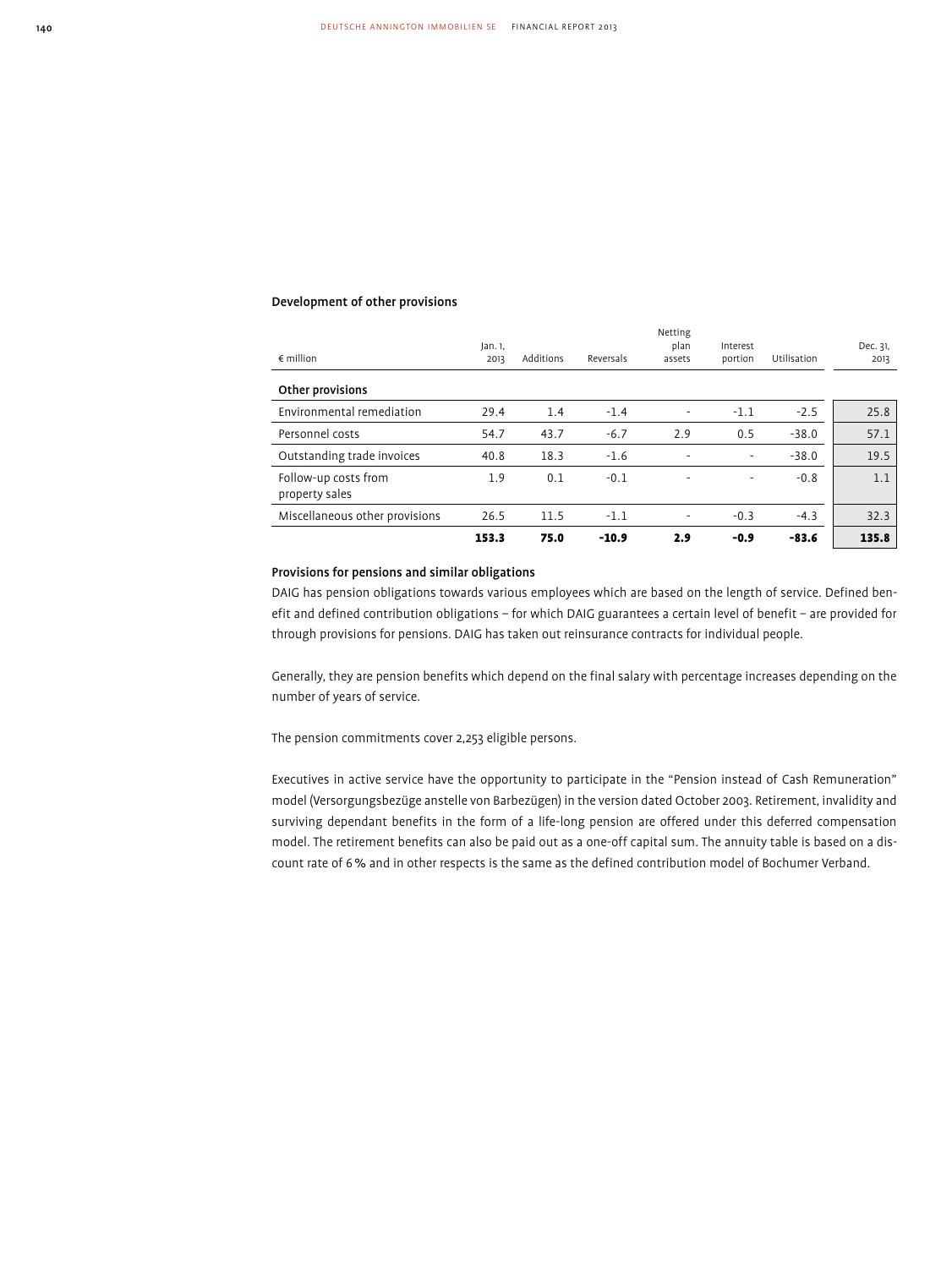|                                                      | VO1 Veba Immobilien                                        | VO 91 Eisenbahnerges.                                                     | <b>Bochumer Verband</b>                                                            |
|------------------------------------------------------|------------------------------------------------------------|---------------------------------------------------------------------------|------------------------------------------------------------------------------------|
| Type of benefits                                     | Retirement, invalidity and<br>surviving dependant benefits | Retirement, invalidity and<br>surviving dependant benefits                | Retirement, invalidity and<br>surviving dependant benefits                         |
| Pensionable remuneration                             | Final salary                                               | Final salary                                                              | Not applicable                                                                     |
| Max. pension level                                   |                                                            |                                                                           |                                                                                    |
| Remuneration up to state<br>pension assessment limit | 25%                                                        | 27%                                                                       | Depends on                                                                         |
| Remuneration over state<br>pension assessment limit  | 25%                                                        | 72%                                                                       | individual grouping                                                                |
| Total pension model based<br>on final salary         | Yes                                                        | Yes                                                                       | No                                                                                 |
| Net benefit limit<br>incl. state pension             | None                                                       | 90%                                                                       | None                                                                               |
| Gross benefit limit                                  | 70%                                                        | None                                                                      | None                                                                               |
| Adjustment of pensions                               | Section 16, para. 1,2<br>BetrAVG                           | Section 16, para. 1,2<br>BetrAVG                                          | Adjustment every 3 years by<br>Bochumer Verband (Manage-<br>ment Board resolution) |
| Supplementary periods                                | Age of 55                                                  | None                                                                      | Age of 55 (half)                                                                   |
| Legal basis                                          | Works agreement                                            | Works agreement                                                           | Commitment to executives in<br>individual contract                                 |
| No. of eligible persons                              | 367                                                        | 338                                                                       | 547                                                                                |
|                                                      |                                                            |                                                                           |                                                                                    |
|                                                      | VO 60 Eisenbahnerges.                                      | Viterra commitment to<br>Management Board mem-<br>bers (with plan assets) | Deferred compensation until<br>1999                                                |
| Type of benefits                                     | Retirement, invalidity and<br>surviving dependant benefits | Retirement, invalidity and<br>surviving dependant benefits                | Retirement, invalidity and<br>surviving dependant benefits                         |
| Pensionable remuneration                             | Final salary                                               | Final salary                                                              | Not applicable                                                                     |
| Max. pension level                                   |                                                            |                                                                           |                                                                                    |
| Remuneration up to state<br>pension assessment limit | 48%                                                        | 75%                                                                       | Not applicable                                                                     |
| Remuneration over state<br>pension assessment limit  | 48%                                                        | 75%                                                                       | Not applicable                                                                     |
| Total pension model based<br>on final salary         | Yes                                                        | No                                                                        | N <sub>o</sub>                                                                     |
| Net benefit limit<br>incl. state pension             | None                                                       | None                                                                      | None                                                                               |
| Gross benefit limit                                  | 75%                                                        | None                                                                      | None                                                                               |
| Adjustment of pensions                               | Section 16, para. 1,2<br>BetrAVG                           | Annual according to devel-<br>opment of cost of living                    | Section 16, para. 1,2 BetrAVG,<br>min. 8% every 3 years                            |
| Supplementary periods                                | None                                                       | None                                                                      | Age of 55                                                                          |
| Legal basis                                          | Works agreement                                            | Commitment to Manage-<br>ment Board members in<br>individual contract     | Commitment to executives in<br>individual contract                                 |

# The following overview summarises the most important basic data of the closed pension plans: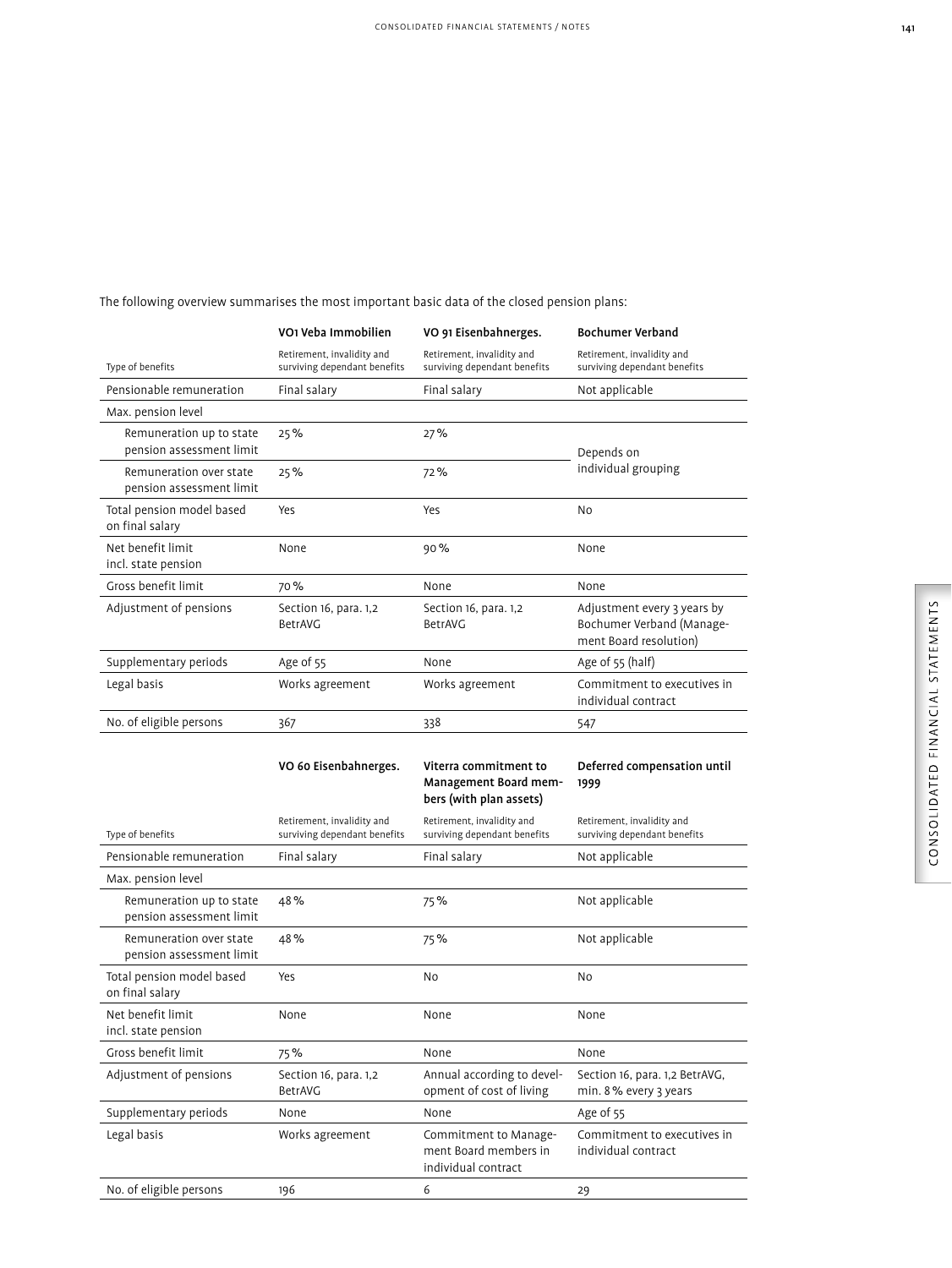The current pensions according to the classic pension benefit regulations of Bochumer Verband are adjusted in line with Section 20 of those regulations. Section 20 is a rule which is based on Section 16, para. 1,2 BetrAVG but which, according to a ruling of the Federal Labour Court, is an independent rule. Other company pensions are reviewed and adjusted under the terms of the agreement according to Section 16, para. 1,2 BetrAVG. On every review date, the development of the cost of living since the individual retirement date is reviewed and compensated for. Only in the aforementioned deferred compensation model is the option, available since January 1, 1999, used to raise the current pensions every year by 1 % (Section 16, para. 3 No. 1 BetrAVG). No further risks are seen.

The company has decided to use the internal financing effect of the pension provisions and only back a relatively small portion of the pension obligations with plan assets. For former Management Board members, reinsurance policies were taken out against payment of a one-off sum in order to provide additional protection against insolvency; these reinsurance policies were pledged to the eligible persons and constitute plan assets, which are offset against the gross obligation. In 2012, the fair value of the reinsurance policies was for individual persons higher than the extent of the obligations towards the respective person. This surplus of the fair values of the assets over the obligation is shown under non-current other assets. The conclusion of further reinsurance policies is not planned.

Pension plan obligations and the expenses necessary to cover these obligations are determined using the projected unit credit method prescribed by IAS 19, whereby both pensions known on the reporting date and vested rights as well as expected future increases in salaries and pensions are included in the measurement. The following actuarial assumptions were made at the reporting date – in each case related to the end of the year and with economic effect for the following year.

# in % 2013 2012 Discount rate 2.70 2.70 and 2.70 and 2.70 and 3.30 and 3.30 and 3.30 and 3.30 and 3.30 and 3.70 and 3.70 and 3.70 and 3.70 and 3.70 and 3.70 and 3.70 and 3.70 and 3.70 and 3.70 and 3.70 and 3.70 and 3.70 and 3.70 and 3.70 Pension trend 2.00 2.00 Salary trend 2.75 2.75 and 2.75 and 2.75 and 2.75 and 2.75 and 2.75 and 2.75 and 2.75 and 2.75 and 2.75 and 2.75 and 2.75 and 2.75 and 2.75 and 2.75 and 2.75 and 2.75 and 2.75 and 2.75 and 2.75 and 2.75 and 2.75 and 2.75 a

Actuarial assumptions:

The 2005 G mortality tables of Prof. Dr Klaus Heubeck have been taken for the biometric assumptions without any changes.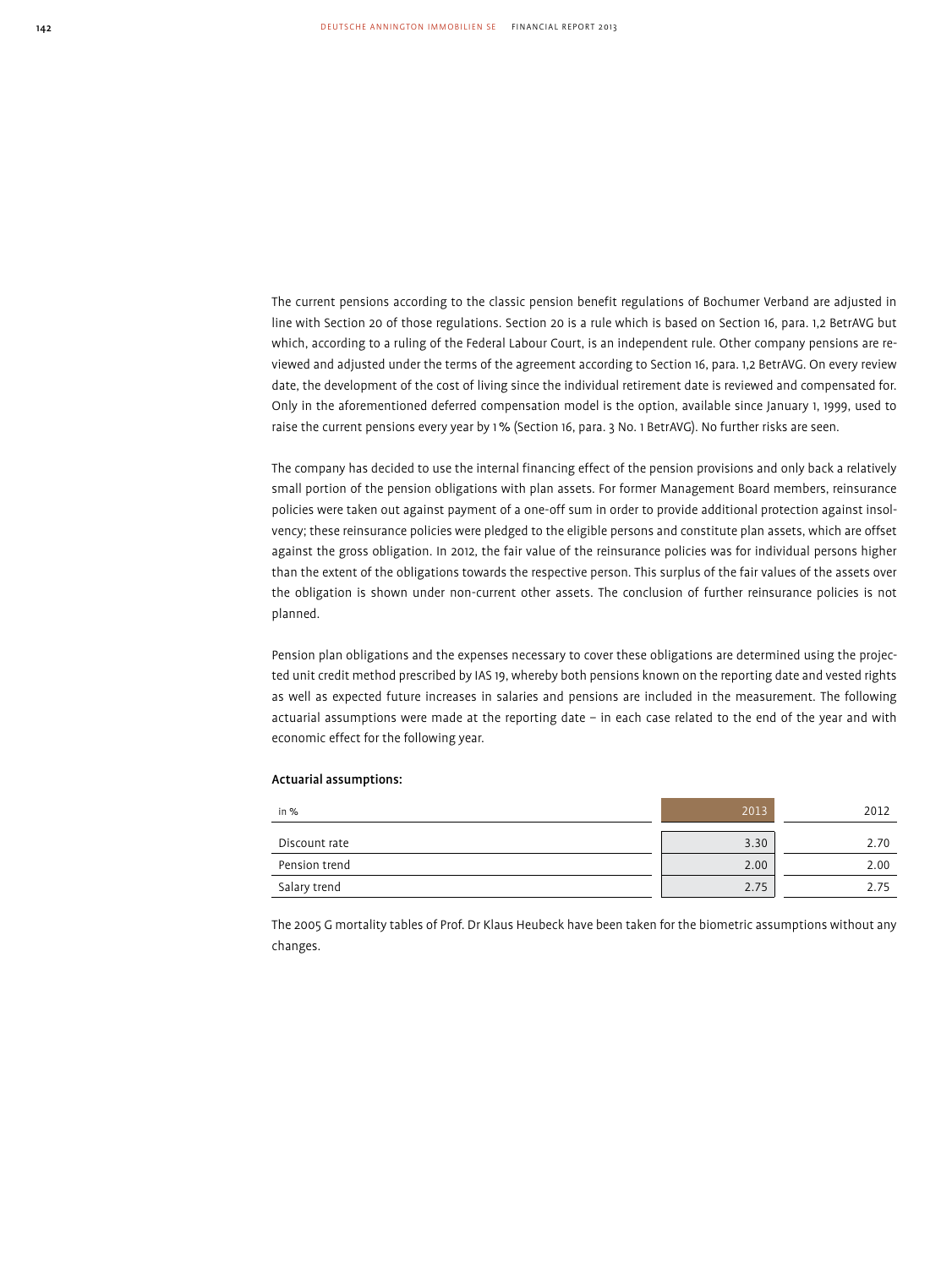The defined benefit obligation (DBO) developed as follows:

| $\epsilon$ million                              | 2013    | 2012    |
|-------------------------------------------------|---------|---------|
| Defined benefit obligation as at Jan. 1         | 339.8   | 272.7   |
| Interest cost                                   | 8.9     | 12.1    |
| Current service cost                            | 2.5     | 1.9     |
| Actuarial gains and losses:                     |         |         |
| Changes in the biometric assumptions            | 1.4     | 0.5     |
| Changes in the financial assumptions            | $-25.2$ | 71.2    |
| Transfer from other provisions                  | 0.2     |         |
| Benefits paid                                   | $-18.5$ | $-18.6$ |
| <b>DEFINED BENEFIT OBLIGATION AS AT DEC. 31</b> | 309.1   | 339.8   |

The present value of the defined benefit obligation is divided among the groups of eligible persons as follows:

| $\epsilon$ million                          | 2013  | 2012  |
|---------------------------------------------|-------|-------|
| Active employees                            | 45.8  | 52.0  |
| Former employees with vested pension rights | 42.7  | 49.1  |
| Pensioners                                  | 220.6 | 238.7 |
| <b>DBO AS AT DEC. 31</b>                    | 309.1 | 339.8 |

Plan assets comprise solely reinsurance contracts. The fair value of the plan assets has developed as follows:

| $\epsilon$ million                        | 2013                     | 2012   |
|-------------------------------------------|--------------------------|--------|
| Fair value of plan assets as at Jan. 1    | 20.9                     | 19.7   |
| Return calculated using the discount rate | 0.5                      | 0.9    |
| Actuarial gains:                          |                          |        |
| Changes in the biometric assumptions      | $\overline{\phantom{0}}$ |        |
| Changes in the financial assumptions      | 0.2                      | 0.9    |
| Benefits paid                             | $-0.9$                   | $-0.6$ |
| Repayments                                | $-2.5$                   |        |
| FAIR VALUE OF PLAN ASSETS AS AT DEC. 31   | 18.2                     | 20.9   |

The actual return on plan assets amounted to € 1.1 million in 2013 (2012: € 1.8 million).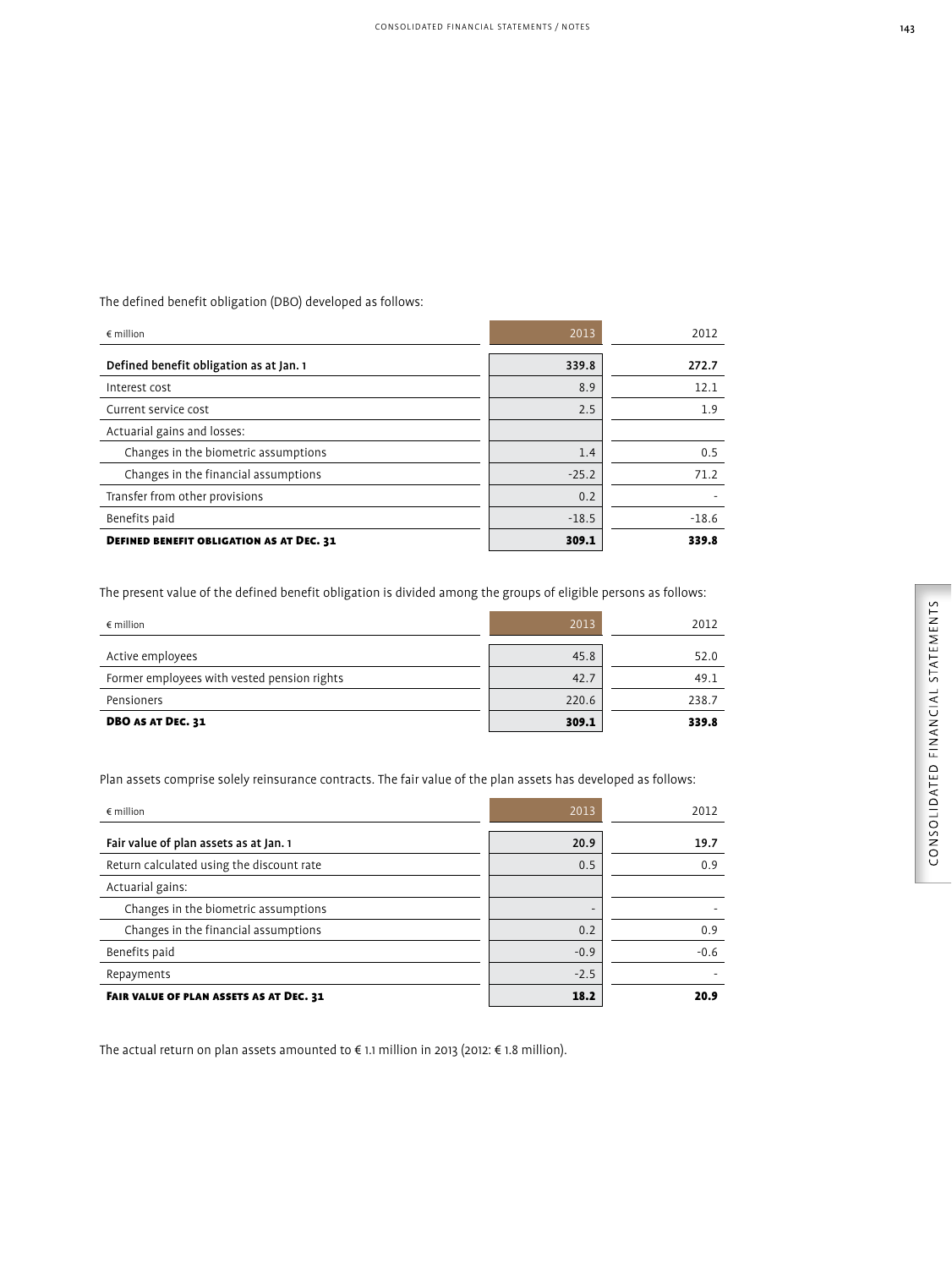The following table shows a reconciliation of the defined benefit obligation to the provision for pensions recognised in the balance sheet:

| $\epsilon$ million                                      | Dec. 31, 2013 | Dec. 31, 2012 |
|---------------------------------------------------------|---------------|---------------|
| Present value of funded obligations*                    | 26.4          | 29.0          |
|                                                         |               |               |
| Present value of unfunded obligations                   | 282.7         | 310.8         |
| TOTAL PRESENT VALUE OF OBLIGATIONS (DBO)                | 309.1         | 339.8         |
|                                                         |               |               |
| Fair value of plan assets*                              | $-18.2$       | $-20.9$       |
| NET LIABILITY RECOGNISED IN THE BALANCE SHEET           | 290.9         | 318.9         |
|                                                         |               |               |
| Other assets to be recognised                           |               | 0.1           |
| PROVISIONS FOR PENSIONS RECOGNISED IN THE BALANCE SHEET | 290.9         | 319.0         |

\* attributable to the "Viterra commitment to Management Board members" pension plan.

In 2013, actuarial gains of € 23.6 million (excluding deferred taxes) were recorded in other comprehensive income. Cumulative changes in equity not affecting net income of € 46.5 million (excluding deferred taxes) from actuarial losses on defined benefit obligations are recognised in other comprehensive income.

The weighted average term of the defined benefit obligations is 13 years.

The following table contains the projected, undiscounted pension payments of the coming five financial years and the total of those in the subsequent five financial years:

| $\epsilon$ million | Projected pension payments |
|--------------------|----------------------------|
| 2014               | 18.4                       |
| 2015               | 17.9                       |
| 2016               | 17.7                       |
| 2017               | 17.5                       |
| 2018               | 17.4                       |
| 2019-2023          | 84.6                       |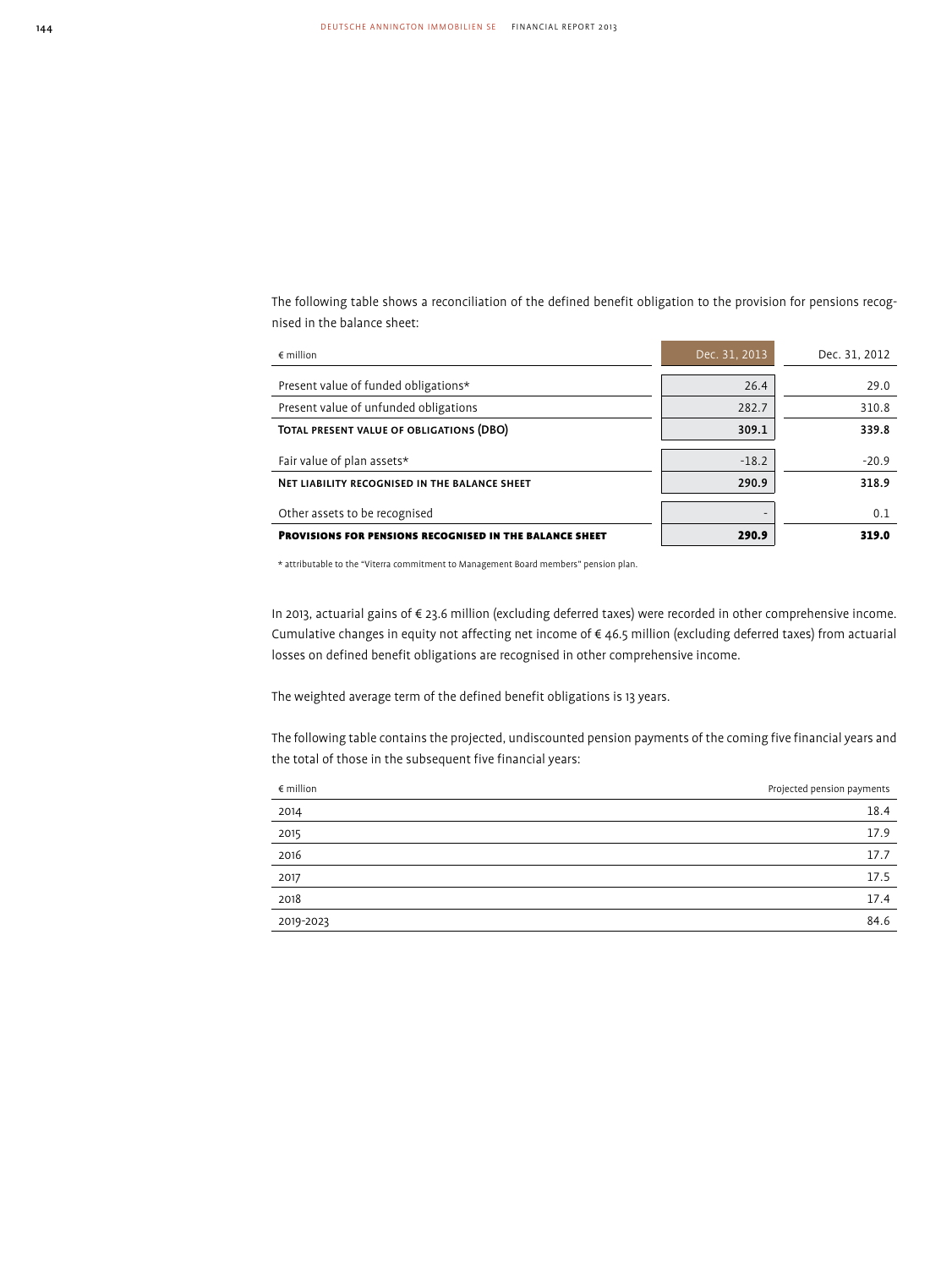### Sensitivity analyses:

€ million

An increase or decrease in the main actuarial assumptions would have the following effects on the DBO as at December 31, 2013 if the other assumptions did not change:

| E IIIIIIIUII  |                   |         |
|---------------|-------------------|---------|
|               | Increase by 1%    | $-35.2$ |
| Discount rate | Decrease by 1%    | 43.9    |
| Pension trend | Increase by 0.25% | 7.1     |
|               | Decrease by 0.25% | $-6.8$  |
|               | Increase by 0.25% | 0.6     |
| Salary trend  | Decrease by 0.25% | $-0.6$  |
|               |                   |         |

An increase in life expectancy of 5.3 % would have resulted in an increase in the DBO of € 11.8 million as at December 31, 2013. This percentage rise corresponds to a one-year increase in the life expectancy of a man who was 65 at the reporting date.

If several assumptions are changed simultaneously, the cumulative effect is not necessarily the same as if there had been a change in just one of the assumptions.

The pension provisions include € 8.1 million (2012: € 9.4 million) for pension obligations which were transferred to third parties as part of an assumption of debt and which relate to vested rights and the payment of current pensions. A corresponding non-current receivable is shown under miscellaneous other assets.

# Other provisions

Reversals of provisions are generally offset against the expense items for which they were originally established.

The provisions for environmental remediation basically refer to site remediation of locations of the former Raab Karcher companies. Remediation has either already begun or an agreement has been reached with the authorities as to how the damage is to be remedied. The cost estimates are based on expert opinions detailing the anticipated duration of the remediation work and the anticipated cost.

The personnel obligations are provisions for pre-retirement part-time work arrangements, bonuses, severance payments not relating to restructuring and other personnel expenses. The other personnel expenses include a provision for the Long-Term Incentive Plan (LTIP) of € 16.5 million (2012: € 25.6 million) determined in accordance with IFRS 2 (see note [44] Related party transactions).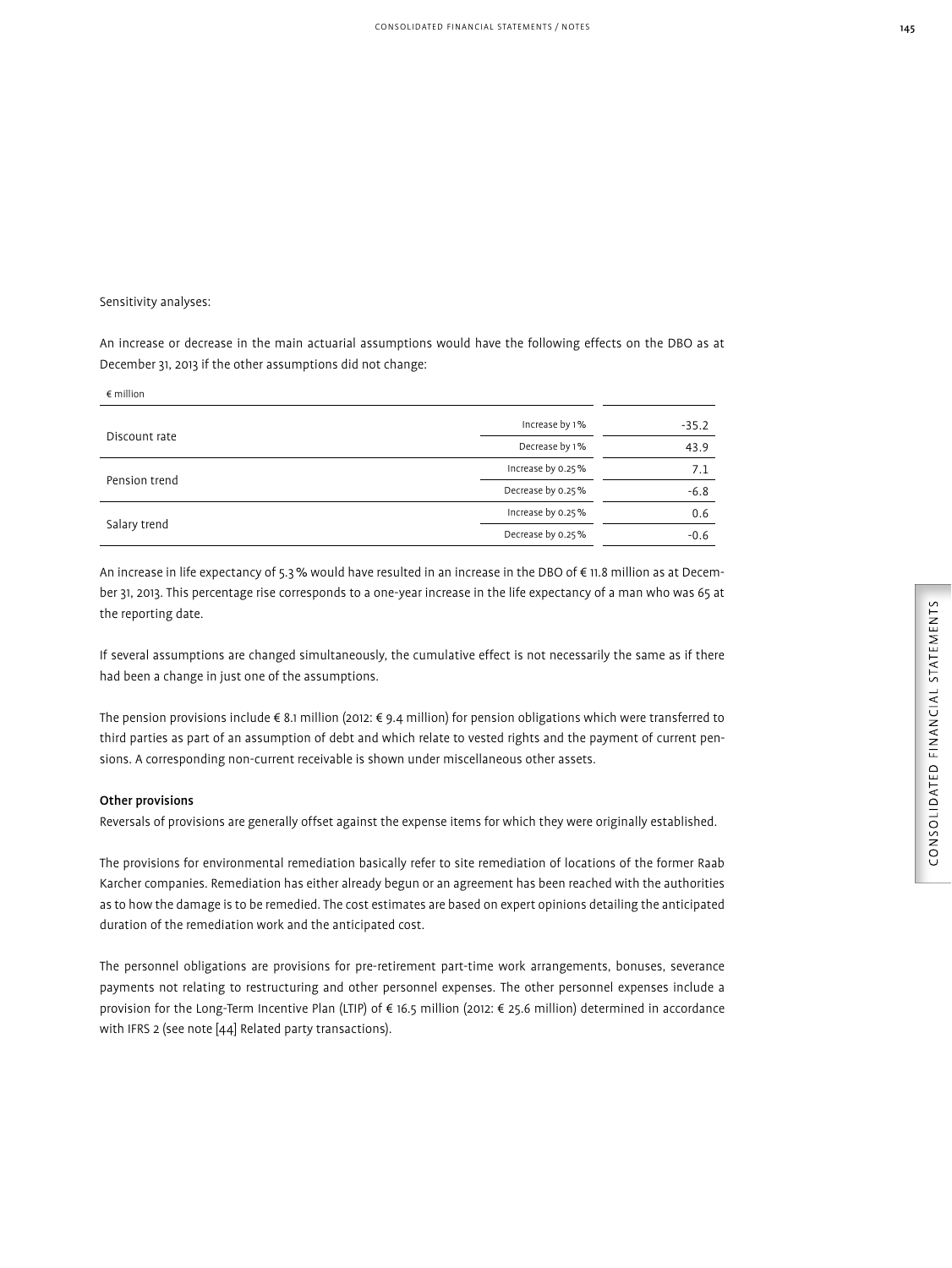Outstanding trade invoices and follow-up costs from property sales relate to unbilled goods and services as well as contractually agreed completion work.

The miscellaneous other provisions include, among others, future costs connected with heat contracting which cannot be passed on to tenants as well as costs for entering transfers of title and litigation costs.

# 31 **TRADE PAYABLES**

|                               | Dec. 31, 2013 |         | Dec. 31, 2012 |         |
|-------------------------------|---------------|---------|---------------|---------|
| $\epsilon$ million            | non-current   | current | non-current   | current |
| Liabilities                   |               |         |               |         |
| from property letting         |               | 19.5    |               | 19.3    |
| from other goods and services | 0.3           | 28.1    | 0.3           | 26.7    |
|                               | 0.3           | 47.6    | 0.3           | 46.0    |

### 32 **OTHER FINANCIAL LIABILITIES**

|                                                                      | Dec. 31, 2013 |         | Dec. 31, 2012 |         |
|----------------------------------------------------------------------|---------------|---------|---------------|---------|
| $\epsilon$ million                                                   | non-current   | current | non-current   | current |
| Other non-derivative financial liabilities                           |               |         |               |         |
| Banks                                                                | 2,512.7       | 150.6   | 1,297.0       | 337.1   |
| Other creditors                                                      | 2,970.9       | 25.7    | 4,402.6       | 300.5   |
| Deferred interest from other non-derivative<br>financial liabilities |               | 26.8    |               | 35.4    |
| Derivative financial liabilities                                     |               |         |               |         |
| Purchase price liabilities from put options                          |               | 7.4     |               | 7.0     |
| Cash flow hedges                                                     | 69.4          |         | 67.1          |         |
| Deferred interest from cash flow hedges                              |               | 1.6     |               | 3.8     |
|                                                                      | 5,553.0       | 212.1   | 5,766.7       | 683.8   |

As at December 31, 2013, financial liabilities were reclassified from non-current financial liabilities to current financial liabilities. These reclassifications relate to loans which have to be repaid in the next financial year due to property sales. After the sale of these properties, part of the proceeds from their sale is to be used to repay the loans (see note [21] Investment properties).

Deferred interest is presented at this point as current in order to show the cash effectiveness of the interest payments transparently at this point. In principle, the deferred interest is part of non-derivative and derivative financial liabilities. Of the deferred interest from non-derivative financial liabilities, € 25.3 million is from corporate bonds which would normally be under other creditors.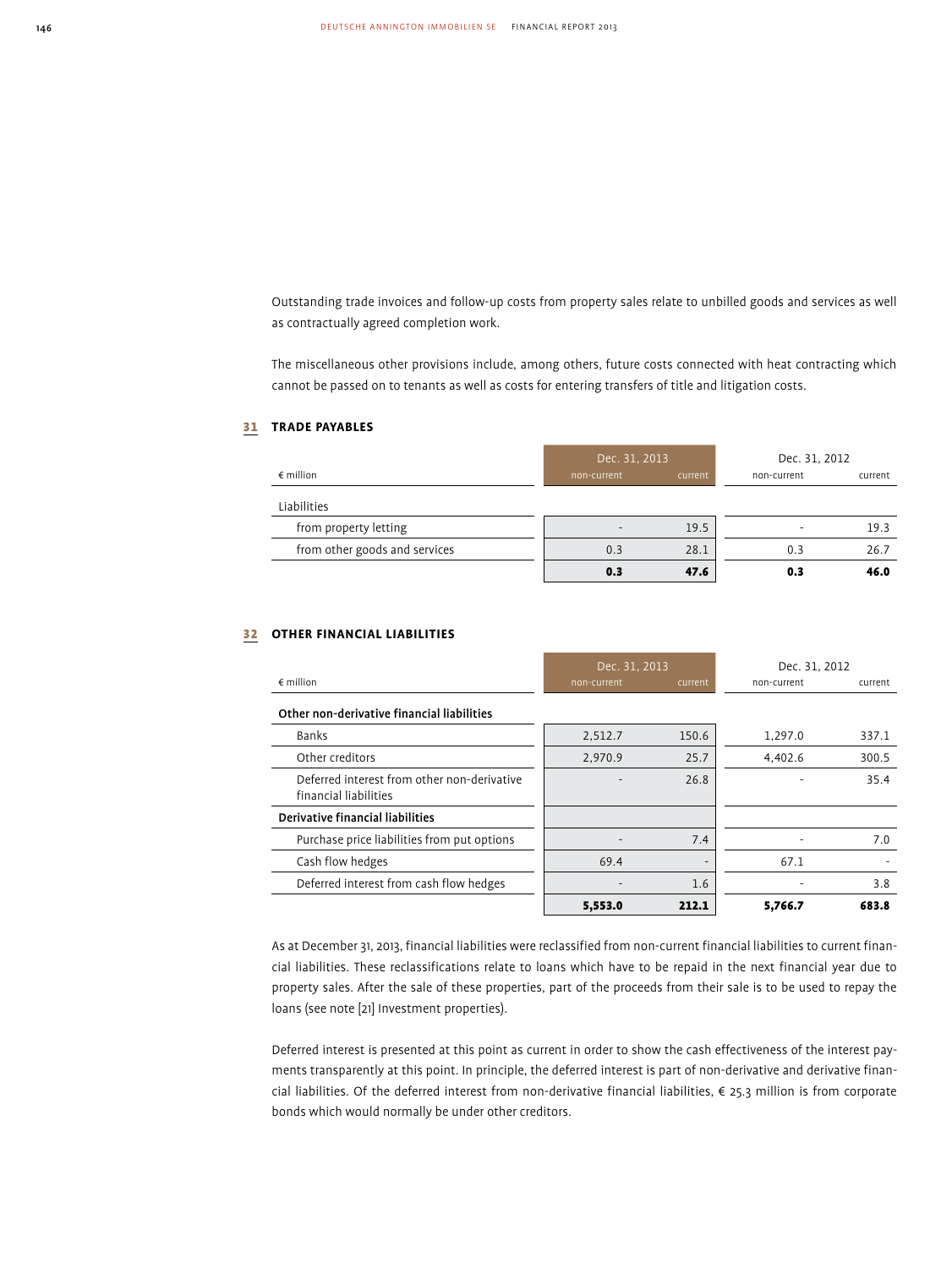The maturities and average interest rates of the nominal obligations of the liabilities to banks and the liabilities to other creditors are as follows:

|                                                                                                      | Nominal                     |          |                          | Repayment of the nominal obligations is as follows: |                |        |         |                          |              |
|------------------------------------------------------------------------------------------------------|-----------------------------|----------|--------------------------|-----------------------------------------------------|----------------|--------|---------|--------------------------|--------------|
| $\notin$ million                                                                                     | obligation<br>Dec. 31, 2013 | Maturity | Average<br>interest rate | 2014                                                | 2015           | 2016   | 2017    | 2018                     | from<br>2019 |
| Bond*                                                                                                | 700.0                       | 2016     | 2.13%                    |                                                     |                | 700.0  |         |                          |              |
| Bond*                                                                                                | 600.0                       | 2019     | 3.13%                    |                                                     | $\overline{a}$ |        |         | $\overline{a}$           | 600.0        |
| Bond (US dollar) *                                                                                   | 554.9                       | 2017     | 2.97%                    |                                                     |                |        | 554.9   | ÷,                       |              |
| Bond (US dollar) *                                                                                   | 184.9                       | 2023     | 4.58%                    |                                                     |                |        |         | $\overline{a}$           | 184.9        |
| Bond (EMTN)*                                                                                         | 500.0                       | 2021     | 3.63%                    |                                                     |                |        |         | $\overline{\phantom{a}}$ | 500.0        |
| Portfolio loans                                                                                      |                             |          |                          |                                                     |                |        |         |                          |              |
| Landesbank Hessen-Thüringen<br>and SEB AG*                                                           | 248.5                       | 2015     | 5.45%                    | 3.9                                                 | 244.6          |        |         |                          |              |
| Norddeutsche Landesbank $(1)$ *                                                                      | 144.2                       | 2018     | 3.71%                    | 3.3                                                 | 3.4            | 3.6    | 3.7     | 130.2                    |              |
| Corealcredit Bank AG*                                                                                | 162.3                       | 2018     | 4.22%                    | 1.8                                                 | 1.8            | 1.8    | 1.8     | 155.1                    |              |
| Berlin-Hannoversche Hypothe-<br>kenbank (Landesbank Berlin)*                                         | 640.9                       | 2018     | 3.16%                    | 10.4                                                | 10.4           | 10.4   | 10.4    | 599.3                    |              |
| Nordrheinische Ärzteversorgung                                                                       | 38.5                        | 2023     | 3.49%                    | 0.4                                                 | 0.5            | 0.5    | 0.5     | 0.5                      | 36.1         |
| AXA S.A. (Société Générale S.A.)*                                                                    | 174.8                       | 2018     | 3.61%                    | 2.6                                                 | 2.6            | 2.6    | 2.5     | 164.5                    |              |
| Norddeutsche Landesbank (2)*                                                                         | 129.4                       | 2023     | 3.84%                    | 2.9                                                 | 3.0            | 3.1    | 3.3     | 3.4                      | 113.7        |
| Berlin-Hannoversche Hypothe-<br>kenbank. Landesbank Berlin and<br>Landesbank Baden-Württem-<br>berg* | 465.5                       | 2020     | 3.53%                    | 7.1                                                 | 7.1            | 7.1    | 7.1     | 7.1                      | 430.0        |
| Pfandbriefbank AG*                                                                                   | 190.3                       | 2018     | 3.26%                    | 2.5                                                 | 2.9            | 3.3    | 3.3     | 178.3                    |              |
| Mortgages                                                                                            | 993.9                       | 2038     | 2.87%                    | 133.2                                               | 45.4           | 44.0   | 154.0   | 49.3                     | 568.0        |
| thereof prolongations                                                                                |                             |          |                          | (98.0)                                              | (11.9)         | (13.1) | (126.3) | (25.5)                   | (115.4)      |
|                                                                                                      | 5,728.1                     |          |                          | 168.1                                               | 321.7          | 776.4  | 741.5   | 1,287.7                  | 2,432.7      |

\* Under the conditions of existing loan agreements, DAIG is obliged to fulfil certain financial covenants.

The loan repayments shown for the following years contain contractually fixed minimum repayment amounts.

Of the nominal obligations to creditors, € 3,187.4 million (2012: € 6,313.4 million) are secured by land charges and other collateral (account pledge agreements, assignments, pledges of company shares and guarantees). In the event of a breach of the covenants, failure to repay or insolvency, the securities provided are used to satisfy the claims of the creditors.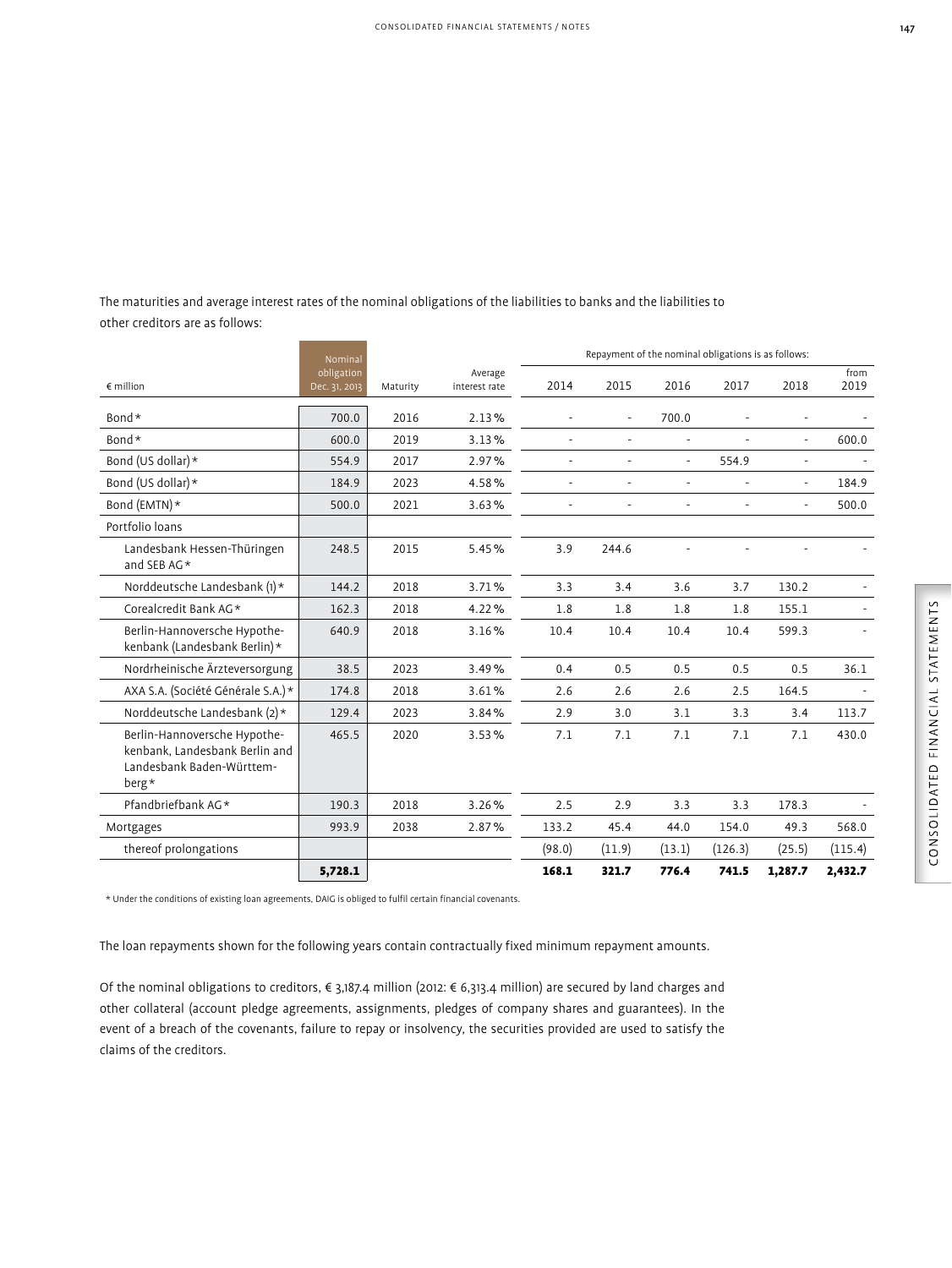The nominal interest rates on the financial liabilities to banks and other creditors are between 0.0 % and 8.7 % (average weighted approx. 3.26 %). Basically none of the financial liabilities contain any significant short-term interest rate risks as they relate either to loans with long-term fixed interest rates or variable-interest liabilities which are hedged using suitable derivative financial instruments (see note [36] Financial risk management).

In the reporting year, capital repayments totalling € 6,876.3 million were made. This figure includes unscheduled repayments of mortgages of  $\in$  189.0 million. New loans of  $\in$  6,525.0 million were taken out.

#### Bonds

In July 2013, DAIG placed a bond with an amount of € 700 million, a term of three years and a coupon of 2.125 % in the unregulated open market on the Frankfurt Stock Exchange as well as another bond with an amount of € 600 million, a term of six years and a coupon of 3.125 %. The interest payment date is in each case July 25 of a year beginning in 2014.

### Bonds (US dollar)

In October 2013, the issuance of a bond for US-\$ 1,000 million was completed as part of a private placement. The bond is split into two tranches, one 4-year bond for US-\$ 750 million with a coupon of 3.20 % with 100 % payout and a 10-year bond for US-\$ 250 million with a coupon of 5.00 % with 98.993 % payout. The interest payment dates are April 2 and October 2 of each year, beginning with April 2, 2014. The EUR-USD currency risk resulting from the interest payments and capital repayments was eliminated for the entire term of the bonds by contracting corresponding cross currency swaps. Due to the interest rate differences between the US dollar and the euro, this also resulted in a reduction in the financing costs compared with the US-dollar coupon so that the interest rate is 2.97 % on the 4-year tranche and 4.68 % on the 10-year tranche.

### Bonds (EMTN)

Furthermore, the placing of an 8-year bond for € 500 million under the European Medium Term Note Programme (EMTN) was completed in October 2013. The coupon is 3.625 % with a payout of 99.443 %. Interest is paid yearly on October 8, beginning in 2014.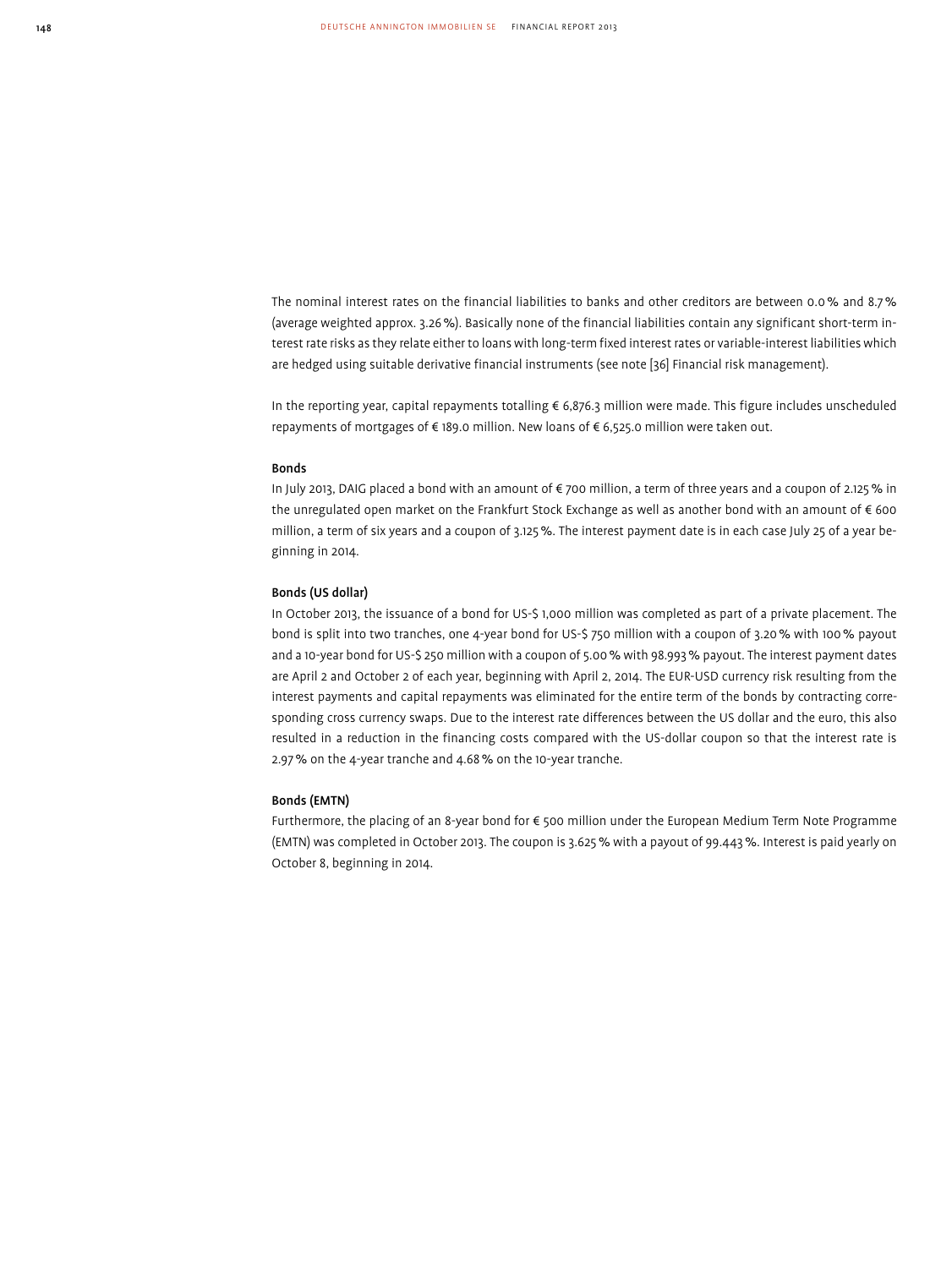# Landesbank Hessen-Thüringen and SEB AG

The loan agreement signed as part of a refinancing measure in 2008 with Landesbank Hessen-Thüringen and SEB AG originally for € 300.0 million and running until April 2015 had a value of € 248.5 million as at December 31, 2013 (2012: € 252.8 million). As part of this loan agreement, the borrowers provided securities in the form of land charges, account pledge agreements and assignments. Furthermore, company shares were pledged. Interest on the loan is based on the 3-month EURIBOR. In order to hedge the interest rate risk over the entire term of the loan agreement, the borrowers contracted fixed payer swaps with an interest rate of 5.45 % (including margin). This loan agreement provides for regular quarterly capital repayments as well as obligatory special capital repayments when residential units are sold.

# Norddeutsche Landesbank (1)

In March 2012, two loans for € 150.3 million concluded with Norddeutsche Landesbank (1) were paid out. These loans had a value as at December 31, 2013 of € 144.2 million (2012: € 147.3 million) after deduction of the semiannual scheduled capital repayment. The average weighted interest rate is, after allowing for the interest hedges contracted, 3.70 % (including margin) until the end of the term of the loans in December 2018. Securities were provided in the form of land charges, account pledge agreements and assignments.

# Corealcredit Bank AG

The loan agreement for originally € 178.3 million signed with Corealcredit Bank AG in 2010 was valued at € 162.3 million as at December 31, 2013 (2012: € 166.8 million). The average interest rate for this financing, after allowing for the interest hedges contracted, is 4.22 % (including margin) until the end of the term in April 2018. The contractually agreed debt-equity ratio was complied with. As part of the loan agreement, the borrowers provided securities in the form of land charges, account pledge agreements and assignments. Furthermore, company shares were pledged. This loan agreement provides for regular quarterly capital repayments as well as obligatory special capital repayments when residential units are sold.

### Berlin-Hannoversche Hypothekenbank (Landesbank Berlin)

The partial refinancing of the Securitisation Group negotiated in December 2012 with Berlin-Hannoversche Hypothekenbank was paid out on February 14, 2013 with a loan amount of  $\epsilon$  654.3 million and had a value of  $\epsilon$ 640.9 million as at December 31, 2013. The average weighted interest rate on this loan is 3.17 %. The term is five years from payout. Securities were provided in the form of land charges, account pledge agreements and assignments.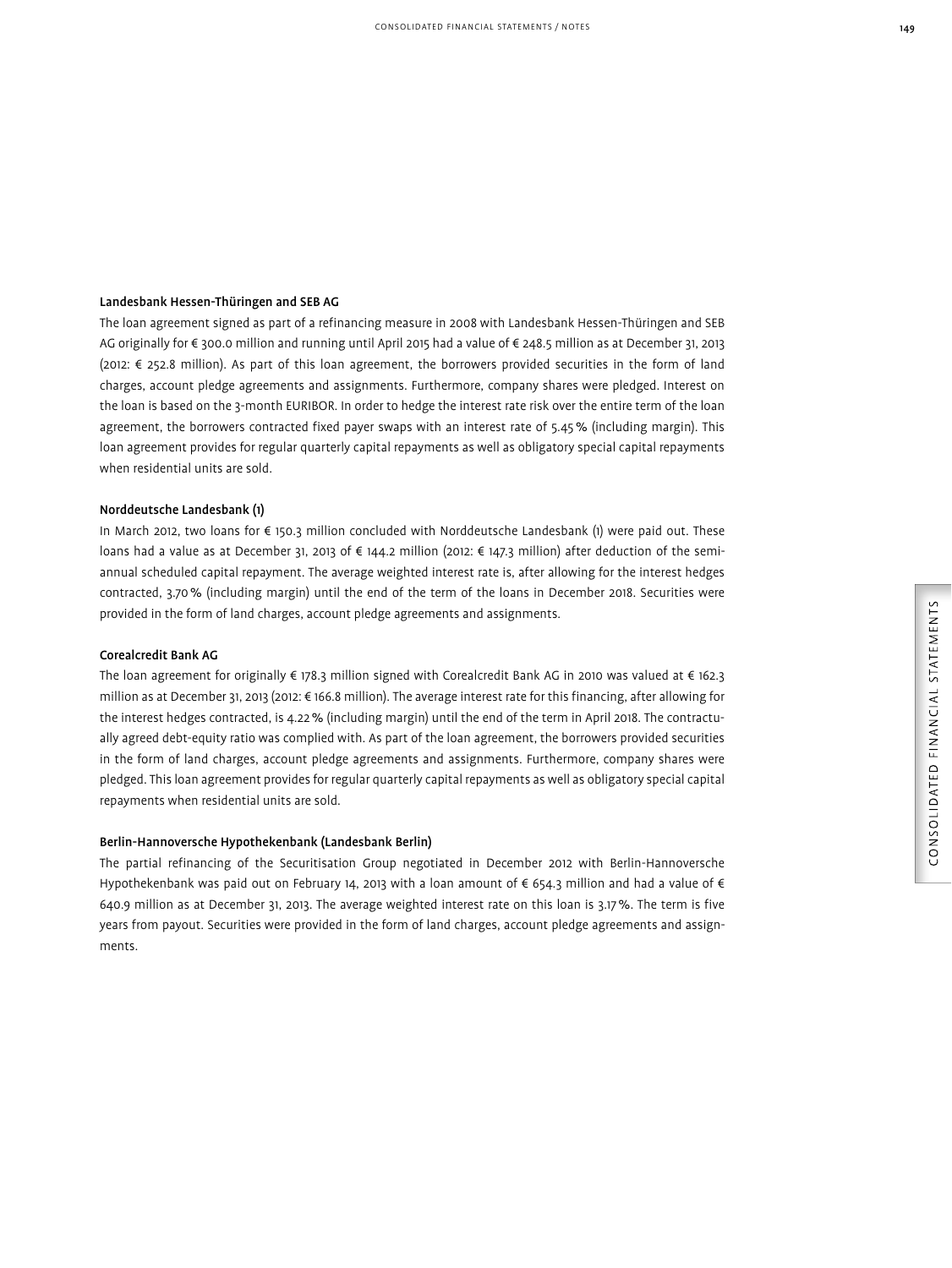### Nordrheinische Ärzteversorgung

In March 2013, a loan agreement for € 39.5 million was signed with Nordrheinische Ärzteversorgung, Düsseldorf; the loan had a value of € 38.5 million as at December 31, 2013. Under the terms of the loan agreement, loan maturity is ten years and the interest rate is fixed at 3.49 %. The loan was paid out on April 15, 2013. Securities in the form of land charges and assignments were provided.

### AXA S.A. (Société Générale S.A.)

In June 2013, a loan agreement for a total of € 176.4 million was signed with AXA S.A. (Société Générale) and paid out. The loan had a value of € 174.8 million as at December 31, 2013. This loan has a term of five years and bears interest at a weighted interest rate of 3.61 %. Securities were provided in the form of land charges, account pledge agreements and assignments.

### Norddeutsche Landesbank (2)

A loan for € 130.3 million agreed with Norddeutsche Landesbank (2) was paid out in June 2013, and had a value of € 129.4 million as at December 31, 2013. This loan has a term of ten years and a weighted interest rate of 3.84 %. Securities were provided in the form of land charges, account pledge agreements and assignments.

### Berlin-Hannoversche Hypothekenbank, Landesbank Berlin und Landesbank Baden-Württemberg

In a consortium with two other German covered bond banks (Pfandbriefbanken), Berlin-Hannoversche-Hypothe kenbank paid out a further loan for € 470.1 million in July 2013. This loan had a value of € 465.6 million as at December 31, 2013. The loan has a weighted interest rate of 3.54 % and runs until June 30, 2020. The normal securities – assignments, pledge agreements and land charges – were also provided for this loan.

### Pfandbriefbank AG

In July 2013, Pfandbriefbank AG provided financing of € 193.5 million. This loan had a value of € 190.3 million as at December 31, 2013. The loan has a term of five years and the weighted interest rate is 3.26 %. Securities will be provided in the form of assignments, pledge agreements and land charges.

Liabilities to other creditors include as at December 31, 2013 a liability of € 91.9 million from finance leases (2012: € 91.3 million) (Spree-Bellevue property). The following table shows the total minimum lease payments and reconciliation to their present value.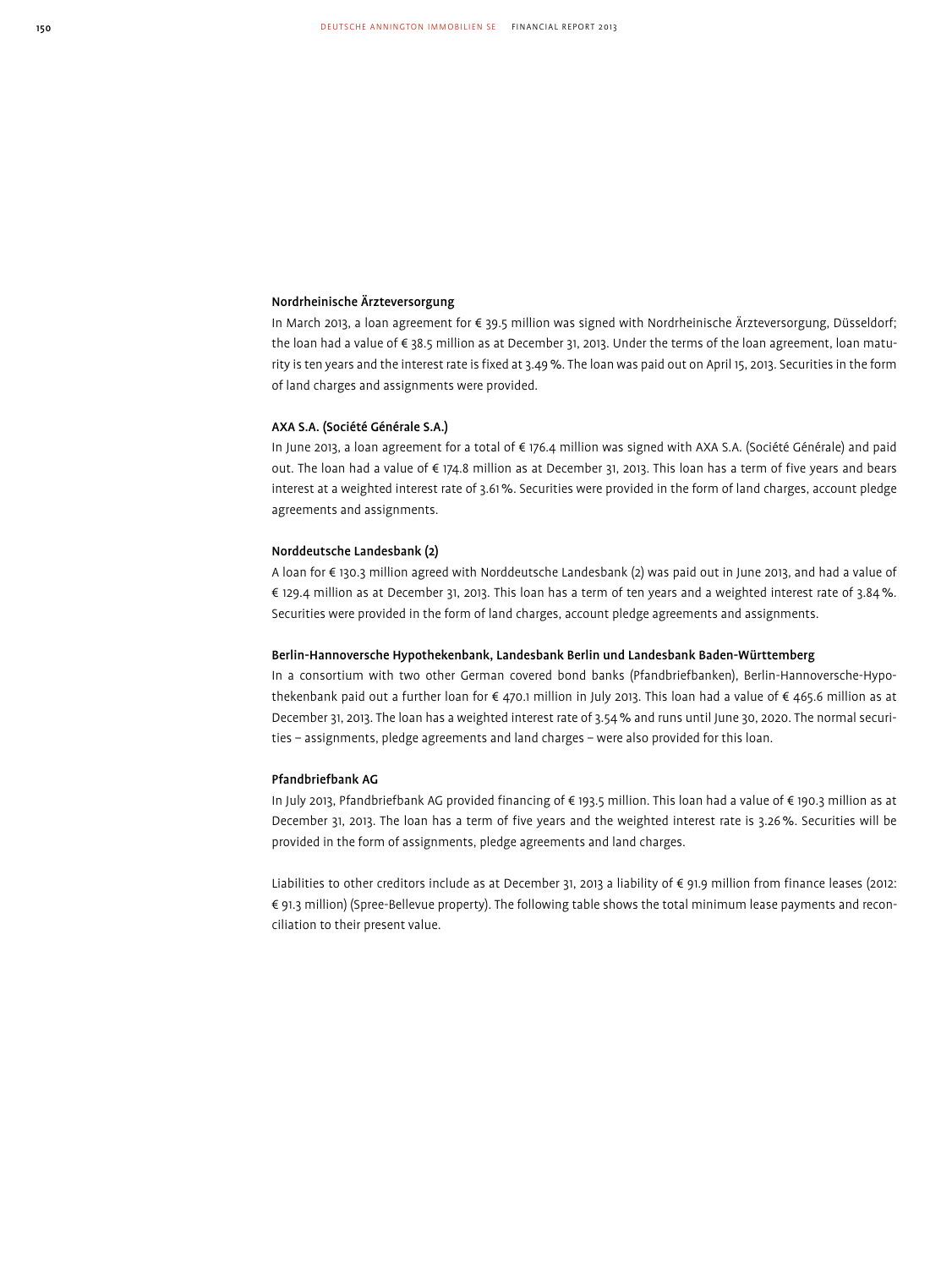| I  |  |
|----|--|
| ۰. |  |

| r<br>C<br>Ļ<br>STATFI<br>١<br>Į<br>$\frac{1}{2}$<br>$\overline{A}$ in $\overline{A}$ i |
|----------------------------------------------------------------------------------------|
| <b>UED</b><br>$\overline{\phantom{a}}$<br>J<br>NSO<br>ć<br>.<br>ر                      |

|                     | Dec. 31, 2013<br>Dec. 31, 2012  |                     |                  |                                 |                     |                  |
|---------------------|---------------------------------|---------------------|------------------|---------------------------------|---------------------|------------------|
| $\epsilon$ million  | Total minimum<br>lease payments | Interest<br>portion | Present<br>value | Total minimum<br>lease payments | Interest<br>portion | Present<br>value |
| Due within one year | 4.6                             | 0.3                 | 4.3              | 4.5                             | 0.2                 | 4.3              |
| Due in 1 to 5 years | 19.0                            | 3.3                 | 15.7             | 18.7                            | 3.3                 | 15.4             |
| Due after 5 years   | 224.8                           | 152.9               | 71.9             | 229.7                           | 158.1               | 71.6             |
|                     | 248.4                           | 156.5               | 91.9             | 252.9                           | 161.6               | 91.3             |

As part of finance leases, an expense of € 5.2 million was recorded in the reporting period (2012: € 5.1 million). On the balance-sheet date, there were no significant non-cancellable sub-tenancies on the Spree-Bellevue property.

# 33 **INCOME TAX LIABILITIES**

Income tax liabilities of the prior periods result from the lump-sum taxation of the previously untaxed so-called EK02 amounts at a rate of 3 % introduced under the 2008 Annual Tax Act (Jahressteuergesetz 2008). In the reporting period, the remaining tax liability was paid in full ahead of schedule.

# 34 **OTHER LIABILITIES**

|                                 | Dec. 31, 2013 |         | Dec. 31, 2012 |         |  |
|---------------------------------|---------------|---------|---------------|---------|--|
| $\epsilon$ million              | non-current   | current | non-current   | current |  |
| Advance payments received       | -             | 20.2    |               | 27.2    |  |
| Miscellaneous other liabilities | 9.8           | 15.6    | 4.8           | 21.4    |  |
|                                 | 9.8           | 35.8    | 4.8           | 48.6    |  |

The advance payments received include on-account payments of € 18.2 million (2012: € 24.8 million) from tenants for ancillary costs after offsetting against the corresponding work in progress.

The current miscellaneous other liabilities include other tax liabilities of  $\epsilon$  3.4 million (2012:  $\epsilon$  3.0 million).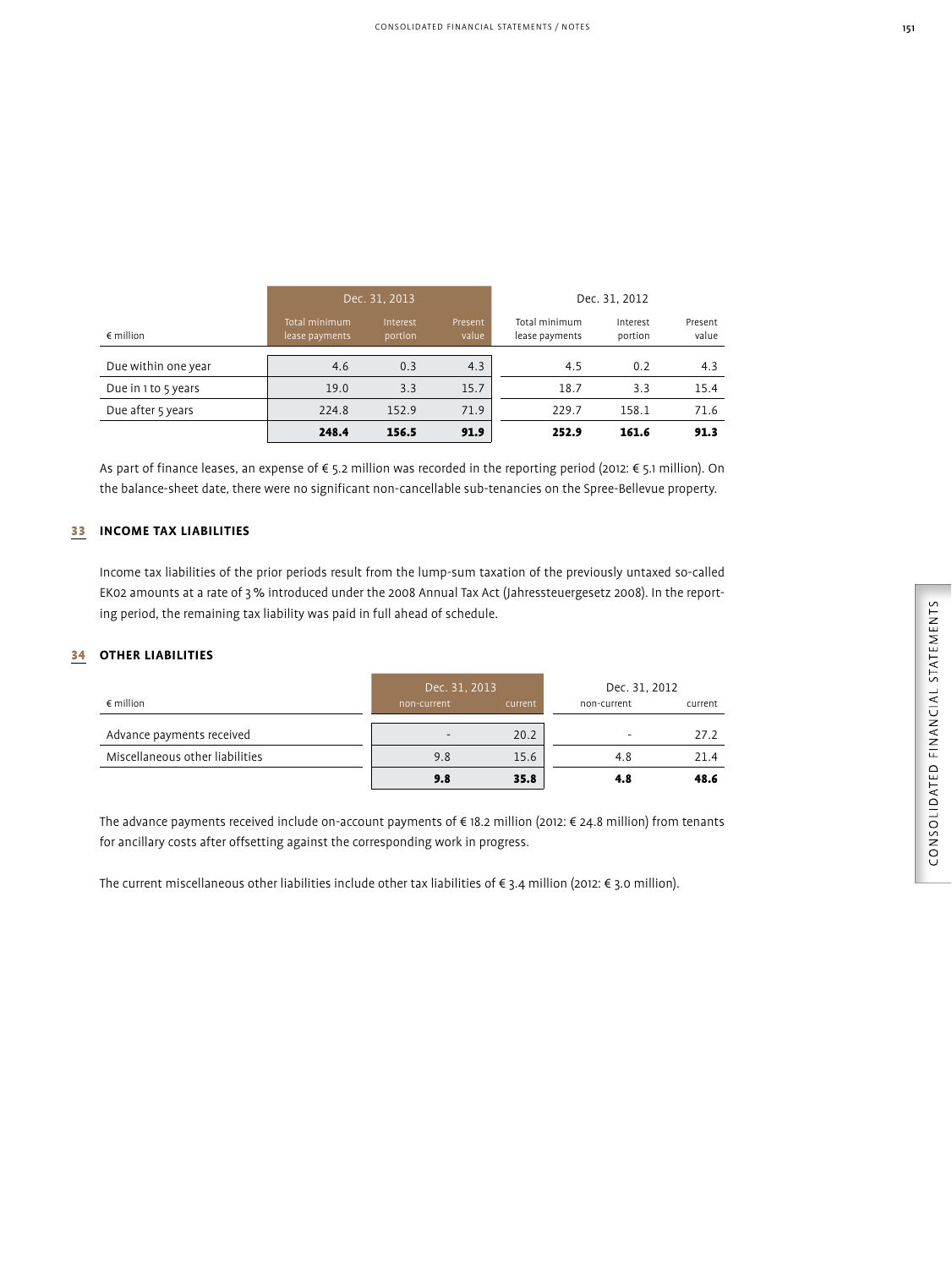# OTHER NOTES AND DISCLOSURES

# 35 **CARRYING AMOUNTS AND FAIR VALUES ACCORDING TO MEASUREMENT CATEGORIES**

|                                                                                                                                 |                               |                     | Amounts recognised in balance sheet according to IAS 39 |                   |        |                                         |           |  |
|---------------------------------------------------------------------------------------------------------------------------------|-------------------------------|---------------------|---------------------------------------------------------|-------------------|--------|-----------------------------------------|-----------|--|
| Measurement categories and classes:                                                                                             | Measurement<br>category       | Carrying<br>amounts |                                                         |                   | Acqui- | Fair value Fair value                   |           |  |
| $\epsilon$ million                                                                                                              | in acc. with<br><b>IAS 39</b> | Dec. 31,<br>2013    | Face<br>value                                           | Amortised<br>cost | sition | affecting recognised<br>cost net income | in equity |  |
|                                                                                                                                 |                               |                     |                                                         |                   |        |                                         |           |  |
| Assets                                                                                                                          |                               |                     |                                                         |                   |        |                                         |           |  |
| Cash and cash equivalents                                                                                                       | LaR                           | 547.8               | 547.8                                                   |                   |        |                                         |           |  |
| Trade and other receivables                                                                                                     |                               |                     |                                                         |                   |        |                                         |           |  |
| Receivables from the sale of properties                                                                                         | LaR                           | 90.4                |                                                         | 90.4              |        |                                         |           |  |
| Receivables from property letting                                                                                               | LaR                           | 12.1                |                                                         | 12.1              |        |                                         |           |  |
| Receivables from other management                                                                                               | LaR                           | 1.0                 |                                                         | 1.0               |        |                                         |           |  |
| Other assets                                                                                                                    |                               |                     |                                                         |                   |        |                                         |           |  |
| Receivables from related parties                                                                                                | LaR                           | 3.0                 |                                                         | 3.0               |        |                                         |           |  |
| Financial assets                                                                                                                |                               |                     |                                                         |                   |        |                                         |           |  |
| Loans to related companies                                                                                                      | LaR                           | 33.6                |                                                         | 33.6              |        |                                         |           |  |
| Other long-term loans                                                                                                           | LaR                           | 3.6                 |                                                         | 3.6               |        |                                         |           |  |
| Dividends from other investments                                                                                                | LaR                           | 2.1                 |                                                         | 2.1               |        |                                         |           |  |
| Other non-derivative financial assets                                                                                           |                               |                     |                                                         |                   |        |                                         |           |  |
| Long-term securities                                                                                                            | AfS                           | 3.7                 |                                                         |                   |        |                                         | 3.7       |  |
| Other investments                                                                                                               | AfS                           | 1.6                 |                                                         |                   | 1.6    |                                         |           |  |
| Liabilities                                                                                                                     |                               |                     |                                                         |                   |        |                                         |           |  |
| Trade and other payables                                                                                                        |                               |                     |                                                         |                   |        |                                         |           |  |
| Liabilities from property letting                                                                                               | <b>FLAC</b>                   | 19.5                |                                                         | 19.5              |        |                                         |           |  |
| Liabilities from other goods and services                                                                                       | <b>FLAC</b>                   | 28.4                |                                                         | 28.4              |        |                                         |           |  |
| Other liabilities                                                                                                               |                               |                     |                                                         |                   |        |                                         |           |  |
| Liabilities from GRAND restructuring                                                                                            |                               |                     |                                                         |                   |        |                                         |           |  |
| Other non-derivative financial liabilities                                                                                      |                               |                     |                                                         |                   |        |                                         |           |  |
| Liabilities to banks                                                                                                            | <b>FLAC</b>                   | 2,663.3             |                                                         | 2,663.3           |        |                                         |           |  |
| Liabilities to other lenders                                                                                                    | <b>FLAC</b>                   | 2,904.7             |                                                         | 2,904.7           |        |                                         |           |  |
| Deferred interest from other non-derivative financial liabilities                                                               | <b>FLAC</b>                   | 26.8                |                                                         | 26.8              |        |                                         |           |  |
| Liabilities from finance leases                                                                                                 | n.a.                          | 91.9                |                                                         |                   |        |                                         |           |  |
| Derivative financial liabilities                                                                                                |                               |                     |                                                         |                   |        |                                         |           |  |
| Purchase price liabilities from put options                                                                                     | <b>FLHfT</b>                  | 7.4                 |                                                         |                   |        | 7.4                                     |           |  |
| Cash flow hedges (cross currency swaps)                                                                                         | n.a.                          | 24.7                |                                                         |                   |        | 10.6                                    | 14.1      |  |
| Cash flow hedges (interest rate swaps)                                                                                          | n.a.                          | 44.7                |                                                         |                   |        | 6.9                                     | 37.8      |  |
| Deferred interest from cash flow hedges                                                                                         | n.a.                          | 1.6                 |                                                         |                   |        | 1.6                                     |           |  |
|                                                                                                                                 |                               |                     |                                                         |                   |        |                                         |           |  |
| thereof aggregated by measurement categories in accordance with IAS 39:<br>Loans and receivables                                |                               |                     |                                                         |                   |        |                                         |           |  |
| Available-for-sale financial assets                                                                                             | LaR                           | 693.6               | 547.8                                                   | 145.8             | 0.0    | 0.0                                     | 0.0       |  |
|                                                                                                                                 | AfS                           | 5.3                 | 0.0                                                     | 0.0               | 1.6    | 0.0                                     | 3.7       |  |
| Financial liabilities held for trading                                                                                          | <b>FLHfT</b>                  | 7.4                 | 0.0                                                     | 0.0               | 0.0    | 7.4                                     | 0.0       |  |
| Financial liabilities measured at amortised cost                                                                                | <b>FLAC</b>                   | 5,642.7             | 0.0                                                     | 5,642.7           | 0.0    | 0.0                                     | 0.0       |  |
| Financial assets and financial liabilities not covered by IAS 39                                                                |                               |                     |                                                         |                   |        |                                         |           |  |
| Employee benefits in accordance with IAS 19                                                                                     |                               |                     |                                                         |                   |        |                                         |           |  |
| Gross presentation: right to reimbursement corresponding<br>to indirect obligation arising from transferred pension obligations |                               | 8.1                 |                                                         |                   |        |                                         |           |  |
| Amount by which the fair value of plan assets exceeds<br>the corresponding obligation                                           |                               |                     |                                                         |                   |        |                                         |           |  |
| Provisions for pensions and similar obligations                                                                                 |                               | 291.0               |                                                         |                   |        |                                         |           |  |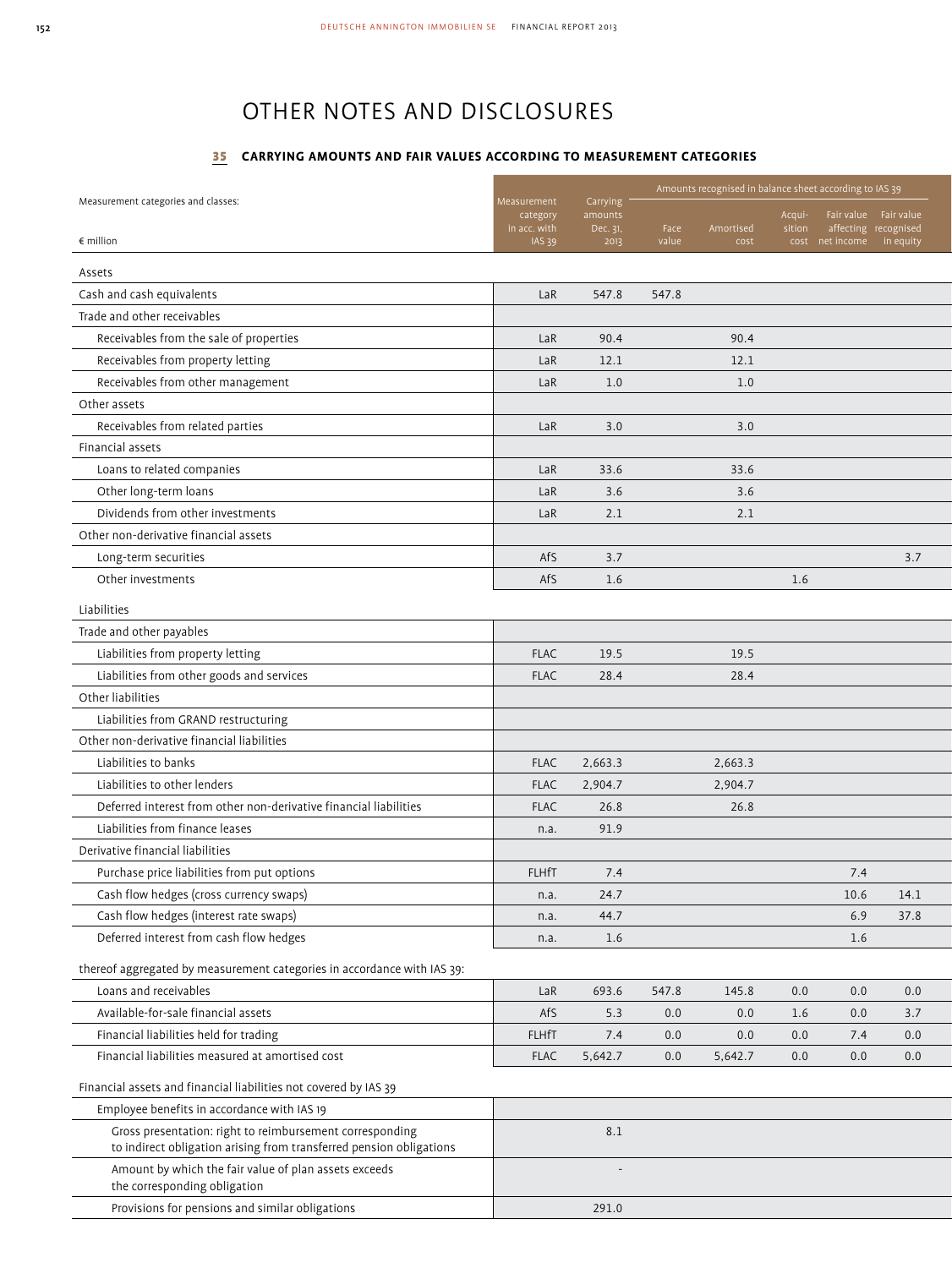| Amounts                                                  |                                |                                  |                                                   |                                         |               | Amounts recognised in balance sheet according to IAS 39 |                  |                                            |                                            | Amounts                                                  |                                |                                  |
|----------------------------------------------------------|--------------------------------|----------------------------------|---------------------------------------------------|-----------------------------------------|---------------|---------------------------------------------------------|------------------|--------------------------------------------|--------------------------------------------|----------------------------------------------------------|--------------------------------|----------------------------------|
| recognised in<br>balance sheet<br>in acc.<br>with IAS 17 | Fair value<br>Dec. 31,<br>2013 | Fair value<br>hierarchy<br>level | Measurement<br>category<br>in acc. with<br>IAS 39 | Carrying<br>amounts<br>Dec. 31,<br>2012 | Face<br>value | Amortised<br>cost                                       | Acqui-<br>sition | Fair value<br>affecting<br>cost net income | Fair value<br>recog-<br>nised<br>in equity | recognised in<br>balance sheet<br>in acc.<br>with IAS 17 | Fair value<br>Dec. 31,<br>2012 | Fair value<br>hierarchy<br>level |
|                                                          |                                |                                  |                                                   |                                         |               |                                                         |                  |                                            |                                            |                                                          |                                |                                  |
|                                                          | 547.8                          | $\,1$                            | LaR                                               | 470.1                                   | 470.1         |                                                         |                  |                                            |                                            |                                                          | 470.1                          | $\,1\,$                          |
|                                                          |                                |                                  |                                                   |                                         |               |                                                         |                  |                                            |                                            |                                                          |                                |                                  |
|                                                          | 90.4                           | $\overline{2}$                   | LaR                                               | 8.6                                     |               | 8.6                                                     |                  |                                            |                                            |                                                          | 8.6                            | $\overline{2}$                   |
|                                                          | 12.1                           | $\overline{2}$                   | LaR                                               | $11.1\,$                                |               | $11.1\,$                                                |                  |                                            |                                            |                                                          | $11.1\,$                       | $\overline{2}$                   |
|                                                          | 1.0                            | $\overline{2}$                   | LaR                                               | $0.6\,$                                 |               | 0.6                                                     |                  |                                            |                                            |                                                          | $0.6\,$                        | $\overline{2}$                   |
|                                                          |                                |                                  |                                                   |                                         |               |                                                         |                  |                                            |                                            |                                                          |                                |                                  |
|                                                          | 3.0                            | $\overline{2}$                   | LaR                                               | 15.0                                    |               | $15.0\,$                                                |                  |                                            |                                            |                                                          | 15.0                           | $\overline{2}$                   |
|                                                          |                                |                                  |                                                   |                                         |               |                                                         |                  |                                            |                                            |                                                          |                                |                                  |
|                                                          | 37.4                           | $\overline{2}$                   | LaR                                               | 33.7                                    |               | 33.7                                                    |                  |                                            |                                            |                                                          | 40.7                           | $\overline{2}$                   |
|                                                          | 3.6                            | $\overline{2}$                   | LaR                                               | 5.5                                     |               | $5.5$                                                   |                  |                                            |                                            |                                                          | 5.5                            | $\overline{2}$                   |
|                                                          | 2.1                            | $\overline{2}$                   | LaR                                               | $2.1\,$                                 |               | $2.1\,$                                                 |                  |                                            |                                            |                                                          | $2.1\,$                        | $\overline{2}$                   |
|                                                          | 3.7                            | $1\,$                            | AfS                                               | 3.8                                     |               |                                                         |                  |                                            | 3.8                                        |                                                          | 3.8                            | $\,1$                            |
|                                                          | 1.6                            | n.a.                             | AfS                                               | 1.6                                     |               |                                                         | $1.6\,$          |                                            |                                            |                                                          | $1.6\,$                        | n.a.                             |
|                                                          |                                |                                  |                                                   |                                         |               |                                                         |                  |                                            |                                            |                                                          |                                |                                  |
|                                                          |                                |                                  |                                                   |                                         |               |                                                         |                  |                                            |                                            |                                                          |                                |                                  |
|                                                          |                                |                                  |                                                   |                                         |               |                                                         |                  |                                            |                                            |                                                          |                                |                                  |
|                                                          | 19.5                           | $\overline{2}$                   | <b>FLAC</b><br><b>FLAC</b>                        | 19.3<br>27.0                            |               | 19.3<br>27.0                                            |                  |                                            |                                            |                                                          | 19.3<br>27.0                   | $\overline{2}$<br>$\overline{2}$ |
|                                                          | 28.4                           | $\overline{2}$                   |                                                   |                                         |               |                                                         |                  |                                            |                                            |                                                          |                                |                                  |
|                                                          |                                |                                  | <b>FLAC</b>                                       | $8.0\,$                                 |               | $8.0\,$                                                 |                  |                                            |                                            |                                                          | $\boldsymbol{8.0}$             |                                  |
|                                                          |                                |                                  |                                                   |                                         |               |                                                         |                  |                                            |                                            |                                                          |                                |                                  |
|                                                          | 2,756.2                        | $\overline{2}$                   | <b>FLAC</b>                                       | 1,634.1                                 |               | 1,634.1                                                 |                  |                                            |                                            |                                                          | 1,688.3                        | $\overline{2}$                   |
|                                                          | 2,945.5                        | $\overline{2}$                   | <b>FLAC</b>                                       | 4,611.8                                 |               | 4,611.8                                                 |                  |                                            |                                            |                                                          | 4,626.8                        | $\overline{2}$                   |
|                                                          | 26.8                           | $\overline{2}$                   | <b>FLAC</b>                                       | 35.4                                    |               | 35.4                                                    |                  |                                            |                                            |                                                          | 35.4                           | $\overline{2}$                   |
| 91.9                                                     | 109.4                          | $\overline{2}$                   | n.a.                                              | 91.3                                    |               |                                                         |                  |                                            |                                            | 91.3                                                     | 118.8                          | $\overline{2}$                   |
|                                                          |                                |                                  |                                                   |                                         |               |                                                         |                  |                                            |                                            |                                                          |                                |                                  |
|                                                          | 7.4                            | $\mathsf{3}$                     | <b>FLHfT</b>                                      | 7.0                                     |               |                                                         |                  | 7.0                                        |                                            |                                                          | 7.0                            | $\mathsf{3}$                     |
|                                                          | 24.7                           | $\overline{2}$                   |                                                   |                                         |               |                                                         |                  |                                            |                                            |                                                          |                                |                                  |
|                                                          | 44.7                           | $\overline{2}$                   | n.a.                                              | 67.1                                    |               |                                                         |                  | $6.4\,$                                    | 60.7                                       |                                                          | 67.1                           | $\overline{2}$                   |
|                                                          | 1.6                            | $\overline{2}$                   | n.a.                                              | 3.8                                     |               |                                                         |                  | $3.8$                                      |                                            |                                                          | 3.8                            | $\overline{2}$                   |
|                                                          |                                |                                  |                                                   |                                         |               |                                                         |                  |                                            |                                            |                                                          |                                |                                  |
| $0.0\,$                                                  | 697.4                          |                                  | LaR                                               | 546.7                                   | 470.1         | 76.6                                                    | $0.0\,$          | $0.0\,$                                    | $0.0\,$                                    | 0.0                                                      | 553.7                          |                                  |
| 0.0                                                      | 5.3                            |                                  | AfS                                               | 5.4                                     | 0.0           | 0.0                                                     | 1.6              | 0.0                                        | 3.8                                        | 0.0                                                      | 5.4                            |                                  |
| 0.0                                                      | 7.4                            |                                  | FLHfT                                             | 7.0                                     | 0.0           | 0.0                                                     | 0.0              | 7.0                                        | 0.0                                        | 0.0                                                      | 7.0                            |                                  |
| 0.0                                                      | 5,776.4                        |                                  | <b>FLAC</b>                                       | 6,335.6                                 | 0.0           | 6,335.6                                                 | 0.0              | $0.0\,$                                    | $0.0\,$                                    | 0.0                                                      | 6,404.8                        |                                  |
|                                                          |                                |                                  |                                                   |                                         |               |                                                         |                  |                                            |                                            |                                                          |                                |                                  |
|                                                          |                                |                                  |                                                   |                                         |               |                                                         |                  |                                            |                                            |                                                          |                                |                                  |
|                                                          |                                |                                  |                                                   | 9.4                                     |               |                                                         |                  |                                            |                                            |                                                          |                                |                                  |
|                                                          |                                |                                  |                                                   |                                         |               |                                                         |                  |                                            |                                            |                                                          |                                |                                  |
|                                                          |                                |                                  |                                                   | $0.1\,$                                 |               |                                                         |                  |                                            |                                            |                                                          |                                |                                  |

319.0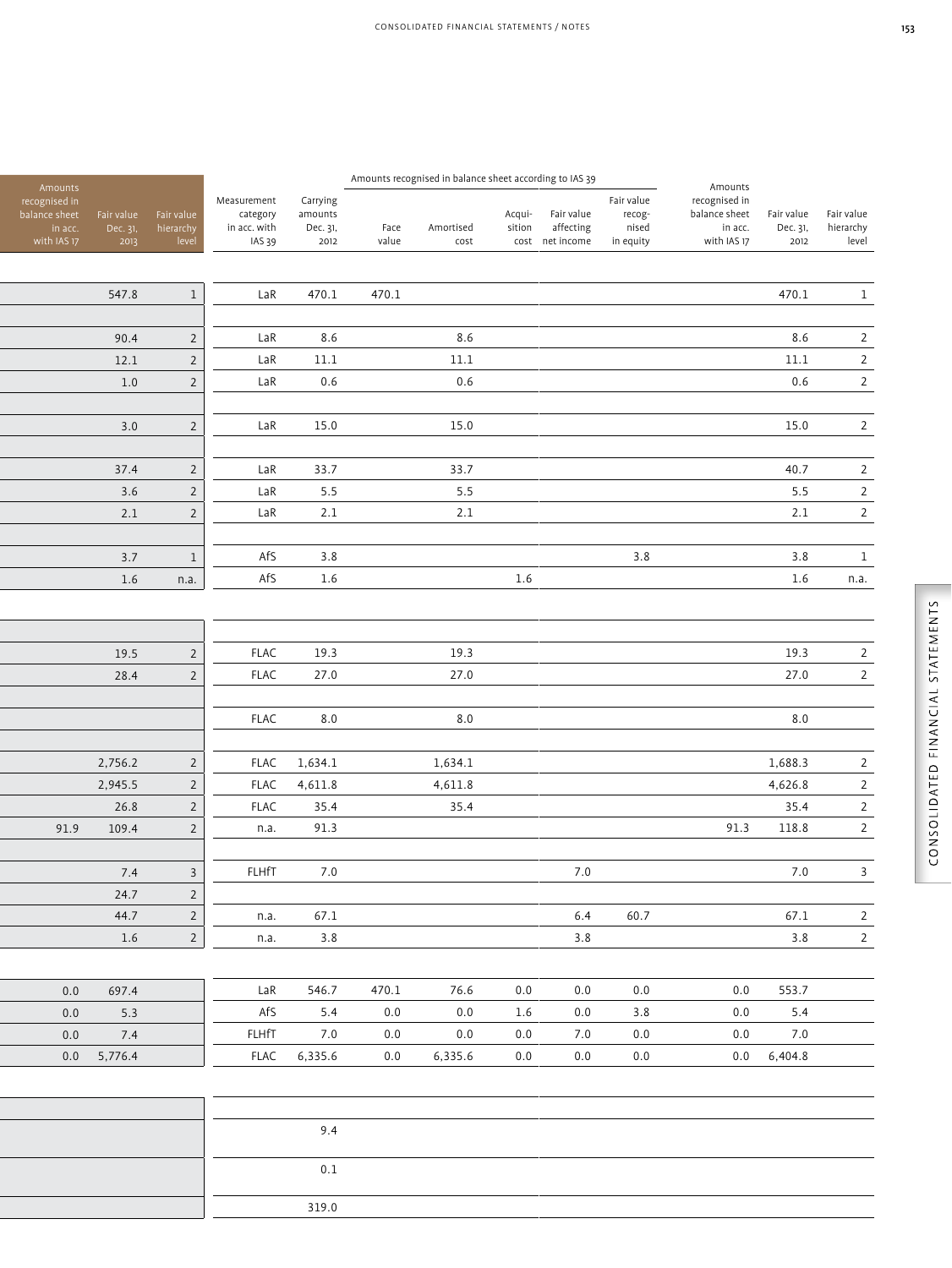IFRS 13 defines fair value as a price that would be received to sell an asset or paid to transfer a liability in the principal market for the asset or liability or, in the absence of a principal market, in the most advantageous market. The fair value is to be determined using as inputs measurement parameters which are as market-based as possible. The measurement hierarchy (fair value hierarchy) categorises the inputs for the measurement technique in three levels, giving the highest priority level to the most market-based inputs:

Level 1 inputs: quoted prices (unadjusted) in active markets for identical assets or liabilities that the entity can access at the measurement date.

Level 2 inputs: inputs other than quoted prices included within Level 1 that are observable for the asset or liability, either directly or indirectly.

Level 3 inputs: unobservable inputs for the asset or liability.

When inputs used to measure the fair value are categorised within different levels of the fair value hierarchy, the fair value measurement is categorised in its entirety in the same level of the fair value hierarchy as the lowest level input that is significant to the entire measurement.

The following table shows the assets and liabilities which are recognised in the balance sheet at fair value and their classification according to the fair value hierarchy:

| $\epsilon$ million                          | Dec. 31, 2013 | Level 1 | Level 2 | Level 3  |
|---------------------------------------------|---------------|---------|---------|----------|
| Assets                                      |               |         |         |          |
| Investment properties                       | 10,266.4      |         |         | 10,266.4 |
| Available-for-sale financial assets         |               |         |         |          |
| Non-current securities                      | 3.7           | 3.7     |         |          |
| Assets held for sale                        |               |         |         |          |
| Investment properties (contract closed)     | 45.9          |         | 45.9    |          |
| <b>Liabilities</b>                          |               |         |         |          |
| Derivative financial liabilities            |               |         |         |          |
| Purchase price liabilities from put options | 7.4           |         |         | 7.4      |
| Cash flow hedges                            | 69.4          |         | 69.4    |          |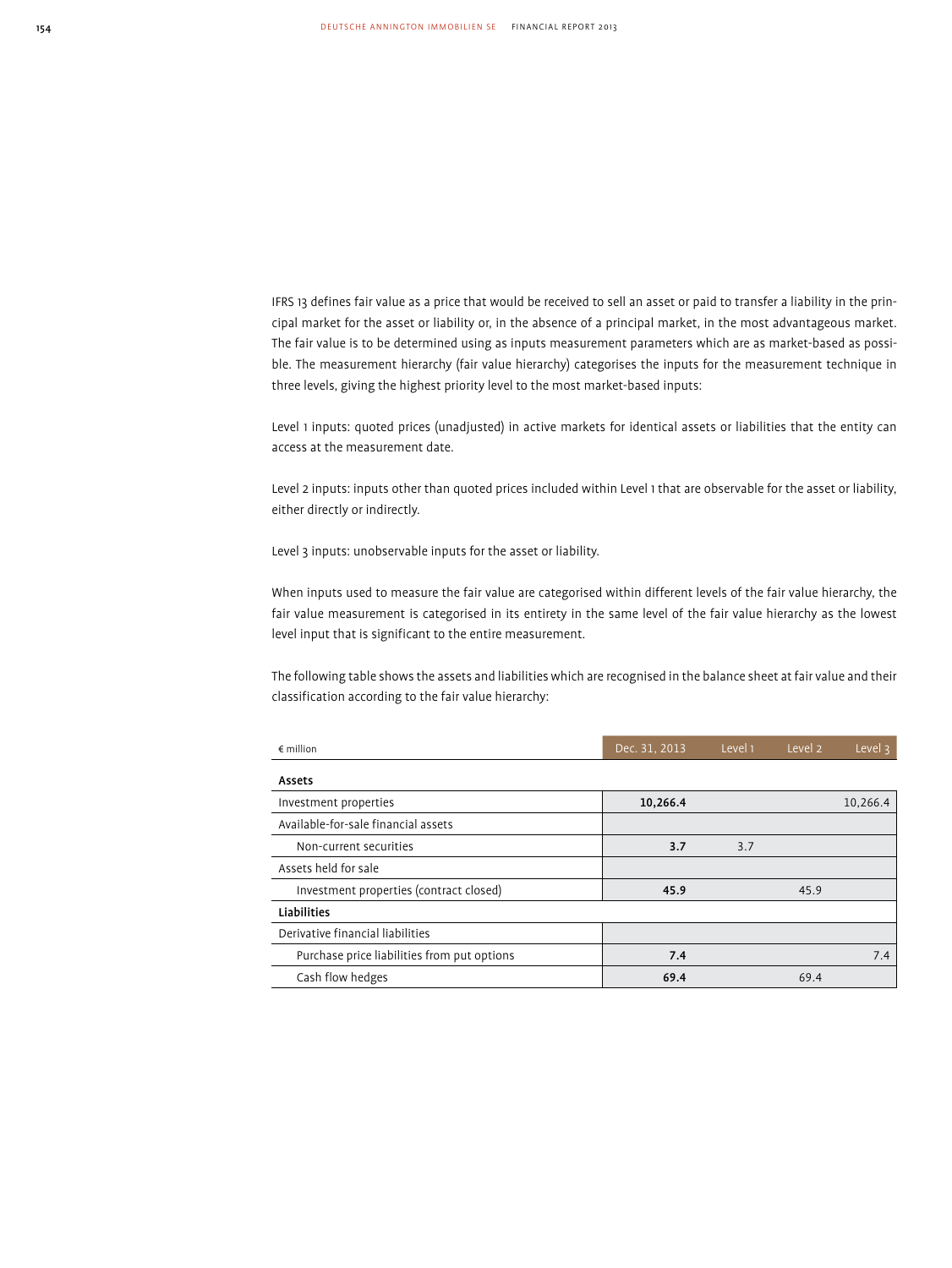| $\epsilon$ million                          | Dec. 31, 2012 | Level 1 | Level 2 | Level 3 |
|---------------------------------------------|---------------|---------|---------|---------|
| Assets                                      |               |         |         |         |
| Investment properties                       | 9,843.6       |         |         | 9,843.6 |
| Available-for-sale financial assets         |               |         |         |         |
| Non-current securities                      | 3.8           | 3.8     |         |         |
| Assets held for sale                        |               |         |         |         |
| Investment properties (contract closed)     | 128.8         |         | 128.8   |         |
| <b>Liabilities</b>                          |               |         |         |         |
| Derivative financial liabilities            |               |         |         |         |
| Purchase price liabilities from put options | 7.0           |         |         | 7.0     |
| Cash flow hedges                            | 67.1          |         | 67.1    |         |

DAIG valued its investment properties up to and including the 2012 financial year using the income capitalisation method. At the beginning of 2013, the valuation technique was refined and the discounted cash flow (DCF) methodology is now used.

The details on the valuation methods, the main valuation parameters as well as a sensitivity analysis of the main drivers are given in note [21] Investment properties. This note also includes a reconciliation from January 1 to December 31, 2013. Changes in the fair value are recognised as income in the income statement of € 553.7 million. In the 2013 financial year, € 551.9 million of the income from fair value adjustments of investment properties was attributable to properties still in the housing stocks at the end of the reporting period. € 1.8 million was realised by sales during the year.

Non-current securities are measured using the quoted prices in active markets (Level 1).

The investment properties classified as assets held for sale are recognised at the time of their transfer to assets held for sale at their new fair value, the agreed purchase price (Level 2). In the reporting period, investment properties totalling € 124.7 million (Level 3) were reclassified to assets held for sale (Level 2) while the disposals amounted to € 207.9 million.

In addition to the tenor-specific EURIBOR (3M; 6M), the respective credit risk is taken as a basis for discounting the non-derivative and derivative financial instruments. Depending on the expected cash flows, either DAIG's own credit risk or the counterparty risk is taken into account in the calculation. In the consolidated financial statements, DAIG's own credit risk was relevant in each case; this was roughly 190 basis points depending on the respective risk.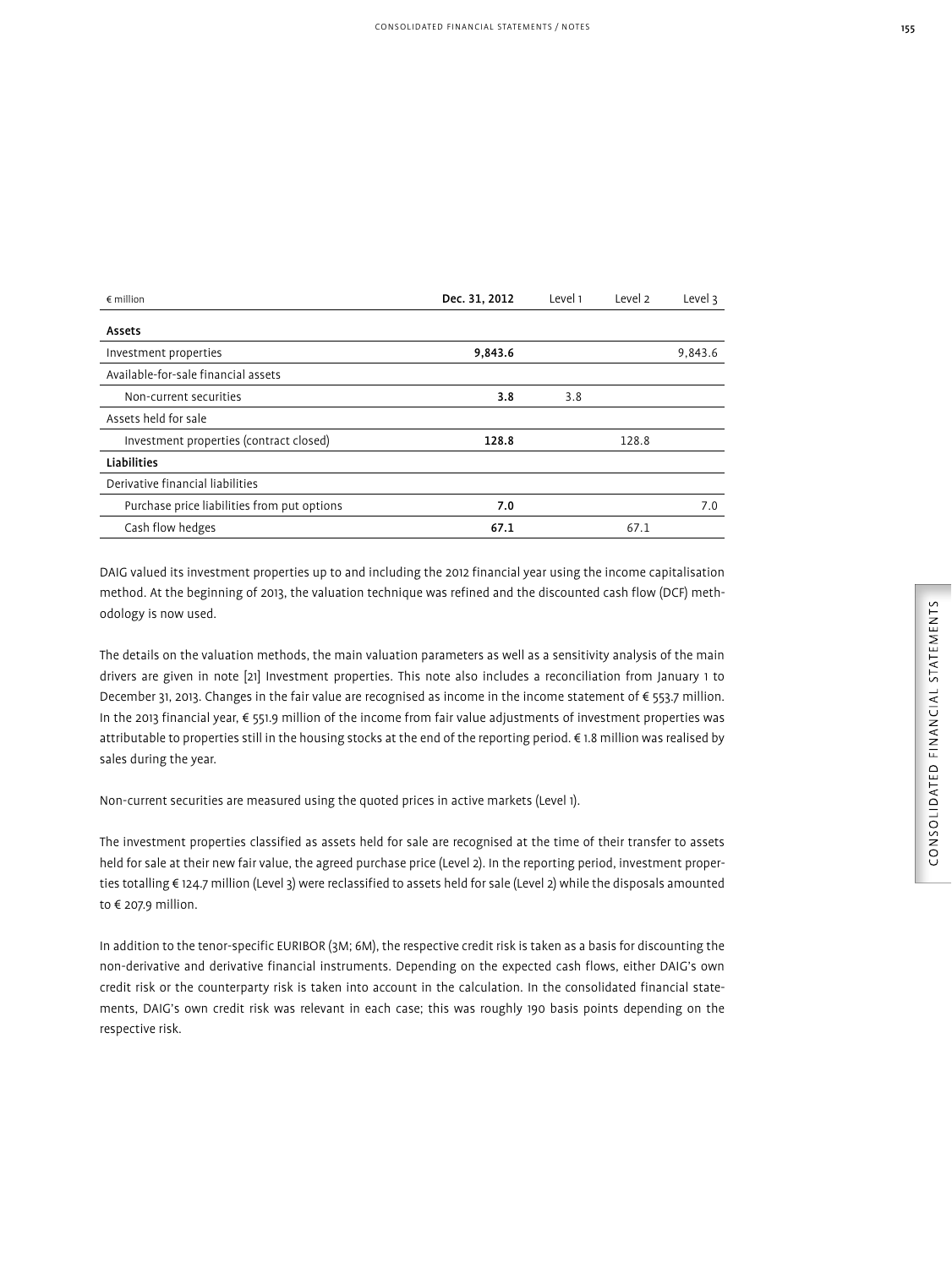The fair value of the purchase price obligations from put options granted to minority shareholders for the shares they hold is basically determined by their share in the value of the company (Level 3), which is determined as the present value of the net cash inflows connected with ownership of the company. In cases where the minimum purchase price offered in the contract exceeds this amount, this purchase price is recognised. At the balance-sheet date, the minimum purchase price was € 7.2 million (2012: € 6.7 million).

The following table shows the development of the put options recognised at fair value:

|                                             |        | Change                  |                    |         |
|---------------------------------------------|--------|-------------------------|--------------------|---------|
| $\epsilon$ million                          | Jan. 1 | affecting<br>net income | cash-<br>effective | Dec. 31 |
| 2013                                        |        |                         |                    |         |
| Purchase price liabilities from put options | 7.0    | 0.5                     | $-0.1$             | 7.4     |
| 2012                                        |        |                         |                    |         |
| Purchase price liabilities from put options | 7.2    | $-0.1$                  | $-0.1$             | 7.0     |

The sensitivity analysis has shown that if the value of the company deviates by 10 % in each case, the purchase price liability under put options granted at the reporting date would differ by € +0.1 million or € -0.1 million (2012: € +0.1 million or € -0.0 million). In 2012, the decrease in the value of the company by 10 % did not lead to a lower purchase price liability as the purchase price liability was largely recognised at the contractually agreed higher purchase prices. The changes would be reflected in full in net interest.

Financial instruments, which are not recognised in the balance sheet at fair value but at amortised cost, whose fair values are disclosed in the Notes, are also classified in the three-level fair value hierarchy.

The fair values of the cash and cash equivalents, trade receivables as well as other financial receivables approximate their carrying amounts at the balance-sheet date owing to their mainly short maturities.

The fair values of the other non-current financial receivables correspond to the present values of the payments associated with the assets, taking into account the relevant current interest parameters (Level 2).

Other investments are measured at cost as there is no price quoted on an active market and the fair market value cannot be determined reliably. Other investments are mainly VBW Bauen und Wohnen GmbH, Bochum, € 0.9 million (2012: € 0.9 million), Hellerhof GmbH, Frankfurt am Main, € 0.3 million (2012: € 0.3 million) as well as WoWi Media GmbH & Co. KG, Hamburg, € 0.3 million (2012: € 0.3 million).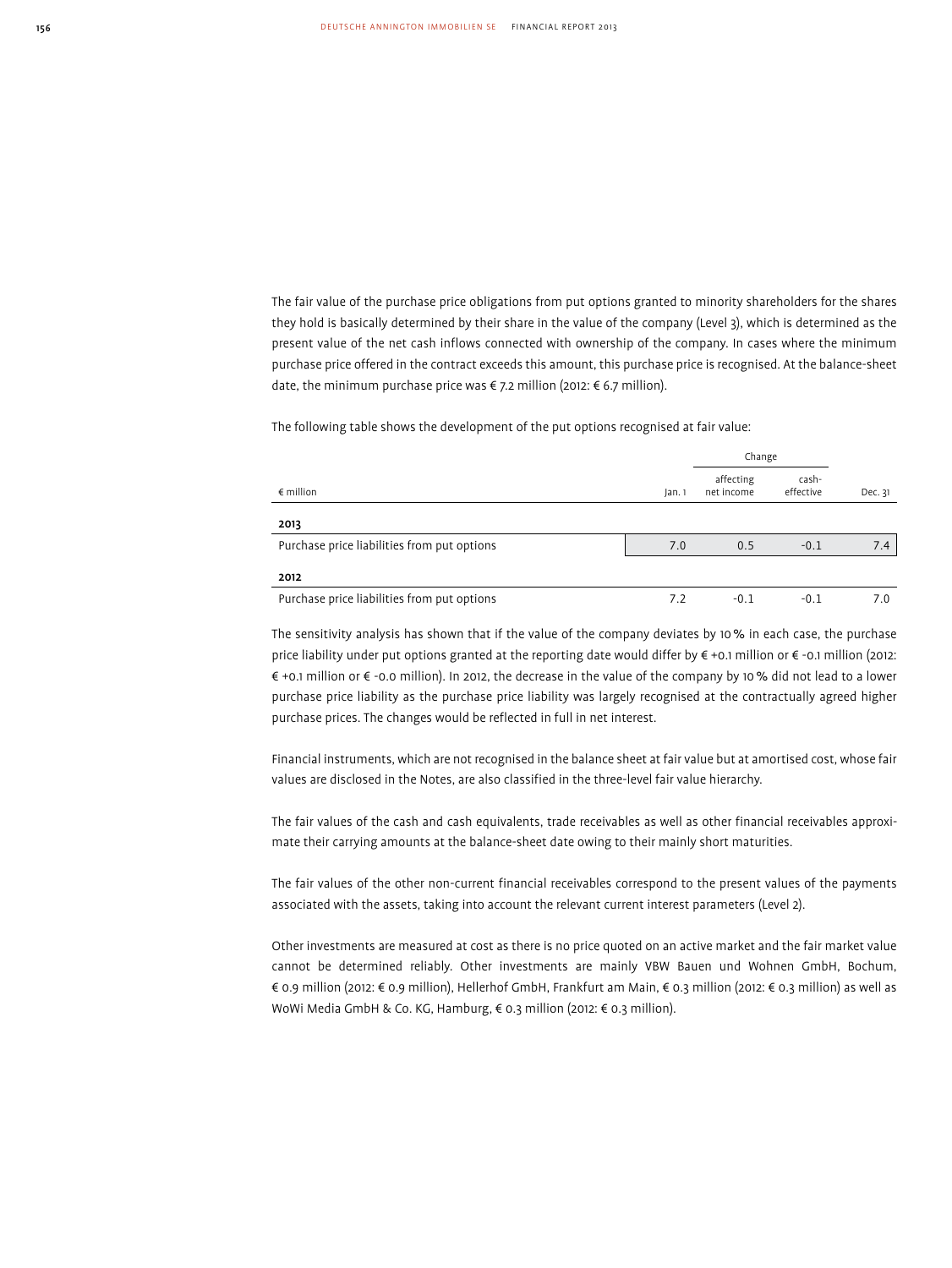Liabilities from property letting and liabilities from other goods and services usually have short maturities; the values recognised approximate the fair values.

The fair values of the other non-derivative financial liabilities are also measured by discounting the future cash flows using the current risk-adjusted interest rate structure curve at the balance-sheet date (Level 2).

Net result according to measurement categories:

| 2013                                                | Measurement                        | From subsequent measurement |                                  |                           |                                  |                                  | Income                              |                    |  |  |
|-----------------------------------------------------|------------------------------------|-----------------------------|----------------------------------|---------------------------|----------------------------------|----------------------------------|-------------------------------------|--------------------|--|--|
| $\epsilon$ million                                  | category in<br>acc. with<br>IAS 39 | From<br>interest            | from other<br>long-term<br>loans | Impair-<br>ment<br>losses | Derecog-<br>nised<br>receivables | Derecog-<br>nised<br>liabilities | Income<br>from other<br>investments | Net result<br>2013 |  |  |
|                                                     |                                    |                             |                                  |                           |                                  |                                  |                                     |                    |  |  |
| Loans and receivables                               | LaR                                | 7.5                         | 1.9                              | $-8.8$                    | $-0.7$                           | $\overline{\phantom{a}}$         | $\overline{\phantom{a}}$            | $-0.1$             |  |  |
| Available-for-sale financial assets                 | AfS                                | 0.1                         | $\qquad \qquad -$                |                           | $\overline{\phantom{0}}$         | $\overline{\phantom{a}}$         | 2.8                                 | 2.9                |  |  |
| Financial liabilities held for trading              | <b>FLHfT</b>                       | $-0.5$                      | $\overline{\phantom{0}}$         | $\overline{\phantom{a}}$  | $\overline{\phantom{a}}$         | $\overline{\phantom{a}}$         | $\sim$                              | $-0.5$             |  |  |
| Financial liabilities measured<br>at amortised cost | <b>FLAC</b>                        | $-236.8$                    |                                  |                           | $\overline{\phantom{a}}$         | 1.1                              | $\overline{\phantom{0}}$            | $-235.7$           |  |  |
|                                                     |                                    | $-229.7$                    | 1.9                              | $-8.8$                    | $-0.7$                           | 1.1                              | 2.8                                 | $-233.4$           |  |  |

| 2012                                                | Measurement                                   |                  | Income                           |                           | From subsequent measurement      |                                  |                                     |                    |
|-----------------------------------------------------|-----------------------------------------------|------------------|----------------------------------|---------------------------|----------------------------------|----------------------------------|-------------------------------------|--------------------|
| $\epsilon$ million                                  | category in<br>acc. with<br>IAS <sub>39</sub> | From<br>interest | from other<br>long-term<br>loans | Impair-<br>ment<br>losses | Derecog-<br>nised<br>receivables | Derecog-<br>nised<br>liabilities | Income<br>from other<br>investments | Net result<br>2012 |
| Loans and receivables                               | LaR                                           | 7.3              | 1.9                              | $-17.0$                   | $-0.1$                           |                                  | $\overline{\phantom{a}}$            | $-7.9$             |
| Available-for-sale financial assets                 | AfS                                           | 0.1              | $\overline{\phantom{0}}$         |                           | $\overline{\phantom{0}}$         | $\overline{\phantom{0}}$         | 3.0                                 | 3.1                |
| Financial liabilities held for trading              | <b>FLHfT</b>                                  | 0.1              | $\overline{\phantom{0}}$         | $\overline{\phantom{a}}$  | $\overline{\phantom{a}}$         | $\overline{\phantom{a}}$         | $\overline{\phantom{a}}$            | 0.1                |
| Financial liabilities measured<br>at amortised cost | <b>FLAC</b>                                   | $-388.1$         | $\overline{\phantom{0}}$         | $\overline{\phantom{a}}$  | $\overline{\phantom{a}}$         | 0.2                              | $\overline{\phantom{a}}$            | $-387.9$           |
|                                                     |                                               | $-380.6$         | 1.9                              | $-17.0$                   | $-0.1$                           | 0.2                              | 3.0                                 | $-392.6$           |

DAIG basically records the components of the net result under financial income and financial expenses.

In the reporting year, the financial result for financial assets or financial liabilities that are not measured at fair value through profit and loss (calculated using the effective interest method) adds up to € -241.8 million (2012: € -391.3 million).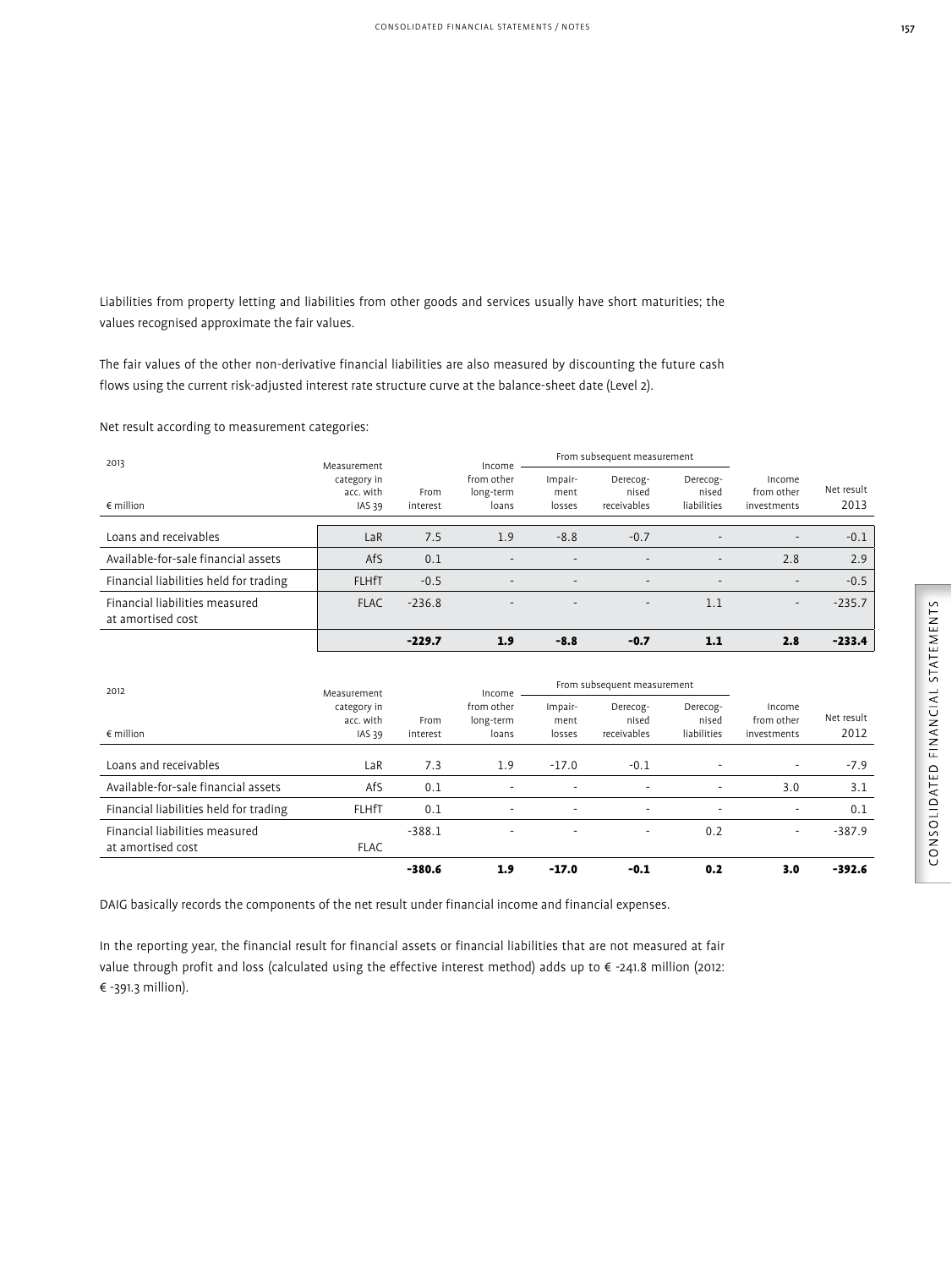Impairment losses which can be assigned to the measurement category "Loans and receivables" (LaR) as well as income and expenses in connection with derecognised receivables are shown under other operating income or other operating expenses.

The income from derecognised liabilities assigned to the measurement category "Financial liabilities measured at amortised cost" (FLAC) was shown under other operating income.

### 36 **FINANCIAL RISK MANAGEMENT**

In the course of its business activities, DAIG is exposed to various financial risks. The Group-wide financial risk management system focuses on the unpredictability of developments on the financial markets and its aim is to minimise the potentially negative impact on the financial position of the Group and avoid risk concentrations. For the structure and organisation of financial risk management, we refer to the management report (chapter "Structure and instruments of the risk management system"). This system was implemented on the basis of Group guidelines which were approved by the Management Board and which are continually reviewed. The risks associated with financial instruments and the corresponding risk management are described in detail as follows:

### Market risks

### (a) Currency risks

The cash-effective currency risks arising in connection with the issuance of USD bonds were eliminated by the simultaneous contracting of cross currency swaps. Apart from the aforementioned, DAIG is still not exposed to any material currency risks in its normal business activities.

### (b) Interest rate risks

In the course of its business activities, DAIG is exposed to cash-effective interest rate risks as a result of floatingrate debt as well as new and follow-on loans. As part of interest rate risk management, the interest markets are continually monitored by the Finance and Treasury department. Its observations are incorporated into the financing strategy.

To limit or manage the risks directly connected with its business operations, DAIG uses derivative financial instruments, in particular EUR interest swaps. DAIG's policies permit the use of derivatives only if they are associated with underlying assets or liabilities, contractual rights or obligations and planned operating transactions.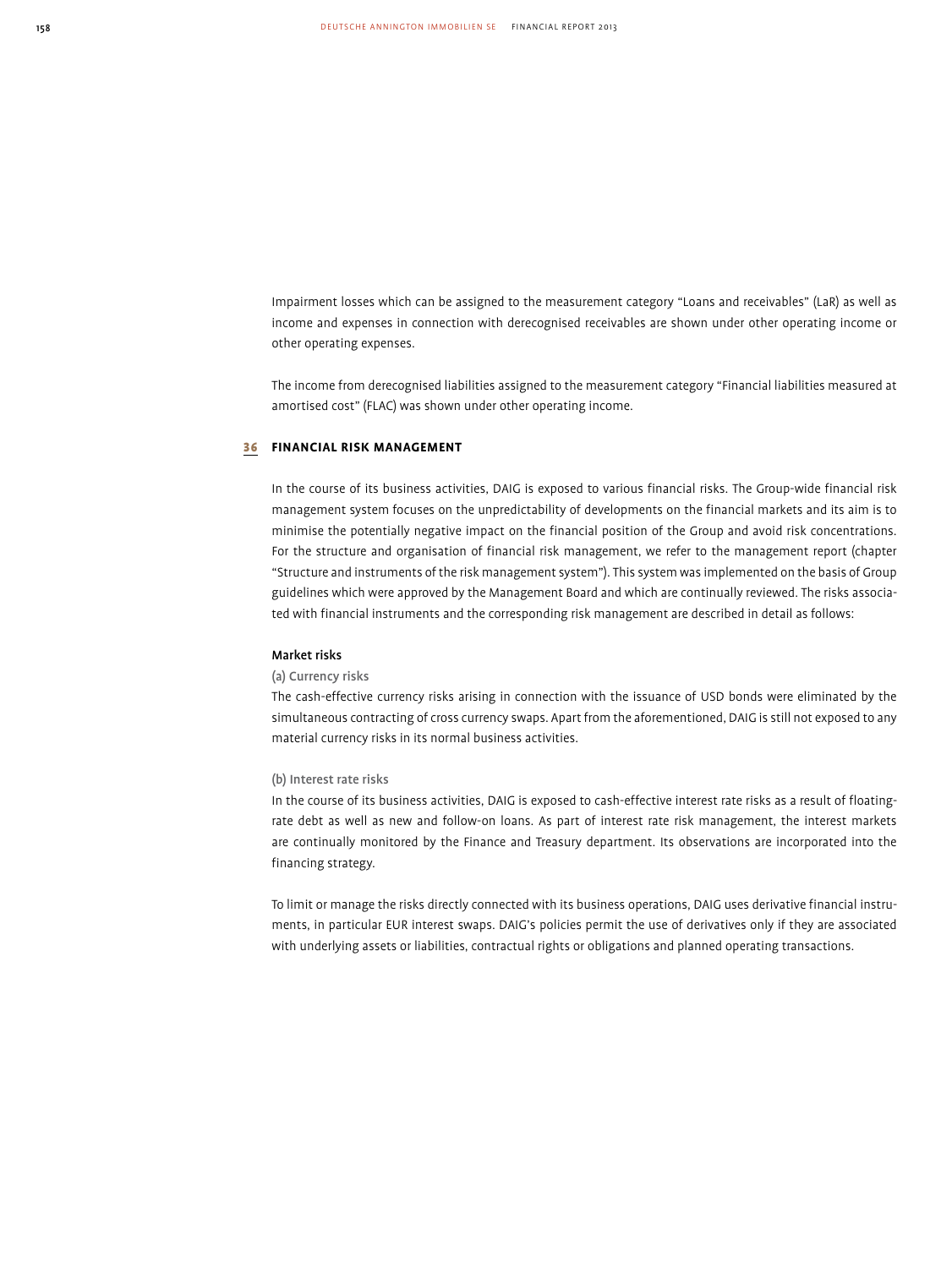Preceding this chapter, there is a sensitivity analysis with regard to purchase price liabilities from put options. A sensitivity analysis for cash flow hedges is provided under note [38] Derivative financial instruments.

### Credit risks

DAIG is exposed to a default risk resulting from the potential failure of a counterparty to fulfil its part of the contract. In this context, there is still no significant concentration of risks. Contracts for derivative financial instruments and financial transactions which substantiate a claim by DAIG against the counterparty are only concluded with banks which have a good standing and/or belong to a deposit protection scheme.

### Liquidity risks

The companies of DAIG are mainly financed by borrowings. Due to their high volume, the bank loans are in some cases exposed to a considerable refinancing risk. The liquidity risks arising from financing transactions with high volumes (volume risks) have become apparent in the financial sector, especially in the wake of the financial crisis. In order to limit these risks, DAIG is in constant contact with many different market players and continuously monitors all financing options available on the capital and banking markets. Moreover, DAIG subjects its existing financings to an early review prior to the respective final maturity date in order to ensure refinancing. The successful GRAND refinancing using, for the first time different corporate bonds, led to a significant reduction in the volume risk.

Under the conditions of existing loan agreements, DAIG is obliged to fulfil certain financial covenants such as the debt service coverage ratio or debt-equity ratio. If financial covenants are violated, the breach is not rectified within so-called cure periods and no mutually acceptable agreement can be reached with the lenders, the financing may be restructured and the cost structure changed. Should all commonly practised solutions be unsuccessful, the lenders could call in the loan. As part of risk management, the fulfilment of these financial covenants is continually monitored on the basis of current extrapolations and budgetary accounting.

To ensure its ability to pay at all times, DAIG has established a Treasury Management department, which continually checks and optimises the DAIG cash flows using, among other things, cash pooling and reports to the Management Board regularly on the current liquidity situation of the Group. Liquidity management is supplemented by short-term rolling, monthly liquidity planning for the current financial year, of which the Management Board is also promptly notified.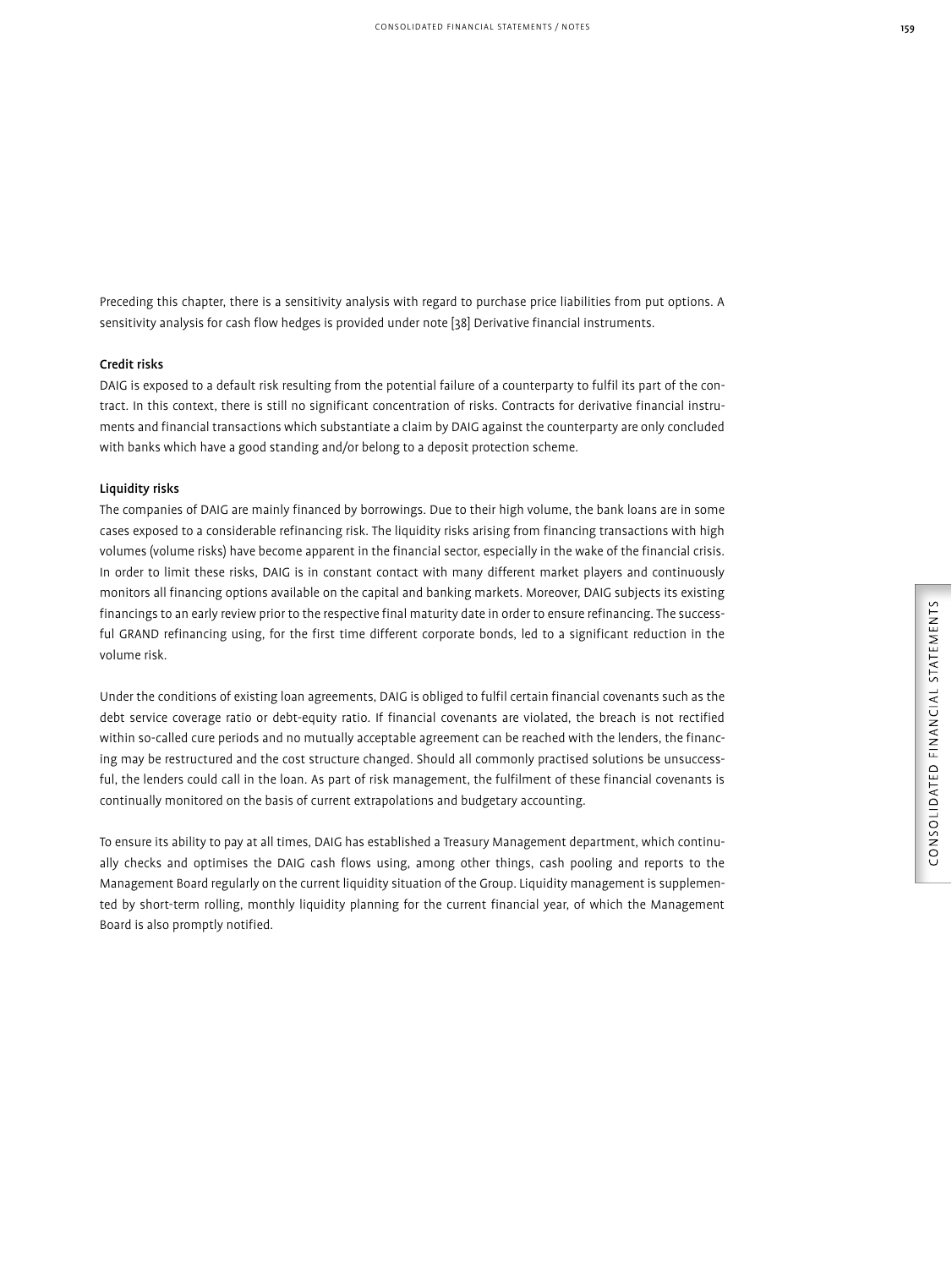The following table shows the forecast for undiscounted cash flows of the non-derivative financial liabilities and derivative financial instruments. The loan repayments shown for the following years contain only contractually fixed minimum repayment amounts:

|                                                                         | Carrying<br>amount     | 2014     |           | 2015     |           |          | 2016 to 2020 |  |
|-------------------------------------------------------------------------|------------------------|----------|-----------|----------|-----------|----------|--------------|--|
| $\notin$ million                                                        | as at<br>Dec. 31, 2013 | Interest | Repayment | Interest | Repayment | Interest | Repayment    |  |
| Other non-derivative<br>financial liabilities:                          |                        |          |           |          |           |          |              |  |
| Banks                                                                   | 2,663.3                | 77.5     | 146.8     | 70.5     | 307.7     | 243.4    | 1,880.0      |  |
| Other creditors                                                         | 2,904.7                | 91.2     | 21.4      | 89.8     | 14.0      | 303.8    | 2,087.1      |  |
| Deferred interest from<br>other non-derivative<br>financial liabilities | 26.7                   | 26.7     |           |          |           |          |              |  |
| Liabilities from<br>finance leases                                      | 91.9                   | 5.2      |           | 5.2      |           | 26.5     |              |  |
| Derivative financial liabilities                                        |                        |          |           |          |           |          |              |  |
| Purchase price liabilities<br>from put options                          | 7.4                    |          |           |          | 2.5       |          | 4.0          |  |
| Cash flow hedges (interest)                                             | 44,7                   | 19,5     |           | 16,3     |           | 4,7      |              |  |
| Cash flow hedges (cross<br>currency swap) USD in EUR                    | 24,7                   | $-26,5$  |           | $-26.4$  |           | $-78,4$  | $-533,2$     |  |
| <b>EUR</b>                                                              |                        | 25.0     |           | 25.0     |           | 75.4     | 554.8        |  |
| Deferred interest from<br>cash flow hedges                              | 1.7                    | 1.7      |           |          |           |          |              |  |

DAIG had cash on hand and deposits at banks totalling € 547.8 million as at the balance-sheet date (2012: € 469.9 million). Therefore DAIG's ability to service debt continues to be guaranteed at all times.

We refer to the information on financial risk management in the management report.

# 37 **CAPITAL MANAGEMENT**

The aim of DAIG's management is to manage the capital structure:

- > ensure a long-term increase in value in the interest of investors, employees and customers
- > maintain the investment grade rating
- > ensure adequate liquidity of the Group
- > ensure that the company can service its debts
- > create enough financial flexibility for the company to implement its growth and portfolio optimisation strategy
- > determine and control risks arising from changes in interest rates as well as to take advantage of the potential to optimise the interest result within the relevant risk preference.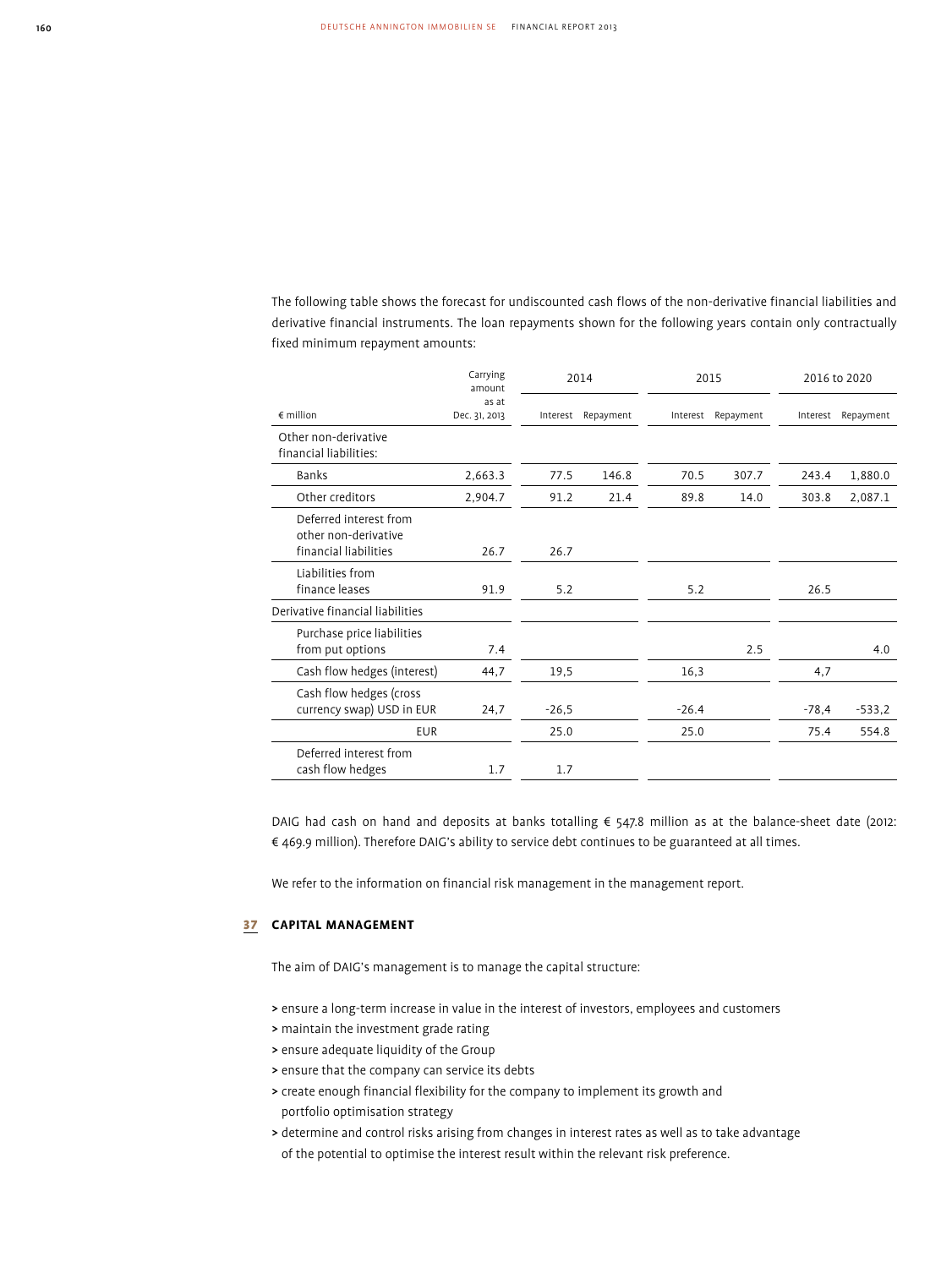As part of the opportunities and risk management of DAIG, the members of the Management Board are given monthly reports on the development of results and the potential effects on the Group's equity.

The equity situation of the subsidiaries is regularly examined.

The DAIG equity developed as follows:

| $\epsilon$ million | Dec. 31, 2013 | Dec. 31, 2012 |
|--------------------|---------------|---------------|
| Total equity       | 3,818.0       | 2,677.4       |
| Total assets       | 11,092.8      | 10,608.3      |
| Equity ratio       | 34.4%         | 25.2%         |

DAIG plans to continue funding possible acquisitions by an optimal mix of debt capital and equity.

In order to protect itself against changes in exchange rates and interest rates, DAIG regularly contracts derivative hedging transactions in the case of liabilities with variable interest rates or liabilities in foreign currencies. The Finance department is responsible for implementing the financing strategy.

### 38 **DERIVATIVE FINANCIAL INSTRUMENTS**

16 fixed payer swaps have been contracted to hedge the interest rate risk of the acquisition lines of credit, which were taken out by subsidiaries of Deutsche Annington Immobilien SE, in particular to fund portfolios.

All derivatives are included in a master netting agreement with the issuing banks. As all derivatives have a negative clean present fair value, neither economic nor accounting offsetting takes place.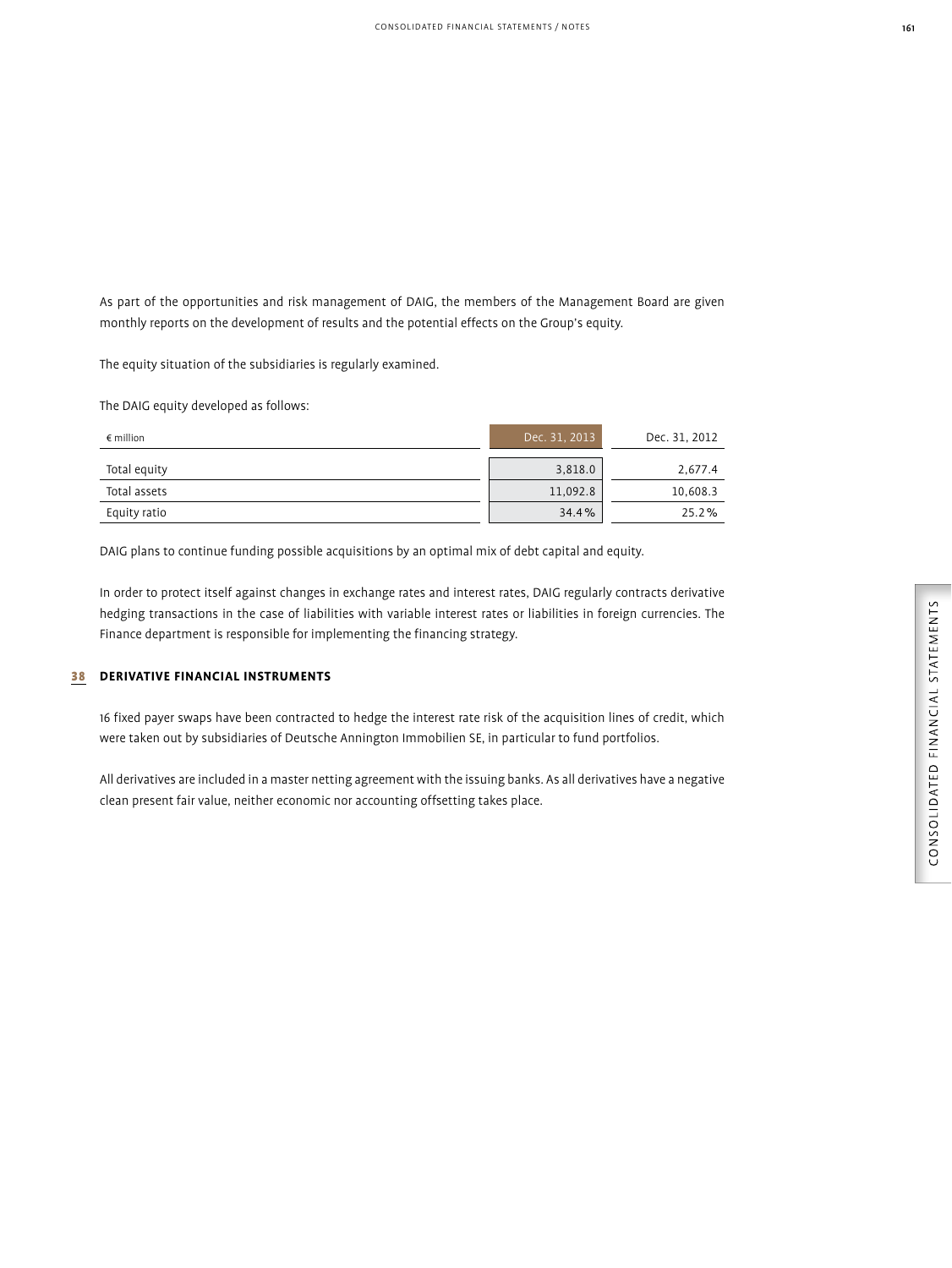At the reporting date, the nominal volume of the interest rate swaps amounted to € 996.4 million (2012: € 800.5 million). Interest rates vary between 1.295 % and 4.400 % with original swap periods of 4.75 to ten years:

|                                           | Nominal | Beginning     | End           | Current average                     |
|-------------------------------------------|---------|---------------|---------------|-------------------------------------|
| $\notin$ million                          | value   | of term       | of term       | interest rate<br>(incl. margin)     |
| Landesbank Hessen-Thüringen<br>and SEB AG |         |               |               |                                     |
| Hedged items                              | 248.5   | Apr. 18, 2008 | Apr. 20, 2015 | 3-m EURIBOR<br>margin 1.05%         |
| Interest rate swaps                       | 250.9   | Jul. 21, 2008 | Apr. 20, 2015 | 4.400%                              |
| Norddeutsche Landesbank (1)               |         |               |               |                                     |
| Hedged items                              | 144.2   | Mar. 30, 2012 | Dec. 31, 2018 | 6-m EURIBOR<br>margin 1.04 %-2.19 % |
| Interest rate swaps                       | 144.2   | Mar. 30, 2012 | Dec. 31, 2018 | 2.395%                              |
| Corealcredit Bank AG                      |         |               |               |                                     |
| Hedged items                              | 162.3   | Dec. 14, 2010 | Dec. 31, 2018 | 3-m EURIBOR<br>margin 0.88 %-0.93 % |
| Interest rate swaps                       | 173.6   | Apr. 13, 2011 | Apr. 13, 2018 | 3.335%                              |
| AXA S.A. (Société Générale S.A.)          |         |               |               |                                     |
| Hedged items                              | 174.8   | Jun. 26, 2013 | Jun. 29, 2018 | 3-m EURIBOR<br>margin 2.25%         |
| Interest rate swaps                       | 149.4   | Sep. 30, 2013 | Jun. 26, 2018 | 1.360%                              |
| Norddeutsche Landesbank (2)               |         |               |               |                                     |
| Hedged items                              | 86.1    | Jun. 28, 2013 | Jun. 30, 2023 | 3-m EURIBOR<br>margin 1.47%         |
| Interest rate swaps                       | 86.1    | Jun. 28, 2013 | Jun. 30, 2023 | 2.290%                              |
| Pfandbriefbank AG                         |         |               |               |                                     |
| Hedged items                              | 190.3   | Jul. 5, 2013  | Jun. 29, 2018 | 3-m EURIBOR<br>margin 1.95%         |
| Interest rate swaps                       | 192.2   | Jul. 5, 2013  | Jul. 5, 2018  | 1.307%                              |

On September 25, 2013, two cross currency swaps were contracted in equal amounts with each of JP Morgan Limited and Morgan Stanley Bank International Limited; these cross currency swaps became effective on the issuance of two bonds for a total amount of US-\$ 1,000 million on October 2, 2013. The hedging instruments, each for an amount of US-\$ 375 million, have a term of four years and the cross currency swaps, each for an amount of US-\$ 125 million, have a term of ten years. Therefore, the EUR-USD currency risk resulting from the coupon and capital repayments is eliminated for the entire term of the bonds.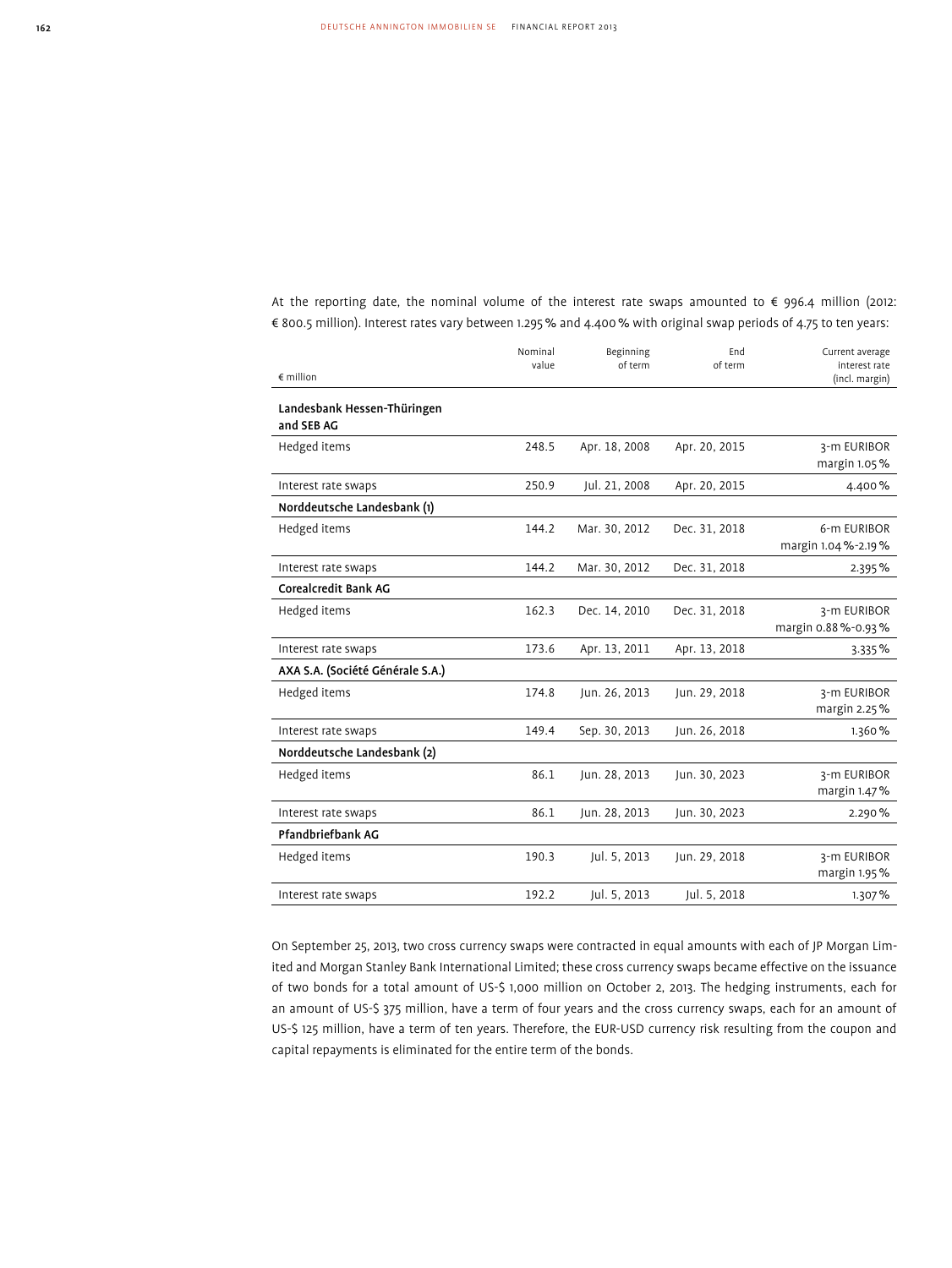The nominal volume of the cross currency swaps is € 739.8 million at the reporting date. The interest conditions are 2.970 % for four years and 4.58 % for ten years.

| $\epsilon$ million                                                      | Nominal<br>value<br>US-S | Nominal<br>value<br>€ | Beginning<br>of term | End<br>of term | Interest rate<br>US-S | Interest rate<br>€ | Hedging<br>rate<br>$US-S/E$ |
|-------------------------------------------------------------------------|--------------------------|-----------------------|----------------------|----------------|-----------------------|--------------------|-----------------------------|
| J.P. Morgan Securities plc<br>Morgan Stanley & Co.<br>International plc |                          |                       |                      |                |                       |                    |                             |
| Hedged items                                                            | 750.0                    | 554.9                 | Oct. 2, 2013         | Oct. 2, 2017   | 3.20%                 |                    |                             |
| Hedged items                                                            | 250.0                    | 184.9                 | Oct. 2, 2013         | Oct. 2, 2023   | 5.00%                 |                    |                             |
| Cross currency swaps                                                    | 750.0                    | 554.9                 | Oct. 2, 2013         | Oct. 2, 2017   |                       | 2.97%              | 1.3517                      |
| Cross currency swaps                                                    | 250.0                    | 184.9                 | Oct. 2, 2013         | Oct. 2, 2023   |                       | 4.58%              | 1.3517                      |
|                                                                         |                          |                       |                      |                |                       |                    |                             |

The designation of the above-mentioned financial instruments as hedging instruments is prospectively determined on the basis of a sensitivity analysis, retrospectively on the basis of the accumulated dollar offset method. The fair value changes of the hedged items are determined on the basis of the hypothetical derivative method. In the reporting year – as in the prior year – the impact of default risk on the fair values is negligible and did not result in any adjustments of the balance sheet item.

As part of cash flow hedge accounting, the derivatives as at December 31, 2013 were shown at their negative clean present fair values totalling € 69.4 million (2012: € 67.1 million) together with the corresponding deferred interest of € 1.6 million (2012: € 3.8 million) under other financial liabilities.

As a result of the valuation, € 19.9 million was credited to other comprehensive income in 2013 (2012: deduction of € 5.7 million).

In the reporting period, after allowance for deferred taxes, cumulative ineffectiveness decreased by € 1.2 million to € 1.2 million (2012: € 2.4 million).

On the basis of the valuation as at December 31, 2013, DAIG used a sensitivity analysis to determine the change in equity given a parallel shift in the interest rate structure of 50 basis points in each case:

|                    |                                        | Change in equity                             |         |  |  |
|--------------------|----------------------------------------|----------------------------------------------|---------|--|--|
| $\epsilon$ million | Other reserves<br>not affecting income | Ineffective portions<br>affecting net income | Total   |  |  |
| 2013               |                                        |                                              |         |  |  |
| +50 basis points   | $+11.8$                                | $+0.2$                                       | $+12.0$ |  |  |
| - 50 basis points  | $-14.5$                                | $-0.3$                                       | $-14.8$ |  |  |
| 2012               |                                        |                                              |         |  |  |
| +50 basis points   | $+7.6$                                 | $-0.5$                                       | $+7.1$  |  |  |
| - 50 basis points  | $-9.3$                                 | $-1.0$                                       | $-10.3$ |  |  |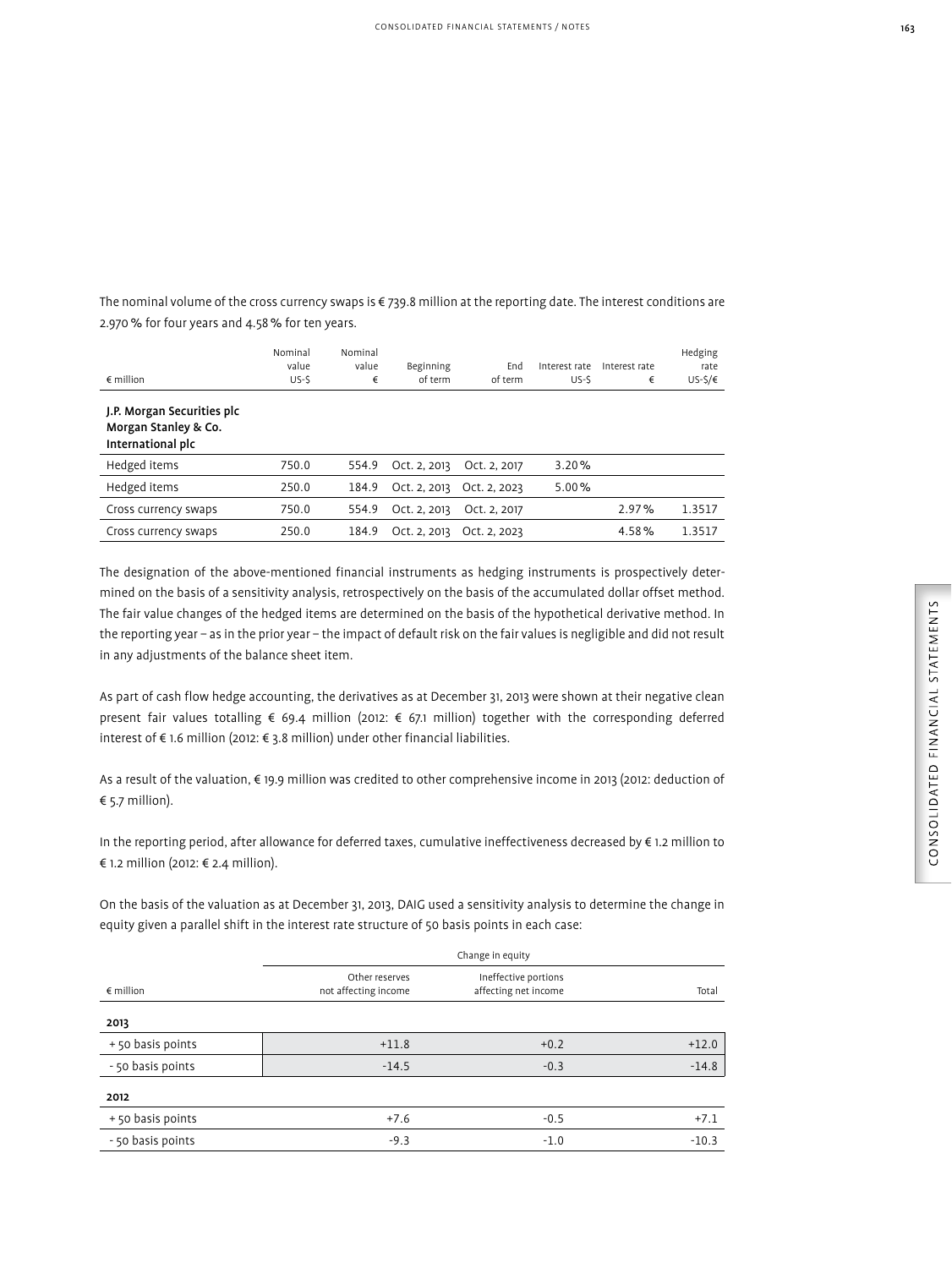A further sensitivity analysis showed that a change in the foreign currency level of -5 % (+5 %) would lead, after allowance for deferred taxes, to a change in the other reserves not affecting net income of € -19.6 million (or  $\epsilon$  -7.8 million).

At the balance sheet date, all the derivative financial instruments used by DAIG are part of effective hedging as required by IAS 39.

#### 39 **INFORMATION ON THE CONSOLIDATED CASH FLOW STATEMENT**

The cash flow statement shows how the cash of DAIG has changed during the reporting year as a result of cash inflows and outflows. In accordance with IAS 7 (Statements of Cash Flows), a distinction is made between changes in cash flow from operating activities, investing activities and financing activities.

The cash flow from operating activities is determined from the profit for the period using the indirect method, the profit for the period being adjusted for effects of transactions of a non-cash nature, any deferrals or accruals of past or future operating cash receipts or payments as well as items of income or expense associated with investing or financing cash flows.

The effects of changes in the scope of consolidation are shown separately. Therefore, direct comparison with the corresponding changes in the consolidated balance sheet items is not possible.

The income from the sale of trading properties is shown in cash flow from operating activities, the proceeds from the disposal of intangible assets, property, plant and equipment and investment properties are shown in cash flow from investing activities.

The changes in inventories due to ancillary costs to be billed are netted against the advance payments received and shown in the line Changes in liabilities.

Exercising the IAS 7 option, interest received is shown under cash flow from investing activities and interest paid is shown under cash flow from financing activities.

Acquisition of investment properties mainly shows expenses for modernisation measures.

In contrast to the prior year, tax payments were split in the cash flow statement into payments arising from the repayment of the EK02 liability and other tax payments.

Of the cash and cash equivalents, restraints on disposal apply to € 49.1 million (2012: € 363.2 million).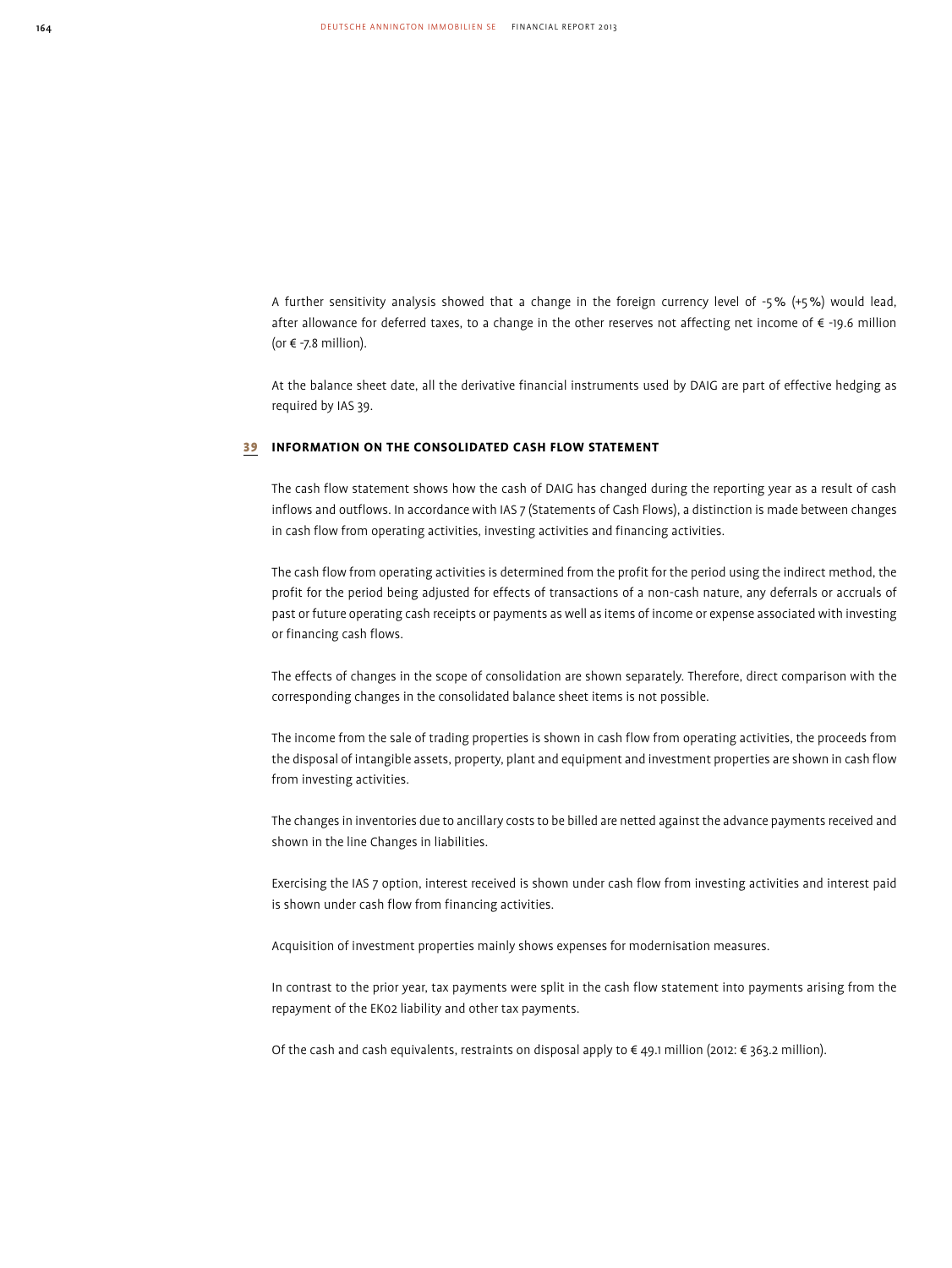## 40 **CONTINGENT LIABILITIES**

Contingent liabilities exist for cases in which Deutsche Annington Immobilien SE and its subsidiaries give guarantees to various contractual counterparts.

The terms are in many cases limited to an agreed time. In some cases, the term is unlimited.

Contingent liabilities of DAIG are as follows:

| $\epsilon$ million            | 2013 | 2012 |
|-------------------------------|------|------|
| Property transfer obligations | 12.6 | 67.4 |
| Rent surety bonds             | 0.2  | 0.2  |
| Other                         | 2.8  | 2.8  |
|                               | 15.6 | 70.4 |

The property transfer obligations are shown in the amount of the guarantees utilised.

## 41 **OTHER FINANCIAL OBLIGATIONS**

The future minimum lease payment obligations as a result of the fact that they are non-cancellable operating leases are due as follows:

| $\epsilon$ million           | End of<br>contract term | Due within<br>one year | Due in<br>1 to 5 years | Due after<br>5 years     | Total |
|------------------------------|-------------------------|------------------------|------------------------|--------------------------|-------|
| Total minimum lease payments |                         |                        |                        |                          |       |
| Dec. 31, 2013                |                         |                        |                        |                          |       |
| Rents                        | 2014-2020               | 4.7                    | 17.3                   | 3.4                      | 25.4  |
| Lease contracts              | 2014-2017               | 6.8                    | 12.3                   | $\overline{\phantom{a}}$ | 19.1  |
| Ground rent contracts        | 2017-2094               | 5.0                    | 21.1                   | 208.8                    | 234.9 |
|                              |                         | 16.5                   | 50.7                   | 212.2                    | 279.4 |
| Dec. 31, 2012                |                         |                        |                        |                          |       |
| Rents                        | 2013-2020               | 4.6                    | 16.6                   | 7.1                      | 28.3  |
| Lease contracts              | 2013-2017               | 4.8                    | 11.2                   |                          | 16.0  |
| Ground rent contracts        | 2017-2094               | 4.8                    | 20.6                   | 212.3                    | 237.7 |
|                              |                         | 14.2                   | 48.4                   | 219.4                    | 282.0 |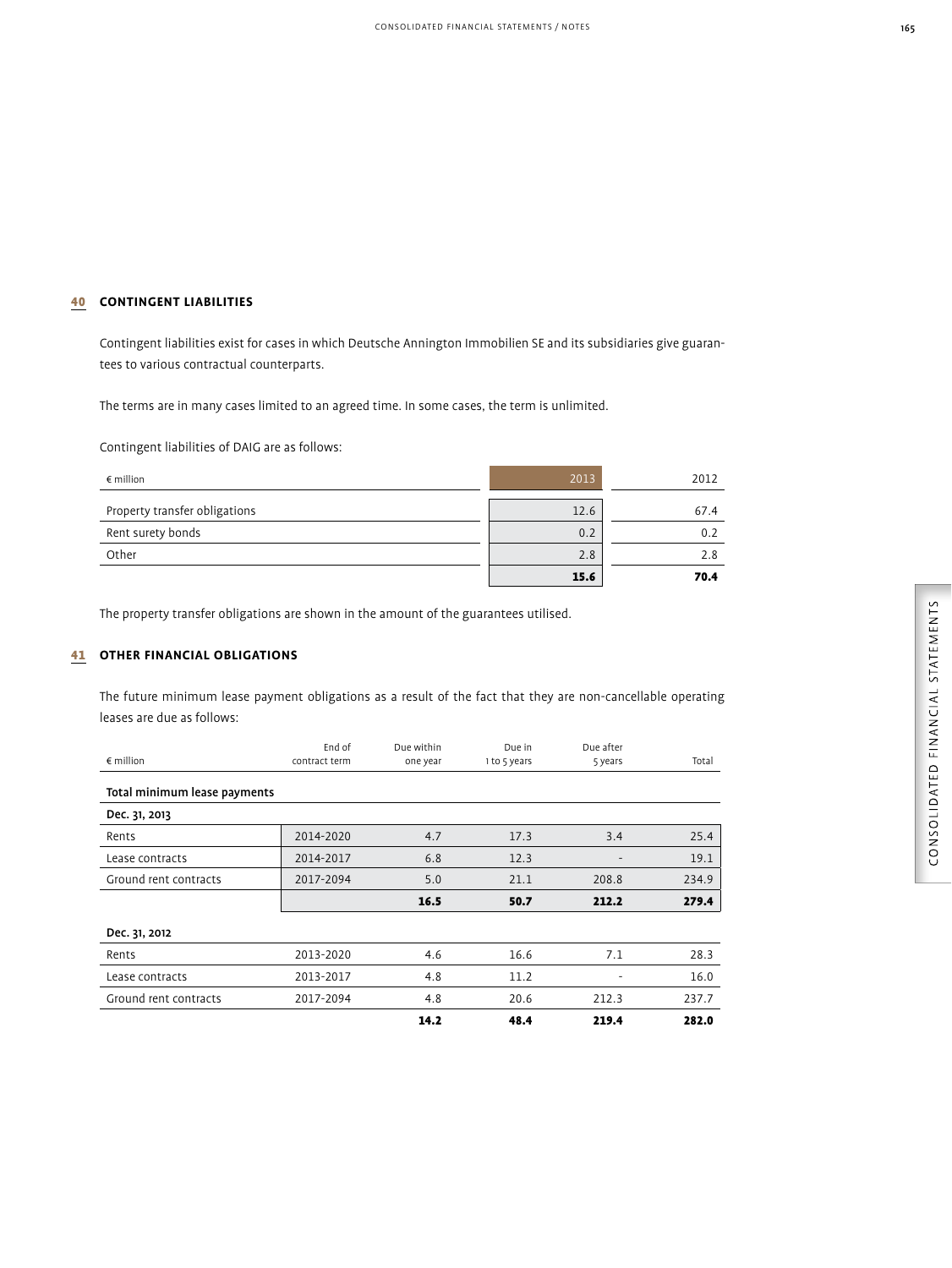Payments of € 16.9 million (2012: € 15.2 million) under rental, tenancy and lease agreements were recognised as expenses in 2013.

The DAIG ground rent contracts generally have a term of 99 years. The average remaining term of these contracts was approx. 39 years as at December 31, 2013. The owners of inheritable building rights are in particular the German state, church institutions, German states, local authorities and Deutsche Post AG, Bonn.

In addition to obligations under operating leases, other financial obligations include:

| $\epsilon$ million                          | Dec. 31, 2013 | Dec. 31, 2012 |
|---------------------------------------------|---------------|---------------|
| Other financial obligations                 |               |               |
| Cable TV service contracts                  | 178.7         | 160.0         |
| Caretaker service contracts                 | 64.3          | 81.3          |
| IT service contracts                        | 20.2          | 20.9          |
| Surcharges under the German Condominium Act | 1.3           | 1.3           |
| Refinancing costs                           | -             | 1.8           |
|                                             | 264.5         | 265.3         |

The obligations under cable TV service contracts are set against future income from the marketing of the cable TV service.

## 42 **SEGMENT REPORTING**

DAIG is an integrated real estate company. The company's policy focuses on sustainably increasing the value of the company. DAIG steadily strives to grow its earnings through the value-enhancing management of its properties, through value-creating investments as well as through active portfolio management. The housing stocks are located exclusively in Germany.

The systematic focus on value is also reflected in the company's internal management system. For this purpose, a distinction is made between the two segments, Rental and Sales.

The Rental segment pools all business activities for active management as well as investments in the residential properties.

Only ancillary costs that cannot be passed on to the tenants are included in the Rental segment. The other income from property management is offset against the operating costs within the Rental segment and is therefore not shown gross as sales.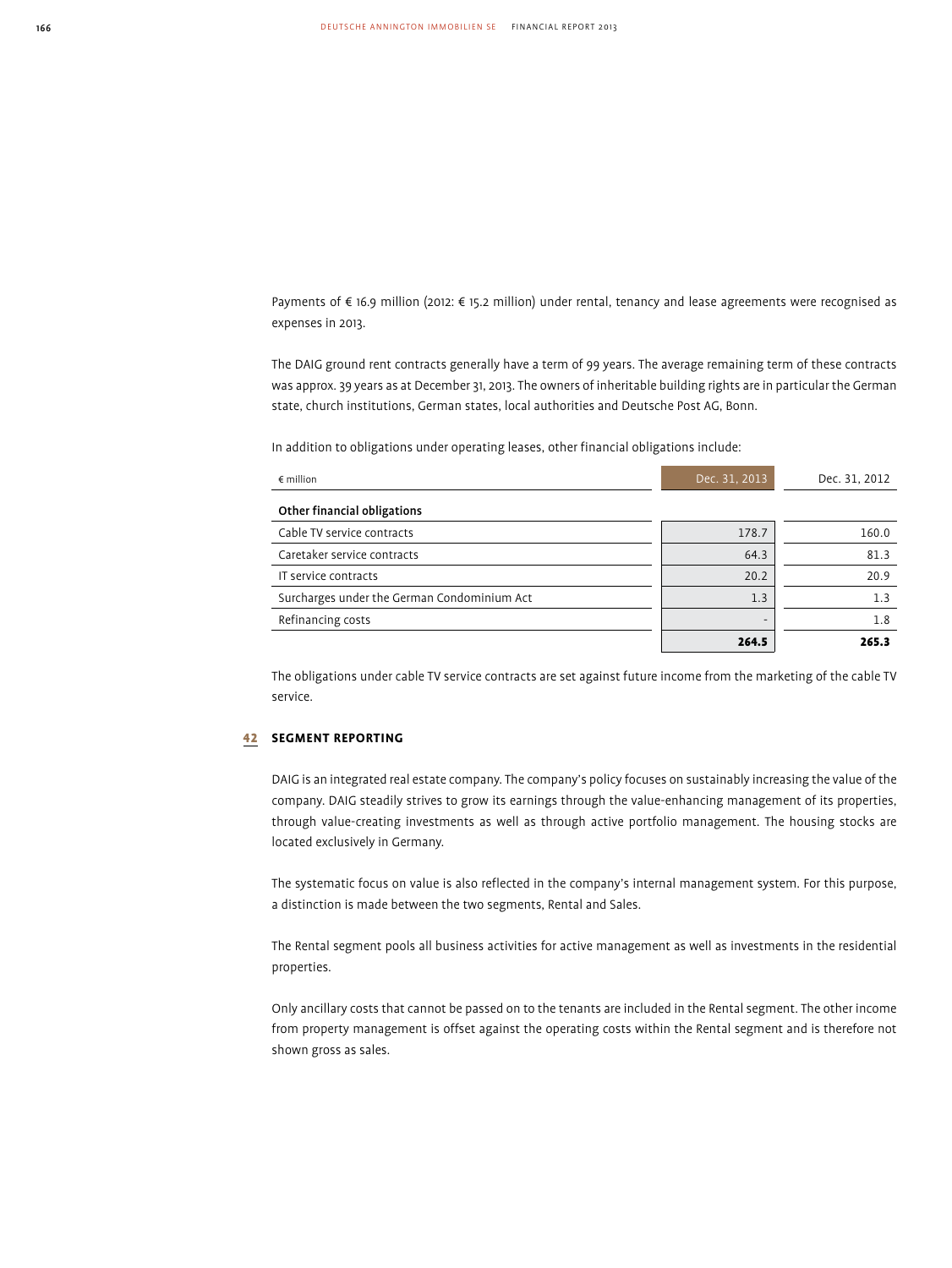The Sales segment covers all business activities relating to the sale of single units (Privatise) as well as the sale of entire buildings or plots of land (Non-Core sales).

A Group-wide planning and controlling system ensures that resources for both segments are efficiently allocated and their successful use is monitored.

Reporting to the chief decision-makers and thus the assessment of business performance as well as the allocation of resources are performed on the basis of this segmentation. Accordingly, segment reporting is presented in accordance with IFRS 8.22. No segmentation by region is performed. Assets and liabilities are not viewed separately by segment.

Internal reporting is generally based on the IFRS reporting standards.

The chief decision-makers assess the company's performance on the basis of the revenues as well the segment result. The segment result represents earnings before interest, taxes, depreciation and amortisation adjusted for items not related to the period, recurring irregularly and untypical for the business operation and excluding effects from revaluations in accordance with IAS 40 (adjusted EBITDA).

| $\epsilon$ million                                                 | Rental   | Sales    | Other*   | Group    |
|--------------------------------------------------------------------|----------|----------|----------|----------|
| Jan. 1 - Dec. 31, 2013                                             |          |          |          |          |
| Segment revenues                                                   | 728.0    | 353.5    | 339.7    | 1,421.2  |
| Carrying amount of properties sold                                 |          | $-325.8$ |          |          |
| Revaluation from disposal of assets held for sale                  |          | 15.3     |          |          |
| Maintenance                                                        | $-136.5$ |          |          |          |
| Operating expenses                                                 | $-148.8$ | $-15.3$  | $-339.7$ |          |
| <b>EBITDA (ADJUSTED FOR NON-RECURRING ITEMS)</b>                   | 442.7    | 27.7     | 0.0      | 470.4    |
| Non-recurring items                                                |          |          |          | $-48.4$  |
| Period adjustments from assets held for sale                       |          |          |          | 9.0      |
| <b>EBITDA IFRS</b>                                                 |          |          |          | 431.0    |
| Net income from fair value adjustments<br>of investment properties |          |          |          | 553.7    |
| Depreciation and amortisation                                      |          |          |          | $-6.8$   |
| Income from other investments                                      |          |          |          | $-2.7$   |
| Financial income                                                   |          |          |          | 14.0     |
| Financial expenses                                                 |          |          |          | $-299.6$ |
| <b>EBT</b>                                                         |          |          |          | 689.6    |
| Income taxes                                                       |          |          |          | $-205.4$ |
| <b>PROFIT FOR THE PERIOD</b>                                       |          |          |          | 484.2    |

\* Includes ancillary costs of € 320.3 million and other income from property management of € 19.3 million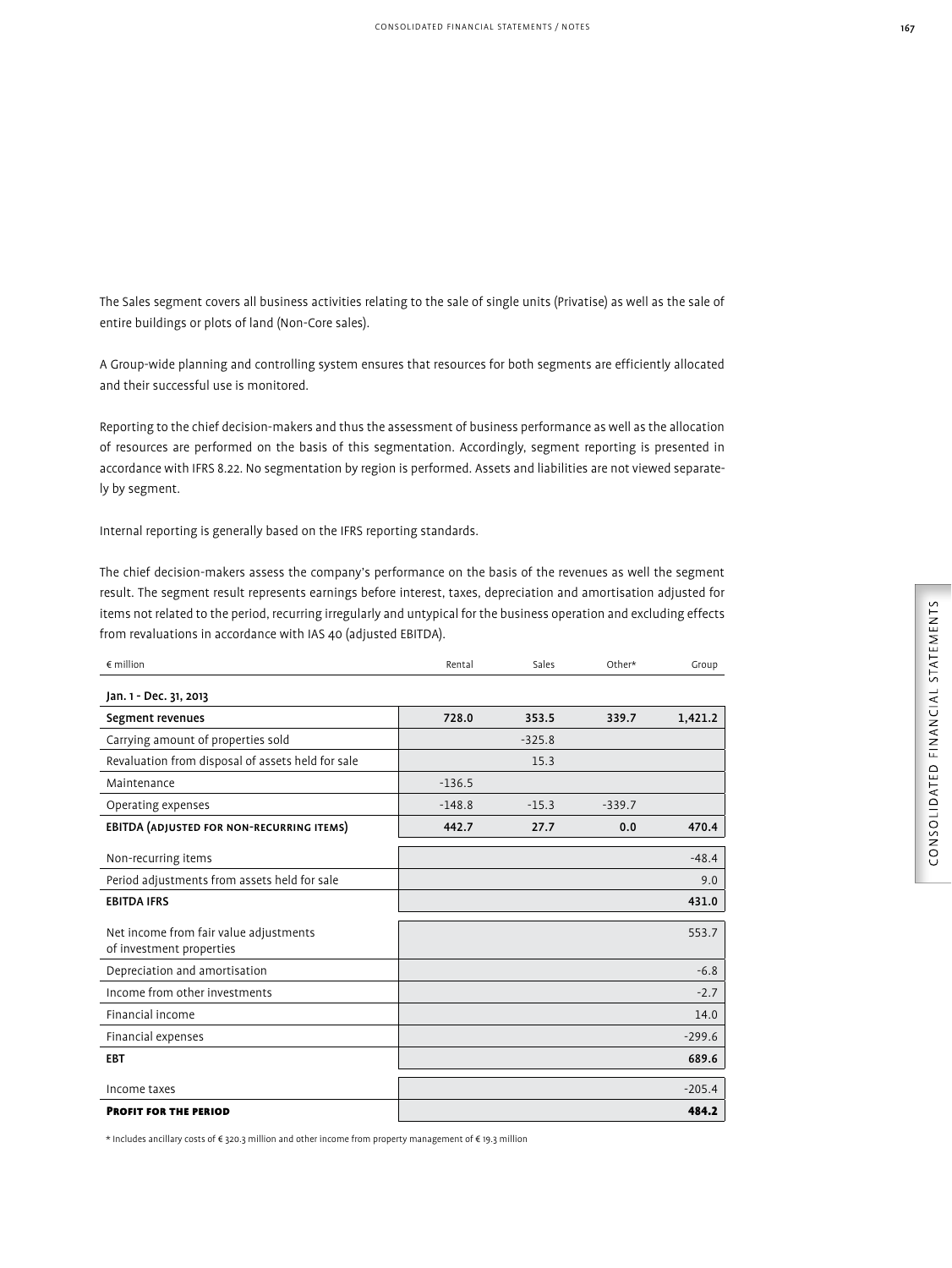| $\epsilon$ million                                                 | Rental   | Sales    | Other*   | Group    |
|--------------------------------------------------------------------|----------|----------|----------|----------|
| Jan. 1 - Dec. 31, 2012                                             |          |          |          |          |
| Segment revenues                                                   | 729.0    | 304.9    | 335.9    | 1,369.8  |
| Carrying amount of properties sold                                 |          | $-270.4$ |          |          |
| Revaluation from disposal of assets held for sale                  |          | 19.7     |          |          |
| Maintenance                                                        | $-127.3$ |          |          |          |
| Operating expenses                                                 | $-164.4$ | $-17.5$  | $-335.9$ |          |
| <b>EBITDA (ADJUSTED FOR NON-RECURRING ITEMS)</b>                   | 437.3    | 36.7     | 0.0      | 474.0    |
| Non-recurring items                                                |          |          |          | $-21.2$  |
| Period adjustments from assets held for sale                       |          |          |          | $-2.6$   |
| <b>EBITDA IFRS</b>                                                 |          |          |          | 450.2    |
| Net income from fair value adjustments<br>of investment properties |          |          |          | 205.6    |
| Depreciation and amortisation                                      |          |          |          | $-6.1$   |
| Income from other investments                                      |          |          |          | $-3.0$   |
| Financial income                                                   |          |          |          | 12.3     |
| Financial expenses                                                 |          |          |          | $-443.2$ |
| <b>EBT</b>                                                         |          |          |          | 215.8    |
| Income taxes                                                       |          |          |          | $-43.6$  |
| <b>PROFIT FOR THE PERIOD</b>                                       |          |          |          | 172.2    |

\* Includes ancillary costs of € 317.5 million and other income from property management of € 18.4 million

## 43 **LITIGATION AND CLAIMS**

DAIG is involved in litigation resulting from operating activities, both as the plaintiff and the defendant. These legal disputes and claims for damages are routine resulting from the normal course of business. They are in particular disputes under the Law of Tenancy and sales disputes.

None of these legal disputes and claims for damages will have a material effect on the balance sheet, profits or liquidity of DAIG.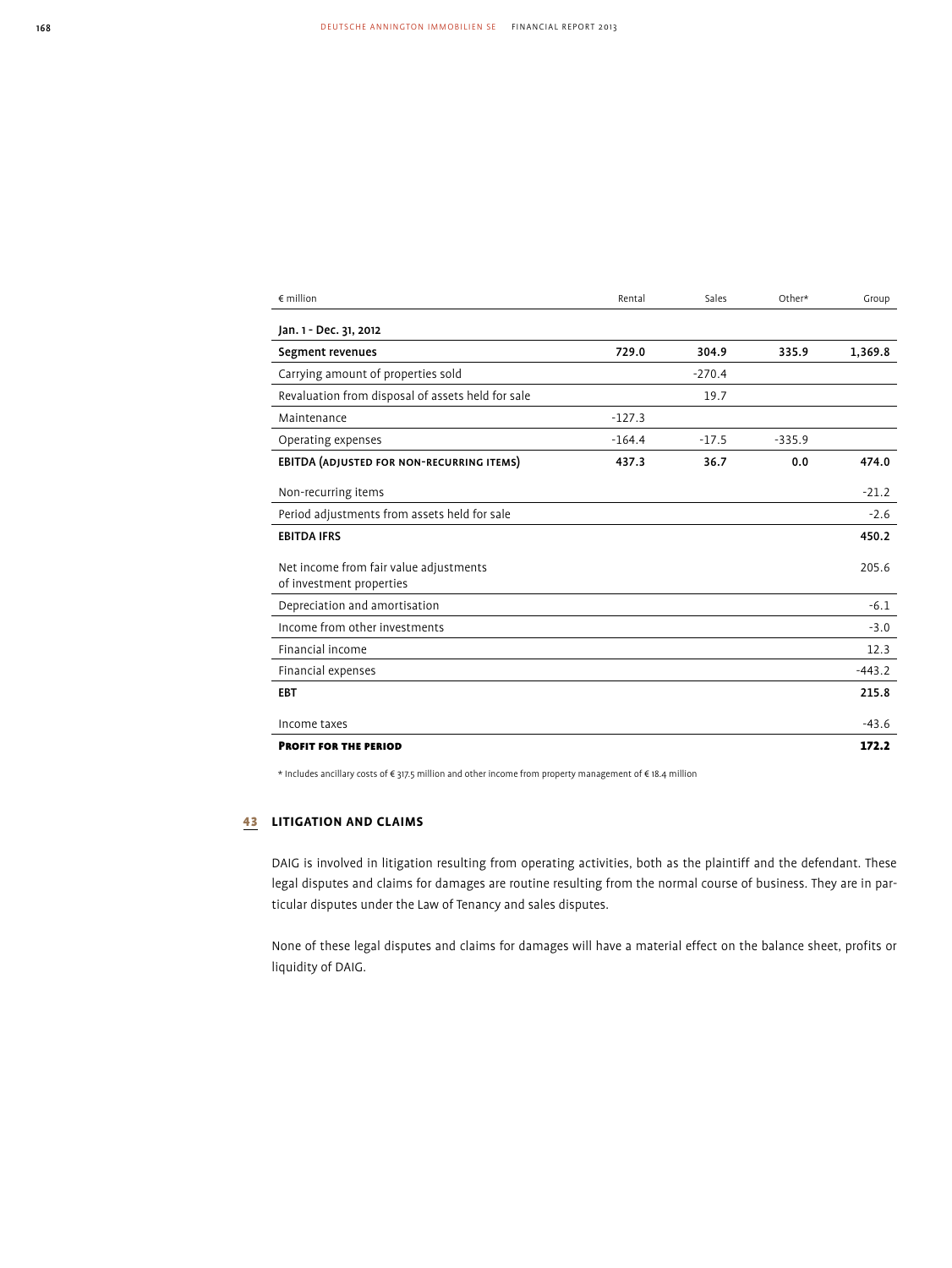## 44 **RELATED PARTY TRANSACTIONS**

The members of the Management Board and the Supervisory Board and members of their immediate families do not personally have any business relations with DAIG companies other than in their capacity as members of the Management Board or Supervisory Board.

There are also no business relations between DAIG companies or with members of the management or supervisory bodies of consolidated DAIG companies or members of their immediate families.

Monterey Holdings I S.à r.l., Luxembourg, has settled its existing obligations to reimburse the payments to serving and former members of the Management Board under the Long-Term Incentive Plan (LTIP) linked to the stock exchange listing. DAIG shows under other assets a receivable from Monterey Holdings I S.à r.l., Luxembourg, of € 3.0 million (2012: € 15.0 million) in the amount of the resulting remaining obligations.

## 45 **SHARE-BASED PAYMENTS**

A new long-term incentive agreement was signed on June 28, 2013 (new LTIP). This regulates the replacement of the previous LTIP agreements subject to the condition precedent of an IPO as well as the modalities of the new LTIP. The condition precedent occurred with the completion of the IPO on July 11, 2013.

Accordingly, the Management Board members were paid one-off remuneration of € 6.2 million gross at the time of the initial listing in settlement of all claims arising out of the previous LTIP. The pro-rata income tax totalling € 0.3 million was paid by the company as a fringe benefit.

The individual Management Board members had undertaken to purchase 171,424 shares at the subscription price (€ 16.50 per share) when the IPO took place; these shares have full dividend and voting right entitlements but their disposal is restricted until the end of the respective Management Board member's employment contract (restricted shares).

In addition, the Management Board members are granted a total of 931,030 notional shares (SARs = stock appreciation rights). The plan will run for a period of five years (five annual tranches) with a cliff vesting of 20 % per calendar year of the total number of notional shares granted. In this context, the fair value corresponds to the actuarial fair value of the remuneration expected over the total 5-year period. These notional shares will be converted into payout amounts for each annual tranche on the basis of a formula laid down in the LTIP agreement. Therefore, this new LTIP qualifies as a cash-settled share-based plan in accordance with IFRS 2.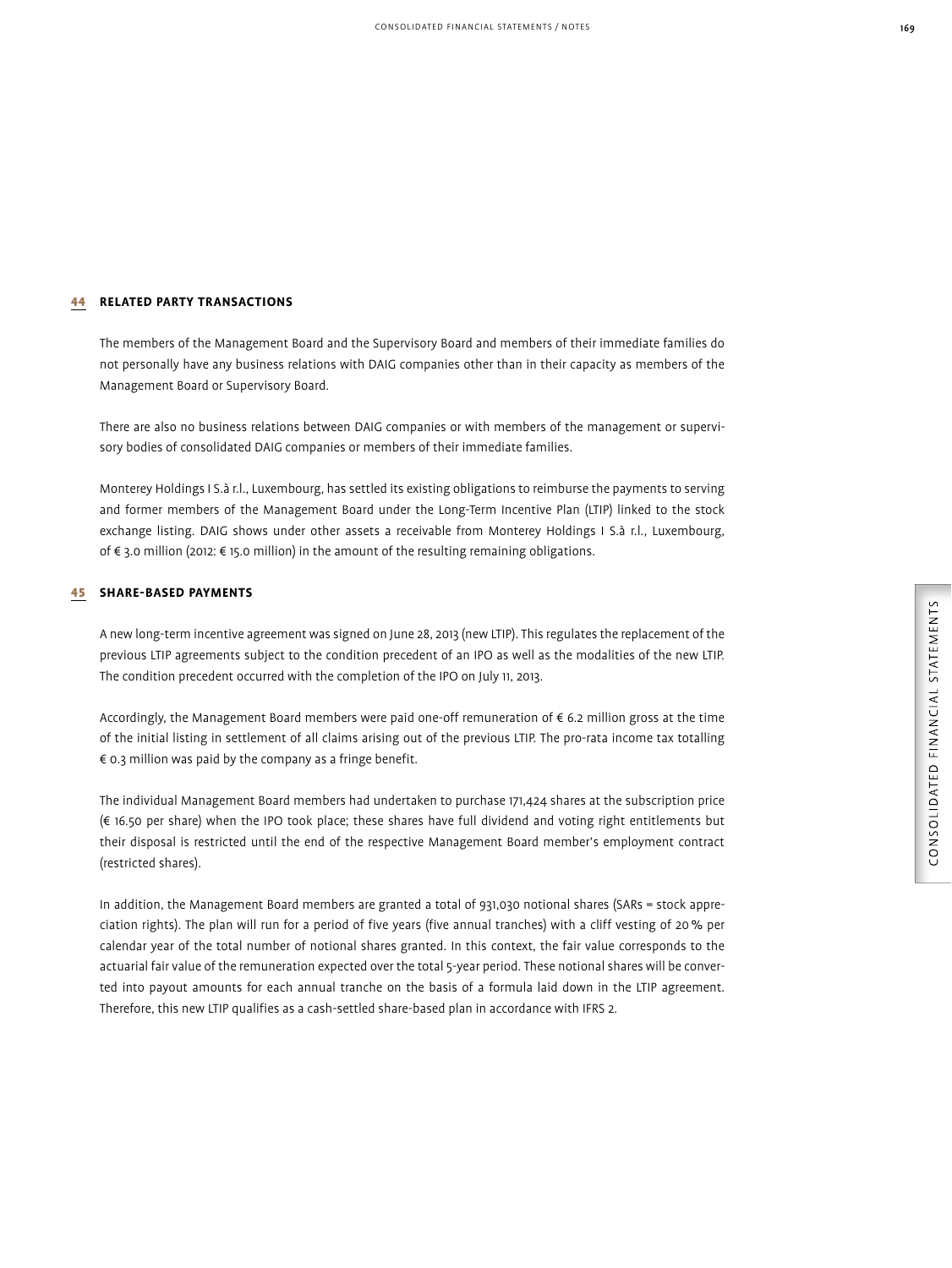Payout of the amounts of the vested tranches will be triggered as soon as and if the previous sole shareholder reduces its shareholding to below 30 %, the subsequently vested tranches will become due on February 28 or July 11 of the following years, but at the latest on September 30, 2019 (long-stop date) all amounts will become due.

If there is a change of control over the company before the investors in funds advised by Terra Firma have reduced the direct or indirect investment in the company to less than 50 %, all notional shares will fully vest and all claims connected therewith will become due.

The cash-settled amounts are determined from the product of the number of notional shares per tranche, the market value of the share, taking into account dividend payments in the period between the IPO and the payout date, and the level of performance target achievement for the relevant measurement period. This level of performance target achievement results from the sum of the NAV percentage, the TSR percentage and the AFFO percentage divided by three (NAV = EPRA net asset value, TSR = total shareholder return, AFFO = adjusted funds from operations). The possible performance target achievement may be between 90 % and 110 %. The following table shows the performance target achievement parameters as well as the factors influencing them:

| Performance target<br>achievement parameters | Factors influencing the parameters                                                                                                                                          |
|----------------------------------------------|-----------------------------------------------------------------------------------------------------------------------------------------------------------------------------|
| <b>NAV</b>                                   | NAV increase per share in relation to the comparator group defined<br>in the LTIP agreement                                                                                 |
| <b>TSR</b>                                   | Increase in the market closing price adjusted for dividend payments (generally the<br>stock market price) in relation to the comparator group defined in the LTIP agreement |
| AFFO                                         | AFFO from the last financial statements against the AFFO target for the same period<br>in the medium-term plan                                                              |

The Supervisory Board has the right and the obligation to appropriately adjust the calculation modalities if there are significant changes in the comparator group.

The reporting on the new LTIP is based on actuarial reports of the pension actuary.

The new LTIP programme results, in accordance with IFRS, in total expenses of  $\epsilon$  4.2 million in the reporting year 2013.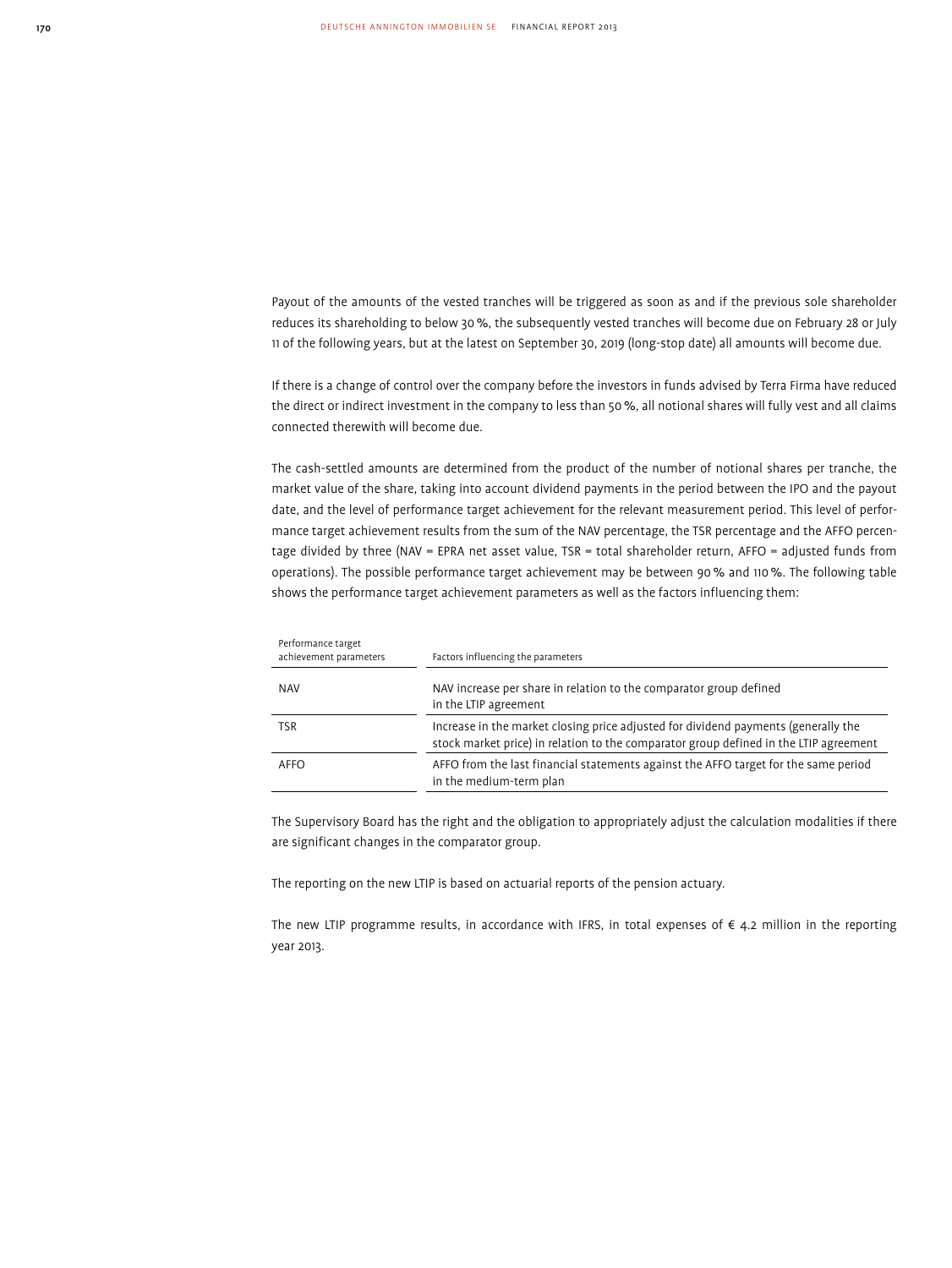## 46 **REMUNERATION**

#### Remuneration of the Supervisory Board

The members of the Supervisory Board received fixed remuneration of € 639 k in 2013 (2012: € 194 k) for their work.

### Total remuneration of the Management Board

The remuneration paid to the serving Management Board members totals € 20.4 million (2012: € 3.4 million). Of this figure, € 2.3 million (2012: € 2.1 million) was for fixed remuneration components including non-cash benefits and other remuneration. The variable remuneration of € 1.7 million (2012: € 1.3 million) refers to bonuses. The settlement of the previous LTIP accounts for € 2.4 million.

The total remuneration includes the fair value of the 931,030 notional shares granted under the new LTIP for the entire five-year period amounting to € 14.0 million. This corresponds to the actuarial fair value of the expected remuneration over the entire five-year period of the LTIP.

#### Remuneration of former Management Board members and their surviving dependants

The total remuneration of the former Management Board members and their surviving dependants amounts to € 7.3 million for the 2013 financial year (2012: € 3.0 million).

## Pension obligations to serving members and former members of the Management Board and their surviving dependants

The pension obligations (DBO) to serving members of the Management Board amount to € 0.8 million (2012: € 0.5 million) and to former members of the Management Board and their surviving dependants to € 10.7 million (2012: € 12.0 million).

## 47 **AUDITORS' FEES**

The following fees (including expenses) have been recorded as expenses for the services provided in the reporting year by the Group auditors, KPMG AG Wirtschaftsprüfungsgesellschaft:

| $\epsilon$ million          | 2013 | 2012 |
|-----------------------------|------|------|
| Audits                      | 2.0  | 1.9  |
| Other confirmation services | 2.3  | 0.3  |
| Tax consultancy services    | 0.7  | 0.1  |
| Other services              | 0.1  | 0.1  |
|                             | 5.1  | 2.4  |

The other confirmation services mainly comprise the issuing of comfort letters in connection with the IPO and refinancings.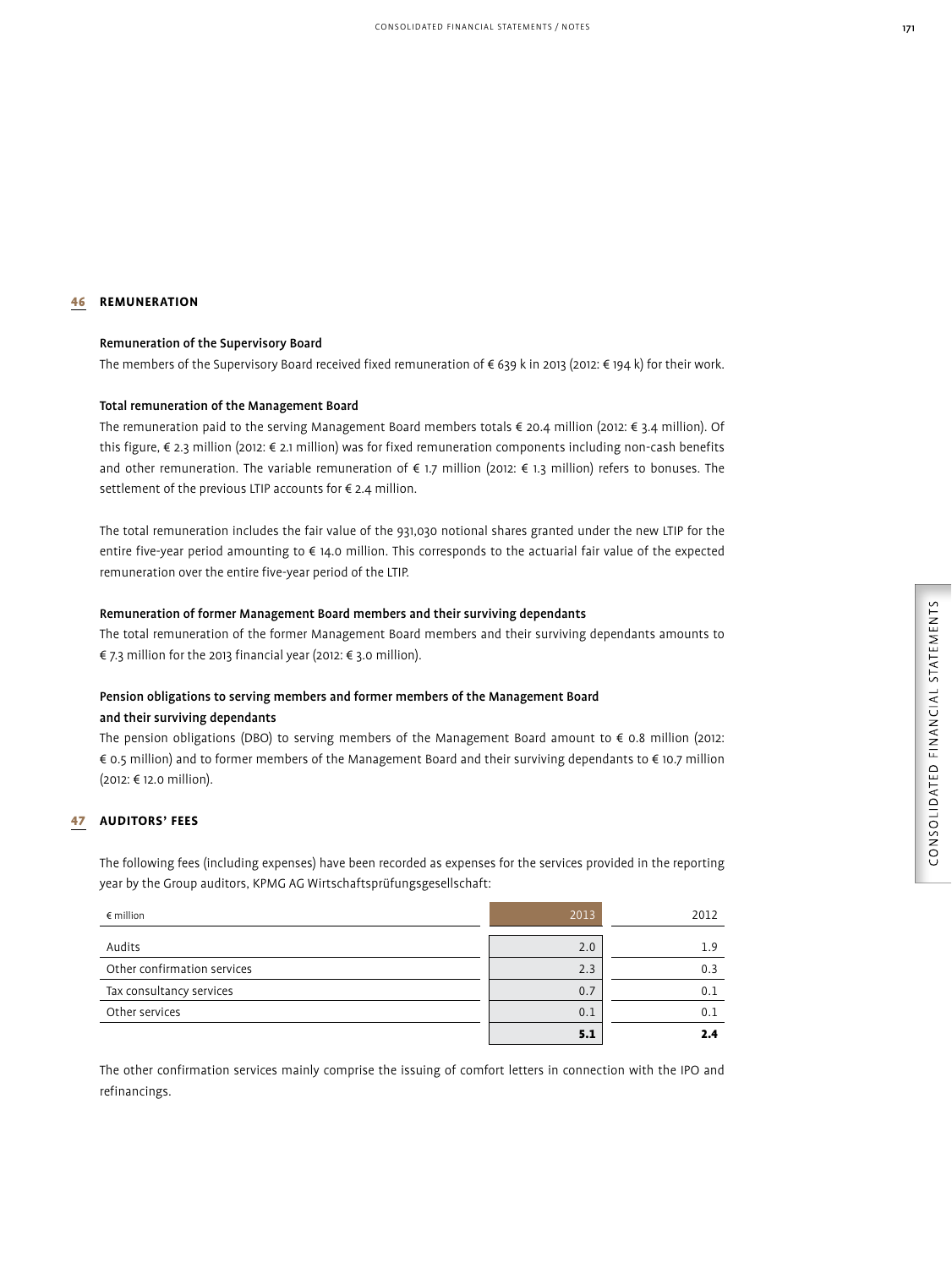## 48 **SUBSEQUENT EVENTS**

- > Acquisition of the real estate business of the DeWAG Group
- > Integration of the real estate business of the Vitus Group
- > Capital increase from authorised capital
- > Non-cash capital increase from authorised capital
- > Creation of new authorised capital
- > Hybrid bond

#### Approval to acquire the real estate business of the DeWAG Group

On February 28, 2014, the Management Board resolved, with the approval of the Supervisory Board, to acquire a real estate business managed by the DeWAG Group by purchasing the relevant approx. 94 % of the shares on the basis of a submitted contract ready for signature. The object of the purchase contract is the relevant real-estateholding property companies in addition to selected holding companies. The expected completion of the acquisition is April 1, 2014. The agreed purchase price, taking debt into account, is approx. € 970 million. The sellers of the DeWAG Group are holding companies under Luxembourg and Dutch law which are advised by international real estate funds.

DeWAG is a real estate management company operating throughout Germany with housing stocks of more than 11,000 units. The majority of these stocks are in the metropolises of Munich, Frankfurt am Main, Düsseldorf, Cologne and Hamburg. The portfolio comprises almost exclusively properties used for residential purposes, which are being further developed through professional property management as well as value-focused refurbishment and modernisation measures.

Apartments are also offered for sale at selected locations where the demand for residential property is high. DeWAG's professional property management is characterised by its aspiration to continuously optimise the quality of life and housing for the tenants in its estates and to generate a corresponding higher value as a return for the owners.

Therefore, the DeWAG Group is an excellent supplement to the DAIG strategy.

#### Approval to integrate the real estate business of the Vitus Group

On February 28, 2014, the Management Board further resolved, with the approval of the Supervisory Board, to integrate the real estate business of the Vitus Group. The object of the Contribution and Investment Agreement is the relevant real-estate-holding property companies of the Vitus Group. The expected completion of the transaction is October 1, 2014. The agreed consideration, taking debt into account, is approx. € 1.4 billion.

With over 30,000 apartments of its own, the Vitus Group is one of the leading housing companies in northern and western Germany. The properties are located in the Rhine-Ruhr conurbation as well as in the cities of Bremen, Kiel and Wuppertal.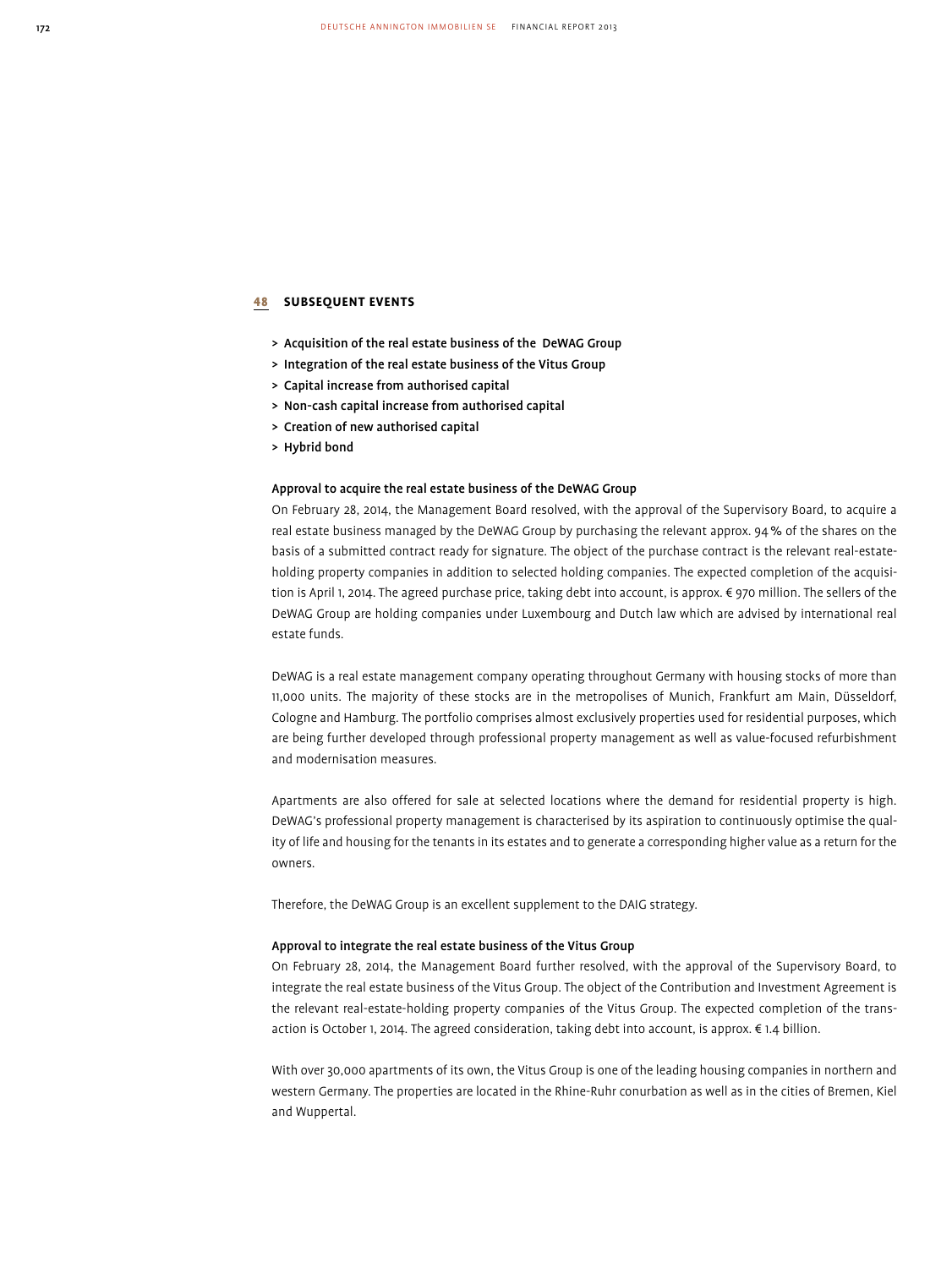The business model is based on the sustainable improvement of earnings by optimising the core portfolio and acquiring properties in areas with economic development potential and is aimed at maintaining and enhancing value. This business model therefore addresses the main interests of the tenants and, at the same time, the owners' interest in receiving a good return. This is a particularly holistic business approach which goes beyond pure letting and administration of properties by providing numerous service offerings, combined with local tenant and district support to create a residential environment worth living in based on standardised core business processes geared to optimisation and efficiency increases.

Therefore, the Vitus Group is another excellent supplement to the DAIG strategy.

To finance the approved transactions, the Supervisory Board has approved the following flanking financing options.

#### Capital increases from authorised capital

#### Capital increase against cash contributions to the exclusion of the subscription right

On February 28, 2014, the Management Board of Deutsche Annington Immobilien SE resolved, with the Supervisory Board's approval, a capital increase against cash contributions of 16,000,000 no-par value registered shares to the exclusion of the subscription rights of the shareholders from the existing authorised capital.

The new no-par value registered shares, each with a proportionate amount of the share capital of € 1.00, are to be offered for sale to institutional investors in an accelerated book-building process to be performed in the near future. The new shares are fully entitled to a dividend with effect from January 1, 2013. On the basis of the proposed appropriation of profit amounting to € 0.70 per share, the newly created shares account for a further dividend volume of € 11,200,000.

The company intends to use the issue proceeds of the transaction in particular to partly finance the acquisition of the DeWAG Group and the Vitus Group.

## Non-cash capital increase granting new shares as part of the total consideration to be paid in connection with the Vitus integration

On February 28, 2014, the Management Board of Deutsche Annington Immobilien SE also resolved, with the Supervisory Board's approval, a non-cash capital increase against the granting of approx. 11,780,000 new shares from the existing authorised capital to the exclusion of the subscription rights of the shareholders. The shares will be created in order to settle parts of the total compensation in new shares on completion of the integration of the real estate business of the Vitus Group. It is planned to complete this transaction and thus the entry in the commercial register of the new no-par value registered shares to be issued in this connection in the 4th quarter 2014.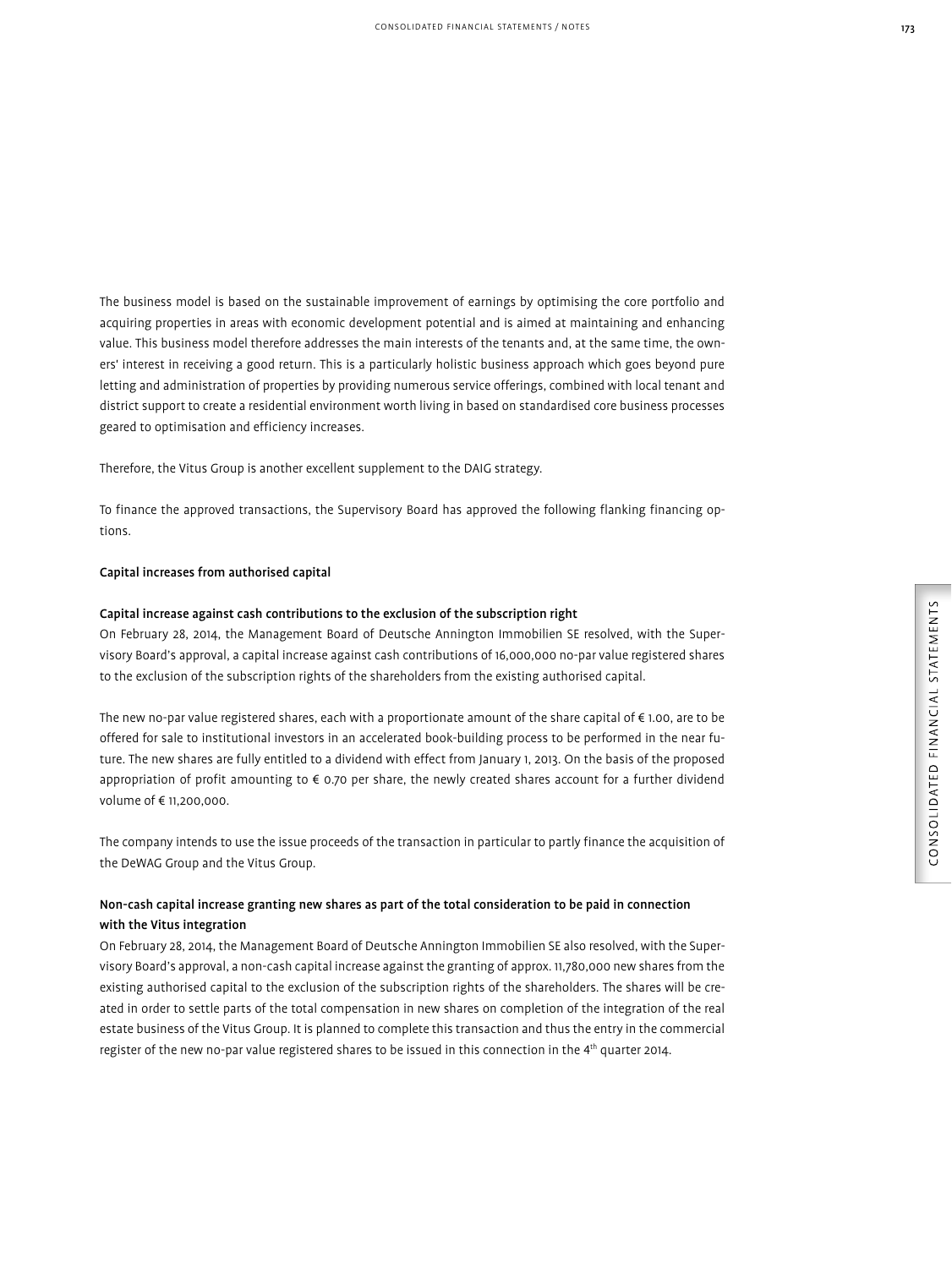The new shares are to be admitted for trading on the stock exchange on the basis of a stock exchange prospectus still to be prepared and thus included in the existing listing in the sub-segment of the regulated market with additional obligations arising from admission (Prime Standard) on the Frankfurt Stock Exchange.

With the equity transactions announced, DAIG intends to maintain a sound and strong financing structure for planned acquisitions.

#### Creation of further authorised capital

On February 28, 2014, the Management and Supervisory Boards resolved, in principle, against the background of the planned partial use of the existing authorised capital, to propose a motion to the Annual General Meeting for the creation of further new authorised capital 2014 with the possibility of excluding the subscription right of the shareholders and for the corresponding inclusion of a new Article 5a in the Articles of Association.

On June 30, 2013, the Annual General Meeting had authorised the Management Board, with the Supervisory Board's approval, to increase the company's share capit al by up to a total of € 111,111,111 through one or more issuances on or before June 29, 2018 by issuing up to 111,111,111 new no-par value registered shares against contributions in cash and/or in kind and, under certain circumstances, to the exclusion of the subscription right of the shareholders (authorised capital) and had passed an appropriate amendment to Article 5 of the Articles of Association. Against the background of the partial use of the authorised capital, an admissible amount of further authorised capital is to be created (authorised capital 2014), the possibilities of excluding the subscription right, which are provided for the existing and still applicable authorised capital, also being provided for the authorised capital 2014. The amount of the authorised capital 2014 is to be the difference between (i) the EUR amount to which the authorisation under the existing authorised capital after performance of the capital increase against cash contributions resolved on February 28, 2014 is reduced, and (ii) 50 % of the EUR share capital figure of Deutsche Annington Immobilien SE increased on the basis of the aforementioned performance of the capital increase. The authorisation under the new authorised capital 2014 is to apply for a period of max. five years (Section 202 AktG).

#### Issuance of a hybrid bond

On February 28, 2014, the Management Board resolved, with the Supervisory Board's approval, to issue a subordinated, long-term bond (hybrid bond) in the amount of € 600 million to € 750 million for the partial financing of the planned acquisitions. The hybrid bond will be issued through Deutsche Annington Finance B.V. As part of placement in a private placement procedure, the hybrid bonds will only be offered for purchase to institutional investors.

To generate further financing volumes, the Supervisory Board has also issued the authorisation to place, through Deutsche Annington Finance B.V., further bonds on the international financial markets from the tap issue of the EMTN programme.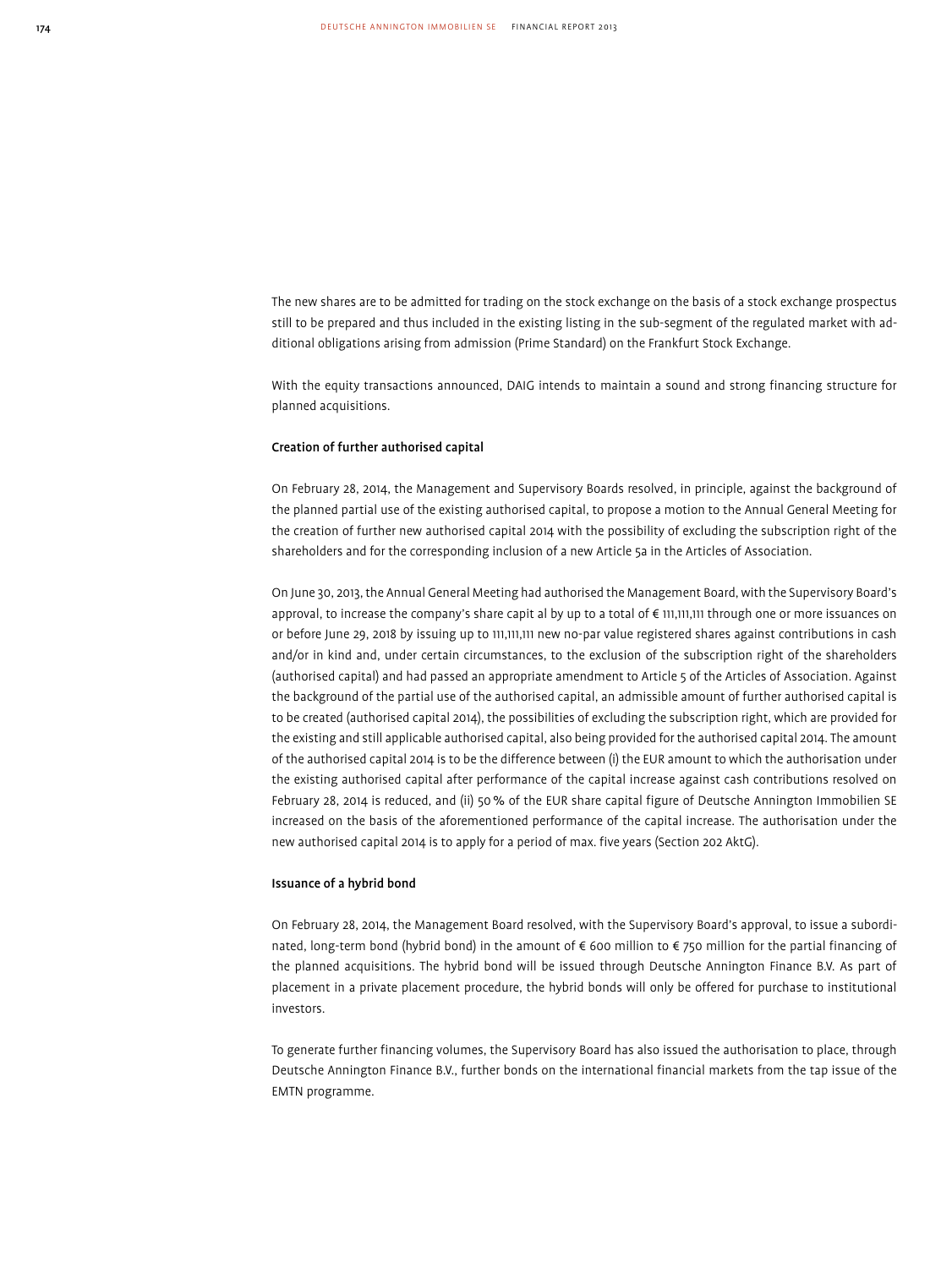## 49 **DECLARATION OF CONFORMITY WITH THE GERMAN CORPORATE GOVERNANCE CODE**

In February 2014, the Management Board and the Supervisory Board declared compliance with the recommendations of the German Corporate Governance Code in accordance with Section 161 of the German Stock Corporation Act (AktG) and made the declaration publicly and permanently available on the company's website (www. deutscheannington.com).

## 50 **MANAGEMENT BOARD'S PROPOSAL FOR THE APPROPRIATION OF PROFIT**

The Management Board and the Supervisory Board propose to the Annual General Meeting of Shareholders that, out of the profit of Deutsche Annington Immobilien SE for the 2013 financial year of € 195,583,207.82, an amount of € 156,969,697.50 on the shares of the share capital as at December 31, 2013 be paid as a dividend to the shareholders and the remaining amount of € 38,613,510.32 be carried forward to the new account or be used for other dividends on shares which are entitled to dividends at the time of the Annual General Meeting and which go beyond those as at December 31, 2013. That is a dividend distribution of  $\epsilon$  0.70 per share.

The dividend will be distributed on the basis of the shares entitled to a dividend at the time of the Annual General Meeting.

Düsseldorf, February 28, 2014

Rolf Buch Klaus Freiberg Dr A. Stefan Kirsten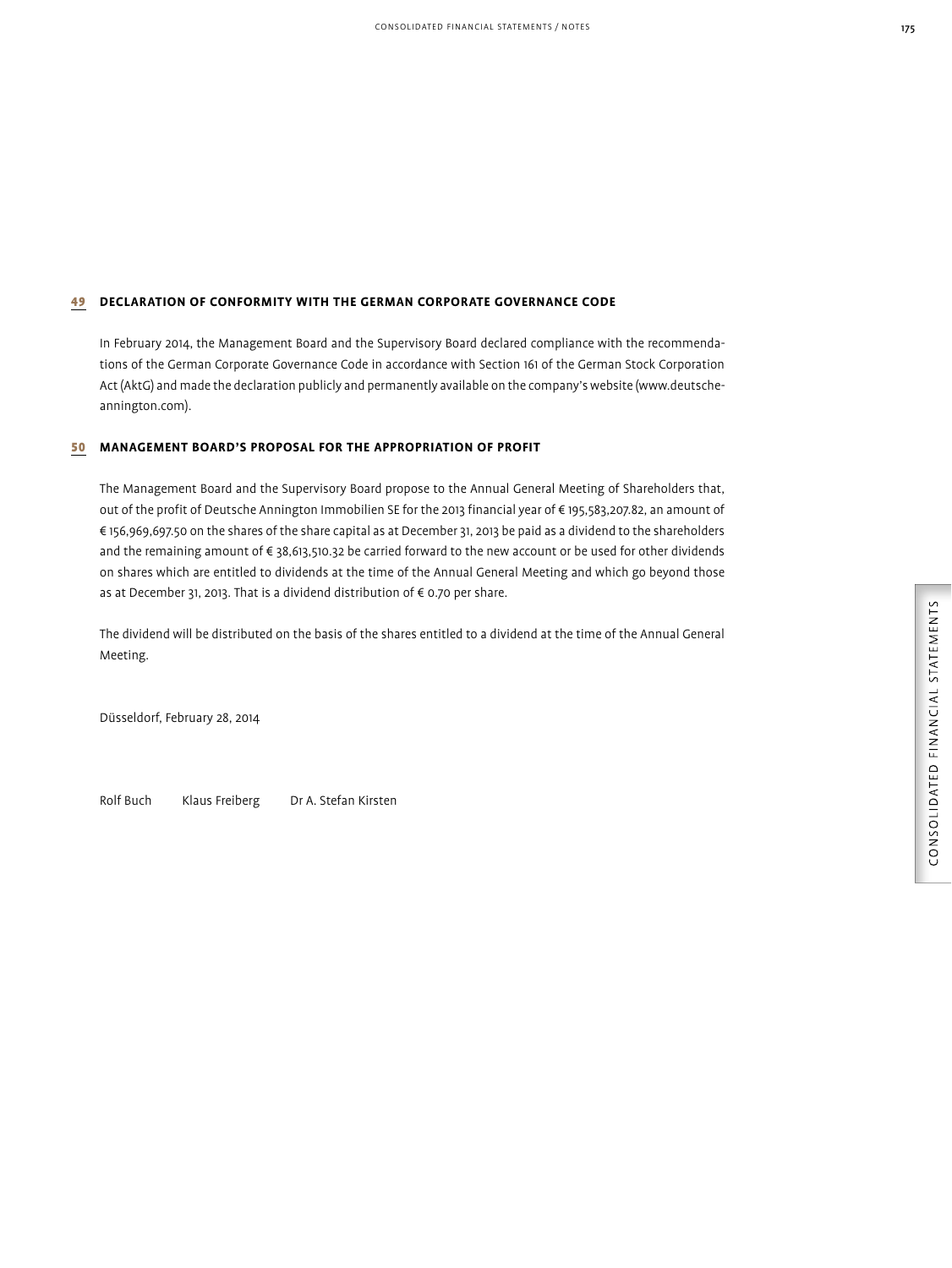## Annex to the Notes

# List of DAIG shareholdings as at Dec. 31, 2013

according to section 313, para. 2 HGB

|                                                                                 |                   | Interest               |
|---------------------------------------------------------------------------------|-------------------|------------------------|
| Company                                                                         | Seat              | %                      |
| Deutsche Annington Immobilien SE                                                | Düsseldorf        |                        |
| Consolidated companies                                                          |                   |                        |
| Baugesellschaft Bayern mbH                                                      | Munich            | 94.90                  |
| Bundesbahn Wohnungsbaugesellschaft Kassel Gesellschaft mit beschränkter Haftung | Kassel            | 94.90                  |
| Bundesbahn-Wohnungsbaugesellschaft Regensburg mbH                               | Regensburg        | 94.90                  |
| BWG Frankfurt am Main Bundesbahn-Wohnungsgesellschaft mbH                       | Frankfurt am Main | 94.90                  |
| DA DMB Netherlands B.V.                                                         | Eindhoven/NL      | 100.00                 |
| Deutsche Annington Acquisition Holding GmbH                                     |                   |                        |
| (former: Deutsche Annington Dritte Beteiligungsgesellschaft mbH)                | Düsseldorf        | 100,00                 |
| Deutsche Annington Beteiligungsverwaltungs GmbH                                 | Düsseldorf        | 100.00                 |
| Deutsche Annington Business GmbH                                                | Bochum            | 100.00 <sup>1</sup>    |
| Deutsche Annington Business Management GmbH                                     | Bochum            | 100.00 <sup>1</sup>    |
| Deutsche Annington DEWG GmbH & Co. KG                                           | Bochum            | 100.00                 |
| Deutsche Annington DEWG Verwaltungs GmbH                                        | Düsseldorf        | 100.00 <sup>2</sup>    |
| Deutsche Annington DID Verwaltungs GmbH                                         | Düsseldorf        | 100.00 <sup>2</sup>    |
| Deutsche Annington Dienstleistungs GmbH                                         | Bochum            | 100.00 <sup>1</sup>    |
| Deutsche Annington Dienstleistungsmanagement GmbH                               | Bochum            | 100.00 <sup>1</sup>    |
| Deutsche Annington DMB Eins GmbH                                                | Bochum            | 100.00                 |
| Deutsche Annington Eigentumsverwaltungs GmbH                                    | Bochum            | 100.00 <sup>1</sup>    |
| Deutsche Annington EWG Kassel Bestands GmbH & Co. KG                            | Bochum            | 100.00                 |
| Deutsche Annington EWG Kassel Bewirtschaftungs GmbH & Co. KG                    | Bochum            | 100.00                 |
| Deutsche Annington EWG Kassel Verwaltungs GmbH                                  | Düsseldorf        | 100.00 <sup>2</sup>    |
| Deutsche Annington Finance B.V.                                                 | Amsterdam/NL      | 100.00                 |
| Deutsche Annington Finance GmbH                                                 | Düsseldorf        | 100.00                 |
| Deutsche Annington Fundus Immobiliengesellschaft mbH                            | Cologne           | 100.00                 |
| Deutsche Annington Fünfte Beteiligungsgesellschaft mbH                          | Düsseldorf        | 100.00                 |
| Deutsche Annington Haus GmbH                                                    | Kiel              | 100.00                 |
| Deutsche Annington Heimbau GmbH                                                 | Kiel              | 100.00                 |
| Deutsche Annington Heimbau Verwaltungs GmbH                                     | Düsseldorf        | 100.00 <sup>2</sup>    |
| Deutsche Annington Holdings Drei GmbH                                           | Bochum            | 100.00                 |
| Deutsche Annington Holdings Eins GmbH                                           | Düsseldorf        | 100.00                 |
| Deutsche Annington Holdings Fünf GmbH                                           | Düsseldorf        | 100.00 <sup>1</sup>    |
| Deutsche Annington Holdings Sechs GmbH                                          | Bochum            | 100.00                 |
| Deutsche Annington Holdings Vier GmbH                                           | Düsseldorf        | 100.00 <sup>1</sup>    |
| Deutsche Annington Holdings Vier GmbH & Co. KG                                  | Bochum            | 100.00                 |
| Deutsche Annington Holdings Zwei GmbH                                           | Düsseldorf        | 100.00                 |
| Deutsche Annington Immobilien-Dienstleistungen GmbH                             | Düsseldorf        | 100.00                 |
| Deutsche Annington Immobilienmanagement GmbH                                    | Bochum            | 100.00 <sup>1</sup>    |
| Deutsche Annington Immobilienservice GmbH                                       | Munich            | 100.00 <sup>1</sup>    |
| Deutsche Annington Immobilienservice West GmbH                                  | Bochum            | 100.00 <sup>1</sup>    |
| Deutsche Annington Informationssysteme GmbH                                     | Düsseldorf        | $100.00$ <sup>1)</sup> |
| Deutsche Annington Interim DAMIRA GmbH                                          | Düsseldorf        | 100.00                 |
| Deutsche Annington IT-Management GmbH                                           | Düsseldorf        | 100.00 <sup>1</sup>    |
| Deutsche Annington Kundenmanagement GmbH                                        | Bochum            | 100.00 <sup>1</sup>    |
| Deutsche Annington Kundenservice GmbH                                           | Bochum            | 100.00 <sup>1</sup>    |
| Deutsche Annington McKinley Drei Verwaltungs GmbH                               | Düsseldorf        | 100.00                 |
| Deutsche Annington McKinley Eins GmbH & Co. KG                                  | Bochum            | 100.00                 |
| Deutsche Annington McKinley Eins Verwaltungs GmbH                               | Düsseldorf        | 100.00                 |
| Deutsche Annington McKinley-Holding GmbH & Co. KG                               | Bochum            | 100.00                 |
| Deutsche Annington Regenerative Energien GmbH                                   | Bochum            | 100.00                 |
| Deutsche Annington Revisionsgesellschaft mbH                                    | Düsseldorf        | 100.00                 |
| Deutsche Annington Rheinland Immobiliengesellschaft mbH                         | Cologne           | 100.00                 |
| Deutsche Annington Rhein-Ruhr GmbH & Co. KG                                     | Düsseldorf        | 100.00                 |
| Deutsche Annington Sechste Beteiligungs GmbH                                    | Düsseldorf        | 100.00                 |
| Deutsche Annington Service GmbH                                                 | Bochum            | 100.00 <sup>1</sup>    |
| Deutsche Annington Vertriebs GmbH                                               | Bochum            | 100.00 <sup>1</sup>    |
| Deutsche Annington Vertriebsmanagement GmbH                                     | Bochum            | $100.00$ <sup>1)</sup> |
| Deutsche Annington Vierte Beteiligungsgesellschaft mbH                          | Düsseldorf        | 100.00 <sup>2</sup>    |
|                                                                                 |                   |                        |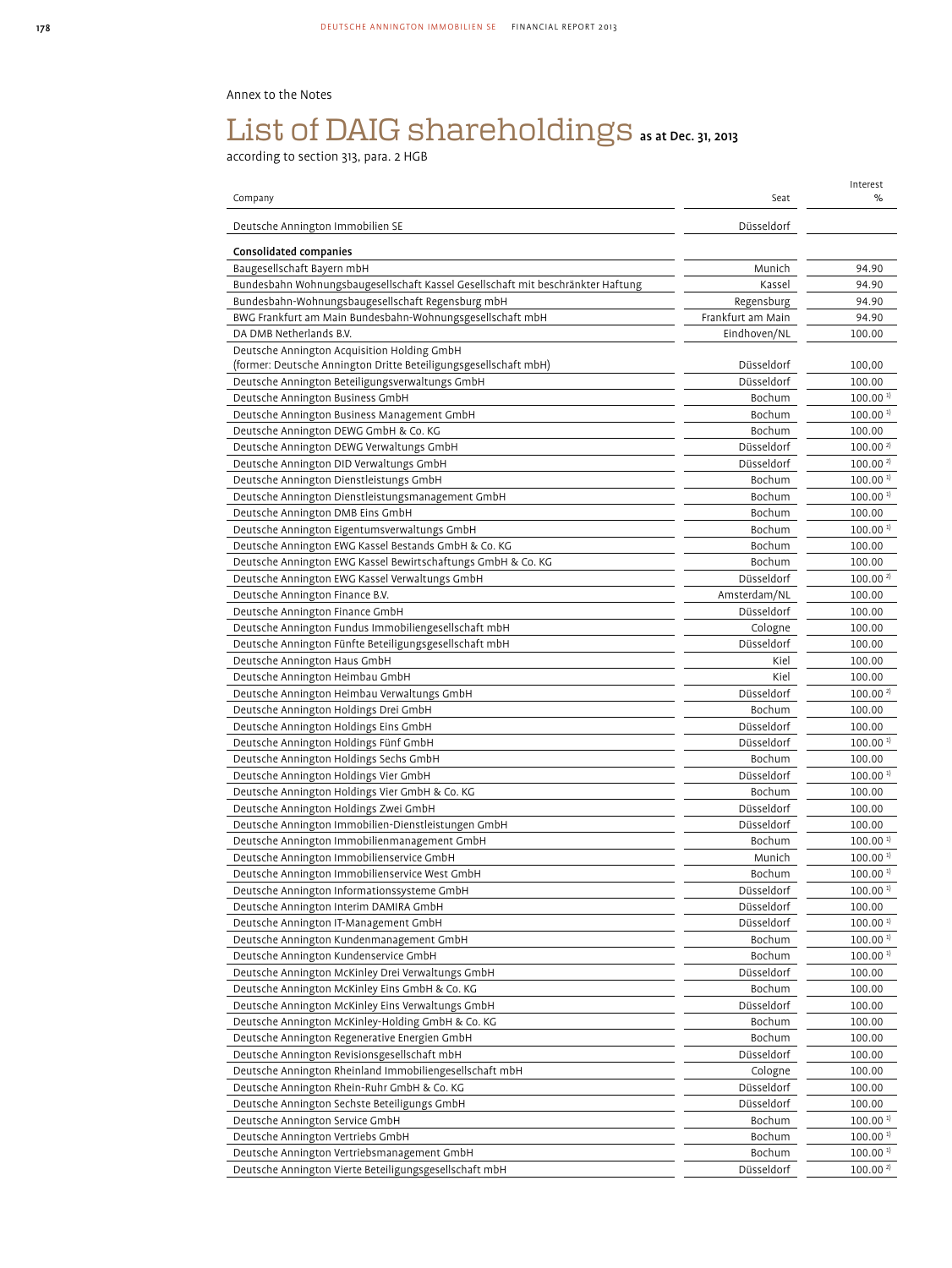| Company                                                          | Seat       | Interest<br>%          |
|------------------------------------------------------------------|------------|------------------------|
| Deutsche Annington WOGE Drei Verwaltungs GmbH                    | Düsseldorf | 100.00 <sup>2</sup>    |
| Deutsche Annington WOGE Fünf Bestands GmbH & Co. KG              | Bochum     | 100.00                 |
| Deutsche Annington WOGE Fünf Bewirtschaftungs GmbH & Co. KG      | Bochum     | 100.00                 |
| Deutsche Annington WOGE Fünf Verwaltungs GmbH                    | Düsseldorf | 100.00                 |
| Deutsche Annington WOGE Sechs Bestands GmbH & Co. KG             | Bochum     | 100.00                 |
| Deutsche Annington WOGE Sechs Bewirtschaftungs GmbH & Co. KG     | Bochum     | 100.00                 |
| Deutsche Annington WOGE Sechs Verwaltungs GmbH                   | Bochum     | 100.00                 |
| Deutsche Annington WOGE Sieben Verwaltungs GmbH                  | Düsseldorf | 100.00                 |
| Deutsche Annington WOGE Vier Bestands GmbH & Co. KG              | Bochum     | 100.00                 |
| Deutsche Annington WOGE Vier GmbH & Co. KG                       | Bochum     | 100.00                 |
| Deutsche Annington Wohnungsgesellschaft I mbH                    | Essen      | 100.00                 |
| Deutsche Annington Wohnungsgesellschaft III mbH                  | Bochum     | 100.00                 |
| Deutsche Annington Zweite Beteiligungsgesellschaft mbH           | Essen      | 100.00                 |
| Deutsche Eisenbahn-Wohnungs-Holdings GmbH & Co. KG               | Leipzig    | 100.00                 |
| Deutsche Multimedia Service GmbH                                 | Düsseldorf | 100.00 <sup>1</sup>    |
| Deutsche Soziale Wohnen GmbH                                     | Bochum     | 100.00                 |
| Deutsche TGS Dienstleistungsgesellschaft mbH                     | Bochum     | 100.00                 |
| Deutsche TGS GmbH                                                | Bochum     | 51.00                  |
| Deutsche TGS Rheinland GmbH                                      | Bochum     | 100.00                 |
| Deutsche TGS West GmbH                                           | Düsseldorf | 51.00                  |
| Deutsche Wohn-Inkasso GmbH                                       | Bochum     | 100.00 <sup>1</sup>    |
| Eisenbahn-Siedlungsgesellschaft Augsburg mbH (Siegau)            | Augsburg   | 94.90                  |
| Eisenbahn-Wohnungsbau-Gesellschaft Karlsruhe GmbH                | Karlsruhe  | 94.90                  |
| Eisenbahn-Wohnungsbaugesellschaft Köln mbH                       | Cologne    | 94.90                  |
| Eisenbahn-Wohnungsbaugesellschaft Nürnberg GmbH                  | Nuremberg  | 94.90                  |
| Frankfurter Siedlungsgesellschaft mbH                            | Düsseldorf | 100.00                 |
| FSG Immobilien GmbH & Co. KG                                     | Düsseldorf | 100.00                 |
| FSG Immobilien Verwaltungs GmbH                                  | Düsseldorf | 100.00                 |
| FSG-Holding GmbH                                                 | Düsseldorf | 94.80                  |
| Immobilienfonds Koblenz-Karthause Wolfgang Hober KG              | Düsseldorf | 92.71                  |
| JANANA Grundstücksgesellschaft mbH & Co. KG                      | Grünwald   | 94.90                  |
| KADURA Grundstücksgesellschaft mbH & Co. KG                      | Grünwald   | 94.91                  |
| LEMONDAS Grundstücksgesellschaft mbH & Co. KG                    | Grünwald   | 94.90                  |
| LEVON Grundstücksgesellschaft mbH & Co. KG                       | Grünwald   | 94.90                  |
| MAKAB Beteiligungs Eins GmbH                                     | Düsseldorf | 100.00                 |
| MAKAB Grundstücksgesellschaft mbH & Co. KG                       | Grünwald   | 100.00                 |
| MAKANA Beteiligungsgesellschaft Eins GmbH                        | Düsseldorf | 100.00                 |
| MAKANA Grundstücksgesellschaft mbH & Co. KG                      | Grünwald   | 94.90                  |
| MANGANA Grundstücksgesellschaft mbH & Co. KG                     | Grünwald   | 94.90                  |
| MELCART Grundstücks-Verwaltungsgesellschaft mbH                  | Grünwald   | 94.80                  |
| MIRA Grundstücksgesellschaft mbH                                 | Düsseldorf | 94.90                  |
| MIRIS Grundstücksgesellschaft mbH & Co. KG                       | Grünwald   | 94.90                  |
| Monterey Capital I S.à r.l.                                      | Strassen/L |                        |
|                                                                  |            | 100.00                 |
| Prima Wohnbauten Privatisierungs-Management GmbH                 | Berlin     | 100.00 <sup>1</sup>    |
| "Siege" Siedlungsgesellschaft für das Verkehrspersonal mbH Mainz | Mainz      | 94.90                  |
| Verimmo2 GmbH                                                    | Bochum     | $100.00$ <sup>1)</sup> |
| Viterra Holdings Eins GmbH                                       | Düsseldorf | 100.00                 |
| Viterra Holdings Zwei GmbH                                       | Düsseldorf | 100.00                 |
| Wohnungsgesellschaft Ruhr-Niederrhein mbH Essen                  | Essen      | 94.90                  |

|                                                  |                   |          |               | Net income    |
|--------------------------------------------------|-------------------|----------|---------------|---------------|
|                                                  |                   |          | Equity        | for the year  |
|                                                  |                   | Interest | € '000s       | € '000s       |
| Company                                          | Seat              | %        | Dec. 31, 2012 | Dec. 31, 2012 |
| Subsidiaries according to section 285 no. 11 HGB |                   |          |               |               |
| Hellerhof GmbH                                   | Frankfurt am Main | 13.17    | 46.709        | 4,317         |
| VBW Bauen und Wohnen GmbH                        | <b>Bochum</b>     | 14.15    | 82.735        | 5,626         |

<sup>1)</sup> exemption according to section 264, para. 3 HGB<br><sup>2)</sup> shares increase of 0.40 % compared with the previous year

INFORMATION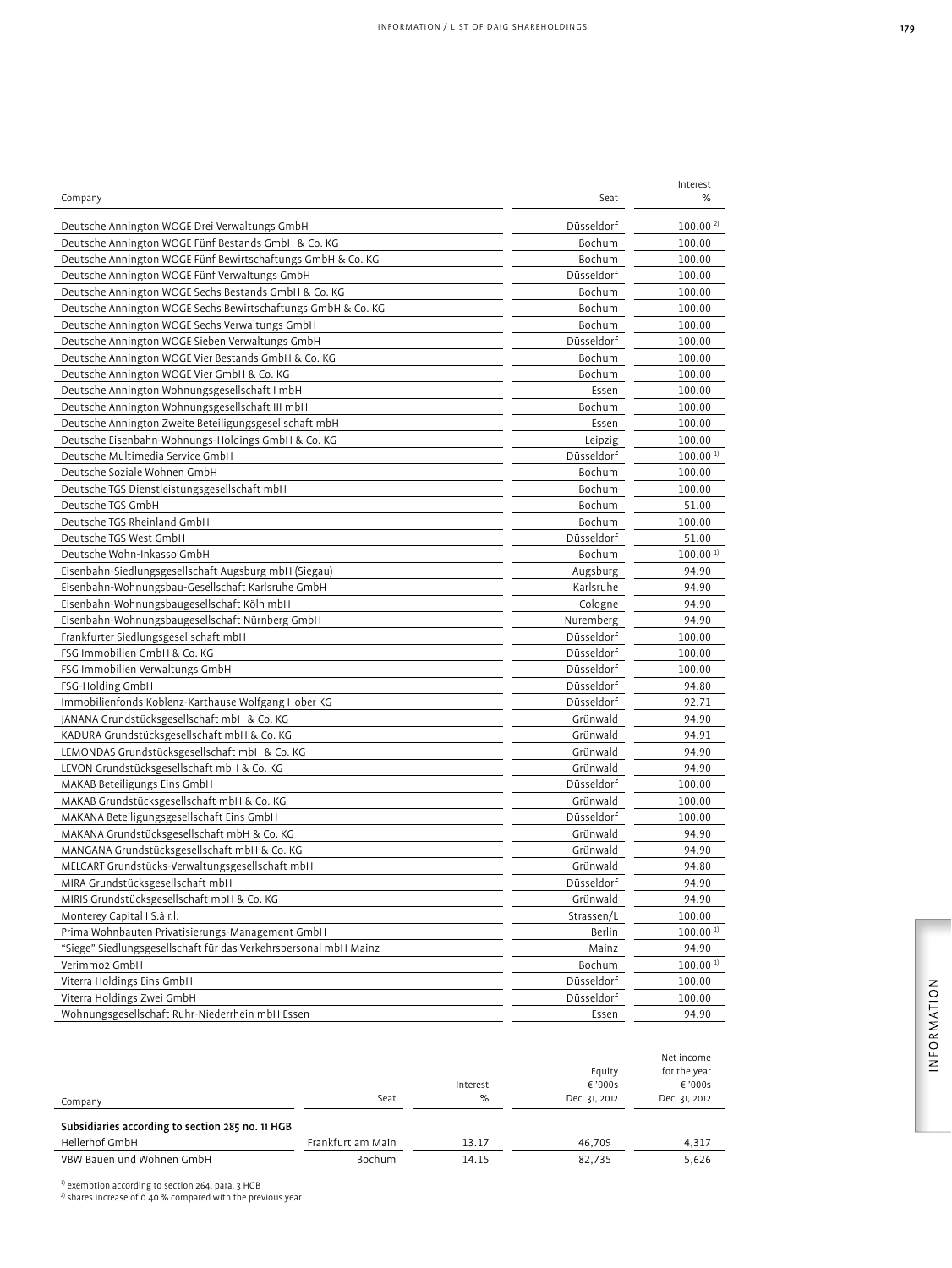## Further Information about the Bodies

#### **MANAGEMENT BOARD**

The Management Board of Deutsche Annington Immobilien SE consisted of three members as at December 31, 2013.

Rolf Buch, Chairman of the Management Board, since April 1, 2013 Function: Chief Executive Officer Responsibilities: Acquisitions, General Counsel, Investor Relations, HR Management, Internal Audit and Corporate Communications Mandates > GSB Gesellschaft zur Sicherung von Bergmannswohnungen mbH (Member of the Supervisory Board) > Woldemar-Winkler Stiftung of Sparkasse Gütersloh (Member of the Committee)

Klaus Freiberg, Member of the Management Board Function: Chief Operating Officer Responsibilities: Central Asset Management, Central Operations Management, Strategy/Triple Play, DTGS, North East, Rhine/Main, Ruhr Area and South

Dr A. Stefan Kirsten, Member of the Management Board Function: Chief Financial Officer Responsibilities: Controlling, Finance, Accounting, Valuation and Insurance Mandates > AVW Versicherungsmakler GmbH (Member of the Supervisory Board) > VBW Bauen und Wohnen GmbH (Deputy Chairman of the Supervisory Board)

Robert Nicolas Barr, Member of the Management Board until May 20, 2013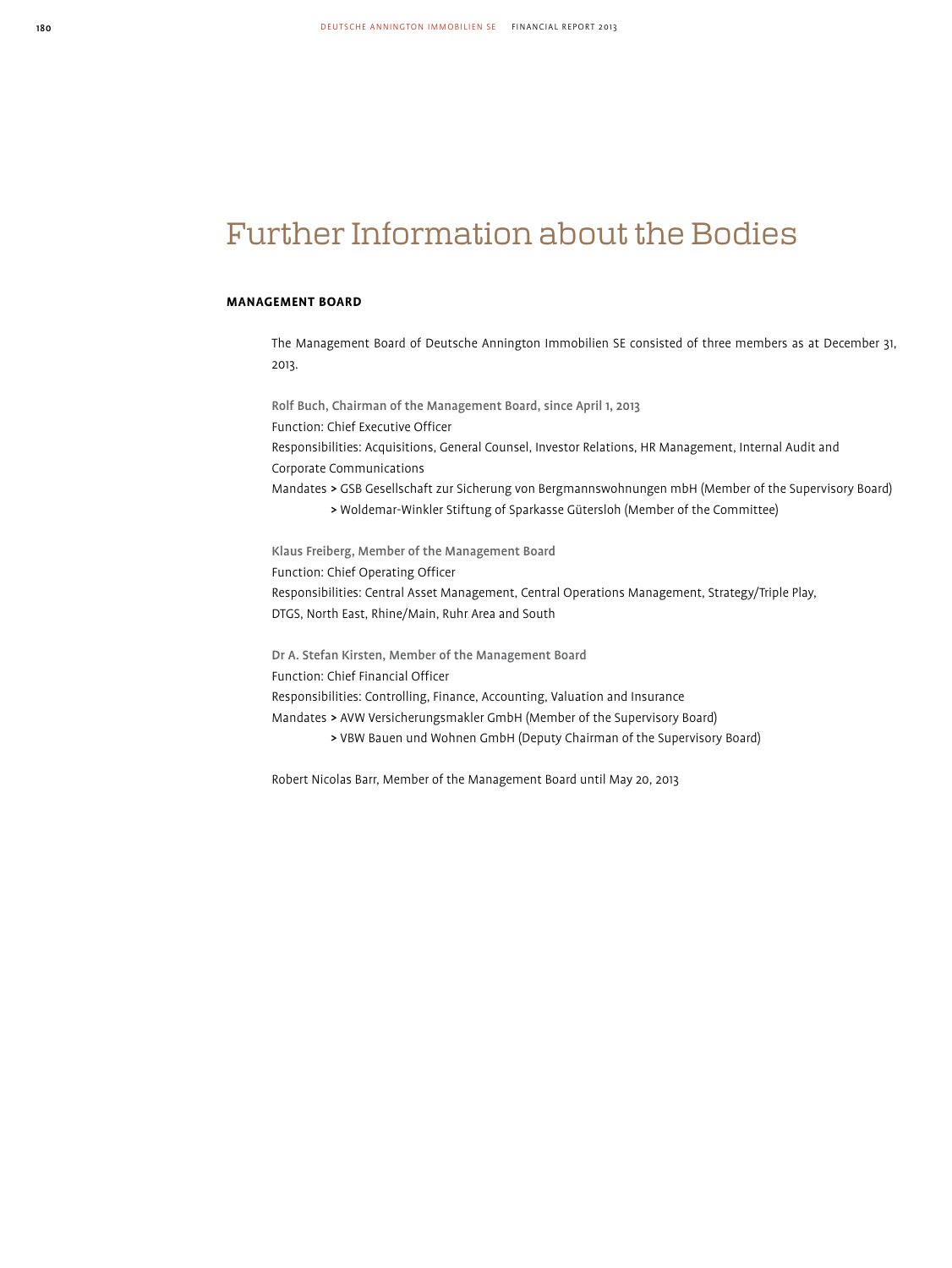#### **SUPERVISORY BOARD**

In accordance with the Articles of Association, the Supervisory Board of DAIG SE consists of nine members.

In accordance with the Articles of Association, the SE Regulation and the German SE Implementation Act as well as the German Stock Corporation Law (Aktiengesetz), the Supervisory Board consists of nine members who have all been elected by the shareholders at the Annual General Meeting of the company.

#### Dr Wulf H. Bernotat, Chairman

### Former CEO of E.ON SE

Mandates > Allianz SE (Deputy Chairman of the Supervisory Board)

- > Bernotat & Cie. GmbH (Managing Director)
- > Bertelsmann SE & Co. KGaA (Member of the Supervisory Board)
- > Bertelsmann Management SE (Member of the Supervisory Board)
- > Deutsche Telekom AG (Member of the Supervisory Board)
- > Metro AG (Member of the Supervisory Board)

Robert Nicolas Barr, Deputy Chairman (from May 21, 2013, previously dormant) Operational Managing Director of Terra Firma Capital Partners Limited, London Mandates > Odeon and UCI Cinemas Holdings Limited (Member of the Board of Directors)

> Terra Firma Capital Partners Limited (Director)

#### Arjan Breure

Financial Managing Director of Terra Firma Capital Partners Limited, London Mandates > Elli Group (UK) Limited (Member of the Board of Directors)

- > Elli Finance (UK) plc (Member of the Board of Directors)
- > Elli Management Limited (Member of the Board of Directors)
- > Maltby Capital Limited (Member of the Board of Directors)
- > Maltby Holdings Limited (Member of the Board of Directors)

## Fraser Duncan

Business Consultant

Mandates > Annington Ltd (Non-executive Director)

- > Aurelius Property LLP (Chairman)
- > Metellus Property LLP (Chairman)
- > Odeon and UCI Holdings plc (Non-executive Director)
- > Clockjack Investments Ltd (Chairman)
- > Abroadacre Ltd (Director)

## Prof. Dr Edgar Ernst

President of Deutsche Prüfstelle für Rechnungslegung DPR e.V. Mandates > Deutsche Postbank AG (Member of the Supervisory Board)

- > DMG MORI SEIKI AG (Member of the Supervisory Board)
- > TUI AG (Member of the Supervisory Board)
- > Wincor Nixdorf AG/Wincor Nixdorf International GmbH (Member of the Supervisory Board)